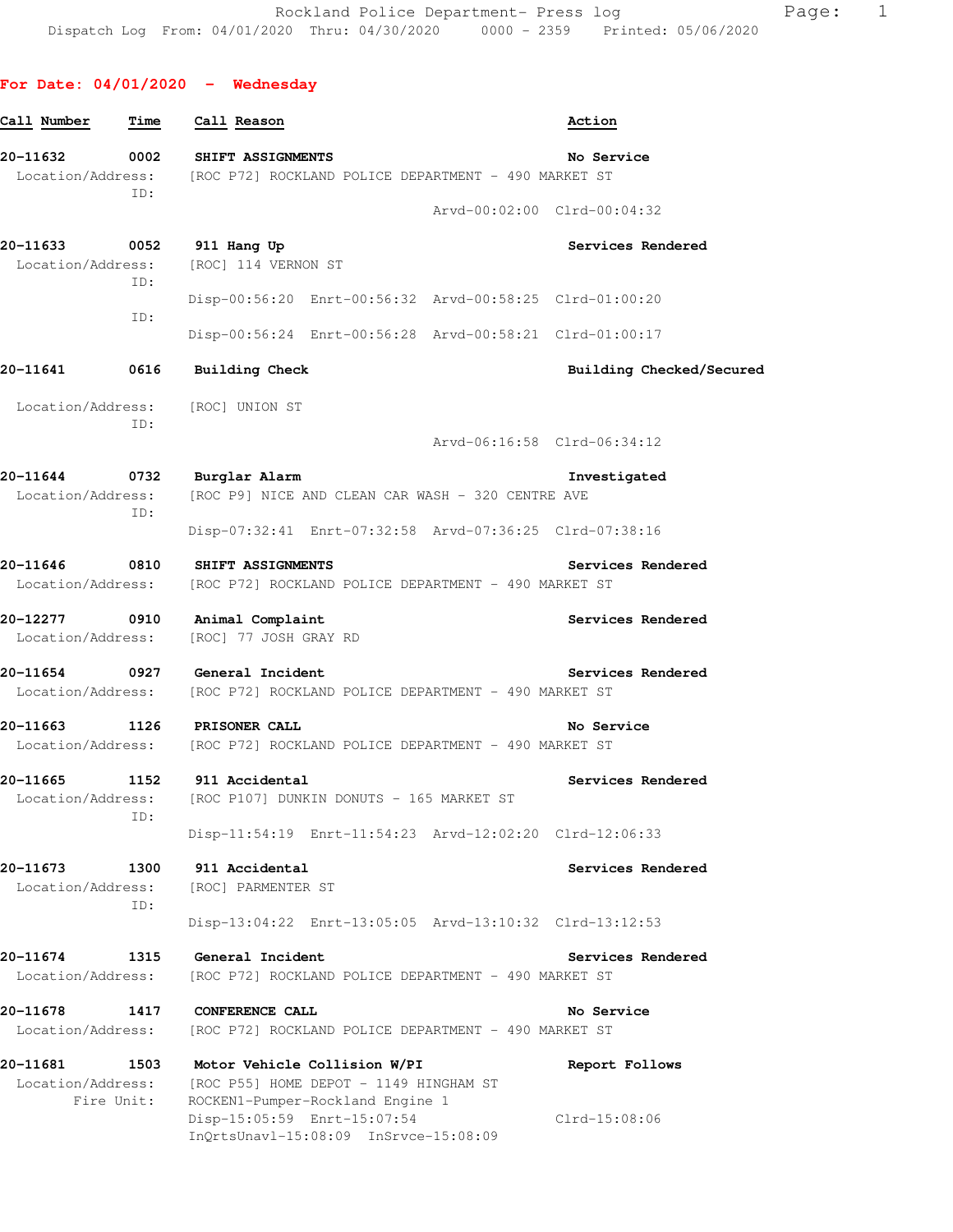|          |                           |                                      |                                        | Rockland Police Department- Press log                   |                                                                                | Page: | $\mathbf{2}$ |
|----------|---------------------------|--------------------------------------|----------------------------------------|---------------------------------------------------------|--------------------------------------------------------------------------------|-------|--------------|
|          |                           |                                      |                                        |                                                         | Dispatch Log From: 04/01/2020 Thru: 04/30/2020 0000 - 2359 Printed: 05/06/2020 |       |              |
|          | ID:                       |                                      |                                        |                                                         | Arvd-15:08:27 Clrd-15:38:47                                                    |       |              |
|          | ID:                       |                                      |                                        |                                                         |                                                                                |       |              |
|          | ID:                       | $Disp-15:06:38$                      |                                        |                                                         | Arvd-15:08:00 Clrd-15:45:16                                                    |       |              |
|          |                           |                                      |                                        |                                                         | Arvd-15:11:07 Clrd-15:29:39                                                    |       |              |
| 20-11682 | 1505                      | Emergency Medical                    |                                        |                                                         | Transported to Hospital                                                        |       |              |
|          | Vicinity of:              |                                      | [ROC P55] HOME DEPOT - 1149 HINGHAM ST |                                                         |                                                                                |       |              |
|          | ID:                       |                                      |                                        | Disp-15:06:10 Enrt-15:06:14 Arvd-15:10:28 Clrd-15:16:12 |                                                                                |       |              |
|          | ID:                       | Disp-15:06:20                        |                                        |                                                         | $Clrd-15:06:24$                                                                |       |              |
|          | EMS Unit:                 | ROCKAM3-Rockland A3                  |                                        |                                                         |                                                                                |       |              |
|          |                           |                                      |                                        | Disp-15:06:45 Enrt-15:07:02 Arvd-15:10:38 Clrd-15:31:16 | Hosp-15:47:13 ClrHosp-16:37:59 InQrtsUnavl-16:42:56 InSrvce-16:42:56           |       |              |
|          | ID:                       |                                      |                                        |                                                         |                                                                                |       |              |
|          | Fire Unit:                |                                      | ROCKEN1-Pumper-Rockland Engine 1       | Disp-15:08:08 Enrt-15:08:11 Arvd-15:09:43 Clrd-15:16:15 |                                                                                |       |              |
|          |                           |                                      | InOrtsUnavl-15:39:16 InSrvce-15:39:16  | Disp-15:08:21 Enrt-15:08:25 Arvd-15:10:36 Clrd-15:33:10 |                                                                                |       |              |
|          | ID:                       |                                      |                                        |                                                         | Arvd-15:11:05 Clrd-15:17:03                                                    |       |              |
|          | Fire Unit:                |                                      | ROCKC2-Staff-Rockland Fire Deputy      |                                                         |                                                                                |       |              |
|          |                           |                                      | InQrtsUnavl-15:39:19 InSrvce-15:39:19  | Disp-15:13:12 Enrt-15:13:16 Arvd-15:15:39 Clrd-15:33:07 |                                                                                |       |              |
|          | Fire Unit:                |                                      | ROCKEN3-Pumper-Rockland Engine 3       |                                                         |                                                                                |       |              |
|          |                           |                                      | InQrtsUnavl-15:21:11 InSrvce-15:21:11  | Disp-15:14:40 Enrt-15:14:44 Arvd-15:19:53 Clrd-15:21:06 |                                                                                |       |              |
|          | Fire Unit:                |                                      | HOLENG1-Pumper-Holbrook Engine 1       |                                                         | $Clrd-16:43:01$                                                                |       |              |
|          |                           | Disp-16:42:13                        | InQrtsUnavl-16:43:01 InSrvce-16:43:01  |                                                         |                                                                                |       |              |
| 20-11684 | 1600                      | 911 Accidental                       |                                        |                                                         | Appears Secure                                                                 |       |              |
|          | Location/Address:<br>ID:  |                                      | [ROC P64] CVS PHARMACY - 80 MARKET ST  |                                                         |                                                                                |       |              |
|          |                           |                                      |                                        | Disp-16:40:37 Enrt-16:40:40 Arvd-16:40:43 Clrd-16:40:45 |                                                                                |       |              |
| 20-11691 | 1600                      | SHIFT ASSIGNMENTS                    |                                        |                                                         | No Service                                                                     |       |              |
|          | Location/Address:         |                                      |                                        | [ROC P72] ROCKLAND POLICE DEPARTMENT - 490 MARKET ST    |                                                                                |       |              |
| 20-11686 | 1615<br>Location/Address: | 911 Accidental<br>[ROC] 135 GROVE ST |                                        |                                                         | Appears Secure                                                                 |       |              |
|          | ID:                       |                                      |                                        | Disp-16:17:59 Enrt-16:18:02 Arvd-16:39:29 Clrd-16:40:09 |                                                                                |       |              |
| 20-11689 | 1650                      | Time off                             |                                        |                                                         | No Service                                                                     |       |              |
|          | Location:                 | [ROC]                                |                                        |                                                         |                                                                                |       |              |
| 20-11702 | 1947                      | Suspicious Activity                  |                                        |                                                         | Services Rendered                                                              |       |              |
|          | Location/Address:<br>ID:  | [ROC] 153 MARKET ST                  |                                        |                                                         |                                                                                |       |              |
|          |                           |                                      |                                        | Disp-19:49:43 Enrt-19:50:12 Arvd-20:01:06 Clrd-20:07:15 |                                                                                |       |              |
|          | ID:                       |                                      |                                        | Disp-19:50:06 Enrt-19:50:14 Arvd-19:55:06 Clrd-20:07:12 |                                                                                |       |              |
|          | ID:                       |                                      |                                        | Disp-19:50:10 Enrt-19:50:15 Arvd-19:50:34 Clrd-20:05:09 |                                                                                |       |              |
|          | ID:                       |                                      |                                        | Disp-19:50:23 Enrt-19:50:30 Arvd-20:06:17 Clrd-20:07:18 |                                                                                |       |              |
|          |                           |                                      |                                        |                                                         |                                                                                |       |              |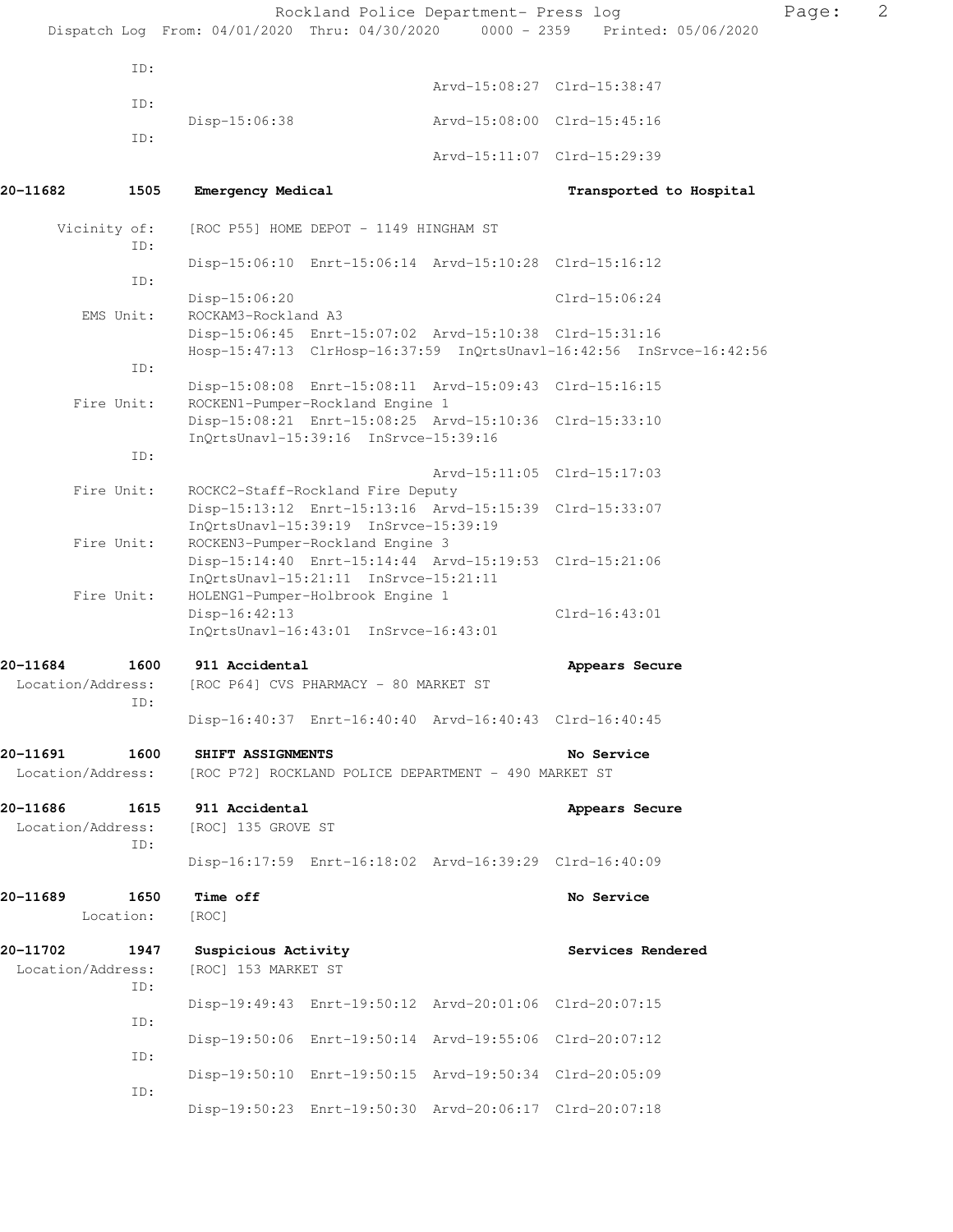**20-11707 2029 Assist Other Agency No Service**  Location/Address: [ROC 37] COMMONWEALTH PLUMBING CORP - 290 WEYMOUTH ST

### **For Date: 04/02/2020 - Thursday**

| 20-11725<br>Location/Address: | 0001        | SHIFT ASSIGNMENTS                           |                                     | [ROC P72] ROCKLAND POLICE DEPARTMENT - 490 MARKET ST    | Services Rendered           |
|-------------------------------|-------------|---------------------------------------------|-------------------------------------|---------------------------------------------------------|-----------------------------|
| 20-11728<br>Location/Address: | 0113<br>ID: | Disturbance<br>[ROC] 212 MARTHA DR          |                                     |                                                         | Peace Restored              |
|                               | ID:         |                                             |                                     | Disp-01:14:44 Enrt-01:15:48 Arvd-01:15:55 Clrd-01:18:09 |                             |
|                               |             |                                             |                                     | Disp-01:14:57 Enrt-01:15:12 Arvd-01:15:55 Clrd-01:18:06 |                             |
| 20-11735<br>Location/Address: | 0453<br>ID: | Burglar Alarm                               | [ROC 63] MIKES PIZZA - 315 UNION ST |                                                         | Investigated                |
|                               | ID:         |                                             |                                     | Disp-04:54:44 Enrt-04:54:53 Arvd-04:57:14 Clrd-04:58:59 |                             |
|                               | ID:         |                                             |                                     | Disp-04:54:44 Enrt-04:54:51 Arvd-04:58:02 Clrd-04:59:27 |                             |
|                               |             |                                             |                                     |                                                         | Arvd-04:57:17 Clrd-04:59:23 |
| 20-11736<br>Location/Address: | 0459<br>ID: | <b>Building Check</b>                       |                                     | [ROC 61] UNION ST BUSINESS DISTRICT - UNION ST          | Appears Secure              |
|                               | ID:         | Disp-05:00:20                               |                                     | Arvd-05:00:23 Clrd-05:01:11                             |                             |
|                               |             |                                             |                                     | Arvd-05:01:25 Clrd-05:16:09                             |                             |
| 20-11741<br>Location/Address: | 0600        | Detail                                      |                                     | [ROC P72] ROCKLAND POLICE DEPARTMENT - 490 MARKET ST    | Services Rendered           |
| 20-11744<br>Location/Address: | 0803<br>ID: | General Info                                |                                     | [ROC P72] ROCKLAND POLICE DEPARTMENT - 490 MARKET ST    | Services Rendered           |
|                               |             |                                             |                                     | Disp-08:07:45 Enrt-08:07:54 Arvd-08:07:59 Clrd-08:08:02 |                             |
| 20-11756<br>Location/Address: | 1151<br>ID: | Suspicious Activity<br>[ROC] 552 WEBSTER ST |                                     |                                                         | Could Not Locate            |
|                               | ID:         |                                             |                                     | Disp-11:53:26 Enrt-11:54:04 Arvd-11:58:11 Clrd-12:07:09 |                             |
|                               | ID:         | Disp-11:54:30                               |                                     | Enrt-11:55:36 Arvd-11:59:05 Clrd-12:07:37               |                             |
|                               |             |                                             |                                     | Disp-11:55:15 Enrt-11:55:29 Arvd-11:58:15 Clrd-12:07:27 |                             |
| 20-11758<br>Location/Address: | 1205<br>ID: | Unwanted Party<br>[ROC] 20 LIBERTY CT       |                                     |                                                         | Sent On Way                 |
|                               | ID:         | Disp-12:07:15                               | Enrt-12:07:32 Arvd-12:09:41         |                                                         | $Clrd-12:19:12$             |
|                               | ID:         | Disp-12:10:05                               |                                     | Enrt-12:10:09 Arvd-12:10:15                             | $Clrd-12:19:23$             |
|                               |             | $Disp-12:11:14$                             |                                     | Enrt-12:11:26 Arvd-12:11:35 Clrd-12:19:17               |                             |
| 20-11768<br>Location/Address: | 1418<br>ID: | Unwanted Party<br>[ROC] 5 UNION ST Apt. #12 |                                     |                                                         | Peace Restored              |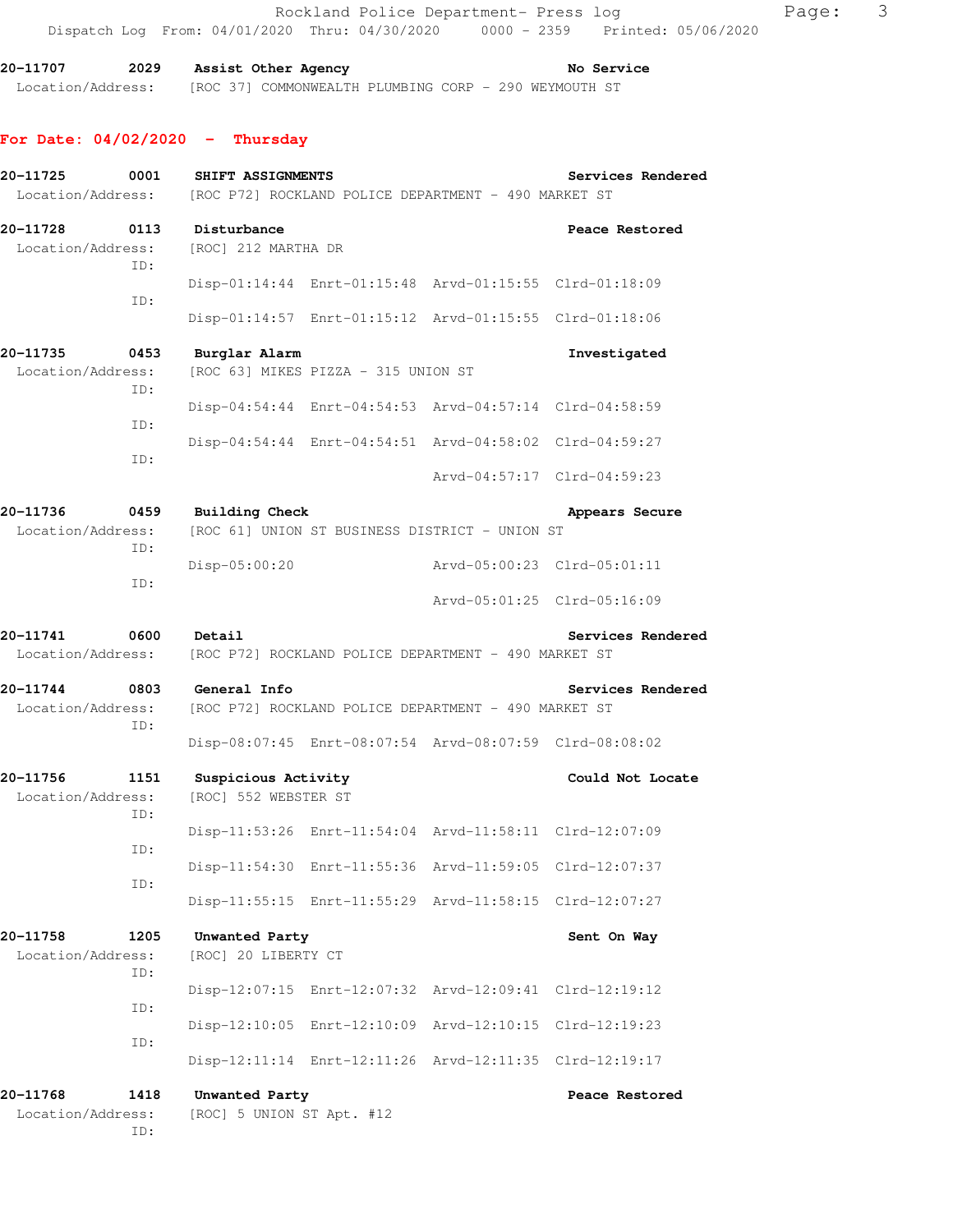|                                                |             |                                                                                                      | Rockland Police Department- Press log                   |                             |                |                   | Page: | $\overline{4}$ |
|------------------------------------------------|-------------|------------------------------------------------------------------------------------------------------|---------------------------------------------------------|-----------------------------|----------------|-------------------|-------|----------------|
|                                                |             | Dispatch Log From: 04/01/2020 Thru: 04/30/2020 0000 - 2359 Printed: 05/06/2020                       |                                                         |                             |                |                   |       |                |
|                                                |             |                                                                                                      | Disp-14:20:19 Enrt-14:20:56 Arvd-14:24:00 Clrd-14:57:20 |                             |                |                   |       |                |
|                                                | ID:         |                                                                                                      | Disp-14:20:33 Enrt-14:20:51 Arvd-14:21:38 Clrd-14:50:40 |                             |                |                   |       |                |
|                                                | ID:         |                                                                                                      | Disp-14:22:07 Enrt-14:22:16 Arvd-14:24:46 Clrd-14:26:37 |                             |                |                   |       |                |
|                                                |             | 20-11770 1428 General Info                                                                           |                                                         |                             | No Service     |                   |       |                |
| Location/Address:                              |             | [ROC P72] ROCKLAND POLICE DEPARTMENT - 490 MARKET ST                                                 |                                                         |                             |                |                   |       |                |
| Location/Address:                              |             | 20-11779 1626 General Info<br>[ROC P72] ROCKLAND POLICE DEPARTMENT - 490 MARKET ST                   |                                                         |                             |                | Services Rendered |       |                |
| Location/Address:                              |             | 20-11782   1654   General Info<br>[ROC P72] ROCKLAND POLICE DEPARTMENT - 490 MARKET ST               |                                                         |                             |                | Services Rendered |       |                |
| Location/Address:                              |             | 20-11783 1658 General Info<br>[ROC P72] ROCKLAND POLICE DEPARTMENT - 490 MARKET ST                   |                                                         |                             | Appears Secure |                   |       |                |
| 20-11785 1720 911 Hang Up<br>Location/Address: | ID:         | [ROC 69] SOUTH SHORE REHAB & NURSING - 115 NORTH AVE                                                 |                                                         |                             | Appears Secure |                   |       |                |
|                                                |             |                                                                                                      | Disp-17:21:58 Enrt-17:22:01 Arvd-17:27:38 Clrd-17:27:42 |                             |                |                   |       |                |
| Location/Address:                              | ID:         | 20-11787 1727 911 Accidental<br>[ROC P45] COMFORT INN - 850 HINGHAM ST                               |                                                         |                             |                | Services Rendered |       |                |
|                                                |             |                                                                                                      | Disp-17:28:57 Enrt-17:29:00 Arvd-17:31:23 Clrd-17:32:56 |                             |                |                   |       |                |
| 20-11793 1836<br>Location/Address:             | ID:         | Animal Complaint<br>[ROC] 580 LIBERTY ST                                                             |                                                         |                             |                | Services Rendered |       |                |
|                                                |             |                                                                                                      | Disp-18:37:09 Enrt-18:37:14 Arvd-18:39:51 Clrd-19:04:48 |                             |                |                   |       |                |
|                                                |             | 20-11794 1848 General Info<br>Location/Address: [ROC P72] ROCKLAND POLICE DEPARTMENT - 490 MARKET ST |                                                         |                             |                | Services Rendered |       |                |
| 20-11795<br>Location/Address:                  | 1858<br>ID: | Suspicious Activity                                                                                  | [ROC P64] CVS PHARMACY - 80 MARKET ST                   |                             |                | Gone on arrival   |       |                |
|                                                |             |                                                                                                      | Disp-19:02:05 Enrt-19:03:00 Arvd-19:05:52 Clrd-19:10:43 |                             |                |                   |       |                |
|                                                | ID:         |                                                                                                      | Disp-19:02:51 Enrt-19:02:55 Arvd-19:04:02 Clrd-19:10:48 |                             |                |                   |       |                |
| For Date: $04/03/2020 -$ Friday                |             |                                                                                                      |                                                         |                             |                |                   |       |                |
| 20-11814<br>Location/Address:                  | 0000<br>ID: | SHIFT ASSIGNMENTS                                                                                    | [ROC P72] ROCKLAND POLICE DEPARTMENT - 490 MARKET ST    |                             | No Service     |                   |       |                |
|                                                |             |                                                                                                      |                                                         | Arvd-00:00:00 Clrd-00:07:48 |                |                   |       |                |
| 20-11824<br>Location/Address:                  | 0519<br>ID: | <b>Building Check</b><br>[ROC] UNION ST                                                              |                                                         |                             |                | Appears Secure    |       |                |
|                                                |             |                                                                                                      |                                                         | Arvd-05:19:00 Clrd-05:32:56 |                |                   |       |                |
| 20-11833                                       | 0805        | SHIFT ASSIGNMENTS                                                                                    |                                                         |                             |                | Services Rendered |       |                |

 Location/Address: [ROC P72] ROCKLAND POLICE DEPARTMENT - 490 MARKET ST ID:

Disp-08:11:18 Clrd-08:11:26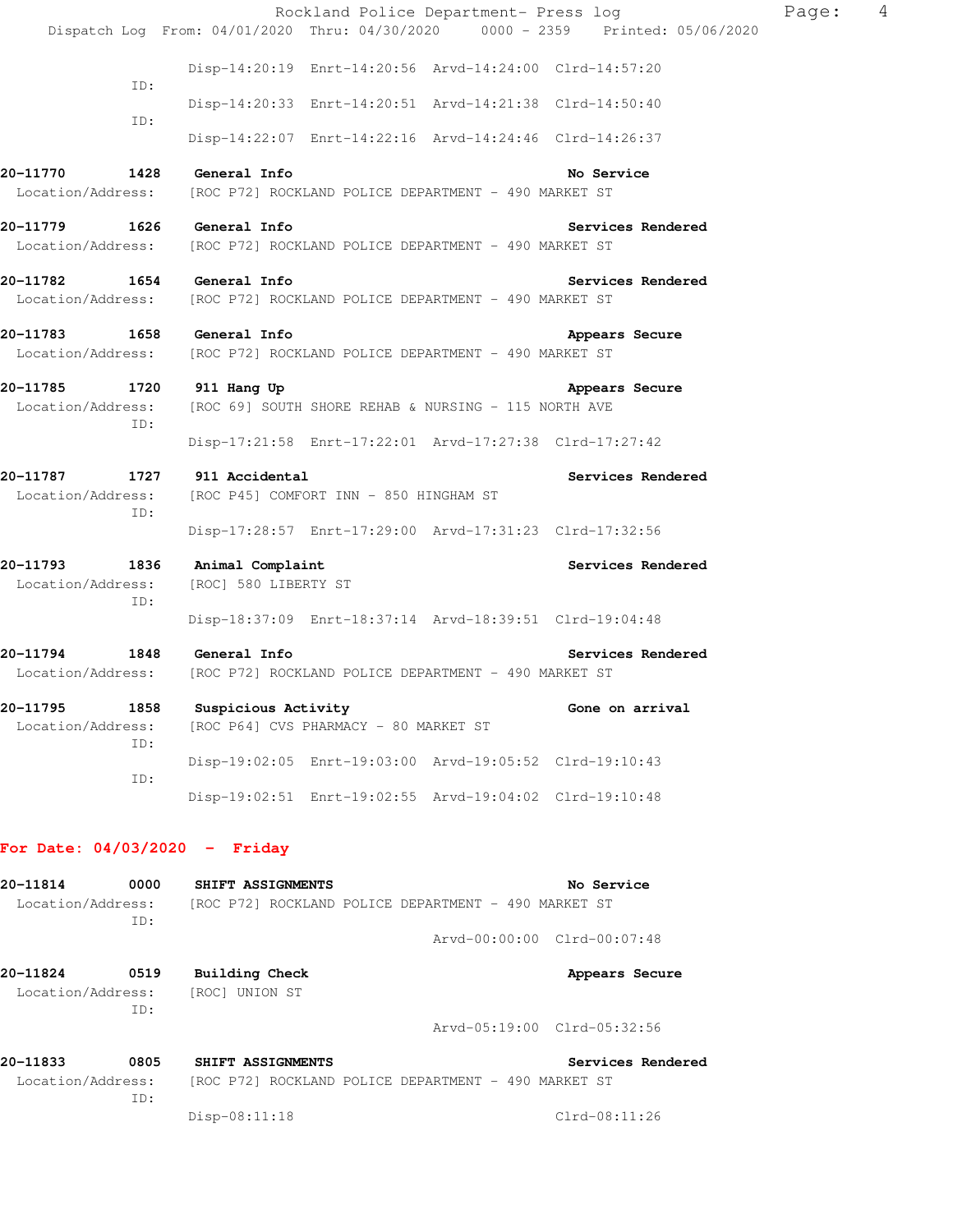Rockland Police Department- Press log Fage: 5 Dispatch Log From: 04/01/2020 Thru: 04/30/2020 0000 - 2359 Printed: 05/06/2020 **20-11834 0819 Burglar Alarm Investigated**  Location/Address: [ROC P49] FAST LANE - 924 HINGHAM ST ID: Disp-08:21:27 Enrt-08:21:54 Clrd-08:29:19 ID: Disp-08:24:50 Enrt-08:24:57 Arvd-08:31:15 Clrd-08:33:57 **20-11836 0834 Police Information Services Rendered**  Location/Address: [ROC P72] ROCKLAND POLICE DEPARTMENT - 490 MARKET ST ID: Disp-08:40:00 Clrd-08:40:15 **20-11839 0907 General Info Services Rendered**  Location/Address: [ROC P72] ROCKLAND POLICE DEPARTMENT - 490 MARKET ST **20-12279 1020 Animal Complaint Services Rendered**  Location/Address: [ROC] 24 TOWNSEND ST **20-11846 1131 Details / Time off Services Rendered**  Location: [ROC] **20-11849 1140 Details / Time off Services Rendered**  Location: [ROC] **20-11851 1153 CRUISER OUT OF TOWN Services Rendered**  Location/Address: [ROC P72] ROCKLAND POLICE DEPARTMENT - 490 MARKET ST ID: Disp-11:54:49 Arvd-11:54:59 Clrd-12:42:42 **20-11853 1243 General Info Services Rendered**  Location/Address: [ROC P72] ROCKLAND POLICE DEPARTMENT - 490 MARKET ST **20-11854 1252 Larceny / Forgery/ Fraud Services Rendered**  Location/Address: [ROC] 41 EAST WATER ST Apt. #2 ID: Disp-13:04:06 Arvd-13:04:14 Clrd-13:06:09 **20-11856 1315 General Info Services Rendered**  Location/Address: [ROC P72] ROCKLAND POLICE DEPARTMENT - 490 MARKET ST **20-11859 1354 Sex offender or dissemination Services Rendered**  Location/Address: [ROC] 111 SALEM ST 20-11867 1424 Disabled Motor Vehicle **1988 120 Services Rendered** Location/Address: [ROC] 329 SUMMER ST ID: Disp-14:25:52 Enrt-14:28:01 Arvd-14:31:06 Clrd-14:42:11 **20-11868 1428 General Info Services Rendered**  Location/Address: [ROC P72] ROCKLAND POLICE DEPARTMENT - 490 MARKET ST **20-11876 1529 911 Accidental Services Rendered**  Location/Address: [ROC] 22 REED BENT RD ID: Disp-15:32:20 Enrt-15:32:30 Arvd-15:42:59 Clrd-15:47:07 **20-11878 1532 Escort/Transport Services Rendered**  Location/Address: [ROC] 5 UNION ST **20-11880 1604 SHIFT ASSIGNMENTS No Service**  Location/Address: [ROC P72] ROCKLAND POLICE DEPARTMENT - 490 MARKET ST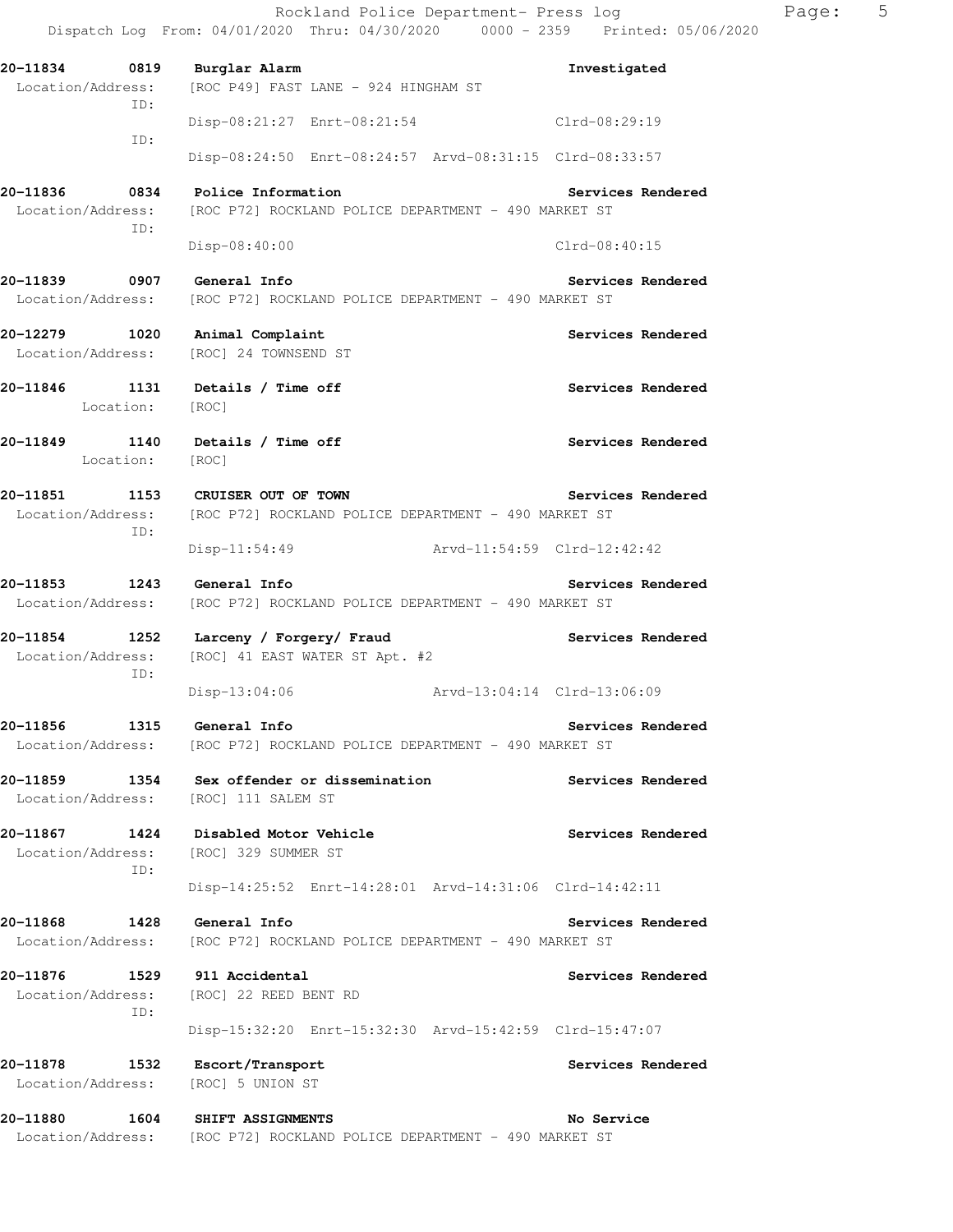| 20-11888<br>Location/Address: | 1732<br>ID: | Assist Public<br>[ROC] DUBLIN ROW                    |                                                         |                             | Services Rendered |
|-------------------------------|-------------|------------------------------------------------------|---------------------------------------------------------|-----------------------------|-------------------|
|                               |             | Disp-17:34:15                                        |                                                         | Arvd-17:34:22 Clrd-17:41:42 |                   |
| 20-11897<br>Location/Address: | 1918<br>ID: | Burglar Alarm<br>[ROC] BENDON GEAR - 100 WEYMOUTH ST |                                                         |                             | Investigated      |
|                               | TD:         |                                                      | Disp-19:20:38 Enrt-19:20:40 Arvd-19:23:05 Clrd-19:26:13 |                             |                   |
|                               |             |                                                      | Disp-19:21:00 Enrt-19:21:03                             |                             | Clrd-19:26:15     |
| 20-11905<br>Location/Address: | 2143<br>TD: | <b>ERRATIC OPERATOR</b><br>[ROC] MARKET ST           |                                                         |                             | Investigated      |
| 20-11907                      | 2144        | $Disp-21:44:17$<br>MESSAGE DELIVERY                  |                                                         | Arvd-21:44:22 Clrd-21:45:41 | Services Rendered |
| Location/Address:             | TD:         | [ROC] 287 FOREST ST                                  |                                                         |                             |                   |
|                               |             |                                                      | Disp-21:45:59 Enrt-21:46:42 Arvd-21:49:19 Clrd-21:53:39 |                             |                   |

20-11908 2149 911 Accidental **Rendered Services Rendered**  Location/Address: [ROC] 150 SPRING ST ID: Disp-21:50:24 Enrt-21:50:29 Arvd-21:54:59 Clrd-21:55:02

### **For Date: 04/04/2020 - Saturday**

| 20-11920                           |             | 0003 SHIFT ASSIGNMENTS<br>Location/Address: [ROC P72] ROCKLAND POLICE DEPARTMENT - 490 MARKET ST          |                             | Services Rendered           |
|------------------------------------|-------------|-----------------------------------------------------------------------------------------------------------|-----------------------------|-----------------------------|
| 20-11921 0012<br>Location/Address: | TD:         | Suspicious Activity<br>[ROC P72] ROCKLAND POLICE DEPARTMENT - 490 MARKET ST                               |                             | Services Rendered           |
|                                    | ID:         | Disp-00:15:16                                                                                             | Arvd-00:15:24 Clrd-00:27:01 |                             |
|                                    |             | $Disp-00:15:16$                                                                                           | Arvd-00:15:28 Clrd-00:41:20 |                             |
| 20-11930                           | 0524        | <b>Building Check</b>                                                                                     |                             | Building Checked/Secured    |
|                                    | TD:         | Location/Address: [ROC] UNION ST                                                                          |                             |                             |
|                                    |             | Disp-05:25:37                                                                                             | Arvd-05:25:43 Clrd-05:39:20 |                             |
| 20-11935                           | 0643<br>TD: | Motor Vehicle Complaint<br>Location/Address: [ROC P55] HOME DEPOT - 1149 HINGHAM ST                       |                             | Gone on arrival             |
|                                    |             | Disp-06:44:27                                                                                             | Arvd-06:44:36 Clrd-06:48:36 |                             |
|                                    |             | 20-11937 0804 SHIFT ASSIGNMENTS<br>Location/Address: [ROC P72] ROCKLAND POLICE DEPARTMENT - 490 MARKET ST |                             | Services Rendered           |
|                                    | TD:         | 20-11967 1246 Sudden Death<br>Location/Address: [ROC] 29 ASPEN CIR                                        |                             | Services Rendered           |
|                                    | ID:         | Disp-12:48:08 Enrt-12:48:16 Arvd-12:49:16 Clrd-14:16:49                                                   |                             |                             |
|                                    |             | $Disp-13:13:02$                                                                                           |                             | Arvd-13:13:11 Clrd-13:47:40 |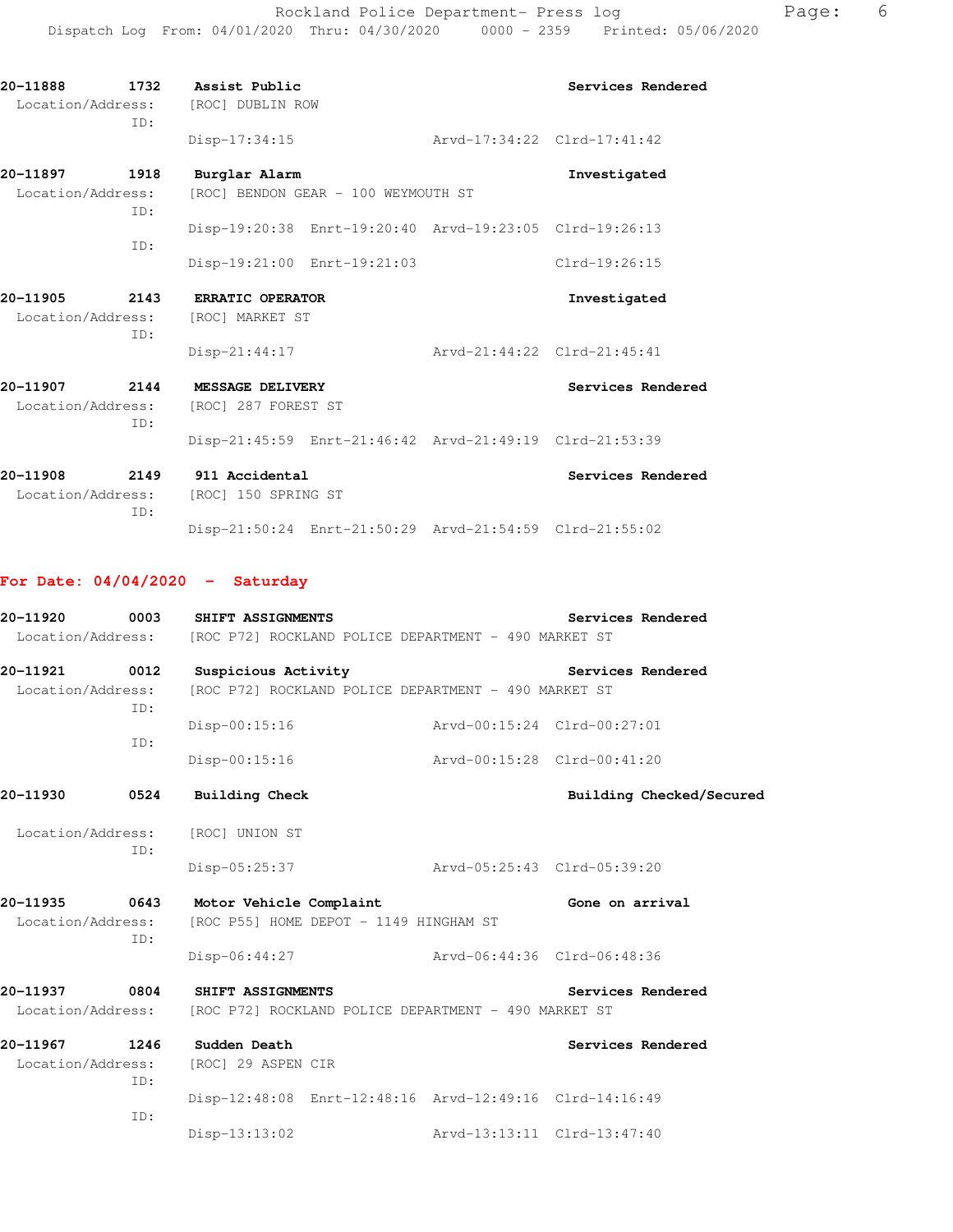Dispatch Log From: 04/01/2020 Thru: 04/30/2020 0000 - 2359 Printed: 05/06/2020 ID: Disp-13:46:51 Arvd-13:46:58 Clrd-15:28:52 20-11968 1246 Vandalism **Services Rendered** Location/Address: [ROC] 12 CHURCH ST ID: Disp-12:49:12 Arvd-12:49:18 Clrd-12:49:23 **20-11972 1314 General Info Services Rendered**  Location/Address: [ROC P72] ROCKLAND POLICE DEPARTMENT - 490 MARKET ST **20-11974 1343 Emergency Medical Services Rendered**  Location/Address: [ROC P45] COMFORT INN - 850 HINGHAM ST Apt. #126 Fire Unit: ROCKEN1-Pumper-Rockland Engine 1 Disp-13:45:28 Enrt-13:45:50 Arvd-13:50:17 Clrd-13:59:30 InQrtsUnavl-14:05:54 InSrvce-14:06:00 EMS Unit: ROCKAM2-Rockland A2 Disp-13:45:43 Enrt-13:45:47 Arvd-13:50:13 Clrd-14:04:20 InQrtsUnavl-14:11:33 InSrvce-14:11:33 ID: Disp-13:47:51 Enrt-13:47:56 Arvd-13:58:52 Clrd-14:19:02 20-11981 1350 Unwanted Party **Services Rendered** Books and the Services Rendered Location/Address: [ROC] 929 HINGHAM ST ID: Disp-14:25:06 Enrt-14:25:14 Arvd-14:25:18 Clrd-14:38:10 ID: Disp-14:25:06 Arvd-14:25:22 Clrd-14:38:04 **20-11985 1454 Suspicious Activity Services Rendered**  Location/Address: [ROC P47] BEST WESTERN - 909 HINGHAM ST ID: Disp-15:12:16 Arvd-15:20:56 Clrd-15:36:14 ID: Disp-15:27:12 Arvd-15:27:16 Clrd-15:36:10 **20-11986 1523 Stolen Motor Vehicle Services Rendered**  Location/Address: [ROC] 538 MARKET ST ID: Disp-15:25:28 Arvd-15:25:34 Clrd-15:35:43 **20-11987 1600 SHIFT ASSIGNMENTS Services Rendered**  Location/Address: [ROC P72] ROCKLAND POLICE DEPARTMENT - 490 MARKET ST **20-11991 1633 Suspicious Activity Services Rendered**  Location/Address: [ROC P46] DUNKIN DONUTS - 851 HINGHAM ST ID: Disp-16:34:25 Enrt-16:34:29 Arvd-16:41:09 Clrd-16:46:53 ID: Arvd-16:41:13 Clrd-16:46:51 **20-11997 1742 911 Accidental Services Rendered**  Location/Address: [ROC] 1 CARRIAGE HILL DR ID: Disp-17:42:37 Enrt-17:42:42 Arvd-17:47:46 Clrd-18:08:11 **20-12002 1902 PERSONAL DAY Services Rendered**  Location: [ROC] **20-12006 2003 Disturbance Services Rendered** 

Location/Address: [ROC P47] BEST WESTERN - 909 HINGHAM ST

Rockland Police Department- Press log Rage: 7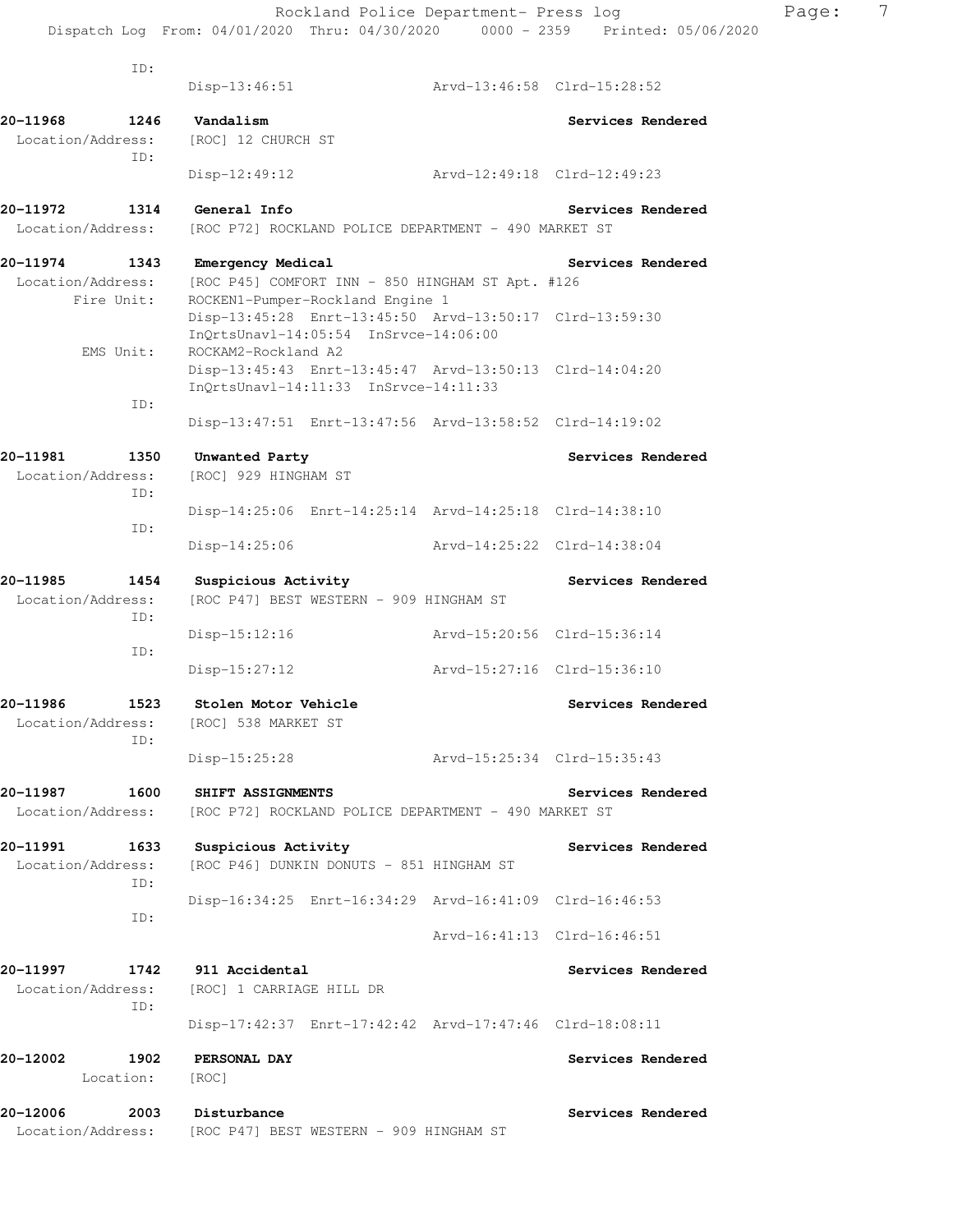|                               |                   |                                               |                                         | Rockland Police Department- Press log                   |                                                                                | Page: | 8 |
|-------------------------------|-------------------|-----------------------------------------------|-----------------------------------------|---------------------------------------------------------|--------------------------------------------------------------------------------|-------|---|
|                               |                   |                                               |                                         |                                                         | Dispatch Log From: 04/01/2020 Thru: 04/30/2020 0000 - 2359 Printed: 05/06/2020 |       |   |
|                               | ID:               |                                               |                                         | Disp-20:04:12 Enrt-20:04:23 Arvd-20:05:49 Clrd-20:12:20 |                                                                                |       |   |
|                               | ID:               |                                               |                                         |                                                         |                                                                                |       |   |
|                               |                   |                                               |                                         | Disp-20:04:16 Enrt-20:04:20 Arvd-20:06:27 Clrd-20:12:17 |                                                                                |       |   |
| 20-12008<br>Location/Address: | 2020              | Animal Complaint<br>[ROC] DIGRANDE DR         |                                         |                                                         | Services Rendered                                                              |       |   |
|                               | ID:               |                                               |                                         |                                                         |                                                                                |       |   |
|                               | ID:               |                                               |                                         |                                                         | Arvd-20:21:19 Clrd-20:30:17                                                    |       |   |
|                               | ID:               |                                               |                                         | Disp-20:21:40 Enrt-20:21:43 Arvd-20:23:13 Clrd-20:43:05 |                                                                                |       |   |
|                               |                   |                                               |                                         |                                                         | Arvd-20:23:17 Clrd-20:31:34                                                    |       |   |
| 20-12011<br>Location/Address: | 2028              | Wire down (Police)<br>[ROC] 157 NORTH AVE     |                                         |                                                         | Services Rendered                                                              |       |   |
|                               | ID:               |                                               |                                         |                                                         | Arvd-20:29:37 Clrd-20:50:22                                                    |       |   |
|                               | ID:               |                                               |                                         |                                                         |                                                                                |       |   |
|                               | ID:               |                                               |                                         | Disp-20:30:30 Enrt-20:30:32 Arvd-20:33:08 Clrd-20:50:19 |                                                                                |       |   |
|                               |                   |                                               | Disp-20:31:41 Enrt-20:31:44             |                                                         | Clrd-20:49:48                                                                  |       |   |
| 20-12015<br>Location/Address: | 2202              | Noise Complaint                               |                                         | [ROC 53] 400 HINGHAM STREET - 400 HINGHAM ST            | Services Rendered                                                              |       |   |
| 20-12016                      | 2204              | Disturbance                                   |                                         |                                                         | Services Rendered                                                              |       |   |
| Location/Address:<br>ID:      |                   |                                               | [ROC P56] BURGER KING - 1333 HINGHAM ST |                                                         |                                                                                |       |   |
|                               |                   |                                               | Disp-22:06:14 Enrt-22:06:18             |                                                         | Clrd-22:20:08                                                                  |       |   |
|                               | ID:               |                                               | Disp-22:07:09 Enrt-22:07:09             |                                                         | Clrd-22:21:30                                                                  |       |   |
|                               | ID:               |                                               |                                         | Disp-22:10:12 Enrt-22:10:15 Arvd-22:20:22 Clrd-22:31:38 |                                                                                |       |   |
| 20-12017                      | 2212              | 911 Accidental                                |                                         |                                                         | Services Rendered                                                              |       |   |
| Location/Address:             | ID:               | [ROC] 130 MYRTLE ST                           |                                         |                                                         |                                                                                |       |   |
|                               |                   |                                               |                                         | Disp-22:13:32 Enrt-22:13:35 Arvd-22:17:17 Clrd-22:18:11 |                                                                                |       |   |
| 20-12020                      | 2241              |                                               | Motor Vehicle Collision W/PI            |                                                         | Transported to Hospital                                                        |       |   |
| Location/Address:             |                   |                                               | [ROC] 334 MARKET ST @ 14 HOWARD ST      |                                                         |                                                                                |       |   |
|                               | ID:               |                                               |                                         |                                                         | Arvd-22:43:48 Clrd-04/05/2020 @ 01:18:27                                       |       |   |
|                               | ID:               |                                               |                                         |                                                         | Arvd-22:43:55 Clrd-04/05/2020 @ 00:41:43                                       |       |   |
|                               | ID:               |                                               |                                         |                                                         | Arvd-22:57:14 Clrd-04/05/2020 @ 00:41:40                                       |       |   |
|                               | ID:               |                                               |                                         |                                                         |                                                                                |       |   |
|                               | ID:               | Disp-00:00:21                                 |                                         |                                                         | Arvd-00:00:25 Clrd-04/05/2020 @ 01:18:29                                       |       |   |
|                               | Refer To Summons: |                                               | 20ROC-12020-A-AR                        |                                                         | Arvd-22:43:00 Clrd-04/05/2020 @ 01:18:29                                       |       |   |
|                               | Summons:          | GRIFFITHS, DALTON LLOYD                       |                                         |                                                         |                                                                                |       |   |
|                               | Age:              | Address: 14 FRANKLIN ST NEW BEDFORD, MA<br>61 |                                         |                                                         |                                                                                |       |   |
|                               | Charges:          |                                               | CONSPIRACY c4 FOR WIT INSURANCE FRAUD   |                                                         |                                                                                |       |   |
|                               | Refer To Arrest:  | 20ROC-12020-AR                                |                                         | CONSPIRACY c4 FOR WIT INTIMIDATE MISLEAD POLICE         |                                                                                |       |   |
|                               | Arrest:           | GREGORY, PRINCETON D                          |                                         |                                                         |                                                                                |       |   |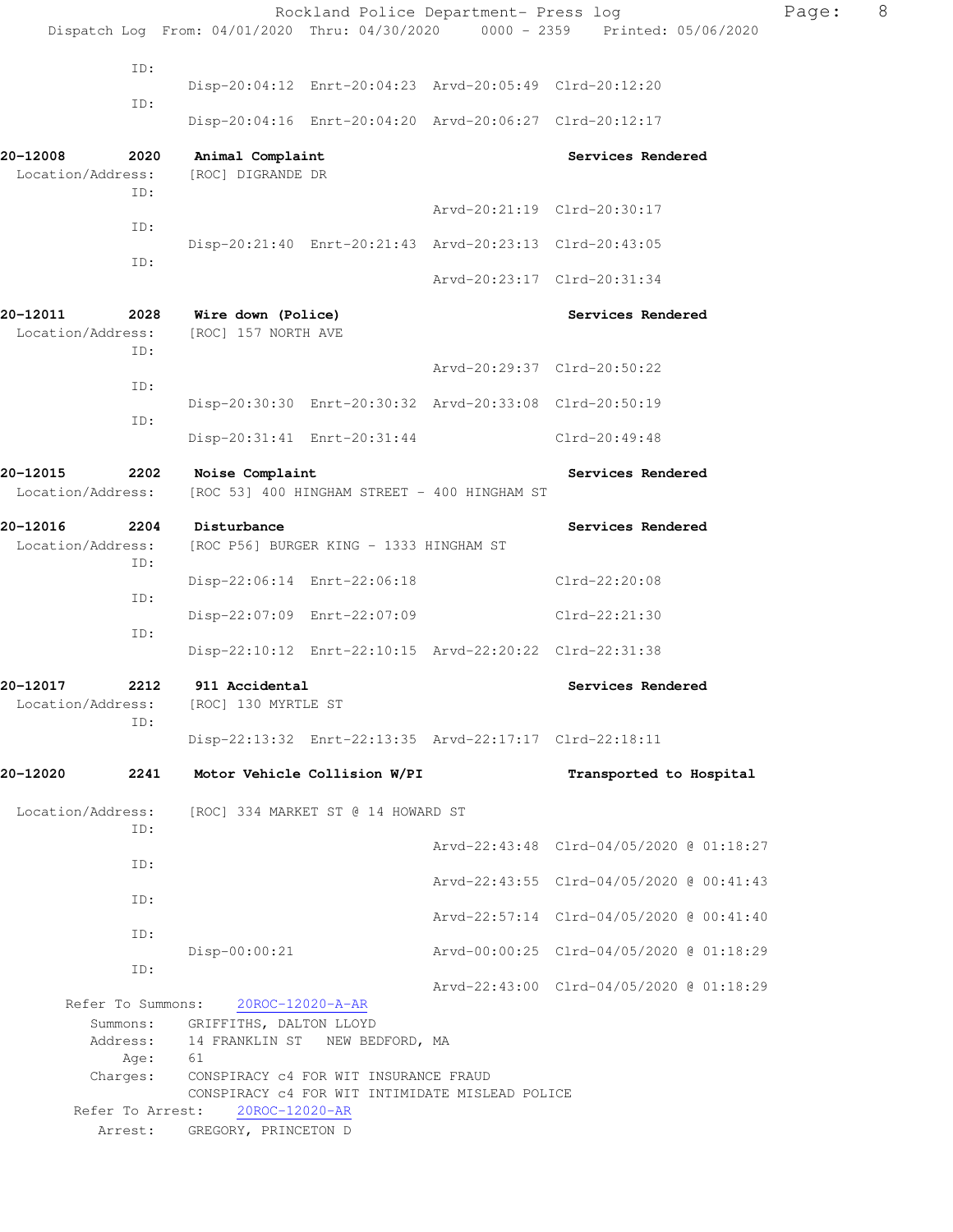Rockland Police Department- Press log Page: 9 Dispatch Log From: 04/01/2020 Thru: 04/30/2020 0000 - 2359 Printed: 05/06/2020 Address: 109 MARKET ST Apt. #APT 2 ROCKLAND, MA Age: 54 Charges: LEAVE SCENE OF PERSONAL INJURY LICENSE REVOKED AS HTO, OPERATE MV WITH (CRIMINAL) NEGLIGENT OPERATION OF MOTOR VEHICLE SOLICIT TO COMMIT CRIME PUNISHABLE BY 5 YEARS OR MORE c274 §8 SOLICIT TO COMMIT CRIME PUNISHABLE BY 10 YEARS OR MORE c274 §8 INSURANCE CLAIM, FALSE MOTOR VEH FALSE CLAIM TO GOVERNMENT AGENCY WITNESS/JUROR/POLICE/COURT OFFICIAL, INTIMIDATE CONSPIRACY c4 CONSPIRACY c4 **20-12022 2306 Suspicious Activity Building Checked/Secured**  Location/Address: [ROC] 51 MAPLE ST Apt. #125 **20-12025 2358 911 Accidental Investigated**  Location/Address: [ROC P45] COMFORT INN - 850 HINGHAM ST Apt. #127 ID: Disp-00:01:55 Enrt-00:02:00 Arvd-00:08:32 Clrd-04/05/2020 @ 00:14:52 **For Date: 04/05/2020 - Sunday 20-12026 0001 SHIFT ASSIGNMENTS Services Not Required** 

 Location/Address: [ROC P72] ROCKLAND POLICE DEPARTMENT - 490 MARKET ST ID: Disp-00:05:33 Clrd-00:05:37 **20-12031 0214 Assist Other Agency Investigated**  Location/Address: [ROC P72] ROCKLAND POLICE DEPARTMENT - 490 MARKET ST ID: Disp-02:16:58 Enrt-02:17:51 Arvd-03:04:26 Clrd-04:11:25 **20-12036 0537 Building Check Appears Secure**  Location/Address: [ROC 61] UNION ST BUSINESS DISTRICT - UNION ST ID: Disp-05:38:40 Arvd-05:38:45 Clrd-06:12:43 **20-12040 0751 Details / Time offCOMP NIGHT Services Rendered**  Location: [ROC] **20-12044 0805 Information Call No Action Required**  Location/Address: [ROC P72] ROCKLAND POLICE DEPARTMENT - 490 MARKET ST **20-12047 0833 Health & Welfare Check No Service**  Location/Address: [ROC] 22 GRASSWOOD LN ID: Disp-08:34:08 Clrd-08:35:13 Fire Unit: ROCKEN1-Pumper-Rockland Engine 1 Disp-08:35:34 Enrt-08:38:49 Arvd-08:41:24 Clrd-08:43:19 InQrtsUnavl-08:47:20 InSrvce-08:47:46 EMS Unit: ROCKAM3-Rockland A3 Disp-08:35:38 Enrt-08:38:46 Arvd-08:41:21 Clrd-08:43:15 InQrtsUnavl-08:51:31 InSrvce-08:51:35 ID: Disp-08:41:52 Enrt-08:41:55 Arvd-08:41:57 Clrd-08:43:53

20-12068 0920 Information Call **1986 120 Required** No Action Required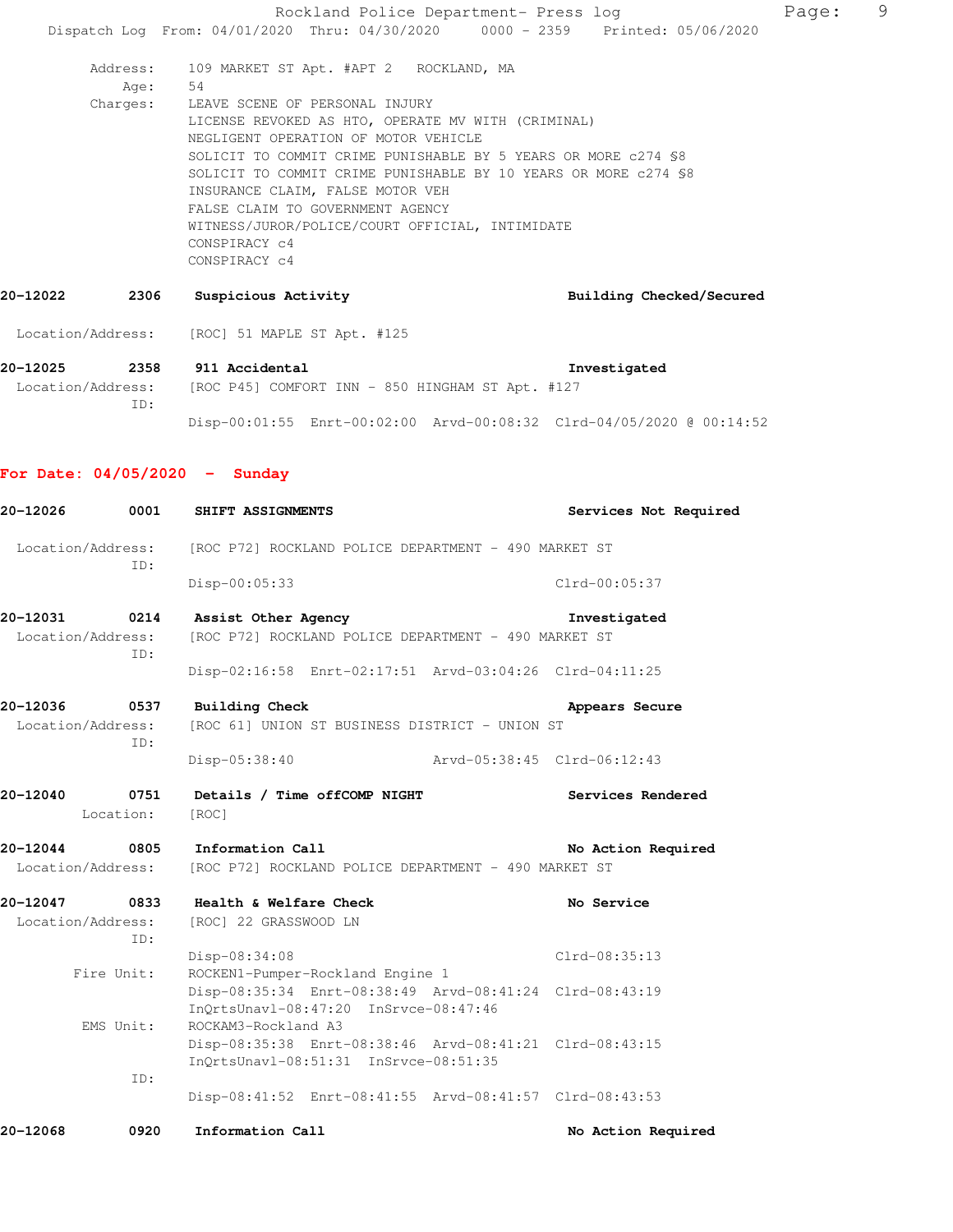|                                       |             | Rockland Police Department- Press log<br>Dispatch Log From: 04/01/2020 Thru: 04/30/2020 0000 - 2359 Printed: 05/06/2020 |                             |                       | Page: | 10 |
|---------------------------------------|-------------|-------------------------------------------------------------------------------------------------------------------------|-----------------------------|-----------------------|-------|----|
|                                       |             | Location/Address: [ROC P72] ROCKLAND POLICE DEPARTMENT - 490 MARKET ST                                                  |                             |                       |       |    |
| Location/Address:                     |             | 20-12067 1314 Information Call<br>[ROC P72] ROCKLAND POLICE DEPARTMENT - 490 MARKET ST                                  |                             | No Action Required    |       |    |
| Location/Address:                     | ID:         | 20-12072 1447 Neighbor Disturbance<br>[ROC] 16 WEBSTER ST                                                               |                             | Services Rendered     |       |    |
|                                       | ID:         | Disp-14:51:24 Arvd-14:51:27 Clrd-14:51:30<br>Disp-15:01:00 Enrt-15:02:00 Arvd-15:03:00 Clrd-15:25:00                    |                             |                       |       |    |
| 20-12074                              |             | 1516 Information Call                                                                                                   |                             | No Action Required    |       |    |
| Location/Address:                     |             | [ROC P72] ROCKLAND POLICE DEPARTMENT - 490 MARKET ST                                                                    |                             |                       |       |    |
| 20-12078<br>Location/Address:         | ID:         | 1544 911 Accidental<br>[ROC] 169 BEAL ST EXT                                                                            |                             | Services Rendered     |       |    |
|                                       | ID:         | Disp-15:46:55                                                                                                           |                             | Clrd-15:48:41         |       |    |
|                                       |             | Disp-15:48:48 Enrt-15:48:54 Arvd-15:54:46 Clrd-16:00:06                                                                 |                             |                       |       |    |
| 20-12083                              | 1600        | General Info                                                                                                            |                             | Services Not Required |       |    |
|                                       |             | Location/Address: [ROC P72] ROCKLAND POLICE DEPARTMENT - 490 MARKET ST                                                  |                             |                       |       |    |
| 20-12081<br>1636<br>Location/Address: | ID:         | Lockout<br>[ROC] 147 MARKET ST                                                                                          |                             | Services Rendered     |       |    |
|                                       |             | Disp-16:38:49 Enrt-16:38:56 Arvd-16:46:41 Clrd-16:53:15                                                                 |                             |                       |       |    |
| 20-12089<br>Location/Address:         | 1740<br>ID: | Suspicious Activity<br>[ROC P88] KATHY CORRIGAN'S - 406 VFW DR                                                          |                             | Services Rendered     |       |    |
|                                       |             | Disp-17:41:26                                                                                                           | Arvd-17:41:31 Clrd-17:44:05 |                       |       |    |
| 20-12090<br>Location/Address:         | 1746<br>ID: | Motor Vehicle Complaint<br>[ROC] 1021 UNION ST                                                                          |                             | Services Rendered     |       |    |
|                                       |             | Disp-17:47:46 Enrt-17:47:50 Arvd-17:54:22 Clrd-18:01:32                                                                 |                             |                       |       |    |
| 20-12091<br>Location/Address:         | 1800<br>ID: | Disabled Motor Vehicle<br>[ROC] 349 UNION ST                                                                            |                             | Services Rendered     |       |    |
|                                       |             | Disp-18:02:38 Enrt-18:02:42 Arvd-18:07:14 Clrd-18:08:33                                                                 |                             |                       |       |    |
| 20-12094<br>Location/Address:         | 1811<br>ID: | Stolen Motor Vehicle<br>[ROC] 538 MARKET ST                                                                             |                             | Services Rendered     |       |    |
|                                       |             | Disp-18:13:48                                                                                                           |                             | $Clrd-18:14:00$       |       |    |
| 20-12095<br>Location/Address:         | 1851<br>ID: | 911 Accidental<br>[ROC] 4 DOGWOOD CIR                                                                                   |                             | Services Rendered     |       |    |
|                                       |             | Disp-18:52:09 Enrt-18:52:12 Arvd-19:01:57 Clrd-19:01:59                                                                 |                             |                       |       |    |
| 20-12099<br>Location/Address:         | 1924        | General Info<br>[ROC P72] ROCKLAND POLICE DEPARTMENT - 490 MARKET ST                                                    |                             | Services Rendered     |       |    |
| 20-12108<br>Location/Address:         | 2041        | General Incident<br>[ROC] 51 MAPLE ST                                                                                   |                             | Advised to Court      |       |    |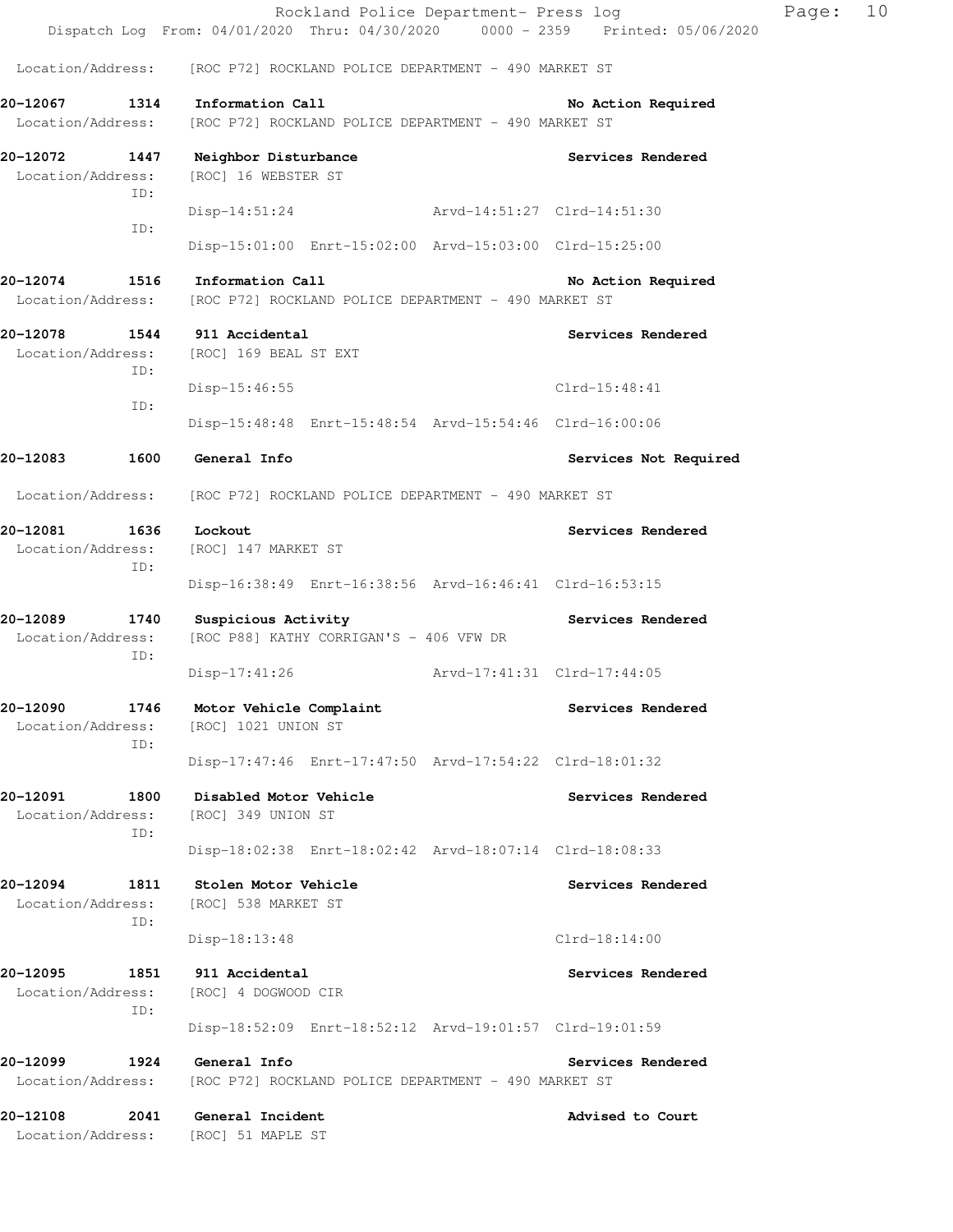ID:

|                                              | Disp-20:45:42                                                                               | Clrd-20:45:57      |
|----------------------------------------------|---------------------------------------------------------------------------------------------|--------------------|
| 20-12112<br>2103<br>Location/Address:        | Threats<br>[ROC 68] 204 MONCRIEF RD                                                         | Services Rendered  |
| ID:                                          | Disp-21:05:24 Enrt-21:05:29 Arvd-21:06:51 Clrd-21:13:44                                     |                    |
| ID:                                          | Disp-21:05:24 Enrt-21:05:30                                                                 | Clrd-21:10:30      |
| ID:                                          | Disp-21:06:34<br>Arvd-21:06:36 Clrd-21:13:46                                                |                    |
| ID:                                          | Disp-21:07:06 Enrt-21:07:08 Arvd-21:07:09 Clrd-21:13:45                                     |                    |
| For Date: $04/06/2020 -$ Monday              |                                                                                             |                    |
| 20-12122<br>ID:                              | 0003 General Info<br>Location/Address: [ROC P72] ROCKLAND POLICE DEPARTMENT - 490 MARKET ST | No Service         |
|                                              | Disp-00:07:04                                                                               | $Clrd-00:07:16$    |
| 20-12132<br>0800<br>Location/Address:<br>ID: | General Info<br>[ROC P72] ROCKLAND POLICE DEPARTMENT - 490 MARKET ST                        | Services Rendered  |
|                                              | Disp-08:02:59 Enrt-08:03:07 Arvd-08:03:11 Clrd-08:03:14                                     |                    |
| 20-12135<br>0810<br>Location/Address:<br>ID: | 911 Accidental<br>[ROC P108] SOUTH SHORE BMW - 1040 HINGHAM ST                              | Services Rendered  |
|                                              | Disp-08:13:23 Enrt-08:14:08 Arvd-08:30:44 Clrd-08:32:58                                     |                    |
| 20-12137<br>0826<br>Location/Address:<br>ID: | Hazardous Materials<br>[ROC] ROCKLAND WATER DEPARTMENT - CENTRE AVE                         | Services Rendered  |
|                                              | Disp-08:31:33 Enrt-08:31:38 Arvd-08:43:59 Clrd-08:44:12                                     |                    |
| 20-12144                                     | 0920 General Info<br>Location/Address: [ROC P72] ROCKLAND POLICE DEPARTMENT - 490 MARKET ST | No Action Required |
| 20-12280<br>0945<br>Location/Address:        | Animal Complaint<br>[ROC 64] ROCKLAND SANITARY LANDFILL - 1000 BEECH ST                     | Services Rendered  |
| 20-12148<br>0949<br>Location/Address:<br>ID: | Breaking & Entering<br>[ROC] 96 PROSPECT ST                                                 | Report Follows     |
|                                              | Disp-09:50:42 Enrt-09:50:47 Arvd-09:54:46 Clrd-10:55:15                                     |                    |
| 20-12151<br>1008<br>Location/Address:<br>ID: | Missing Person<br>[ROC] 18 PACIFIC ST Apt. #4                                               | Services Rendered  |
|                                              | Disp-10:14:40 Enrt-10:14:47 Arvd-10:14:56 Clrd-10:14:58                                     |                    |
| 20–12155<br>1032<br>Location:                | Details / Time off<br>$\lceil \text{ROC} \rceil$                                            | No Action Required |
| 20-12156<br>1044<br>Location/Address:<br>ID: | 911 Accidental<br>[ROC P5] JOHN R. YOUNG DMD - 272 CENTRE AVE                               | Investigated       |
|                                              | Disp-10:46:13 Enrt-10:46:16 Arvd-10:53:45 Clrd-10:54:08                                     |                    |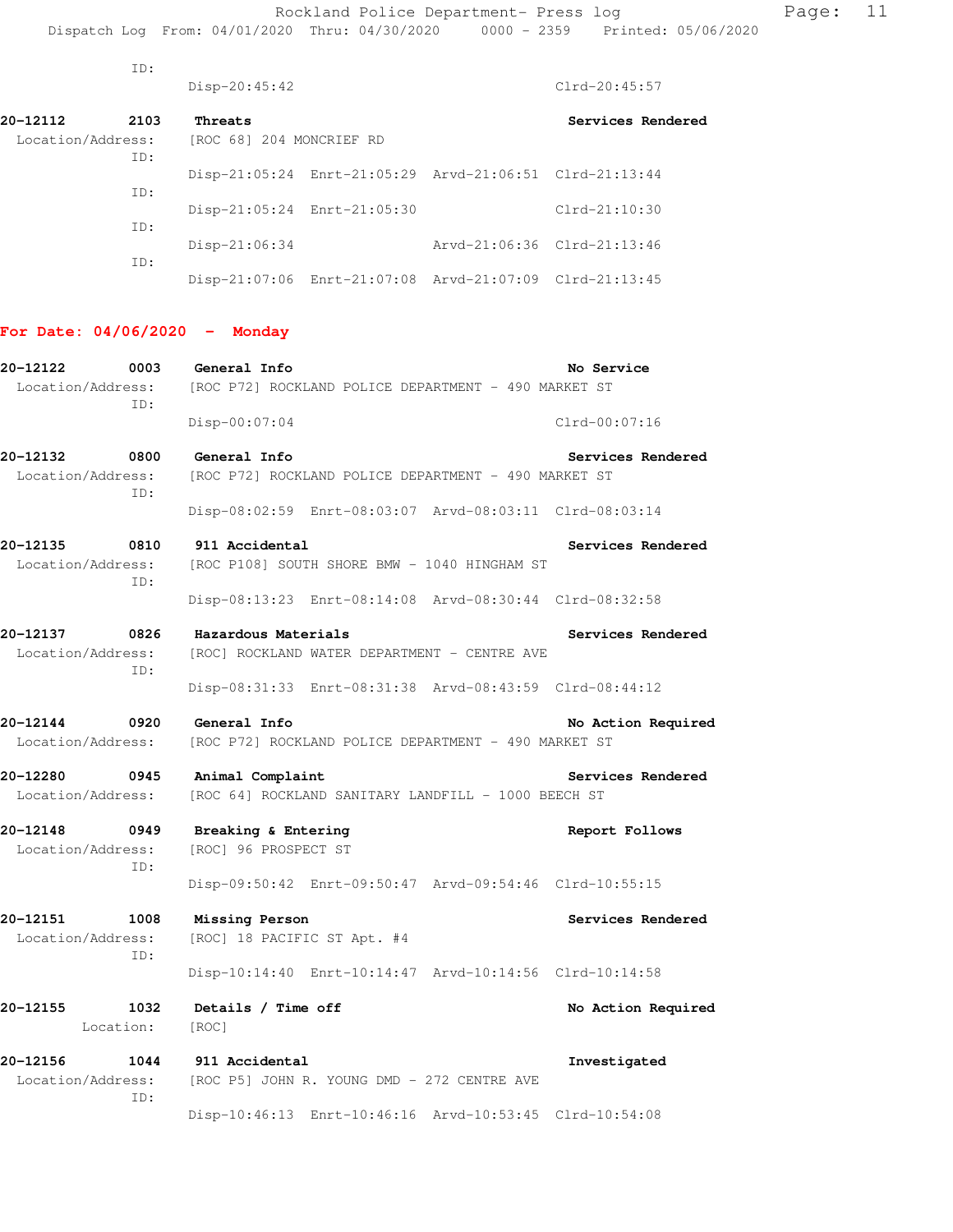**20-12163 1213 Follow-Up Investigation Services Rendered**  Location/Address: [ROC] 74 WEYMOUTH ST ID: Arvd-12:13:00 Clrd-12:22:06 ID: Disp-12:15:12 Enrt-12:15:15 Clrd-12:22:02 20-12164 1216 Details / Time off **No. 2016** No Action Required Location: [ROC] **20-12166 1233 Larceny / Forgery/ Fraud Services Rendered**  Location/Address: [ROC 23] PLEASANT STREET STORAGE - 265 PLEASANT ST ID: Disp-12:34:43 Enrt-12:35:37 Arvd-12:40:36 Clrd-12:51:25 **20-12167 1243 911 Accidental Investigated**  Location/Address: [ROC] 285 TURNER RD ID: Disp-12:44:55 Enrt-12:45:00 Arvd-12:48:15 Clrd-13:25:25 **20-12179 1411 Animal Complaint Services Rendered**  Location/Address: [ROC] ST PATRICKS CEMETERY - 125 CENTRAL ST ID: Arvd-14:11:00 Clrd-14:26:58 **20-12183 1437 Follow-Up Investigation Services Rendered**  Location/Address: [BRO] 451 MONTELLO ST ID: Disp-14:38:52 Arvd-14:38:58 Clrd-15:18:38 ID: Disp-14:38:52 Arvd-14:38:58 Clrd-16:07:35 **20-12184 1443 911 Accidental Investigated**  Location/Address: [ROC] 173 CENTRAL ST ID: Disp-14:44:45 Enrt-14:44:48 Arvd-14:50:26 Clrd-14:50:36 **20-12185 1443 General Info Services Rendered**  Location/Address: [ROC] 545 UNION ST ID: Disp-14:47:52 Enrt-14:47:59 Arvd-14:48:03 Clrd-14:48:07 **20-12187 1448 General Info Services Rendered**  Location/Address: [ROC P72] ROCKLAND POLICE DEPARTMENT - 490 MARKET ST **20-12188 1450 General Info Services Rendered**  Location/Address: [ROC P72] ROCKLAND POLICE DEPARTMENT - 490 MARKET ST **20-12194 1515 Burglar Alarm Investigated**  Location/Address: [ROC] 359 WEST WATER ST ID: Disp-15:17:47 Enrt-15:17:50 Arvd-15:23:33 Clrd-15:23:35 **20-12196 1554 911 Accidental Services Rendered**  Location/Address: [ROC] 64 BEECH ST @ 1 BAY PATH LN ID: Disp-15:55:57 Arvd-15:56:02 Clrd-16:06:49 **20-12199 1610 SHIFT ASSIGNMENTS Services Rendered**  Location/Address: [ROC P72] ROCKLAND POLICE DEPARTMENT - 490 MARKET ST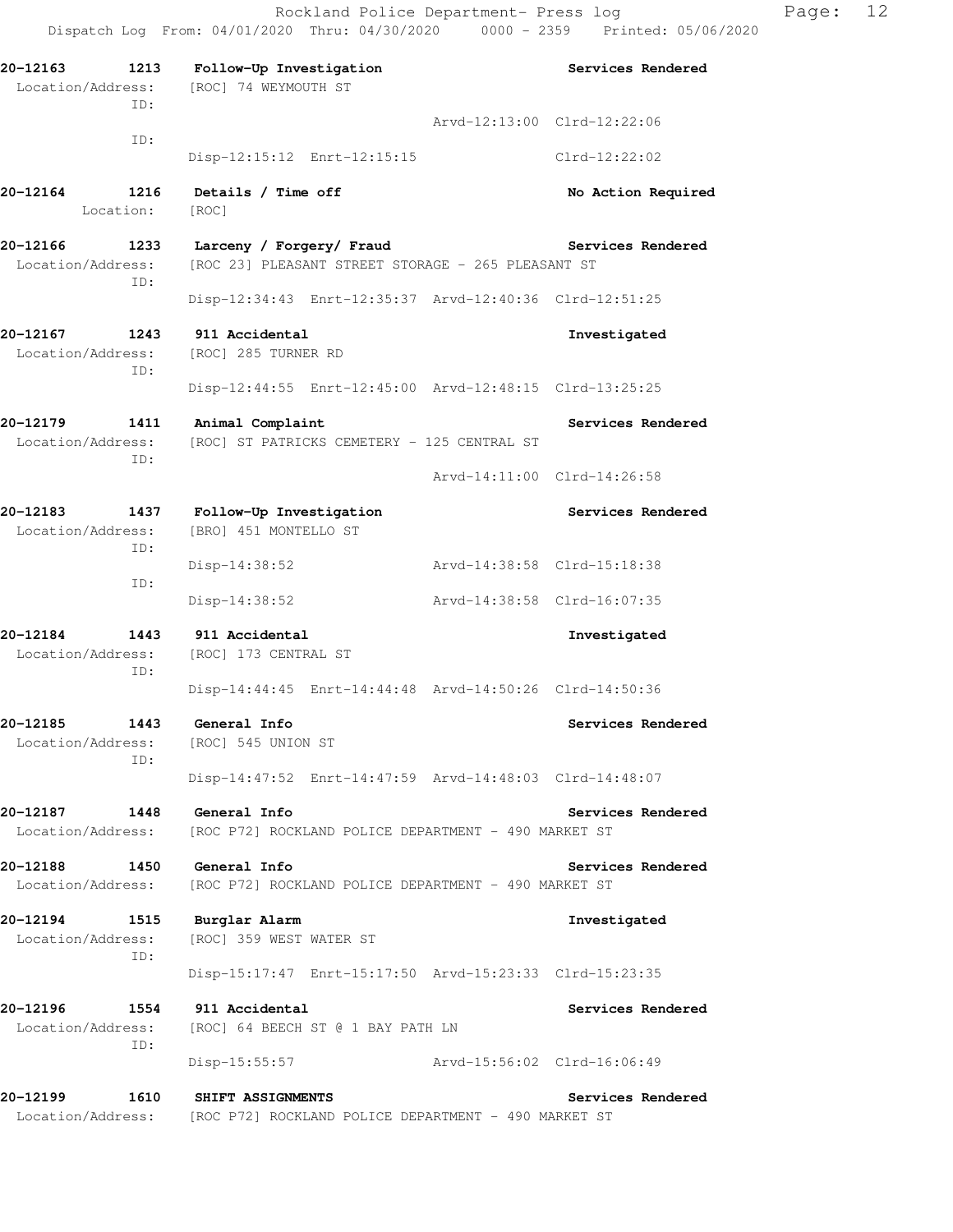**20-12201 1631 Missing Person Services Rendered** 

| Location/Address:<br>TD:                                                           | [ROC] 19 PACIFIC ST                                            |                             |                   |
|------------------------------------------------------------------------------------|----------------------------------------------------------------|-----------------------------|-------------------|
|                                                                                    | Disp-16:35:02 Enrt-16:56:21 Arvd-16:56:23 Clrd-16:56:27        |                             |                   |
| 20-12203<br>1642<br>TD:                                                            | Motor Vehicle Complaint<br>Vicinity of: [ROC] 24 COTTONWOOD LN |                             | Services Rendered |
|                                                                                    | Disp-16:43:21 Enrt-16:43:26 Arvd-16:47:48 Clrd-16:51:37        |                             |                   |
| 20-12209<br>Location/Address: [ROC P72] ROCKLAND POLICE DEPARTMENT - 490 MARKET ST | 1732 OFFICER OUT OF STATION                                    |                             | Services Rendered |
| 20-12210<br>1739<br>Location/Address: [ROC] HINGHAM ST<br>TD:                      | Disabled Motor Vehicle                                         |                             | Services Rendered |
|                                                                                    | Disp-17:40:19 Enrt-17:42:25 Arvd-17:45:28 Clrd-18:21:29        |                             |                   |
| 20-12213<br>1836<br>Location:                                                      | Details / Time off<br>[ROC]                                    |                             | Services Rendered |
| 20-12216<br>Location/Address:<br>TD:                                               | 1941 911 Accidental<br>[ROC P69] MCDONALD'S - 117 MARKET ST    |                             | Services Rendered |
|                                                                                    | Disp-19:42:47 Enrt-19:43:44 Arvd-19:47:59 Clrd-19:49:40        |                             |                   |
| 20-12217<br>1944<br>Location/Address:<br>ID:                                       | Unwanted Party<br>[ROC P51] DOUBLE TREE - 929 HINGHAM ST       |                             | Services Rendered |
| ID:                                                                                | Disp-19:49:14 Enrt-19:50:42 Arvd-19:57:13 Clrd-20:29:54        |                             |                   |
| ID:                                                                                | Disp-19:50:37 Enrt-19:50:46 Arvd-19:57:16 Clrd-20:32:18        |                             |                   |
|                                                                                    | Disp-20:09:37                                                  | Arvd-20:09:40 Clrd-20:32:21 |                   |

| 20-12220          | 2010 | Animal Complaint   |                                                         |                             | Services Rendered |
|-------------------|------|--------------------|---------------------------------------------------------|-----------------------------|-------------------|
| Location/Address: |      | [ROC] 216 LEVIN RD |                                                         |                             |                   |
|                   | TD:  |                    |                                                         |                             |                   |
|                   |      |                    | Disp-20:30:22 Enrt-20:30:29 Arvd-20:35:38 Clrd-21:28:10 |                             |                   |
|                   | TD:  |                    |                                                         |                             |                   |
|                   |      | $Disp-20:51:24$    |                                                         | Arvd-20:51:29 Clrd-20:53:43 |                   |

### **For Date: 04/07/2020 - Tuesday**

| 20-12230          | 0000 | General Incident                                             | Services Rendered |
|-------------------|------|--------------------------------------------------------------|-------------------|
| Location/Address: | ID:  | [ROC P72] ROCKLAND POLICE DEPARTMENT - 490 MARKET ST         |                   |
|                   |      | $Disp-00:02:20$                                              | $Clrd-00:02:29$   |
| 20-12238          | 0539 | Suspicious Activity                                          | Services Rendered |
| Location/Address: | ID:  | [ROC P108] SOUTH SHORE BMW - 1040 HINGHAM ST                 |                   |
|                   |      | Disp-05:41:25 Enrt-05:41:37 Arvd-05:42:54 Clrd-05:47:10      |                   |
| 20-12240          | 0719 | Detail                                                       | Services Rendered |
| Location/Address: |      | [ROC P72] ROCKLAND POLICE DEPARTMENT - 490 MARKET ST Apt. #O |                   |
| 00 10010          | nono | CUTEM ROCTOMENTO                                             | Counters Dondonad |

**20-12243 0802 SHIFT ASSIGNMENTS Services Rendered**  Location/Address: [ROC P72] ROCKLAND POLICE DEPARTMENT - 490 MARKET ST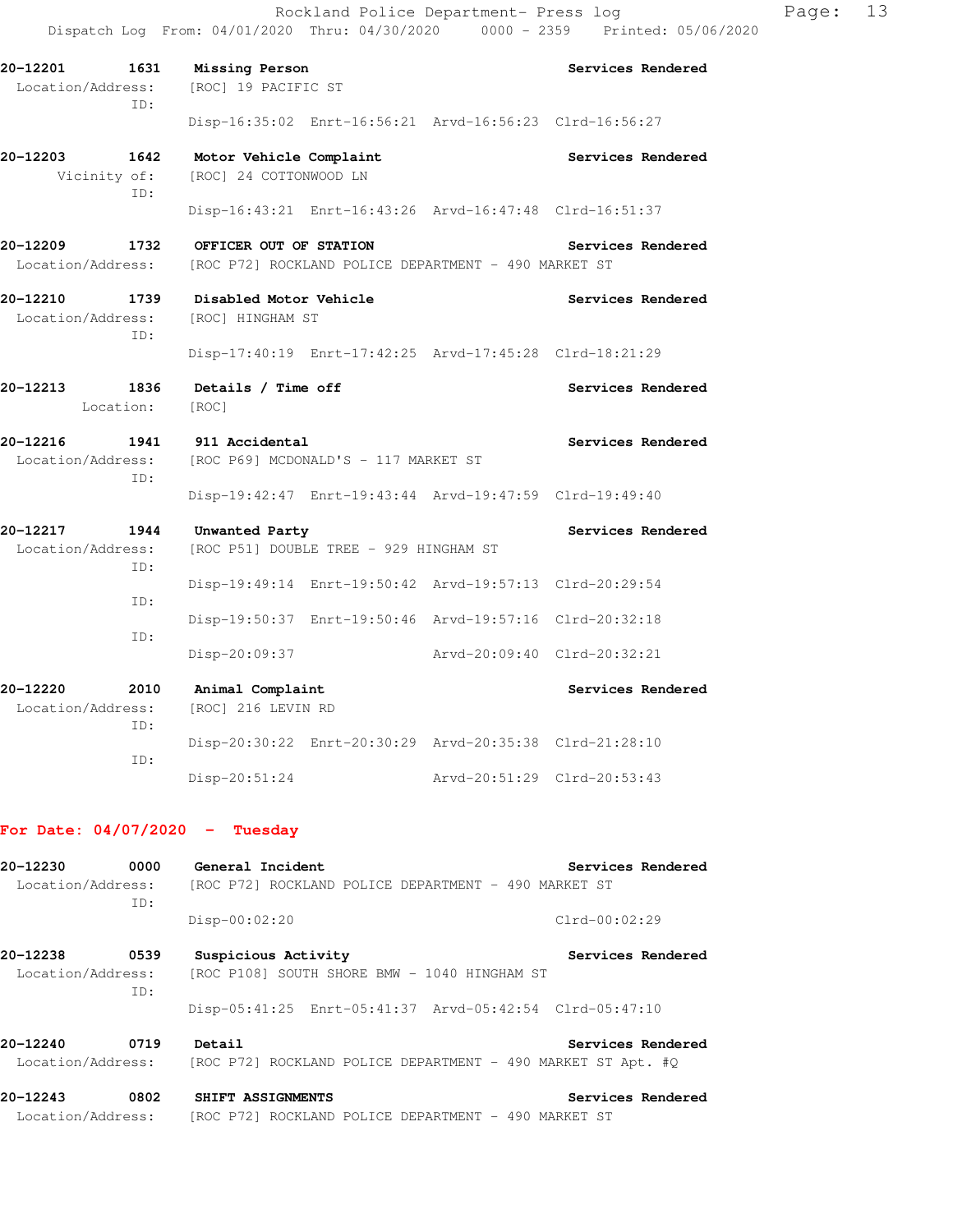|                       |                                 | 20-12245 0925 CRUISER FOR DETAIL                                                            |                             | Services Rendered           |
|-----------------------|---------------------------------|---------------------------------------------------------------------------------------------|-----------------------------|-----------------------------|
|                       |                                 | Location/Address: [ROC P72] ROCKLAND POLICE DEPARTMENT - 490 MARKET ST                      |                             |                             |
| 20-12250 0953 Details |                                 |                                                                                             |                             | Services Rendered           |
|                       | Location: [ROC]                 |                                                                                             |                             |                             |
|                       |                                 | 20-12249 0958 Motor Vehicle Collision W/PI                                                  |                             | Report Follows              |
|                       | ID:                             | Location/Address: [ROC] 354 LIBERTY ST @ 200 WEBSTER ST                                     |                             |                             |
|                       |                                 |                                                                                             |                             | Arvd-10:02:05 Clrd-10:35:37 |
|                       | ID:                             |                                                                                             |                             | Arvd-10:02:16 Clrd-10:35:42 |
|                       | ID:                             |                                                                                             |                             |                             |
|                       |                                 | Disp-10:02:26 Enrt-10:02:30 Arvd-10:03:49 Clrd-10:35:45<br>Refer To Summons: 20ROC-12249-AR |                             |                             |
|                       |                                 | Summons: PARSONS, ROBERT J                                                                  |                             |                             |
|                       |                                 | Address: 213 PLAIN ST HANOVER, MA                                                           |                             |                             |
|                       | Age: 58                         | Charges: LICENSE SUSPENDED, OP MV WITH, SUBSQ.OFF                                           |                             |                             |
|                       |                                 |                                                                                             |                             |                             |
| 20-12251              | 1005 Details<br>Location: [ROC] |                                                                                             |                             | Services Rendered           |
|                       |                                 |                                                                                             |                             |                             |
|                       |                                 | 20-12252 1013 FOOD DROP OFF                                                                 |                             | Services Rendered           |
|                       |                                 | Location/Address: [ROC P36] STEVE'S AUTO, TONIA'S DELI - 246 EAST WATER ST                  |                             |                             |
|                       |                                 | 20-12254 1020 Larceny / Forgery/ Fraud                                                      |                             | Services Rendered           |
|                       |                                 | Location/Address: [ROC] ALPINE ST                                                           |                             |                             |
|                       |                                 | 20-13271 1050 Animal Complaint                                                              |                             | Services Rendered           |
|                       |                                 | Location/Address: [ROC] 136 PACIFIC ST                                                      |                             |                             |
|                       |                                 | 20-12258 1143 General Incident                                                              |                             | Services Rendered           |
|                       |                                 | Location/Address: [ROC] STEVES AUTO - EAST WATER ST                                         |                             |                             |
|                       | ID:                             | $Disp-11:45:03$                                                                             | Arvd-11:45:30 Clrd-12:48:51 |                             |
|                       | ID:                             |                                                                                             |                             |                             |
|                       |                                 | Disp-12:45:52                                                                               |                             | Clrd-12:46:28               |
| 20-12259              | 1151                            | Follow-Up Investigation                                                                     |                             | Services Rendered           |
| Location/Address:     | ID:                             | [ROC] 19 PACIFIC ST                                                                         |                             |                             |
|                       |                                 |                                                                                             |                             | Arvd-11:51:00 Clrd-12:00:12 |
| 20-12260              | 1200                            | Time off                                                                                    |                             |                             |
|                       | Location:                       | [ROC]                                                                                       |                             | Services Rendered           |
| 20-12266              | 1244                            | Motor Vehicle Stop                                                                          |                             | Verbal Warning              |
| Location/Address:     |                                 | [ROC] 45 CENTRAL ST @ 6 THAYER TER                                                          |                             |                             |
|                       | ID:                             | Disp-12:47:07                                                                               |                             | Arvd-12:47:14 Clrd-12:50:03 |
|                       | ID:                             |                                                                                             |                             |                             |
|                       |                                 |                                                                                             |                             | Arvd-12:48:41 Clrd-12:50:00 |

Dispatch Log From: 04/01/2020 Thru: 04/30/2020 0000 - 2359 Printed: 05/06/2020

**20-12269 1303 Lost/Found Property Services Rendered**  Location/Address: [ROC] 71 HOWARD ST Apt. #2 ID: Arvd-13:03:00 Clrd-13:15:26

20-12276 1325 Burglar Alarm **120 Communist Services Rendered** Location/Address: [ROC P84] PLAYERS SPORTS BAR - 86 VFW DR

Rockland Police Department- Press log Page: 14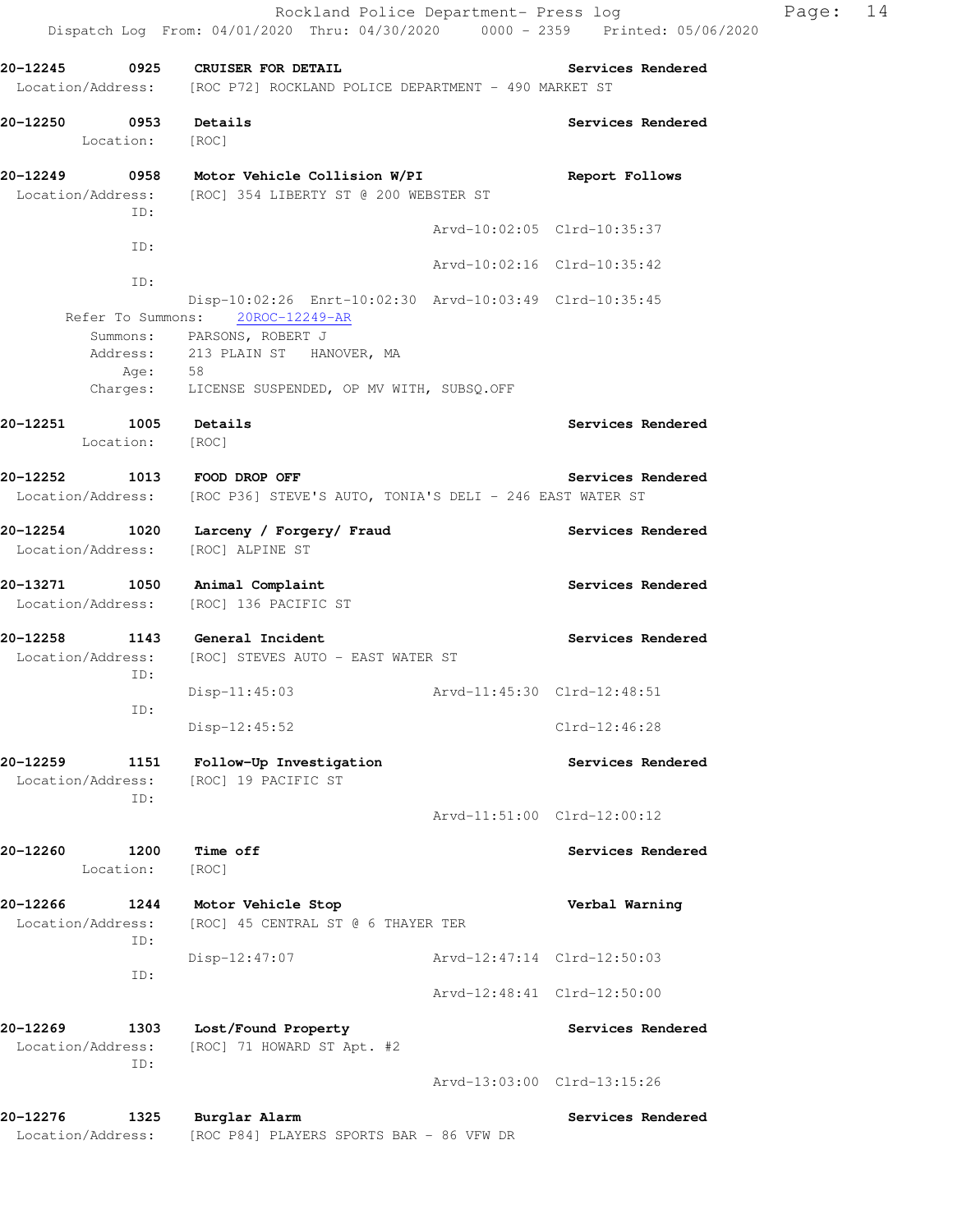|                               |                   |                                                     | Rockland Police Department- Press log                   |                             | Dispatch Log From: 04/01/2020 Thru: 04/30/2020 0000 - 2359 Printed: 05/06/2020 | Page: | 15 |
|-------------------------------|-------------------|-----------------------------------------------------|---------------------------------------------------------|-----------------------------|--------------------------------------------------------------------------------|-------|----|
|                               | ID:               |                                                     | Disp-13:26:59 Enrt-13:27:03 Arvd-13:31:45 Clrd-13:34:20 |                             |                                                                                |       |    |
| 20-12283                      | 1354<br>Location: | <b>Time off</b><br>[ROC]                            |                                                         |                             | Services Rendered                                                              |       |    |
| 20-12284<br>Location/Address: |                   | 1356 911 Accidental                                 | [ROC] COULD ALSO BE 130 DAMON RD - 140 DAMON RD         |                             | Services Rendered                                                              |       |    |
|                               | ID:               |                                                     | Disp-13:59:07 Enrt-13:59:12 Clrd-13:59:45               |                             |                                                                                |       |    |
|                               | ID:               |                                                     | Disp-13:59:29 Enrt-13:59:41 Arvd-14:00:54 Clrd-14:03:39 |                             |                                                                                |       |    |
| 20-12285<br>Location/Address: | 1401<br>ID:       | Burglar Alarm                                       | [ROC P84] PLAYERS SPORTS BAR - 86 VFW DR                |                             | Services Rendered                                                              |       |    |
|                               |                   |                                                     | Disp-14:02:16 Enrt-14:02:53 Arvd-14:06:02 Clrd-14:08:35 |                             |                                                                                |       |    |
| 20-12289<br>Location/Address: | 1421<br>ID:       | Animal Complaint                                    | [ROC P55] HOME DEPOT - 1149 HINGHAM ST                  |                             | Services Rendered                                                              |       |    |
|                               | ID:               |                                                     |                                                         |                             | Arvd-14:21:00 Clrd-14:35:04                                                    |       |    |
|                               |                   |                                                     |                                                         |                             | Arvd-14:27:14 Clrd-14:35:00                                                    |       |    |
| 20-12290<br>Location/Address: | ID:               | 1426 911 Accidental<br>[ROC] 119 GROVE ST Apt. #245 |                                                         |                             | Services Rendered                                                              |       |    |
|                               |                   |                                                     | Disp-14:28:35 Enrt-14:28:38 Arvd-14:33:47 Clrd-14:40:28 |                             |                                                                                |       |    |
| 20-12298<br>Location/Address: | 1456<br>ID:       | Assist Fire Department<br>[ROC] 51 MAPLE ST         |                                                         |                             | Services Rendered                                                              |       |    |
|                               | ID:               |                                                     | Disp-14:59:16 Enrt-14:59:30 Arvd-15:01:15 Clrd-15:21:55 |                             |                                                                                |       |    |
|                               |                   |                                                     | Disp-14:59:24 Enrt-14:59:28 Arvd-15:01:12 Clrd-15:22:35 |                             |                                                                                |       |    |
| 20-12300<br>Location/Address: | 1538<br>ID:       | Warrant<br>[ROC] 510 WEBSTER ST                     |                                                         |                             | Services Rendered                                                              |       |    |
|                               | ID:               |                                                     |                                                         |                             | Arvd-15:39:30 Clrd-16:03:25                                                    |       |    |
|                               | ID:               |                                                     |                                                         |                             | Arvd-15:39:37 Clrd-16:03:22                                                    |       |    |
|                               |                   |                                                     |                                                         |                             | Arvd-15:39:43 Clrd-16:03:19                                                    |       |    |
| 20-12304<br>Location/Address: | 1600              | SHIFT ASSIGNMENTS                                   | [ROC P72] ROCKLAND POLICE DEPARTMENT - 490 MARKET ST    |                             | No Service                                                                     |       |    |
| 20-12305<br>Location/Address: | 1627<br>ID:       | Suspicious Activity                                 | [ROC P100] LUKE'S LIQUORS - 167 MARKET ST               |                             | Services Rendered                                                              |       |    |
|                               | ID:               | Disp-16:30:30                                       |                                                         | Arvd-16:34:40 Clrd-16:39:21 |                                                                                |       |    |
|                               |                   | Disp-16:30:30                                       |                                                         | Arvd-16:35:56 Clrd-16:39:24 |                                                                                |       |    |
| 20-12306<br>Location/Address: | 1636<br>ID:       | Animal Complaint<br>[ROC] 139 TURNER RD             |                                                         |                             | Services Rendered                                                              |       |    |

Arvd-16:36:00 Clrd-16:40:39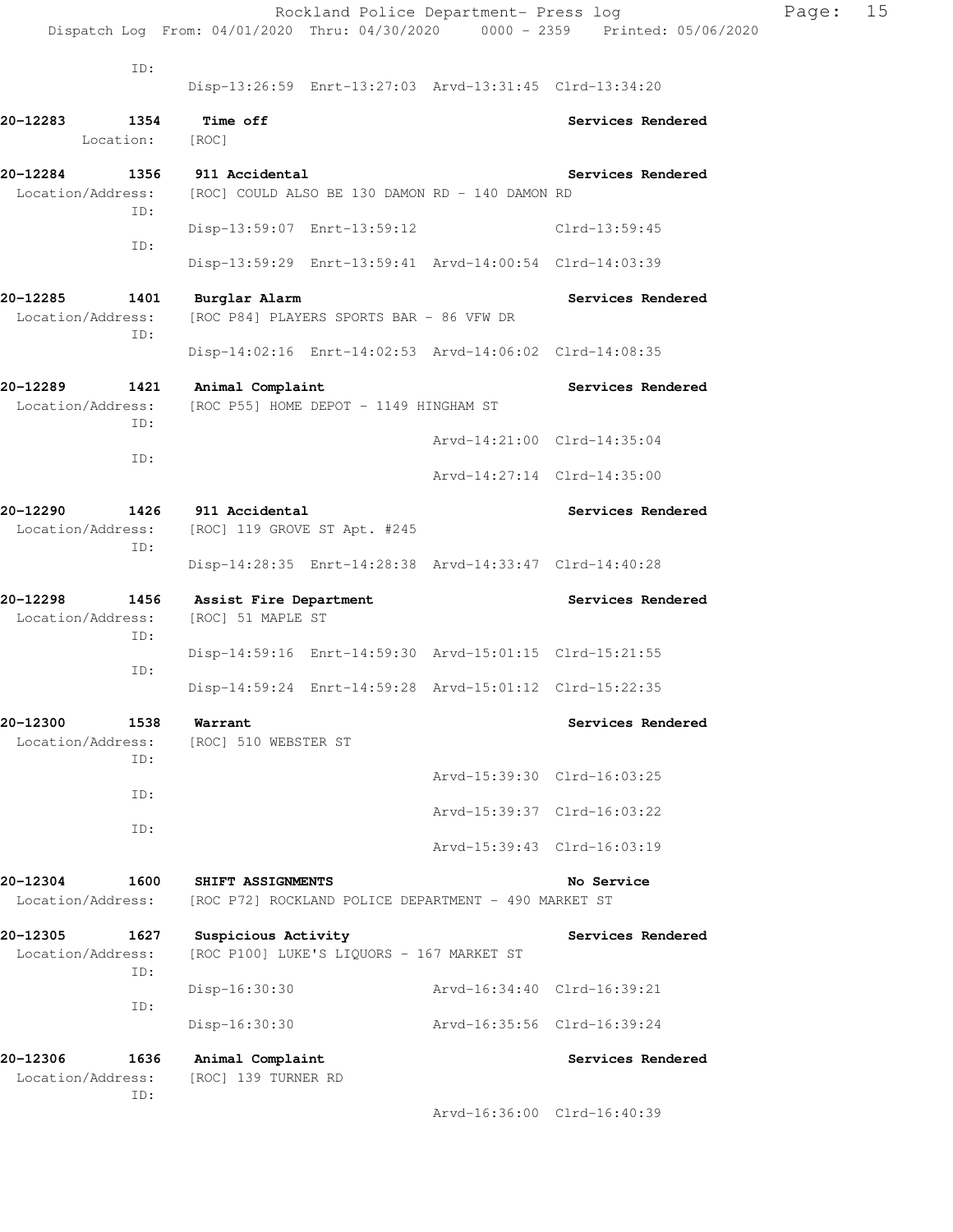Rockland Police Department- Press log entitled Page: 16 Dispatch Log From: 04/01/2020 Thru: 04/30/2020 0000 - 2359 Printed: 05/06/2020

**20-12307 1657 Missing Person Services Rendered**  Location/Address: [ROC] 18-19 PACIFIC ST ID: Disp-17:01:49 Enrt-17:02:02 Arvd-17:02:10 Clrd-17:05:50

**20-12310** 1711 Lockout **1711** Lockout **Services Rendered** Location/Address: [ROC P65] 7-ELEVEN CONVENIENCE STORE - 92 MARKET ST ID:

Disp-17:16:10 Enrt-17:16:20 Arvd-17:27:20 Clrd-17:27:25

**20-12313 1744 Burglar Alarm Cancelled Enroute**  Location/Address: [ROC P84] PLAYERS SPORTS BAR - 86 VFW DR ID: Disp-17:47:39 Enrt-17:48:30 Clrd-17:49:31

**20-12321 1922 Motor Vehicle Complaint Gone on arrival**  Location/Address: [ROC] POND ST ID: Disp-19:23:24 Enrt-19:24:11 Arvd-19:29:34 Clrd-19:35:04

#### **For Date: 04/08/2020 - Wednesday**

| 20-12341                      | 0002        | General Incident                       |                                                         |                             | Services Rendered     |  |
|-------------------------------|-------------|----------------------------------------|---------------------------------------------------------|-----------------------------|-----------------------|--|
| Location/Address:             | ID:         |                                        | [ROC P72] ROCKLAND POLICE DEPARTMENT - 490 MARKET ST    |                             |                       |  |
|                               |             | Disp-00:05:21                          |                                                         |                             | $Clrd-00:05:30$       |  |
| 20-12342                      | 0005        | Assist Other Agency                    |                                                         |                             | Services Rendered     |  |
| Location/Address:             | ID:         | [ROC] 71 WARREN AVE                    |                                                         |                             |                       |  |
|                               |             | Disp-00:09:50                          |                                                         |                             | Clrd-00:10:06         |  |
| 20-12343                      | 0010        | Larceny / Forgery/ Fraud               |                                                         |                             | Services Not Required |  |
| Location/Address:             | ID:         | [ROC] 110 MARTHA DR                    |                                                         |                             |                       |  |
|                               |             | Disp-00:13:34                          |                                                         |                             | Clrd-00:20:27         |  |
| 20-12346                      | 0515        | Disabled Motor Vehicle                 |                                                         |                             | Services Rendered     |  |
| Location/Address:             | ID:         |                                        | [ROC 61] UNION ST BUSINESS DISTRICT - UNION ST          |                             |                       |  |
|                               | ID:         | Disp-05:17:26                          |                                                         | Arvd-05:17:44 Clrd-05:20:27 |                       |  |
|                               |             |                                        | Disp-05:17:38 Enrt-05:17:50                             |                             | $Clrd-05:20:23$       |  |
| 20-12348                      | 0533        | <b>Building Check</b>                  |                                                         |                             | Services Rendered     |  |
| Location/Address:             | ID:         | [ROC] UNION ST                         |                                                         |                             |                       |  |
|                               |             | Disp-05:35:01                          |                                                         | Arvd-05:35:10 Clrd-05:56:57 |                       |  |
| 20-12349<br>Location/Address: | 0534<br>ID: | 911 Accidental<br>[ROC] 56 BOXBERRY LN |                                                         |                             | Investigated          |  |
|                               | ID:         |                                        | Disp-05:36:25 Enrt-05:36:29 Arvd-05:39:13 Clrd-05:43:29 |                             |                       |  |
|                               |             |                                        | Disp-05:37:02 Enrt-05:37:06 Arvd-05:39:56 Clrd-05:43:29 |                             |                       |  |
| 20-12352                      | 0725        | Detail                                 |                                                         |                             | Services Rendered     |  |
| Location/Address:             |             |                                        | [ROC P72] ROCKLAND POLICE DEPARTMENT - 490 MARKET ST    |                             |                       |  |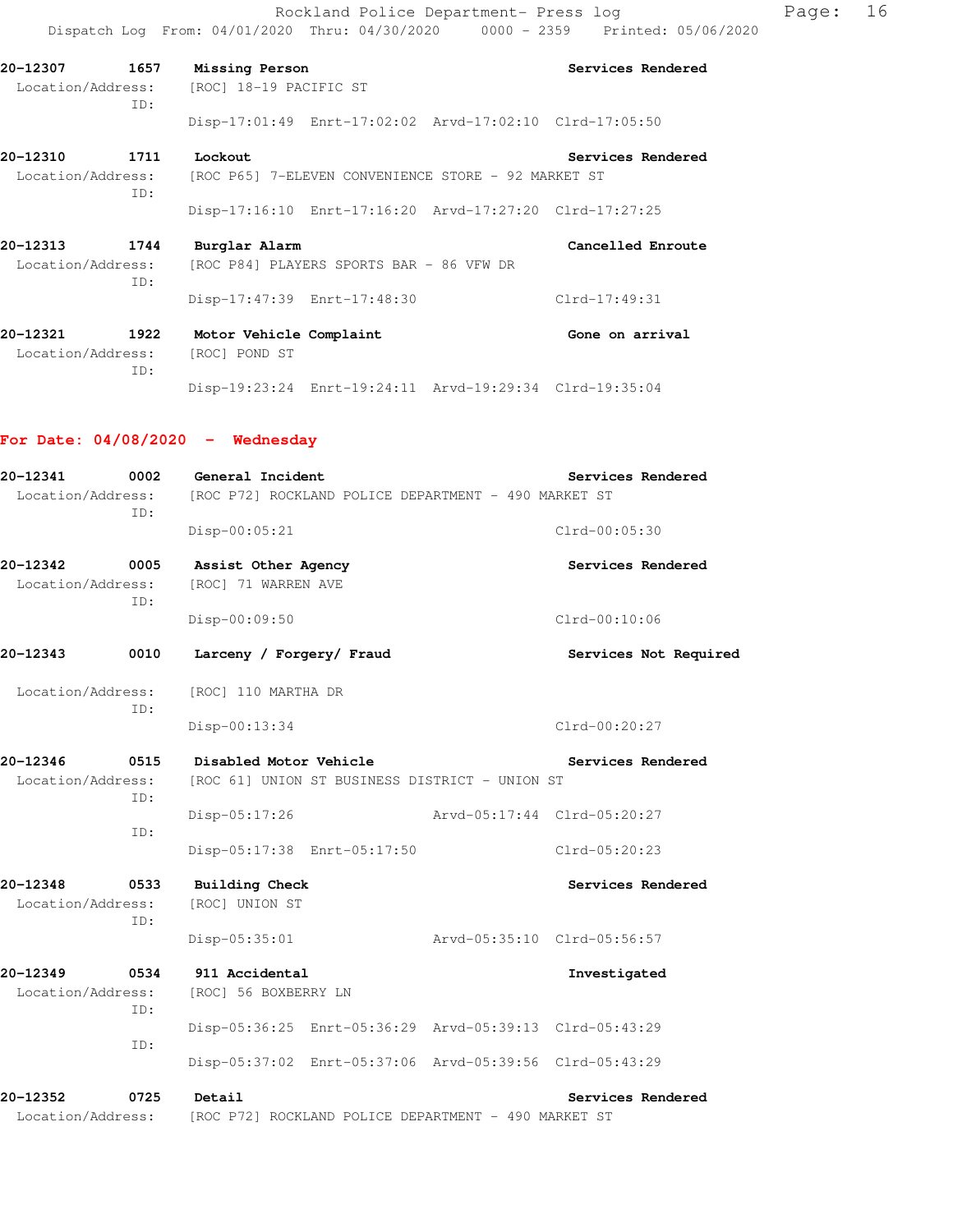Dispatch Log From: 04/01/2020 Thru: 04/30/2020 0000 - 2359 Printed: 05/06/2020 **20-12355 0800 General Info Services Rendered**  Location/Address: [ROC P72] ROCKLAND POLICE DEPARTMENT - 490 MARKET ST ID: Disp-08:07:37 Enrt-08:07:43 Arvd-08:07:47 Clrd-08:07:50 **20-12361 0947 911 Accidental Investigated**  Location/Address: [ROC P55] HOME DEPOT - 1149 HINGHAM ST ID: Disp-09:48:23 Enrt-09:48:28 Arvd-09:49:25 Clrd-09:52:38 **20-12366 1110 911 Accidental Investigated**  Location/Address: [ROC P9] NICE AND CLEAN CAR WASH - 320 CENTRE AVE ID: Disp-11:11:30 Enrt-11:11:36 Arvd-11:17:13 Clrd-11:21:20 **20-12369 1232 Follow-Up Investigation Services Rendered**  Location/Address: [ROC] 96 PROSPECT ST ID: Arvd-12:32:00 Clrd-12:46:04 **20-12375 1414 Animal Complaint Gone on arrival**  Location/Address: [ROC 66] REEDS POND PARK - 80 MARKET ST ID: Arvd-14:14:00 Clrd-14:27:20 **20-12383 1526 Animal Complaint Services Rendered**  Location/Address: [ROC 62] JEFFERSON SCHOOL - 63 GEORGE ST ID: Arvd-15:26:00 Clrd-15:32:06 **20-12387 1615 911 Accidental Investigated**  Location/Address: [ROC] 76 NORTH AVE ID: Disp-16:20:55 Enrt-16:20:59 Arvd-16:28:39 Clrd-16:31:28 **20-12388 1618 General Info Services Rendered**  Location/Address: [ROC P72] ROCKLAND POLICE DEPARTMENT - 490 MARKET ST **20-12392 1643 Assist Public Services Rendered**  Location/Address: [ROC P9] NICE AND CLEAN CAR WASH - 320 CENTRE AVE ID: Disp-16:45:11 Clrd-16:48:57 ID: Disp-16:48:11 Enrt-16:48:52 Arvd-16:53:58 Clrd-17:05:23 **20-12393 1648 Follow-Up Investigation Services Rendered**  Location/Address: [ROC] 10 WINTER CIR ID: Disp-16:50:15 Enrt-16:50:22 Arvd-17:04:02 Clrd-18:38:06 **20-12396 1718 Suspicious Activity Investigated**  Vicinity of: [ROC] WILLOW POND DR ID: Disp-17:20:56 Enrt-17:20:59 Arvd-17:28:38 Clrd-17:33:53 ID: Disp-17:21:48 Enrt-17:21:50 Arvd-17:28:35 Clrd-17:33:58 **20-12398 1726 911 Accidental Investigated**  Location/Address: [ROC] 34 FOLEY RD ID:

Disp-17:29:52 Enrt-17:29:59 Clrd-17:34:20

Rockland Police Department- Press log Page: 17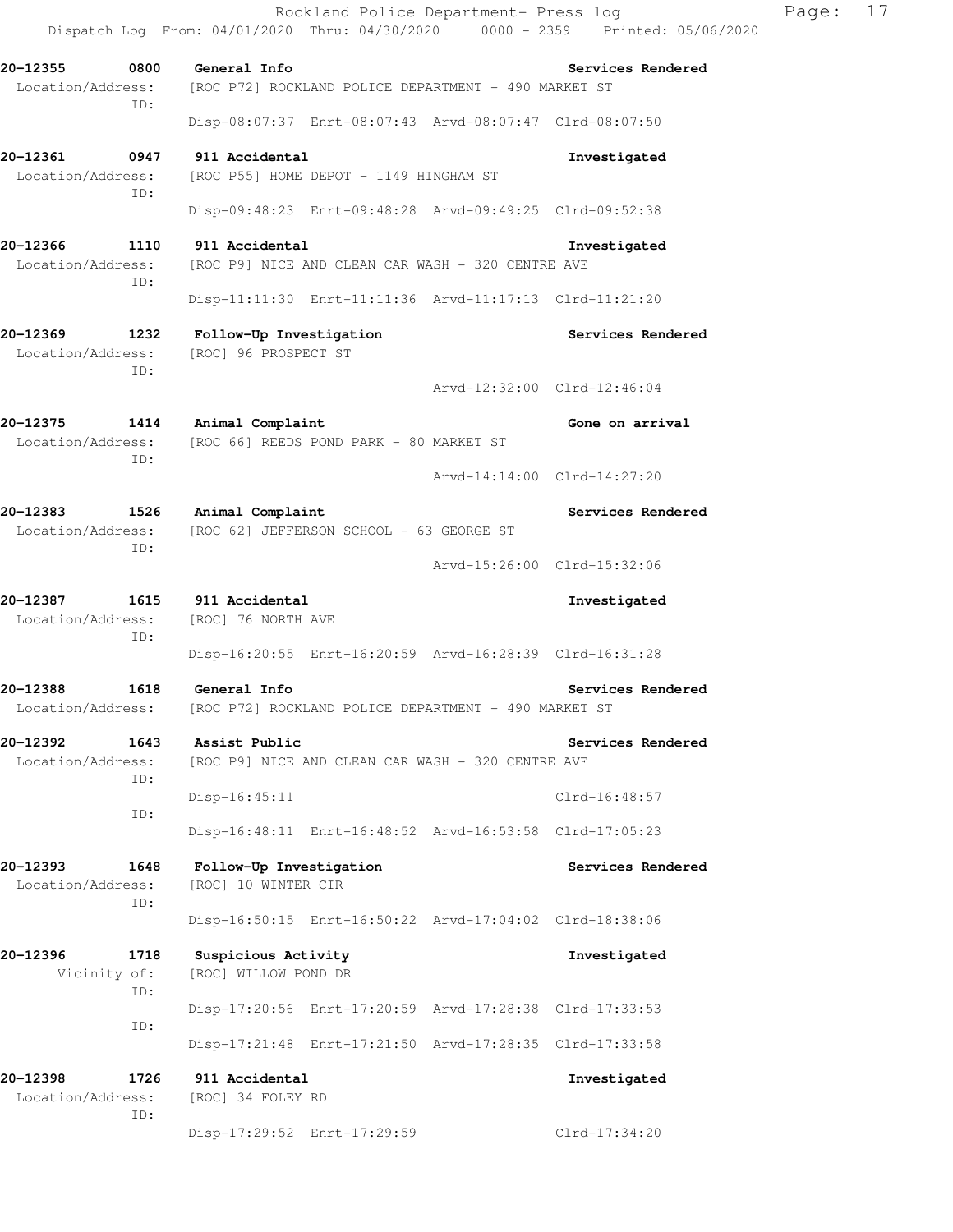Rockland Police Department- Press log entitled Page: 18 Dispatch Log From: 04/01/2020 Thru: 04/30/2020 0000 - 2359 Printed: 05/06/2020

**20-12413** 2030 Harassment **No Service No Service** 

Location/Address: [ROC] 64 MONCRIEF RD

|                               | ID:         |                                                                        |                                                         |                                |
|-------------------------------|-------------|------------------------------------------------------------------------|---------------------------------------------------------|--------------------------------|
|                               |             |                                                                        | Disp-20:32:09 Enrt-20:32:13 Arvd-20:32:18 Clrd-20:35:18 |                                |
| 20-12414<br>Location/Address: | 2107<br>ID: | 911 Hang Up<br>[ROC P51] DOUBLE TREE - 929 HINGHAM ST Apt. #510        |                                                         | Services Rendered              |
|                               |             |                                                                        | Disp-21:10:28 Enrt-21:12:26 Arvd-21:17:09 Clrd-21:19:12 |                                |
| 20-12420<br>Location/Address: | 2126<br>ID: | Suspicious Activity<br>[ROC] 147 MYRTLE ST Apt. #2                     |                                                         | Gone on arrival                |
|                               |             |                                                                        | Disp-21:31:32 Enrt-21:31:38 Arvd-21:33:26 Clrd-21:43:20 |                                |
| 20-12421<br>Location/Address: | 2141<br>ID: | Abandoned MV<br>[ROC] 11 NORTH AVE                                     |                                                         | Services Rendered              |
|                               |             | Disp-21:43:44 Enrt-21:43:51                                            |                                                         | Clrd-21:44:19                  |
|                               |             | For Date: $04/09/2020 -$ Thursday                                      |                                                         |                                |
| 20-12424                      | 0001        | SHIFT ASSIGNMENTS                                                      |                                                         | No Service                     |
|                               | ID:         | Location/Address: [ROC P72] ROCKLAND POLICE DEPARTMENT - 490 MARKET ST |                                                         |                                |
|                               |             |                                                                        |                                                         | Arvd-00:01:00 Clrd-00:04:03    |
| 20-12435<br>Location/Address: | 0534        | <b>Building Check</b><br>[ROC] UNION ST                                |                                                         | Appears Secure                 |
|                               | ID:         |                                                                        |                                                         | Arvd-05:34:00 Clrd-06:06:41    |
| 20-12436                      | 0613        | Animal Complaint                                                       |                                                         | Taken/Referred to Other Agency |
| Location/Address:             | ID:         | [ROC] 591 HINGHAM ST                                                   |                                                         |                                |
|                               | ID:         |                                                                        |                                                         | Arvd-06:13:00 Clrd-06:13:41    |
|                               |             |                                                                        | Disp-06:13:38 Enrt-06:14:45 Arvd-06:17:14 Clrd-06:39:38 |                                |
|                               | ID:         |                                                                        | Disp-06:13:45 Enrt-06:14:45 Arvd-06:16:57 Clrd-06:26:04 |                                |
| 20-12439<br>Location/Address: | 0648<br>ID: | Motor Vehicle Complaint<br>[ROC] 29 JOSH GRAY RD                       |                                                         | Investigated                   |
|                               |             |                                                                        | Disp-06:49:33 Enrt-06:50:37 Arvd-06:57:31 Clrd-06:59:18 |                                |
| 20-12440                      | 0656        | Burglar Alarm                                                          |                                                         | Building Checked/Secured       |
| Location/Address:             | ID:         | [ROC P84] PLAYERS SPORTS BAR - 86 VFW DR                               |                                                         |                                |
|                               | ID:         |                                                                        | Disp-06:59:00 Enrt-06:59:03 Arvd-07:03:18 Clrd-07:05:25 |                                |
|                               |             |                                                                        | Disp-06:59:34 Enrt-06:59:37 Arvd-07:03:39 Clrd-07:05:36 |                                |
| 20-12442<br>Location/Address: | 0717<br>ID: | 911 Accidental<br>[ROC] 75 VINTON TER                                  |                                                         | Investigated                   |
|                               |             |                                                                        | Disp-07:18:50 Enrt-07:19:26 Arvd-07:22:52 Clrd-07:24:09 |                                |
|                               |             |                                                                        |                                                         |                                |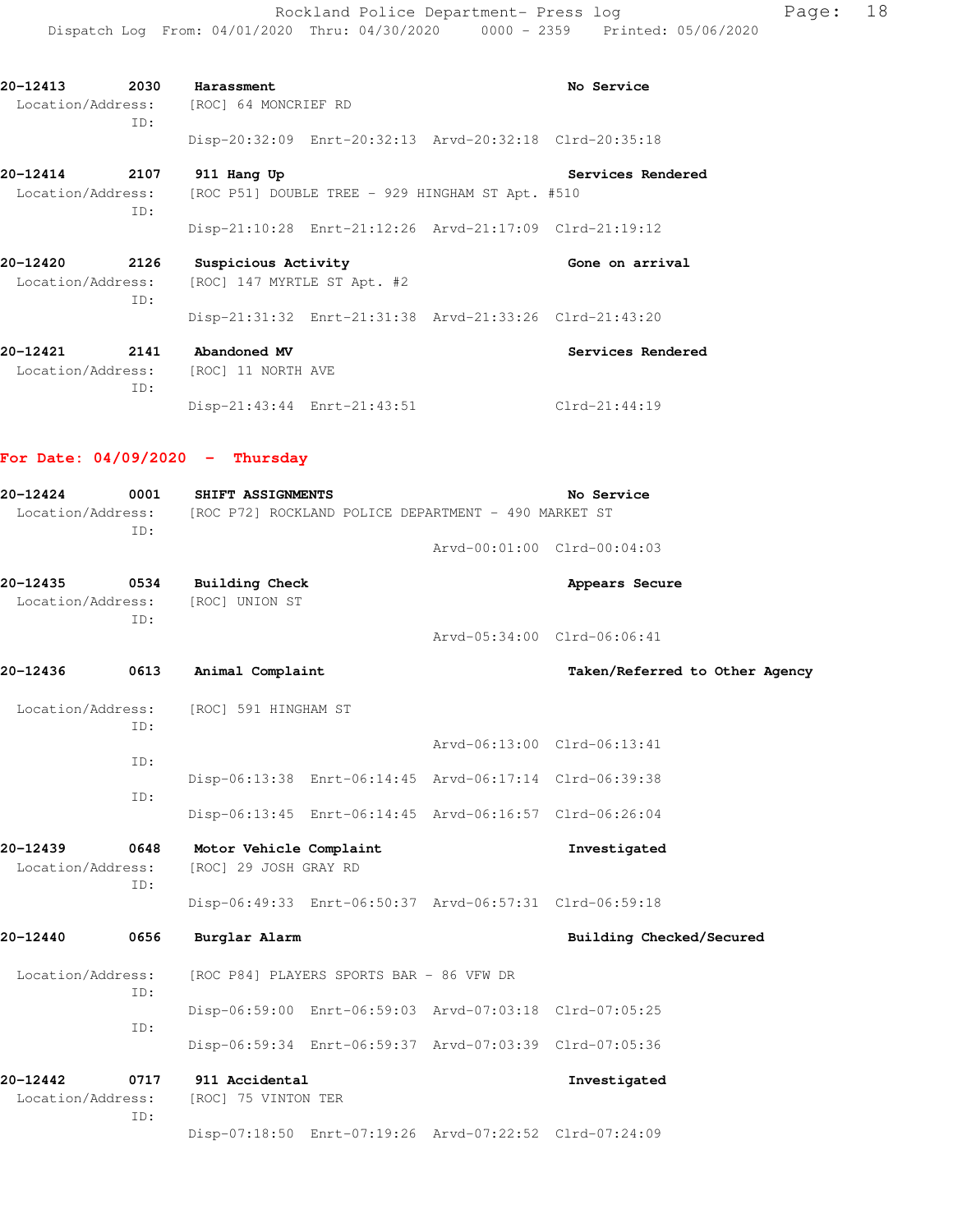**20-12443 0731 Burglar Alarm Cancelled Enroute**  Location/Address: [ROC P84] PLAYERS SPORTS BAR - 86 VFW DR ID: Disp-07:32:06 Clrd-07:32:48 ID: Disp-07:32:42 Enrt-07:32:51 Arvd-07:36:21 Clrd-07:36:23 **20-12445 0806 Sudden Death Report Follows**  Location/Address: [ROC] 75 LEISUREWOODS DR ID: Disp-08:07:11 Enrt-08:07:14 Arvd-08:13:28 Clrd-09:49:26 **20-12446 0806 SHIFT ASSIGNMMENTS Services Rendered**  Location/Address: [ROC P72] ROCKLAND POLICE DEPARTMENT - 490 MARKET ST **20-12450 0939 911 Hang Up Investigated**  Location/Address: [ROC] 30 COMMERCE RD ID: Disp-09:41:34 Enrt-09:42:07 Arvd-09:52:55 Clrd-09:56:04 **20-12452 0953 Vandalism Services Rendered**  Location/Address: [ROC] 451 UNION ST ID: Disp-09:57:54 Arvd-09:58:03 Clrd-09:58:12 **20-12454 1046 General Info Services Rendered**  Location/Address: [ROC P72] ROCKLAND POLICE DEPARTMENT - 490 MARKET ST **20-12456 1055 General Info Services Rendered**  Location/Address: [ROC P72] ROCKLAND POLICE DEPARTMENT - 490 MARKET ST **20-12462 1152 Motor Vehicle Collision W/PI Report Follows**  Location/Address: [ROC] MARYLOUS - 200 WEBSTER ST ID: Arvd-11:52:00 Clrd-13:01:11 ID: Disp-11:56:43 Enrt-11:56:48 Arvd-11:56:50 Clrd-13:01:04 ID: Disp-11:57:54 Enrt-11:57:56 Arvd-12:00:53 Clrd-13:01:07 ID: Disp-11:58:04 Enrt-11:58:06 Arvd-12:00:48 Clrd-12:18:46 **20-12470 1359 General Info Services Rendered**  Location/Address: [ROC P72] ROCKLAND POLICE DEPARTMENT - 490 MARKET ST **20-12472 1425 ASSIST CITIZEN Services Rendered**  Location/Address: [ROC] 476 SALEM ST **20-12475 1507 Details / Time off Services Rendered**  Location: [ROC] **20-12480 1607 SHIFT ASSIGNMENTS No Service**  Location/Address: [ROC P72] ROCKLAND POLICE DEPARTMENT - 490 MARKET ST **20-12498 1730 Prisoner Information Services Rendered**  Location/Address: [ROC P72] ROCKLAND POLICE DEPARTMENT - 490 MARKET ST ID: Disp-19:47:04 Clrd-19:47:10 **20-12500 1820 Prisioner Transport Services Rendered**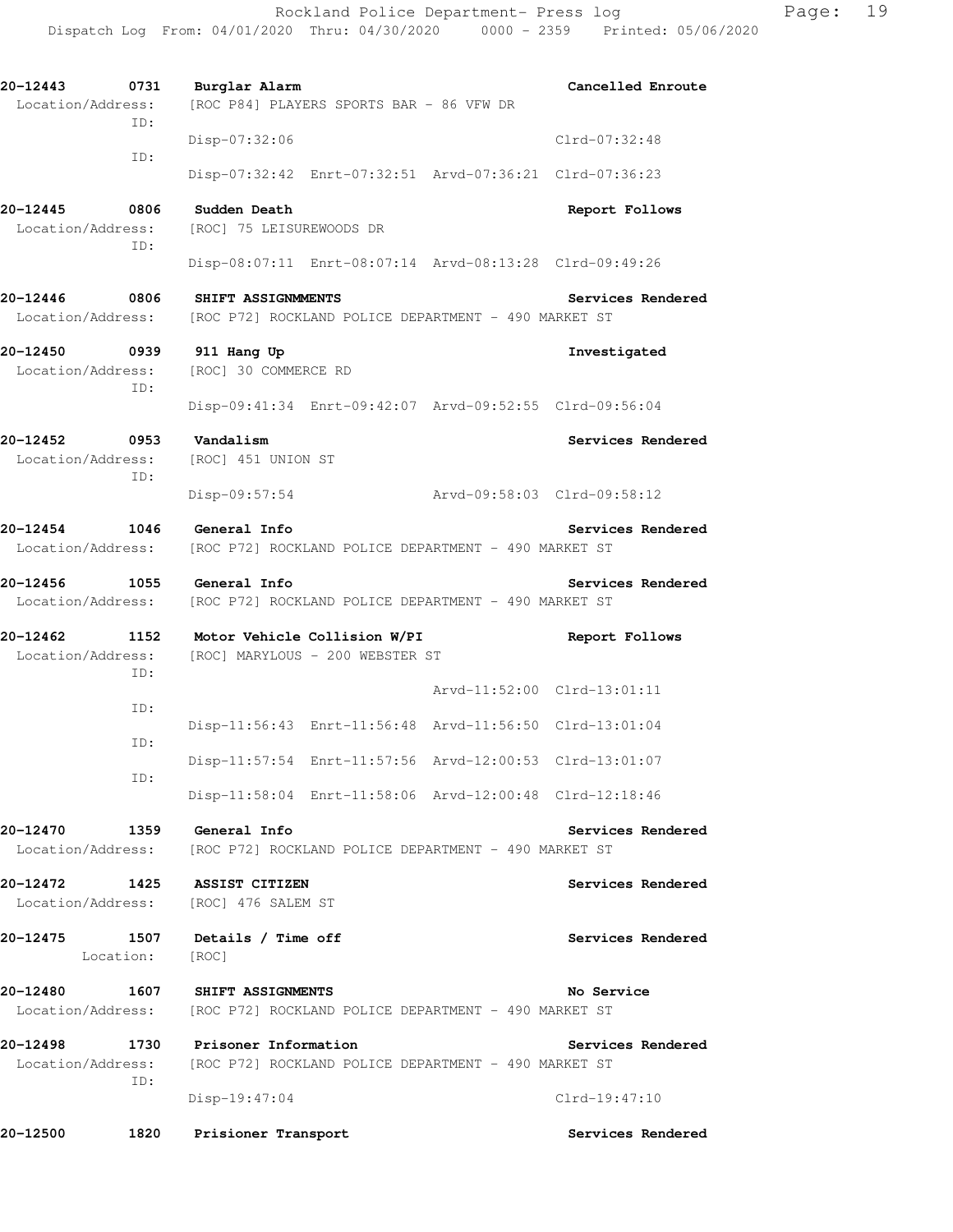|                   |      |                                                                                |                                      | Rockland Police Department- Press log                   |                | Page: | 20 |
|-------------------|------|--------------------------------------------------------------------------------|--------------------------------------|---------------------------------------------------------|----------------|-------|----|
|                   |      | Dispatch Log From: 04/01/2020 Thru: 04/30/2020 0000 - 2359 Printed: 05/06/2020 |                                      |                                                         |                |       |    |
|                   | ID:  | Location/Address: [ROC P72] ROCKLAND POLICE DEPARTMENT - 490 MARKET ST         |                                      |                                                         |                |       |    |
|                   |      | Disp-19:51:07                                                                  |                                      |                                                         | Clrd-19:51:12  |       |    |
| 20-12493          | 1906 | 911 Hang Up                                                                    |                                      |                                                         | Investigated   |       |    |
| Location/Address: | ID:  | [ROC] 109 MARKET ST                                                            |                                      |                                                         |                |       |    |
|                   | ID:  |                                                                                |                                      | Disp-19:07:44 Enrt-19:08:54 Arvd-19:12:55 Clrd-19:14:28 |                |       |    |
|                   |      |                                                                                |                                      | Disp-19:08:42 Enrt-19:08:50 Arvd-19:11:41 Clrd-19:14:31 |                |       |    |
| 20-12495          | 1916 | <b>Building Check</b>                                                          |                                      |                                                         | Appears Secure |       |    |
| Location/Address: | ID:  |                                                                                | [ROC 16] POST OFFICE - 39 WEBSTER ST |                                                         |                |       |    |
|                   | ID:  |                                                                                |                                      | Disp-19:18:10 Enrt-19:19:20 Arvd-19:20:37 Clrd-19:22:58 |                |       |    |
|                   |      |                                                                                |                                      | Disp-19:18:16 Enrt-19:19:17 Arvd-19:21:34 Clrd-19:22:46 |                |       |    |

# **For Date: 04/10/2020 - Friday**

| 20-12513 | 0000                             | SHIFT ASSIGNMENTS<br>Location/Address: [ROC P72] ROCKLAND POLICE DEPARTMENT - 490 MARKET ST |                             | Services Rendered           |
|----------|----------------------------------|---------------------------------------------------------------------------------------------|-----------------------------|-----------------------------|
| 20-12514 | 0026<br>Location:                | COMP TIME<br>[ROC]                                                                          |                             | Services Rendered           |
| 20-12524 | 0519                             | <b>Building Check</b>                                                                       |                             | Building Checked/Secured    |
|          | Location/Address:<br>ID:         | [ROC] UNION ST                                                                              |                             |                             |
|          |                                  | Disp-05:20:55                                                                               | Arvd-05:21:08 Clrd-05:51:53 |                             |
| 20-12525 | 0615                             | Burglar Alarm                                                                               |                             | Building Checked/Secured    |
|          | Location/Address:<br>ID:         | [ROC P88] KATHY CORRIGAN'S - 406 VFW DR                                                     |                             |                             |
|          | ID:                              | Disp-06:16:27 Enrt-06:17:36 Arvd-06:19:52 Clrd-06:25:07                                     |                             |                             |
|          |                                  | Disp-06:16:31 Enrt-06:17:30 Arvd-06:22:17 Clrd-06:25:02                                     |                             |                             |
| 20-12531 | 0649<br>Location/Address:<br>ID: | MVA Property Damage Only<br>[ROC] 200 WEBSTER ST                                            |                             | Services Rendered           |
|          |                                  | Disp-06:50:02 Enrt-06:50:08 Arvd-06:50:47 Clrd-07:20:59                                     |                             |                             |
|          | ID:                              | $Disp-06:50:02$                                                                             |                             | Arvd-06:50:07 Clrd-07:28:13 |
|          | ID:<br>Refer To Summons:         | Disp-06:50:02 Enrt-06:50:09 Arvd-06:50:48 Clrd-07:28:15<br>20ROC-12531-AR                   |                             |                             |
|          | Address:<br>Age:                 | Summons: MUMMIN, ABDULLAH HAKEEM<br>4 NORTH AVE Apt. #1R TAUNTON, MA<br>- 46                |                             |                             |
|          | Charges:                         | STOP/YIELD, FAIL TO<br>UNLICENSED OPERATION OF MV                                           |                             |                             |
| 20-12532 | 0658<br>Location:                | Details<br>[ROC]                                                                            |                             | Services Rendered           |
| 20-12535 | 0719<br>Location:                | Details<br>[ROC]                                                                            |                             | Services Rendered           |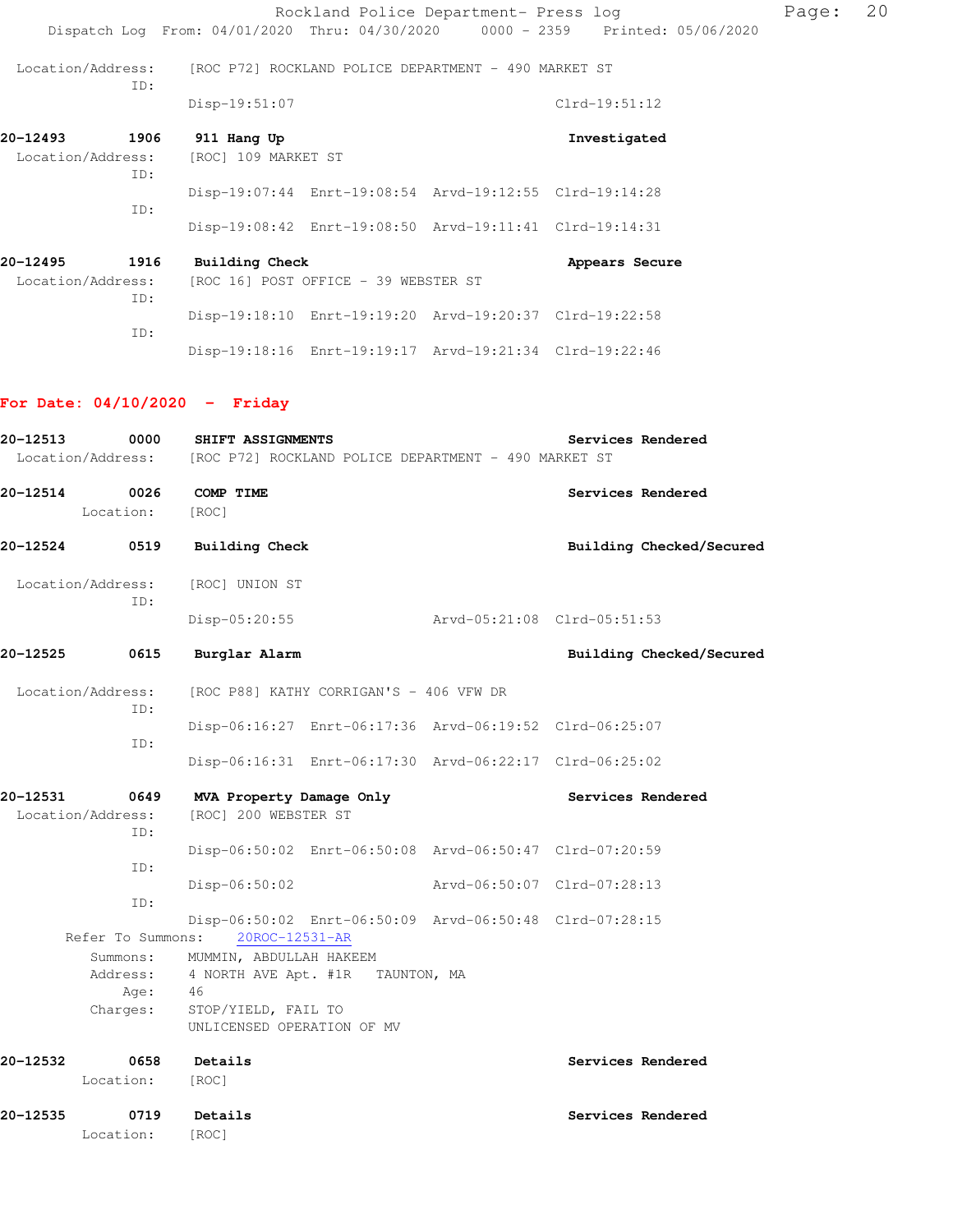**20-12537 0734 VEHICLE MAINTENANCE Services Rendered**  Location/Address: [ROC P72] ROCKLAND POLICE DEPARTMENT - 490 MARKET ST **20-12539 0807 SHIFT ASSIGNMENTS Services Rendered**  Location/Address: [ROC P72] ROCKLAND POLICE DEPARTMENT - 490 MARKET ST **20-12542 0852 911 Accidental Appears Secure**  Location/Address: ID: Disp-08:52:34 Enrt-08:52:39 Arvd-08:56:01 Clrd-09:02:19 ID: Disp-08:52:34 Enrt-08:52:40 Arvd-08:56:02 Clrd-08:57:50 **20-12547 0926 CRUISER MAINTENANCE Services Rendered**  Location/Address: [ROC P72] ROCKLAND POLICE DEPARTMENT - 490 MARKET ST **20-12548 0929 911 Accidental Investigated**  Location/Address: [ROC] 92 CRESCENT ST ID: Disp-09:30:15 Enrt-09:30:23 Arvd-09:35:08 Clrd-09:38:58 **20-12550 0951 Assist Other Agency Services Rendered**  Location/Address: [ROC] 8 CEDAR LN **20-12551 1003 Follow-Up Investigation Services Rendered**  Location/Address: [ROC] 190 BEECH ST ID: Arvd-10:06:42 Clrd-10:09:25 **20-13272 1115 Animal Complaint Services Rendered**  Location/Address: [ROC] 286 PLAIN ST **20-12567 1257 CRUISER OUT OF TOWN Services Rendered**  Location/Address: [ROC P72] ROCKLAND POLICE DEPARTMENT - 490 MARKET ST ID: Disp-13:00:36 Arvd-13:00:42 Clrd-14:45:04 **20-12569 1302 Details Services Rendered**  Location: [ROC] **20-12570 1305 Disturbance Investigated**  Location/Address: [ROC] 13 FORSYTHIA LN ID: Disp-13:08:25 Enrt-13:09:51 Arvd-13:20:33 Clrd-14:13:56 **20-12573 1306 General Info Services Rendered**  Location/Address: [ROC P72] ROCKLAND POLICE DEPARTMENT - 490 MARKET ST **20-12571 1307 911 Accidental Investigated**  Location/Address: [ROC] 135 GROVE ST Apt. #121 ID: Disp-13:07:43 Enrt-13:07:47 Arvd-13:13:38 Clrd-13:20:09 **20-12576 1356 Details / Time off Services Rendered**  Location: [ROC] **20-13274 1429 Animal Complaint Services Rendered**  Location/Address: [ROC] 2 BAY PATH LN **20-12579 1556 SHIFT ASSIGNMENTS Services Rendered**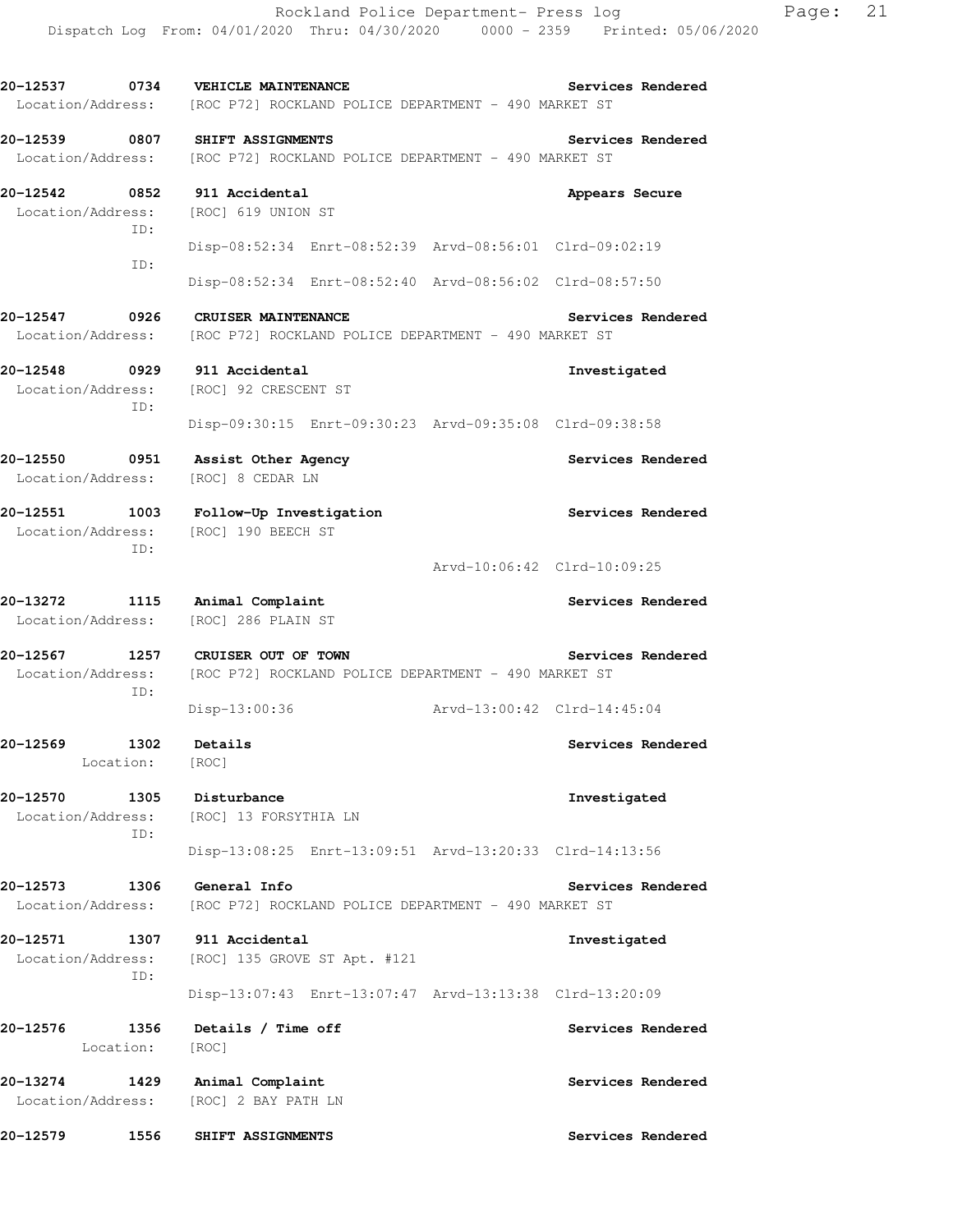|                                                 |                          | Dispatch Log From: 04/01/2020 Thru: 04/30/2020 0000 - 2359 Printed: 05/06/2020                           |                                           | Rockland Police Department- Press log                   |                                    |                          | Page: | 22 |
|-------------------------------------------------|--------------------------|----------------------------------------------------------------------------------------------------------|-------------------------------------------|---------------------------------------------------------|------------------------------------|--------------------------|-------|----|
|                                                 |                          | Location/Address: [ROC P72] ROCKLAND POLICE DEPARTMENT - 490 MARKET ST                                   |                                           |                                                         |                                    |                          |       |    |
| 20-12582 1639 General Info<br>Location/Address: |                          | [ROC P72] ROCKLAND POLICE DEPARTMENT - 490 MARKET ST                                                     |                                           |                                                         | Services Rendered                  |                          |       |    |
| Location/Address:                               | ID:                      | 20-12587 1716 Suspicious Activity<br>[ROC] 39 CONDON CIR<br>$Disp-17:24:03$                              |                                           |                                                         | Services Rendered<br>Clrd-17:24:10 |                          |       |    |
| Location/Address:                               |                          | 20-12591 1833 Assist Police Department<br>[ROC] 139 FRENCH RD                                            |                                           |                                                         | <b>Services Rendered</b>           |                          |       |    |
|                                                 | ID:                      |                                                                                                          |                                           | Disp-18:37:35 Enrt-18:45:49 Arvd-18:45:51 Clrd-18:49:56 |                                    |                          |       |    |
| 20-12598                                        | 2053                     | Burglar Alarm                                                                                            |                                           |                                                         |                                    | Building Checked/Secured |       |    |
| Location/Address:                               |                          |                                                                                                          | [ROC] BENDON GEAR - 100 WEYMOUTH ST       |                                                         |                                    |                          |       |    |
|                                                 | ID:<br>ID:               | Disp-20:54:18                                                                                            |                                           | Arvd-20:55:46 Clrd-21:07:36                             |                                    |                          |       |    |
|                                                 |                          | $Disp-21:05:17$                                                                                          |                                           | Arvd-21:05:22 Clrd-21:07:33                             |                                    |                          |       |    |
| 20-12602                                        | 2150<br>Location:        | COMP TIME<br>[ROC]                                                                                       |                                           |                                                         | Services Rendered                  |                          |       |    |
| 20-12605                                        |                          | 2250 General Incident<br>Location/Address: [ROC 69] SOUTH SHORE REHAB & NURSING - 115 NORTH AVE Apt. #35 |                                           |                                                         | No EMS                             |                          |       |    |
|                                                 |                          | For Date: $04/11/2020 -$ Saturday                                                                        |                                           |                                                         |                                    |                          |       |    |
| 20-12609                                        |                          | 0001 SHIFT ASSIGNMENTS<br>Location/Address: [ROC P72] ROCKLAND POLICE DEPARTMENT - 490 MARKET ST         |                                           |                                                         | No Service                         |                          |       |    |
| 20-12608<br>Location:                           | 0008                     | Time off<br>[ROC]                                                                                        |                                           |                                                         | No Service                         |                          |       |    |
| 20-12613                                        | 0257                     | Burglar Alarm                                                                                            |                                           |                                                         |                                    | Building Checked/Secured |       |    |
| Location/Address:                               |                          |                                                                                                          | [ROC] KUEHNE AND NAGEL - 100 LEDGEWOOD PL |                                                         |                                    |                          |       |    |
|                                                 | ID:                      |                                                                                                          |                                           | Disp-02:59:04 Enrt-02:59:26 Arvd-03:06:07 Clrd-03:14:34 |                                    |                          |       |    |
|                                                 | ID:                      |                                                                                                          |                                           | Disp-03:05:32 Enrt-03:05:45 Arvd-03:06:03 Clrd-03:14:34 |                                    |                          |       |    |
| 20-12618                                        | 0522<br>Location:<br>ID: | <b>Building Check</b>                                                                                    | [ROC] UNION STREET BUISNESS DISTRICT      |                                                         | Appears Secure                     |                          |       |    |
|                                                 |                          | Disp-05:23:13                                                                                            |                                           | Arvd-05:23:19 Clrd-05:36:26                             |                                    |                          |       |    |
| 20-12622<br>Location/Address:                   | 0754<br>ID:              | Burglar Alarm<br>[ROC] 24 SCHOOL ST                                                                      |                                           |                                                         | Cancelled Enroute                  |                          |       |    |
|                                                 |                          |                                                                                                          |                                           | Disp-08:04:08 Enrt-08:04:11 Arvd-08:04:14 Clrd-08:04:17 |                                    |                          |       |    |
| 20-12625<br>Location/Address:                   | 0803                     | Information Call                                                                                         |                                           | [ROC P72] ROCKLAND POLICE DEPARTMENT - 490 MARKET ST    |                                    | No Action Required       |       |    |
| 20-12628<br>Location/Address:                   | 0930                     | 911 Hang Up<br>[ROC] 15 MONCRIEF RD                                                                      |                                           |                                                         |                                    | Services Rendered        |       |    |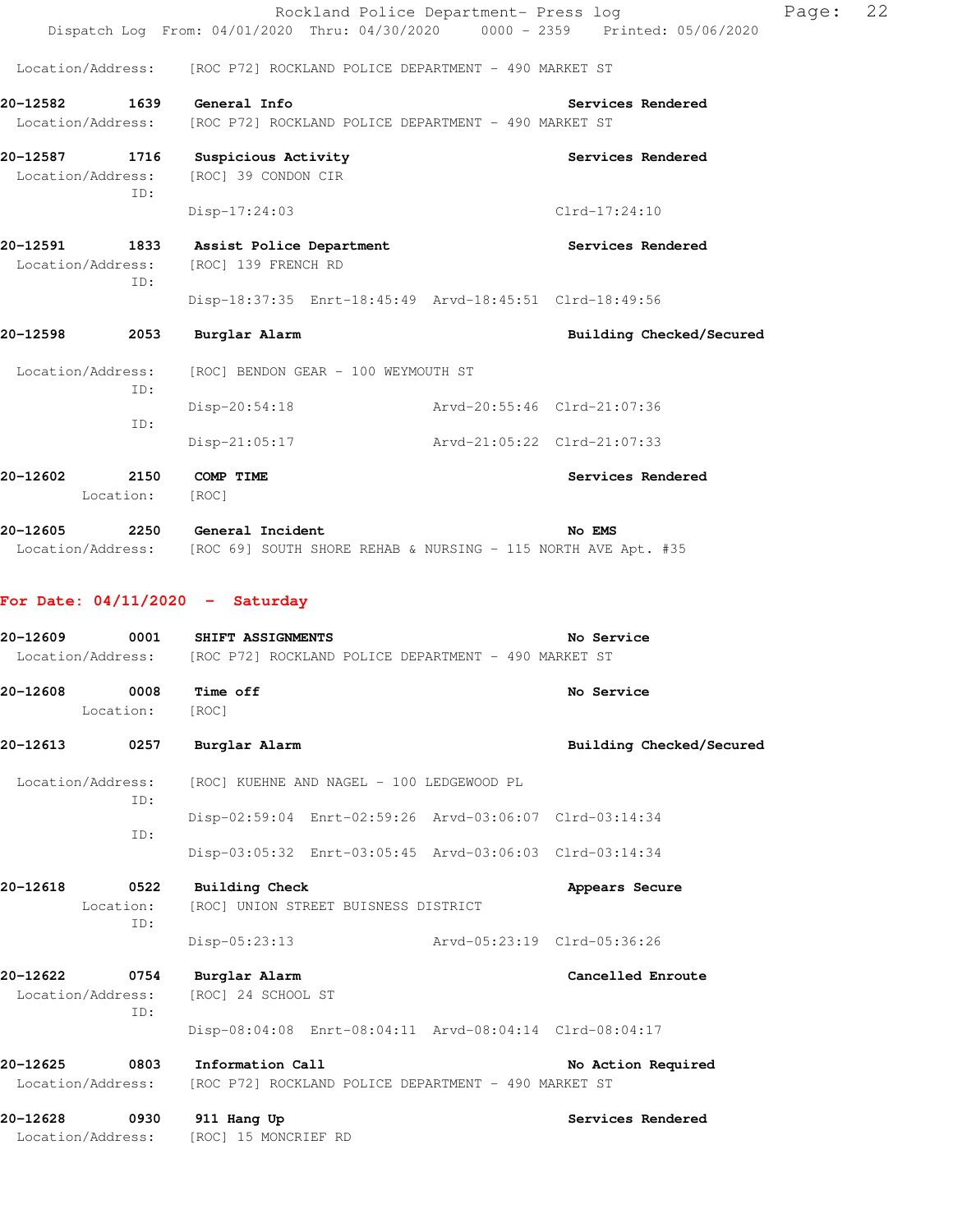|                               |             |                                                                      | Rockland Police Department- Press log<br>Dispatch Log From: 04/01/2020 Thru: 04/30/2020 0000 - 2359 Printed: 05/06/2020 | Page: | 23 |
|-------------------------------|-------------|----------------------------------------------------------------------|-------------------------------------------------------------------------------------------------------------------------|-------|----|
|                               |             |                                                                      |                                                                                                                         |       |    |
|                               | ID:         |                                                                      | Disp-09:31:58 Enrt-09:32:36 Arvd-09:37:34 Clrd-09:40:00                                                                 |       |    |
| 20-12629                      | 1005        | General Info                                                         | Services Rendered                                                                                                       |       |    |
| Location/Address:             |             |                                                                      | [ROC P72] ROCKLAND POLICE DEPARTMENT - 490 MARKET ST Apt. #Q                                                            |       |    |
| 20-12633                      | 1102        | General Incident                                                     | Building Checked/Secured                                                                                                |       |    |
| Location/Address:             | ID:         | [ROC 64] ROCKLAND SANITARY LANDFILL - 1000 BEECH ST                  |                                                                                                                         |       |    |
|                               |             |                                                                      | Arvd-11:06:53 Clrd-11:08:02                                                                                             |       |    |
| 20-12634<br>Location/Address: | 1114<br>ID: | Follow-Up Investigation<br>[ROC] 223 SPRING ST                       | Investigated                                                                                                            |       |    |
|                               | ID:         |                                                                      | Arvd-11:14:00 Clrd-11:17:33                                                                                             |       |    |
|                               |             | $Disp-11:17:29$                                                      | Arvd-11:17:37 Clrd-11:19:00                                                                                             |       |    |
| 20-12636<br>Location/Address: | 1148<br>ID: | Motor Vehicle Complaint<br>[ROC] SUMMER ST Apt. #Q                   | Gone on arrival                                                                                                         |       |    |
|                               |             |                                                                      | Disp-11:52:32 Enrt-11:52:37 Arvd-11:54:25 Clrd-11:57:06                                                                 |       |    |
| 20-12639                      | 1211        | <b>Building Check</b>                                                | Building Checked/Secured                                                                                                |       |    |
| Location/Address:             |             | [ROC 64] ROCKLAND SANITARY LANDFILL - 1000 BEECH ST                  |                                                                                                                         |       |    |
|                               | ID:         |                                                                      | Arvd-12:12:32 Clrd-12:12:47                                                                                             |       |    |
| 20-12643<br>Location/Address: | 1313        | General Info<br>[ROC P72] ROCKLAND POLICE DEPARTMENT - 490 MARKET ST | Services Rendered                                                                                                       |       |    |
| 20-12644                      | 1326        | General Info                                                         | Services Rendered                                                                                                       |       |    |
| Location/Address:             |             | [ROC P72] ROCKLAND POLICE DEPARTMENT - 490 MARKET ST                 |                                                                                                                         |       |    |
| 20-12650                      | 1333        | Animal Complaint                                                     | Provided Assistance                                                                                                     |       |    |
| Location/Address:             | ID:         | [ROC] 545 UNION ST                                                   |                                                                                                                         |       |    |
|                               |             | $Disp-13:57:51$                                                      | $Clrd-13:58:00$                                                                                                         |       |    |
| 20-12648                      | 1350        | General Info                                                         | Services Rendered                                                                                                       |       |    |
| Location/Address:             |             | [ROC P72] ROCKLAND POLICE DEPARTMENT - 490 MARKET ST                 |                                                                                                                         |       |    |
| 20-12649                      | 1351        | Details / Time off                                                   | Services Not Required                                                                                                   |       |    |
|                               | Location:   | [ROC]                                                                |                                                                                                                         |       |    |
| 20-12657                      | 1450        | <b>Building Check</b>                                                | Building Checked/Secured                                                                                                |       |    |
| Location/Address:             | ID:         | [ROC 64] ROCKLAND SANITARY LANDFILL - 1000 BEECH ST                  |                                                                                                                         |       |    |
|                               |             |                                                                      | Arvd-14:53:43 Clrd-14:53:56                                                                                             |       |    |
| 20-12663<br>Location/Address: | 1542<br>ID: | Trespassing<br>[ROC P83] ROCKLAND GOLF COURSE - 276 PLAIN ST         | Services Rendered                                                                                                       |       |    |
|                               |             | Disp-15:45:38                                                        | Clrd-15:46:19                                                                                                           |       |    |
|                               | ID:         |                                                                      | Disp-16:04:36 Enrt-16:04:39 Arvd-16:12:08 Clrd-16:13:56                                                                 |       |    |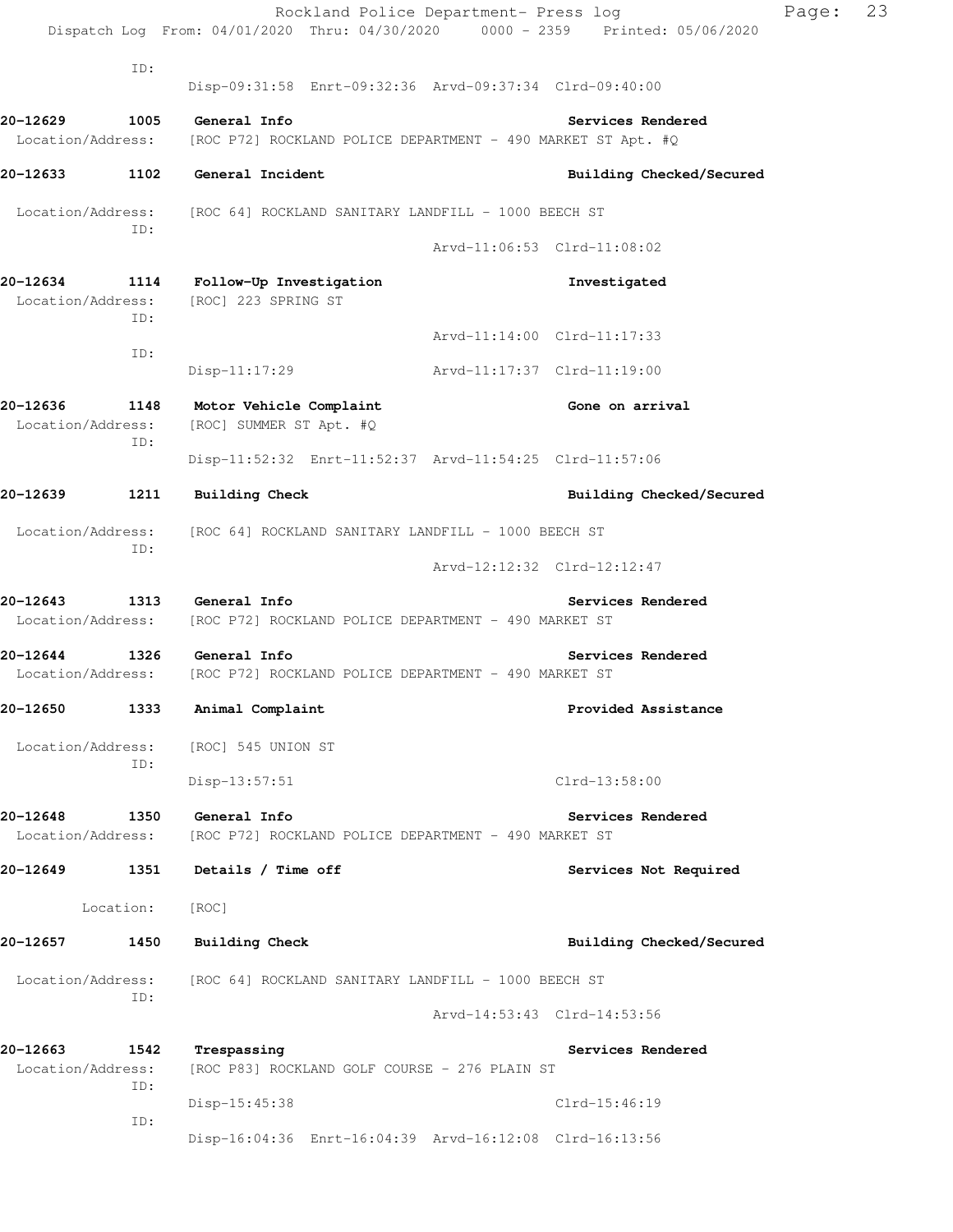Rockland Police Department- Press log entitled and Page: 24 Dispatch Log From: 04/01/2020 Thru: 04/30/2020 0000 - 2359 Printed: 05/06/2020

| 20-12664 | 1542<br>Location/Address:        | Disturbance<br>[ROC] MUTUAL GAS STATION - 820 MARKET ST                                         |                             | Services Rendered              |
|----------|----------------------------------|-------------------------------------------------------------------------------------------------|-----------------------------|--------------------------------|
|          | ID:                              | Disp-15:44:50 Enrt-15:45:02 Arvd-16:03:42 Clrd-16:03:45                                         |                             |                                |
| 20-12668 | 1602                             | General Info                                                                                    |                             | Services Not Required          |
|          | Location/Address:                | [ROC P72] ROCKLAND POLICE DEPARTMENT - 490 MARKET ST                                            |                             |                                |
|          | ID:                              |                                                                                                 | Arvd-16:02:00 Clrd-16:05:09 |                                |
| 20-12670 | Location/Address:<br>ID:         | 1609 Disturbance<br>[ROC] 27 LINDEN ST                                                          |                             | Services Rendered              |
|          | ID:                              | Disp-16:10:03 Enrt-16:10:24 Arvd-16:11:47 Clrd-16:30:55                                         |                             |                                |
|          | ID:                              | Disp-16:10:15 Enrt-16:10:22 Arvd-16:11:45 Clrd-16:30:52                                         |                             |                                |
|          | Refer To Summons:                | Disp-16:13:56 Enrt-16:14:05 Arvd-16:14:08 Clrd-16:22:13<br>20ROC-12670-AR                       |                             |                                |
|          |                                  | Juvenile Arrest                                                                                 |                             |                                |
|          | Age:<br>Charges:                 | 14<br>A&B ON FAMILY / HOUSEHOLD MEMBER<br>DESTRUCTION OF PROPERTY -\$1200, MALICIOUS c266 \$127 |                             |                                |
| 20-12672 | Location/Address:<br>ID:         | 1631 General Info<br>[ROC] CENTRE AVE                                                           |                             | Services Rendered              |
|          |                                  |                                                                                                 | Arvd-16:32:13 Clrd-16:38:23 |                                |
| 20-12673 | 1648<br>Location/Address:<br>ID: | Follow-Up Investigation<br>[ROC] 369 SUMMER ST                                                  |                             | Services Rendered              |
|          | ID:                              |                                                                                                 | Arvd-16:48:00 Clrd-17:14:40 |                                |
|          |                                  | Disp-16:48:59                                                                                   | Arvd-16:49:07 Clrd-17:14:45 |                                |
|          | ID:                              | Disp-16:49:04                                                                                   | Arvd-16:49:09 Clrd-17:14:42 |                                |
| 20-12685 | 1746<br>Location/Address:        | Motor Vehicle Complaint<br>[ROC] 210 MARTHA DR                                                  |                             | Investigated                   |
|          | ID:                              | Disp-17:47:57 Enrt-17:48:07 Arvd-17:49:56 Clrd-18:03:48                                         |                             |                                |
|          | ID:                              | Disp-17:48:03 Enrt-17:48:09 Arvd-17:49:53 Clrd-18:03:48                                         |                             |                                |
|          | ID:                              | Disp-17:48:16                                                                                   | Arvd-17:48:19 Clrd-18:03:48 |                                |
|          | ID:                              | Disp-17:49:31                                                                                   |                             | Clrd-17:49:40                  |
| 20-12686 | 1800                             | 911 Wireless call (Transfered)                                                                  |                             | 911 Wireless call (Transfered) |
|          | Location:                        | [ROC]                                                                                           |                             |                                |
| 20-12689 | 1807                             | Details / Time off                                                                              |                             | Services Not Required          |
|          | Location:                        | [ROC]                                                                                           |                             |                                |
| 20-12691 | 1811                             | Details / Time off                                                                              |                             | Services Not Required          |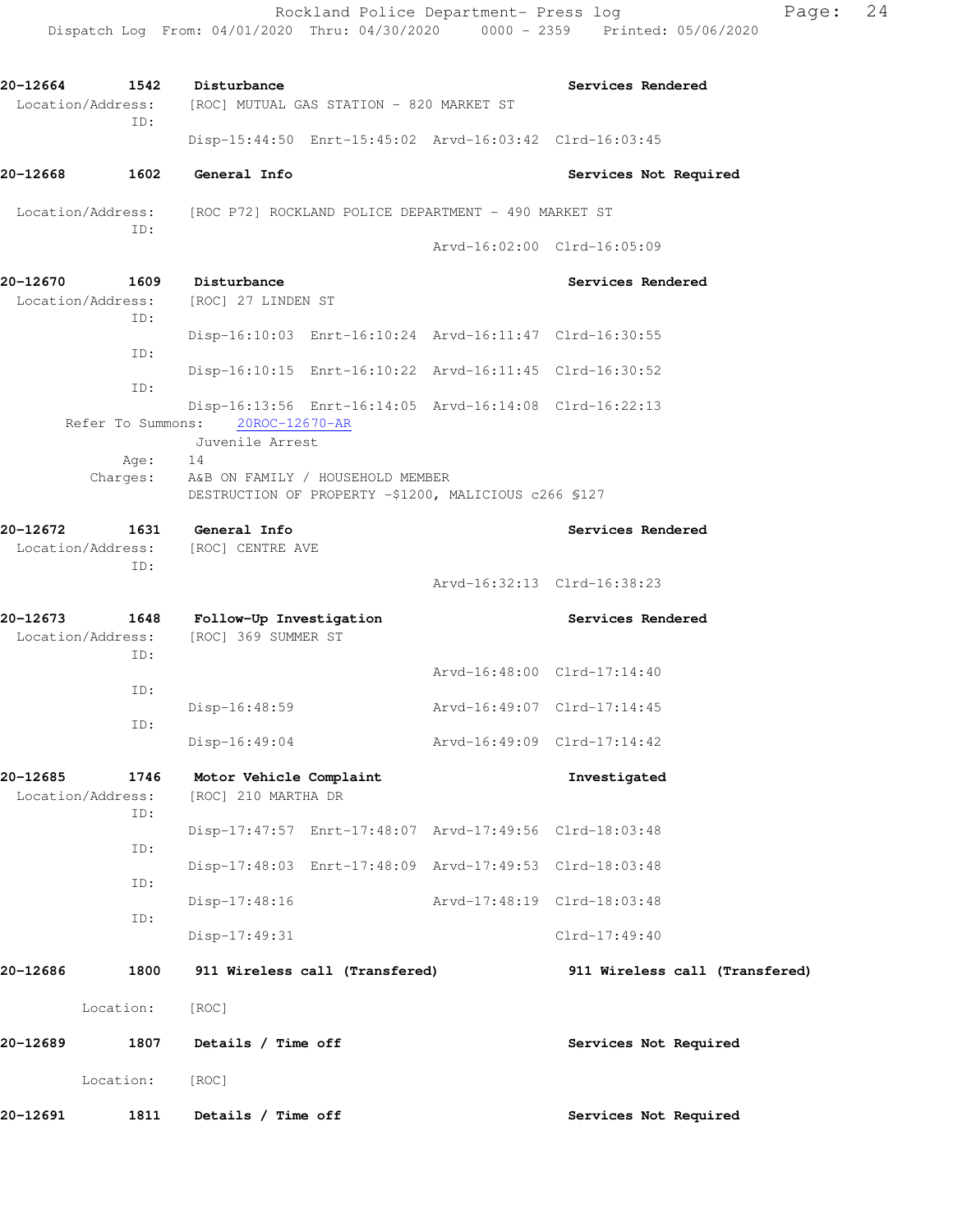Rockland Police Department- Press log Page: 25

Dispatch Log From: 04/01/2020 Thru: 04/30/2020 0000 - 2359 Printed: 05/06/2020

Location: [ROC]

Vicinity of: [ROC] 433 NORTH AVE

| 20-12697          | 1920 | Disturbance                            |                                                         | Services Rendered |
|-------------------|------|----------------------------------------|---------------------------------------------------------|-------------------|
| Location/Address: |      | [ROC P51] DOUBLE TREE - 929 HINGHAM ST |                                                         |                   |
|                   | TD:  |                                        |                                                         |                   |
|                   |      |                                        | Disp-19:20:29 Enrt-19:20:36 Arvd-19:20:44 Clrd-20:40:34 |                   |
|                   | TD:  |                                        |                                                         |                   |
|                   |      |                                        | Disp-19:20:33 Enrt-19:20:38 Arvd-19:23:07 Clrd-20:40:38 |                   |
|                   |      |                                        |                                                         |                   |

| 20-12703          | 1955 | Shoplifting      |                             | Services Rendered |  |
|-------------------|------|------------------|-----------------------------|-------------------|--|
| Location/Address: |      | [ROC] HINGHAM ST |                             |                   |  |
|                   | TD:  |                  |                             |                   |  |
|                   |      |                  | Arvd-19:55:00 Clrd-20:48:47 |                   |  |
|                   | TD:  |                  |                             |                   |  |

|          |      | Disp-20:40:46  | Arvd-20:40:49 Clrd-20:50:06 |              |
|----------|------|----------------|-----------------------------|--------------|
| 20-12702 | 2003 | 911 Accidental |                             | Investigated |

 ID: Disp-20:04:18 Enrt-20:04:21 Arvd-20:10:53 Clrd-20:14:58

## **20-12706 2058 Suspicious Activity Gone on arrival**  Location/Address: [ROC] DURBECK RD ID: Arvd-20:58:00 Clrd-21:23:27 ID: Disp-21:00:10 Enrt-21:00:14 Arvd-21:04:34 Clrd-21:23:24

**20-12708 2140 911 Accidental Investigated**  Location/Address: [ROC] 75 PARK ST ID: Disp-21:40:38 Enrt-21:40:44 Arvd-21:45:10 Clrd-21:45:13

## **For Date: 04/12/2020 - Sunday**

| 20-12713<br>Location/Address: | 0002        | General Info                            |                                          | [ROC P72] ROCKLAND POLICE DEPARTMENT - 490 MARKET ST    | No Service        |
|-------------------------------|-------------|-----------------------------------------|------------------------------------------|---------------------------------------------------------|-------------------|
|                               | TD:         | Disp-00:04:40                           |                                          |                                                         | $Clrd-00:05:03$   |
| 20-12717                      | 0131        | Suspicious Activity                     |                                          |                                                         | Gone on arrival   |
| Location/Address:             | ID:         |                                         | [ROC P45] COMFORT INN - 850 HINGHAM ST   |                                                         |                   |
|                               | ID:         |                                         |                                          | Disp-01:37:04 Enrt-01:39:36 Arvd-01:41:41 Clrd-01:43:44 |                   |
|                               |             |                                         |                                          | Disp-01:37:14 Enrt-01:39:33 Arvd-01:40:41 Clrd-01:43:44 |                   |
| 20-12719                      | 0317        | Burglar Alarm                           |                                          |                                                         | Appears Secure    |
| Location/Address:             | ID:         |                                         | [ROC P84] PLAYERS SPORTS BAR - 86 VFW DR |                                                         |                   |
|                               |             |                                         |                                          | Disp-03:17:58 Enrt-03:18:11 Arvd-03:20:55 Clrd-03:23:28 |                   |
|                               | TD:         |                                         |                                          | Disp-03:19:55 Enrt-03:19:59 Arvd-03:21:50 Clrd-03:23:28 |                   |
| 20-12721<br>Location/Address: | 0600<br>ID: | <b>Building Check</b><br>[ROC] UNION ST |                                          |                                                         | Appears Secure    |
|                               |             |                                         |                                          | Arvd-06:01:51 Clrd-06:19:33                             |                   |
| 20-12724                      | 0717        |                                         | Details / Time off PERSONAL DA           |                                                         | Services Rendered |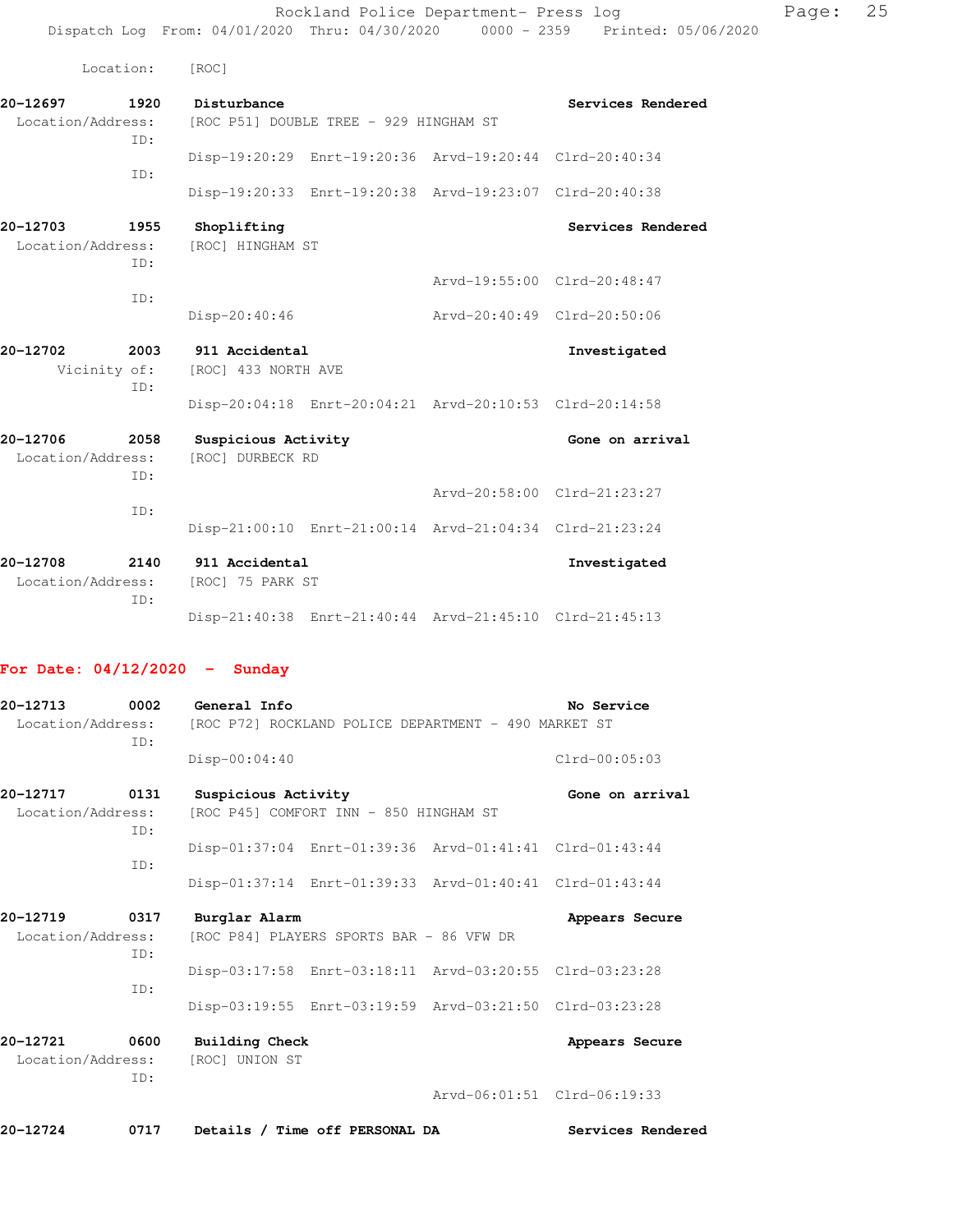|                               |             | Rockland Police Department- Press log<br>Dispatch Log From: 04/01/2020 Thru: 04/30/2020 0000 - 2359 Printed: 05/06/2020 |                             | Page: | 26 |
|-------------------------------|-------------|-------------------------------------------------------------------------------------------------------------------------|-----------------------------|-------|----|
|                               | Location:   | [ROC]                                                                                                                   |                             |       |    |
| 20-12727                      | 0801        | General Info                                                                                                            | Services Not Required       |       |    |
|                               |             | Location/Address: [ROC P72] ROCKLAND POLICE DEPARTMENT - 490 MARKET ST                                                  |                             |       |    |
|                               | ID:         |                                                                                                                         | Arvd-08:01:00 Clrd-08:04:06 |       |    |
| 20-12736<br>Location/Address: | 1008<br>ID: | <b>Assist Fire Department</b><br>[ROC] 317 HOWARD ST                                                                    | Services Rendered           |       |    |
|                               |             | Disp-10:09:20 Enrt-10:09:22 Arvd-10:09:50 Clrd-10:18:20                                                                 |                             |       |    |
| 20-12737                      | 1017        | <b>Building Check</b>                                                                                                   | Building Checked/Secured    |       |    |
|                               | ID:         | Location/Address: [ROC 64] ROCKLAND SANITARY LANDFILL - 1000 BEECH ST                                                   |                             |       |    |
|                               |             |                                                                                                                         | Arvd-10:18:55 Clrd-10:20:18 |       |    |
| 20-12748                      | ID:         | 1213 Assist Fire Department<br>Location/Address: [ROC] 5 UNION ST                                                       | Services Rendered           |       |    |
|                               |             |                                                                                                                         | Arvd-12:13:00 Clrd-12:16:36 |       |    |
| 20-12749                      | ID:         | 1224 Assist Public<br>Location/Address: [ROC] ABINGTON TOWN LINE - CENTRE AVE                                           | Services Rendered           |       |    |
|                               |             | Disp-12:25:54 Enrt-12:26:04 Arvd-12:26:07 Clrd-12:38:51                                                                 |                             |       |    |
| 20-12751<br>Location/Address: | 1301<br>ID: | Assist Public<br>[ROC] PLAIN ST                                                                                         | Services Rendered           |       |    |
|                               |             |                                                                                                                         | Arvd-13:01:00 Clrd-13:15:53 |       |    |
| 20-12752                      | 1349        | <b>Building Check</b>                                                                                                   | Building Checked/Secured    |       |    |
| Location/Address:             | TD:         | [ROC 64] ROCKLAND SANITARY LANDFILL - 1000 BEECH ST                                                                     |                             |       |    |
|                               |             |                                                                                                                         | Arvd-13:49:39 Clrd-13:50:01 |       |    |
| 20-12754<br>Location/Address: | 1358<br>ID: | Disturbance<br>[ROC] 422 NORTH AVE                                                                                      | Peace Restored              |       |    |
|                               | ID:         |                                                                                                                         | Arvd-13:58:00 Clrd-14:05:45 |       |    |
|                               |             | Disp-14:05:27 Enrt-14:05:31 Arvd-14:05:34 Clrd-14:05:37                                                                 |                             |       |    |
| 20-12757<br>Location/Address: | 1452<br>ID: | Complaint<br>[ROC] MARTHA DR                                                                                            | Services Rendered           |       |    |
|                               |             |                                                                                                                         | Arvd-14:52:00 Clrd-15:02:03 |       |    |
| 20-12758<br>Location/Address: | 1500<br>ID: | Assist Public<br>[ROC] 15 FOLEY RD                                                                                      | Services Rendered           |       |    |
|                               |             |                                                                                                                         | Arvd-15:00:00 Clrd-15:38:37 |       |    |
| 20-12764                      | 1607        | SHIFT ASSIGNMENTS                                                                                                       | Services Rendered           |       |    |
| Location/Address:             | ID:         | [ROC P72] ROCKLAND POLICE DEPARTMENT - 490 MARKET ST                                                                    |                             |       |    |
|                               |             |                                                                                                                         | Arvd-16:07:00 Clrd-16:13:44 |       |    |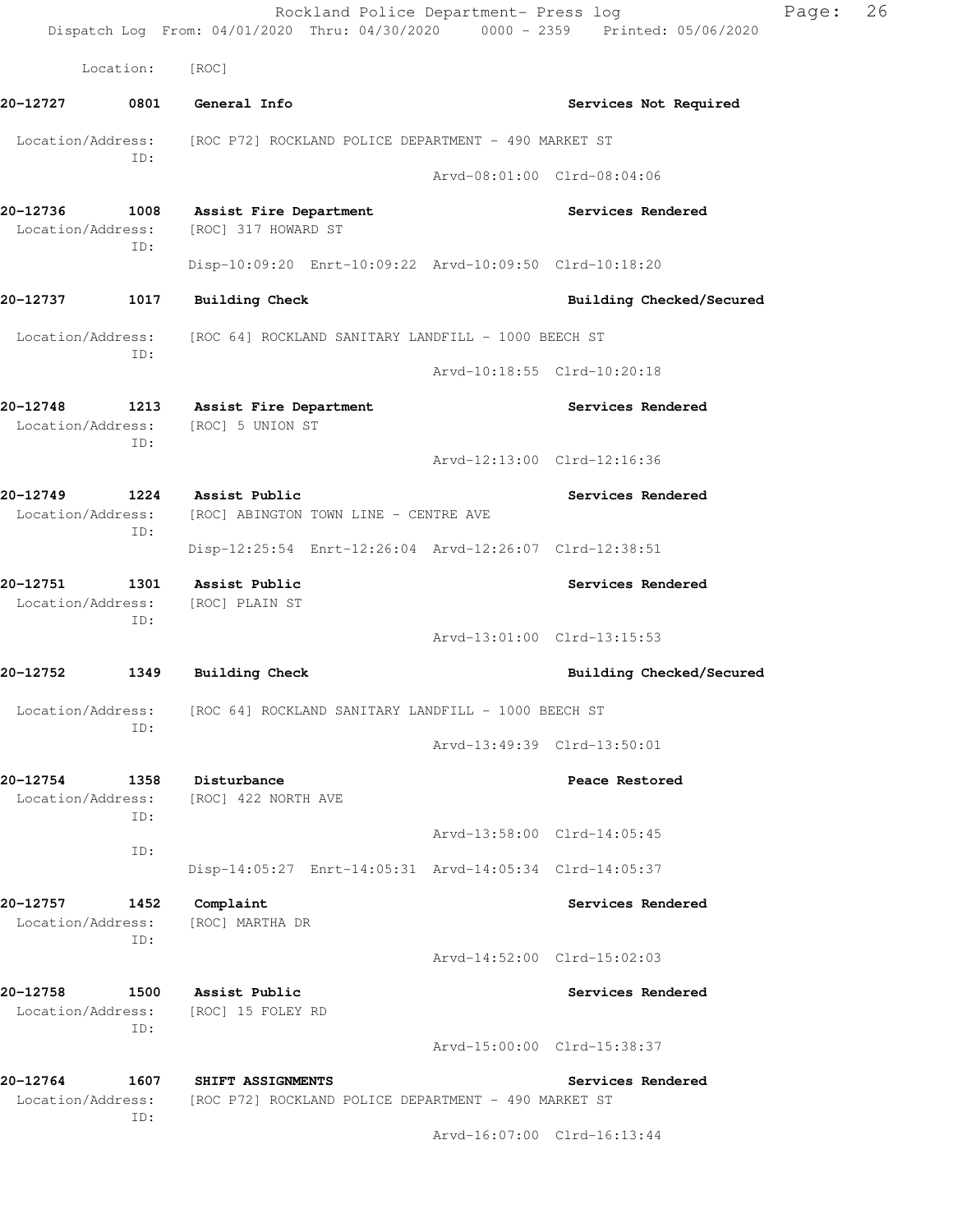Rockland Police Department- Press log Page: 27

Dispatch Log From: 04/01/2020 Thru: 04/30/2020 0000 - 2359 Printed: 05/06/2020

**20-12767 1705 911 Hang Up Taken/Referred to Other Agency** Location/Address: [ROC] 103 UNION ST ID: Disp-17:07:12 Enrt-17:07:27 Arvd-17:12:28 Clrd-17:28:35 ID: Disp-17:07:32 Enrt-17:07:34 Arvd-17:21:34 Clrd-17:28:30 ID: Disp-17:08:08 Arvd-17:08:10 Clrd-17:29:03 **20-12771 1722 CUSTODY ISSUE Services Rendered**  Location/Address: [ROC P72] ROCKLAND POLICE DEPARTMENT - 490 MARKET ST ID: Arvd-17:22:00 Clrd-17:28:39 **20-12774 1741 Suspicious Activity Sent On Way**  Location/Address: [ROC] 152 WEST WATER ST ID: Disp-17:46:08 Enrt-17:46:10 Arvd-17:56:36 Clrd-17:58:06 **20-12775 1744 Assist Other Agency Taken/Referred to Other Agency** Location/Address: [ROC] 233 VERNON ST ID: Disp-17:46:17 Enrt-17:46:33 Arvd-17:46:37 Clrd-18:11:28 ID: Disp-17:46:26 Enrt-17:46:30 Arvd-17:46:41 Clrd-18:17:25 **20-12776 1802 Threats Investigated**  Location/Address: [ROC] 48 COBB DR ID: Disp-18:04:03 Enrt-18:11:39 Arvd-18:11:44 Clrd-18:14:57 **20-12782 2001 911 Accidental Investigated**  Location/Address: [ROC] 4 LINDEN ST ID: Disp-20:02:31 Enrt-20:02:34 Arvd-20:08:49 Clrd-20:10:39 **20-12785 2030 Detail Services Rendered**  Location/Address: [ROC P72] ROCKLAND POLICE DEPARTMENT - 490 MARKET ST **20-12787 2049 General Info Services Rendered**  Location/Address: [ROC P72] ROCKLAND POLICE DEPARTMENT - 490 MARKET ST ID: Arvd-20:49:00 Clrd-20:52:26 **For Date: 04/13/2020 - Monday 20-12792 0000 SHIFT ASSIGNMENTS No Service**  Location/Address: [ROC P72] ROCKLAND POLICE DEPARTMENT - 490 MARKET ST ID: Arvd-00:00:00 Clrd-00:02:06 **20-12803 0556 Building Check Appears Secure**  Location/Address: [ROC] UNION ST ID:

Arvd-05:56:54 Clrd-06:10:13

**20-12806 0802 SHIFT ASSIGNMENTS Services Rendered**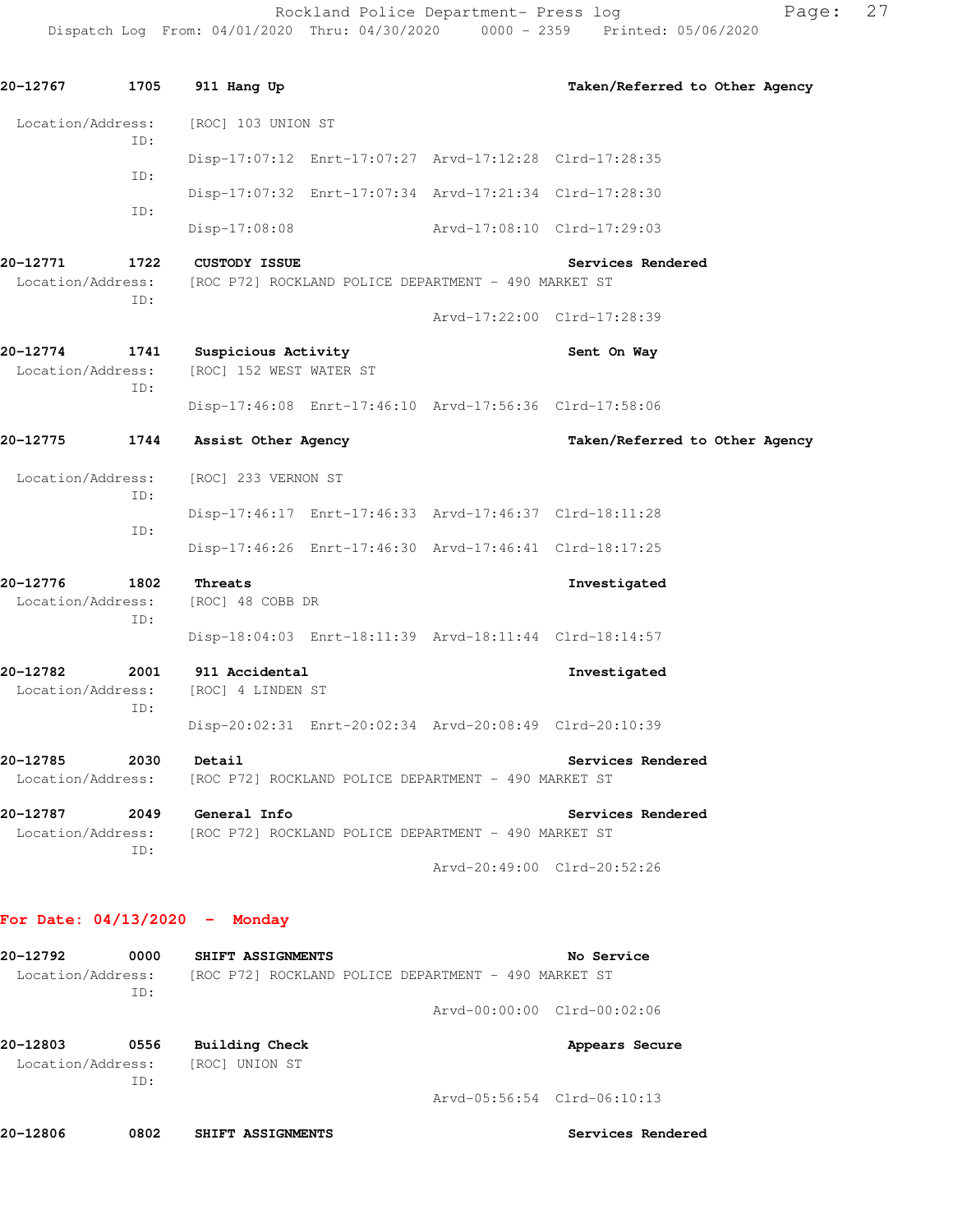|                               |                   |                                                                                                    |                                                         | Dispatch Log From: 04/01/2020 Thru: 04/30/2020 0000 - 2359 Printed: 05/06/2020 |  |
|-------------------------------|-------------------|----------------------------------------------------------------------------------------------------|---------------------------------------------------------|--------------------------------------------------------------------------------|--|
|                               |                   | Location/Address: [ROC P72] ROCKLAND POLICE DEPARTMENT - 490 MARKET ST                             |                                                         |                                                                                |  |
| 20-12807<br>Location/Address: | 0817              | Disturbance<br>[ROC] 5 UNION ST                                                                    |                                                         | Peace Restored                                                                 |  |
|                               | ID:               |                                                                                                    | Disp-08:19:37 Enrt-08:19:54 Arvd-08:24:01 Clrd-08:27:00 |                                                                                |  |
|                               | ID:               |                                                                                                    | Disp-08:19:51 Enrt-08:20:09 Arvd-08:24:04 Clrd-08:27:00 |                                                                                |  |
| 20-12811                      | 0837              | Sudden Death                                                                                       |                                                         | Taken/Referred to Other Agency                                                 |  |
| Location/Address:             | ID:               | [ROC] 15 PACIFIC ST Apt. #2                                                                        |                                                         |                                                                                |  |
|                               | ID:               |                                                                                                    | Disp-08:37:53 Enrt-08:38:11 Arvd-08:38:13 Clrd-11:33:33 |                                                                                |  |
|                               |                   |                                                                                                    | Disp-08:38:02 Enrt-08:38:06 Arvd-08:38:13 Clrd-08:57:56 |                                                                                |  |
| 20-12814<br>Location/Address: | 0922<br>ID:       | Disturbance<br>[ROC] 60 BROOKSIDE RD                                                               |                                                         | Peace Restored                                                                 |  |
|                               | ID:               |                                                                                                    | Disp-09:29:20 Enrt-09:29:32 Arvd-09:29:35 Clrd-09:32:53 |                                                                                |  |
|                               | ID:               |                                                                                                    | Disp-09:29:26 Enrt-09:29:32 Arvd-09:29:35 Clrd-09:33:05 |                                                                                |  |
|                               |                   | Disp-09:30:53                                                                                      | Arvd-09:30:55 Clrd-09:32:56                             |                                                                                |  |
| 20-13276<br>Location/Address: | 1015              | Animal Complaint<br>[ROC] 385 MARKET ST                                                            |                                                         | Services Rendered                                                              |  |
| 20-12849                      | 1318<br>ID:       | Detail<br>Vicinity of: [ROC P75] UNION POINT - BILL DELAHUNT PKWY                                  |                                                         | Services Rendered                                                              |  |
|                               |                   | Disp-13:20:36                                                                                      | Arvd-13:20:57 Clrd-17:31:26                             |                                                                                |  |
| 20-12856                      | 1347              | Harassment/ANNOYING CALLS<br>Location/Address: [ROC] 16 BOXBERRY LN                                |                                                         | Services Rendered                                                              |  |
|                               | ID:               | 20-12854 1402 Follow-Up Investigation<br>Location/Address: [ROC] 8 WILLIAMS ST                     |                                                         | Services Rendered                                                              |  |
|                               |                   |                                                                                                    |                                                         | Arvd-14:02:00 Clrd-14:05:15                                                    |  |
| 20-12893 1600                 |                   | <b>SHIFT ASSIGNMENTS</b><br>Location/Address: [ROC P72] ROCKLAND POLICE DEPARTMENT - 490 MARKET ST |                                                         | No Service                                                                     |  |
| 20-12895 1610                 | Location:         | Time off<br>[ROC]                                                                                  |                                                         | No Service                                                                     |  |
| 20-12901                      | 1629<br>Location: | Time off<br>[ROC]                                                                                  |                                                         | No Service                                                                     |  |
| 20-12923<br>Location/Address: | 1745<br>ID:       | Wire down (Police)<br>[ROC] 540 WEBSTER ST                                                         |                                                         | Services Rendered                                                              |  |
|                               | ID:               |                                                                                                    | Disp-17:45:49 Enrt-17:45:57 Arvd-17:51:37 Clrd-18:51:25 |                                                                                |  |
|                               | ID:               | Disp-18:51:20                                                                                      | Arvd-18:52:00 Clrd-19:25:44                             |                                                                                |  |
|                               |                   | Disp-19:26:01                                                                                      | Arvd-19:26:04 Clrd-20:25:26                             |                                                                                |  |
| 20-12931                      | 1800              | Wire down (Police)                                                                                 |                                                         | Investigated                                                                   |  |

Rockland Police Department- Press log entitled Page: 28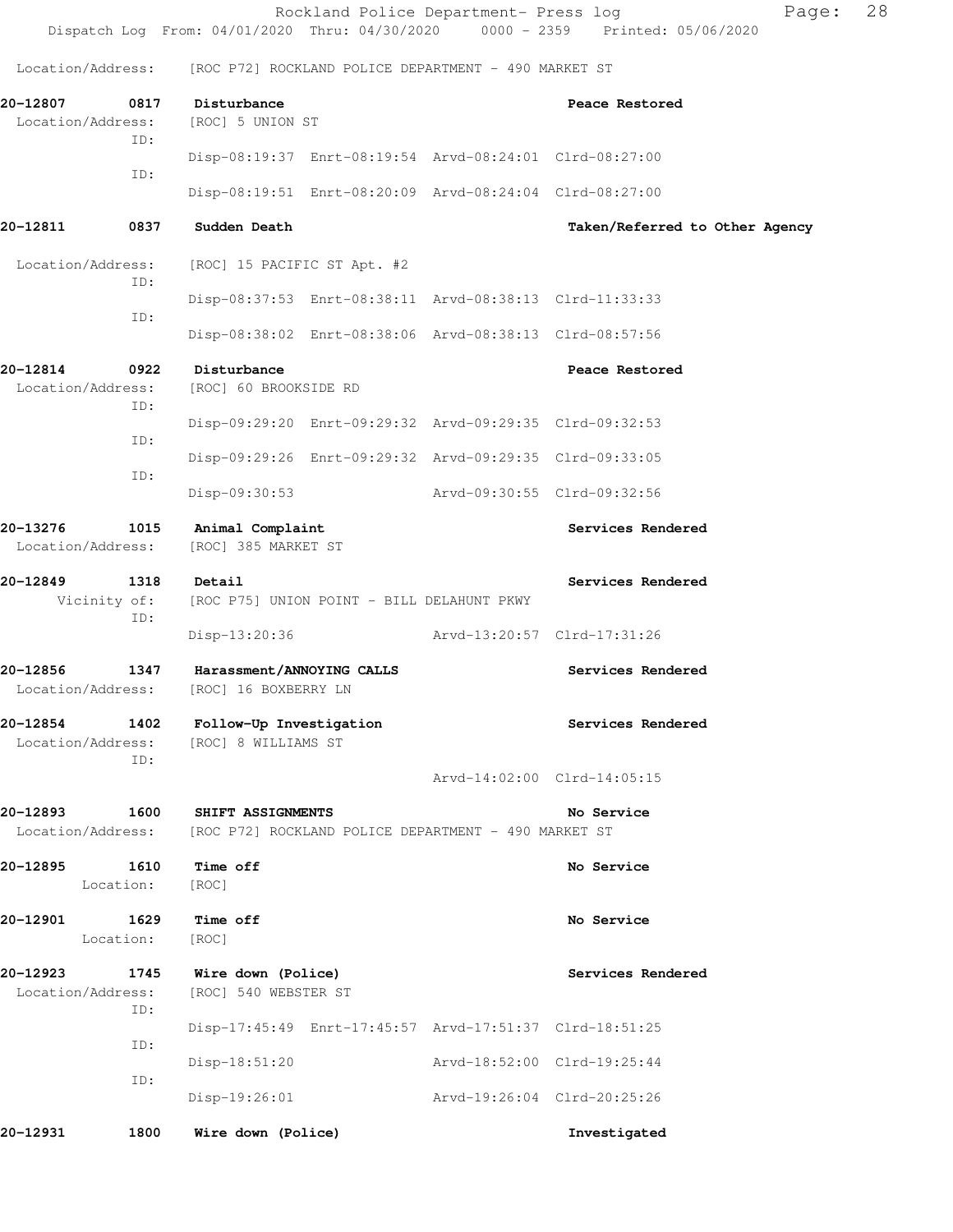|                               |             |                                            | Rockland Police Department- Press log                                     |                             | Dispatch Log From: 04/01/2020 Thru: 04/30/2020 0000 - 2359 Printed: 05/06/2020 | Page: | 29 |
|-------------------------------|-------------|--------------------------------------------|---------------------------------------------------------------------------|-----------------------------|--------------------------------------------------------------------------------|-------|----|
| Location/Address:             |             | [ROC] 28 LIBERTY SQ                        |                                                                           |                             |                                                                                |       |    |
|                               | ID:         |                                            | Disp-18:00:53 Enrt-18:00:57 Arvd-18:13:17 Clrd-18:51:54                   |                             |                                                                                |       |    |
|                               | ID:         | $Disp-18:51:48$                            |                                                                           | Arvd-18:52:04 Clrd-23:04:59 |                                                                                |       |    |
|                               | ID:         | $Disp-21:24:59$                            |                                                                           |                             | Arvd-21:25:05 Clrd-21:47:16                                                    |       |    |
|                               | ID:         | Disp-23:06:23                              |                                                                           |                             | Arvd-23:06:33 Clrd-04/14/2020 @ 07:55:47                                       |       |    |
| 20-12933<br>Location/Address: | 1801        | Wire down (Police)<br>[ROC] 820 SUMMER ST  |                                                                           |                             | Services Rendered                                                              |       |    |
|                               | ID:         |                                            | Disp-18:02:34 Enrt-18:02:36 Arvd-18:13:23 Clrd-18:20:06                   |                             |                                                                                |       |    |
|                               | ID:         | $Disp-18:15:51$                            |                                                                           |                             | $Clrd-18:16:05$                                                                |       |    |
|                               | ID:         | $Disp-18:18:14$                            |                                                                           |                             | Arvd-18:18:29 Clrd-20:48:57                                                    |       |    |
|                               | ID:         | Disp-20:49:26                              |                                                                           |                             | Arvd-20:49:36 Clrd-04/14/2020 @ 07:55:34                                       |       |    |
|                               | ID:         | Disp-20:49:26                              |                                                                           |                             | Arvd-20:49:32 Clrd-04/14/2020 @ 07:55:30                                       |       |    |
| 20-12940<br>Location/Address: | 1819        | Wire down (Police)<br>[ROC] 168 HINGHAM ST |                                                                           |                             | Services Rendered                                                              |       |    |
|                               | ID:         |                                            | Disp-18:20:13 Enrt-18:20:21 Arvd-18:25:03 Clrd-18:25:12                   |                             |                                                                                |       |    |
| 20-12941<br>Location/Address: | 1826        | Burglar Alarm                              | [ROC P83] ROCKLAND GOLF COURSE - 276 PLAIN ST                             |                             | Services Rendered                                                              |       |    |
|                               | ID:         |                                            | Disp-18:27:40 Enrt-18:27:44                                               |                             | Clrd-18:29:29                                                                  |       |    |
| 20-12942                      | 1829        | Burglar Alarm                              |                                                                           |                             | Building Checked/Secured                                                       |       |    |
| Location/Address:             | ID:         |                                            | [ROC P113] NATIONAL COATING - 105 INDUSTRIAL WAY                          |                             |                                                                                |       |    |
|                               |             |                                            | Disp-18:30:17 Enrt-18:30:20 Arvd-18:36:06 Clrd-18:38:49                   |                             |                                                                                |       |    |
| 20–12952<br>Location/Address: | 1904        | Police Information<br>[ROC] 102 LEVIN RD   |                                                                           |                             | No Service                                                                     |       |    |
| 20-12961<br>Location/Address: | 2004<br>ID: | Suspicious Activity<br>[ROC] 35 ALBION ST  |                                                                           |                             | Gone on arrival                                                                |       |    |
|                               |             |                                            | Disp-20:07:48 Enrt-20:07:59 Arvd-20:12:19 Clrd-20:16:01                   |                             |                                                                                |       |    |
| 20–12962<br>Location/Address: | 2009<br>ID: | Wire down (Police)                         | [ROC P69] MCDONALD'S - 117 MARKET ST                                      |                             | Could Not Locate                                                               |       |    |
|                               |             |                                            | Disp-20:10:51 Enrt-20:11:07 Arvd-20:12:28 Clrd-20:17:43                   |                             |                                                                                |       |    |
| 20–12966<br>Location/Address: | 2036        | Health & Welfare Check<br>[ROC] 2 LEAH DR  |                                                                           |                             | Services Rendered                                                              |       |    |
|                               | Fire Unit:  | Disp-20:38:16                              | ROCKEN3-Pumper-Rockland Engine 3<br>InQrtsUnavl-20:41:43 InSrvce-20:41:43 |                             | Clrd-20:41:38                                                                  |       |    |
|                               | EMS Unit:   | ROCKAM1-Rockland A1<br>Disp-20:38:21       | InQrtsUnavl-20:41:45 InSrvce-20:41:45                                     |                             | $Clrd-20:41:40$                                                                |       |    |
|                               | Fire Unit:  |                                            | ROCKEN1-Pumper-Rockland Engine 1                                          |                             |                                                                                |       |    |
|                               |             |                                            |                                                                           |                             |                                                                                |       |    |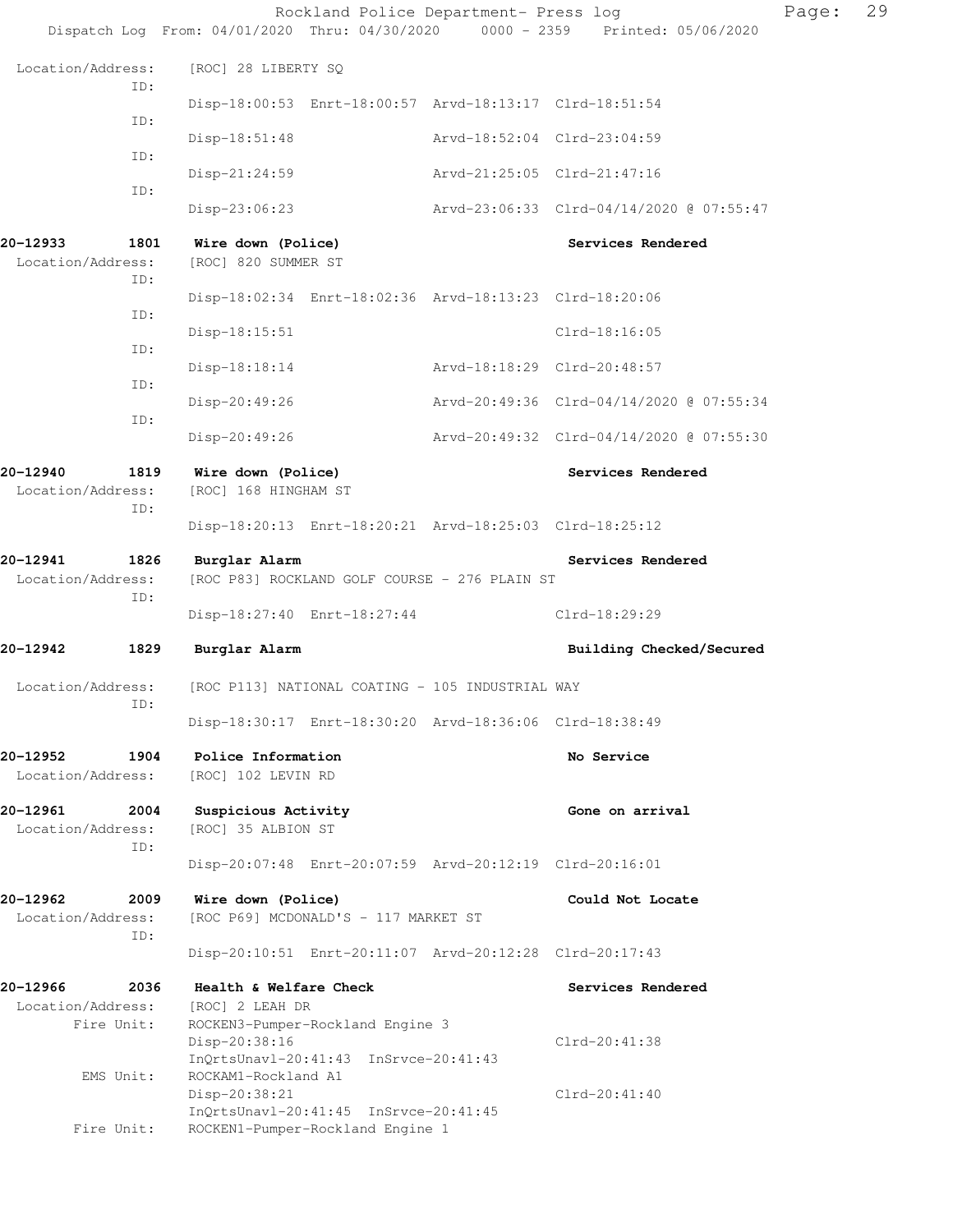|          |                   |                                                                     |                                                                                                  | Rockland Police Department- Press log                                          | Page: | 30 |
|----------|-------------------|---------------------------------------------------------------------|--------------------------------------------------------------------------------------------------|--------------------------------------------------------------------------------|-------|----|
|          |                   |                                                                     |                                                                                                  | Dispatch Log From: 04/01/2020 Thru: 04/30/2020 0000 - 2359 Printed: 05/06/2020 |       |    |
|          |                   |                                                                     | Disp-20:41:26 Enrt-20:41:34 Arvd-20:44:14 Clrd-20:54:01<br>InOrtsUnavl-20:56:23 InSrvce-20:56:23 |                                                                                |       |    |
|          | EMS Unit:         | ROCKAM3-Rockland A3                                                 |                                                                                                  |                                                                                |       |    |
|          |                   |                                                                     | Disp-20:41:30 Enrt-20:41:36 Arvd-20:44:13 Clrd-20:54:03<br>InQrtsUnavl-20:56:17 InSrvce-20:56:17 |                                                                                |       |    |
|          | TD:               |                                                                     |                                                                                                  |                                                                                |       |    |
|          |                   |                                                                     | Disp-20:47:33 Enrt-20:48:09 Arvd-20:49:14 Clrd-20:53:09                                          |                                                                                |       |    |
|          | TD:               |                                                                     | Disp-20:47:46 Enrt-20:48:11                                                                      | $Clrd-20:53:14$                                                                |       |    |
|          | TD:               |                                                                     | Disp-20:48:01 Enrt-20:48:05 Arvd-20:51:36 Clrd-20:53:27                                          |                                                                                |       |    |
| 20-12968 | 2048<br>Location: | Time off<br>[ROC]                                                   |                                                                                                  | No Service                                                                     |       |    |
| 20-12971 |                   | 2141 General Info<br>Location/Address: [ROC] 3 CHARLES ST           |                                                                                                  | Services Rendered                                                              |       |    |
| 20-12972 | 2233<br>TD:       | Motor Vehicle Complaint<br>Location/Address: [ROC 116] 261 UNION ST |                                                                                                  | Services Rendered                                                              |       |    |
|          |                   |                                                                     | Disp-22:37:37 Enrt-22:39:10 Arvd-22:43:22 Clrd-22:50:01                                          |                                                                                |       |    |

# **For Date: 04/14/2020 - Tuesday**

| 20-12978<br>0001<br>ID:       |                   | General Incident<br>Location/Address: [ROC P72] ROCKLAND POLICE DEPARTMENT - 490 MARKET ST | Services Rendered |                             |
|-------------------------------|-------------------|--------------------------------------------------------------------------------------------|-------------------|-----------------------------|
|                               |                   | Disp-00:02:45                                                                              |                   | $Clrd-00:03:00$             |
| 20-12993                      | 0527              | <b>Building Check</b>                                                                      |                   | Building Checked/Secured    |
| Location/Address:             | TD:               | [ROC] UNION ST                                                                             |                   |                             |
|                               |                   | Disp-05:28:22                                                                              |                   | Arvd-05:28:33 Clrd-05:42:14 |
| 20-12996<br>Location/Address: | 0605<br>TD:       | Motor Vehicle Complaint<br>[ROC 154] 11 PACIFIC ST                                         |                   | Services Rendered           |
|                               |                   | Disp-06:13:41                                                                              |                   | Clrd-06:14:22               |
| 20-12997                      | 0714<br>Location: | Details / Time off<br>[ROC]                                                                |                   | Services Rendered           |
| 20-13000                      | 0759<br>ID:       | Burglar Alarm<br>Location/Address: [ROC 73] ROCKLAND TOWN HALL - 242 UNION ST              |                   | Investigated                |
|                               |                   | Disp-08:04:44 Enrt-08:04:46 Arvd-08:05:35 Clrd-08:07:57                                    |                   |                             |
| 20-13004<br>Location/Address: | 0800<br>ID:       | General Info<br>[ROC P72] ROCKLAND POLICE DEPARTMENT - 490 MARKET ST                       |                   | Services Rendered           |
|                               |                   | Disp-08:15:12 Enrt-08:15:19 Arvd-08:15:22 Clrd-08:15:25                                    |                   |                             |
| 20-13006<br>Location/Address: | 0809              | Vandalism<br>[ROC P95] HOLY FAMILY CHURCH - 403 UNION ST                                   |                   | Report Follows              |
|                               | ID:<br>ID:        | Disp-08:41:27 Enrt-08:41:31 Arvd-08:45:33 Clrd-09:18:43                                    |                   |                             |
|                               |                   | Disp-09:21:28 Enrt-09:21:30 Arvd-09:24:02 Clrd-09:40:46                                    |                   |                             |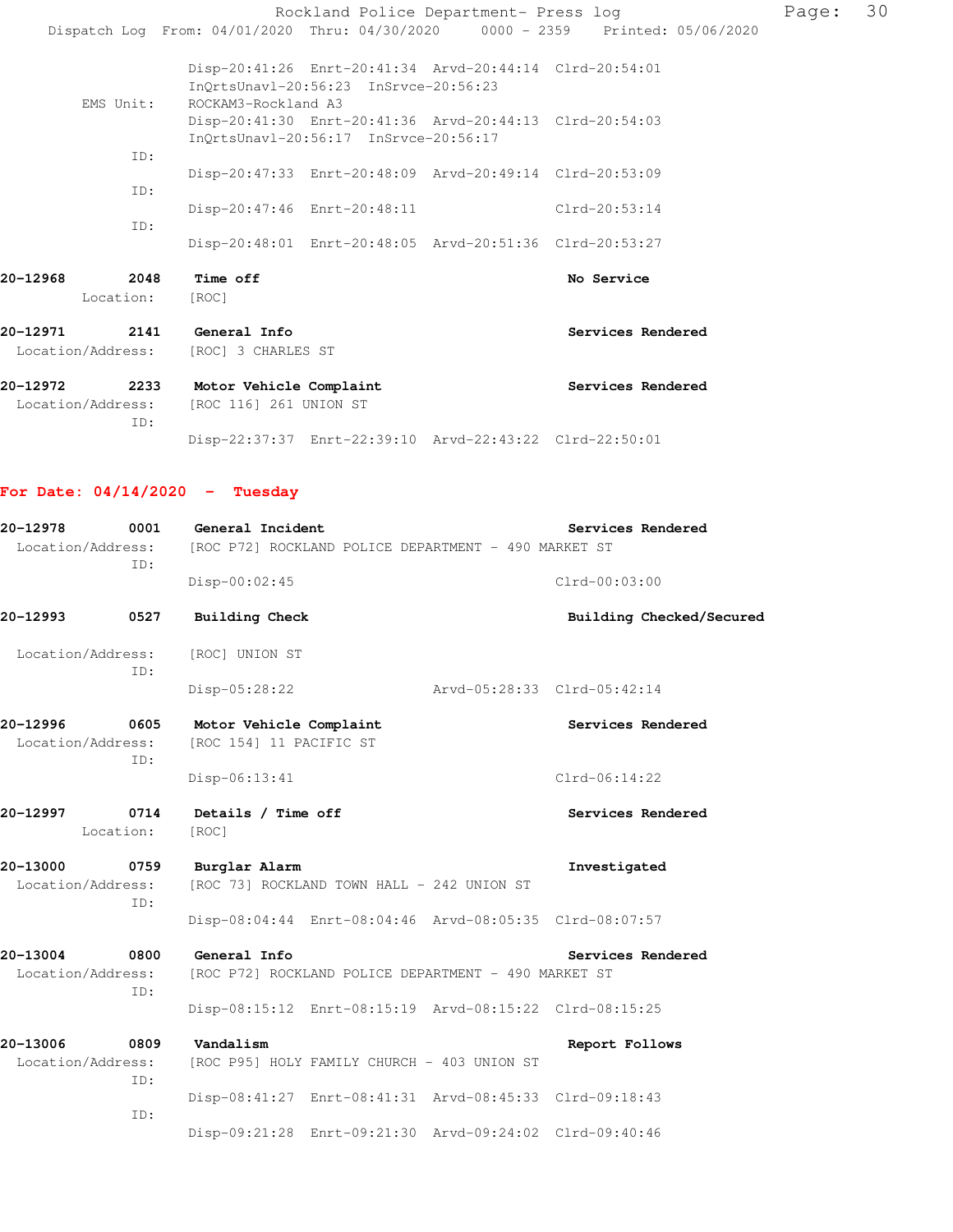|                                       |                                | Rockland Police Department- Press log                                                         |                             | Dispatch Log From: 04/01/2020 Thru: 04/30/2020 0000 - 2359 Printed: 05/06/2020 | Page: | 31 |
|---------------------------------------|--------------------------------|-----------------------------------------------------------------------------------------------|-----------------------------|--------------------------------------------------------------------------------|-------|----|
| Refer To Summons:                     | 20ROC-13006-AR                 |                                                                                               |                             |                                                                                |       |    |
|                                       | Summons: CRAIG, ERIN M         |                                                                                               |                             |                                                                                |       |    |
|                                       | Address: 15 LUCAS CIR          | WEYMOUTH, MA                                                                                  |                             |                                                                                |       |    |
| Age:                                  | 33                             |                                                                                               |                             |                                                                                |       |    |
| Charges:                              | VANDALIZE PROPERTY c266 \$126A | DESTRUCTION OF PROPERTY +\$1200, WANTON c266 \$127<br>CHURCH/SYNAGOGUE, INJURY OVER \$5000 TO |                             |                                                                                |       |    |
| 20-13009<br>0856                      | TIME OFF                       |                                                                                               |                             | No Action Required                                                             |       |    |
| Location/Address:                     |                                | [ROC P72] ROCKLAND POLICE DEPARTMENT - 490 MARKET ST                                          |                             |                                                                                |       |    |
| ID:                                   |                                |                                                                                               |                             |                                                                                |       |    |
|                                       |                                |                                                                                               | Arvd-08:56:00 Clrd-08:58:22 |                                                                                |       |    |
| 20-13010<br>0900                      | <b>TIME OFF</b>                |                                                                                               |                             | No Action Required                                                             |       |    |
| Location/Address:                     |                                | [ROC P72] ROCKLAND POLICE DEPARTMENT - 490 MARKET ST                                          |                             |                                                                                |       |    |
| ID:                                   |                                |                                                                                               | Arvd-09:00:00 Clrd-09:01:59 |                                                                                |       |    |
| 20-13013 0905                         | General Info                   |                                                                                               |                             | No Action Required                                                             |       |    |
| Location/Address:                     |                                | [ROC P72] ROCKLAND POLICE DEPARTMENT - 490 MARKET ST                                          |                             |                                                                                |       |    |
| 0909<br>20-13015                      | Unwanted Party                 |                                                                                               |                             | Sent On Way                                                                    |       |    |
| Location/Address:                     | [ROC] 294 HOWARD ST            |                                                                                               |                             |                                                                                |       |    |
| ID:                                   |                                |                                                                                               |                             |                                                                                |       |    |
|                                       |                                | Disp-09:09:54 Enrt-09:10:42 Arvd-09:14:52 Clrd-09:18:49                                       |                             |                                                                                |       |    |
| ID:                                   |                                | Disp-09:10:38 Enrt-09:10:40 Arvd-09:14:54 Clrd-09:18:52                                       |                             |                                                                                |       |    |
| 20-13017<br>0943                      | TIME OFF                       |                                                                                               |                             | No Action Required                                                             |       |    |
| Location/Address:                     |                                | [ROC P72] ROCKLAND POLICE DEPARTMENT - 490 MARKET ST                                          |                             |                                                                                |       |    |
| ID:                                   |                                |                                                                                               | Arvd-09:43:00 Clrd-09:45:49 |                                                                                |       |    |
|                                       |                                |                                                                                               |                             |                                                                                |       |    |
| 20-13018<br>0947<br>Location/Address: | <b>TIME OFF</b>                | [ROC P72] ROCKLAND POLICE DEPARTMENT - 490 MARKET ST                                          |                             | No Action Required                                                             |       |    |
| ID:                                   |                                |                                                                                               |                             |                                                                                |       |    |
|                                       |                                |                                                                                               | Arvd-09:47:00 Clrd-09:48:49 |                                                                                |       |    |
| 20-13021<br>1008                      | <b>TIME OFF</b>                |                                                                                               |                             | No Action Required                                                             |       |    |
| Location/Address:                     |                                | [ROC P72] ROCKLAND POLICE DEPARTMENT - 490 MARKET ST                                          |                             |                                                                                |       |    |
| ID:                                   |                                |                                                                                               |                             |                                                                                |       |    |
|                                       |                                |                                                                                               | Arvd-10:08:00 Clrd-10:09:58 |                                                                                |       |    |
| 20-13023<br>1031                      | <b>TIME OFF</b>                |                                                                                               |                             | No Action Required                                                             |       |    |
| Location/Address:                     |                                | [ROC P72] ROCKLAND POLICE DEPARTMENT - 490 MARKET ST                                          |                             |                                                                                |       |    |
| ID:                                   |                                |                                                                                               | Arvd-10:31:00 Clrd-10:33:33 |                                                                                |       |    |
| 20-13024<br>1035                      | <b>TIME OFF</b>                |                                                                                               |                             | No Action Required                                                             |       |    |
| Location/Address:                     |                                | [ROC P72] ROCKLAND POLICE DEPARTMENT - 490 MARKET ST                                          |                             |                                                                                |       |    |
| ID:                                   |                                |                                                                                               |                             |                                                                                |       |    |
|                                       |                                |                                                                                               | Arvd-10:35:00 Clrd-10:36:36 |                                                                                |       |    |
| 20-13025<br>1042                      | <b>TIME OFF</b>                |                                                                                               |                             | No Action Required                                                             |       |    |
| Location/Address:                     |                                | [ROC P72] ROCKLAND POLICE DEPARTMENT - 490 MARKET ST                                          |                             |                                                                                |       |    |
| ID:                                   |                                |                                                                                               | Arvd-10:42:00 Clrd-10:45:52 |                                                                                |       |    |
| 20-13027<br>1047                      | TIME OFF                       |                                                                                               |                             | No Action Required                                                             |       |    |
| Location/Address:                     |                                | [ROC P72] ROCKLAND POLICE DEPARTMENT - 490 MARKET ST                                          |                             |                                                                                |       |    |
| ID:                                   |                                |                                                                                               |                             |                                                                                |       |    |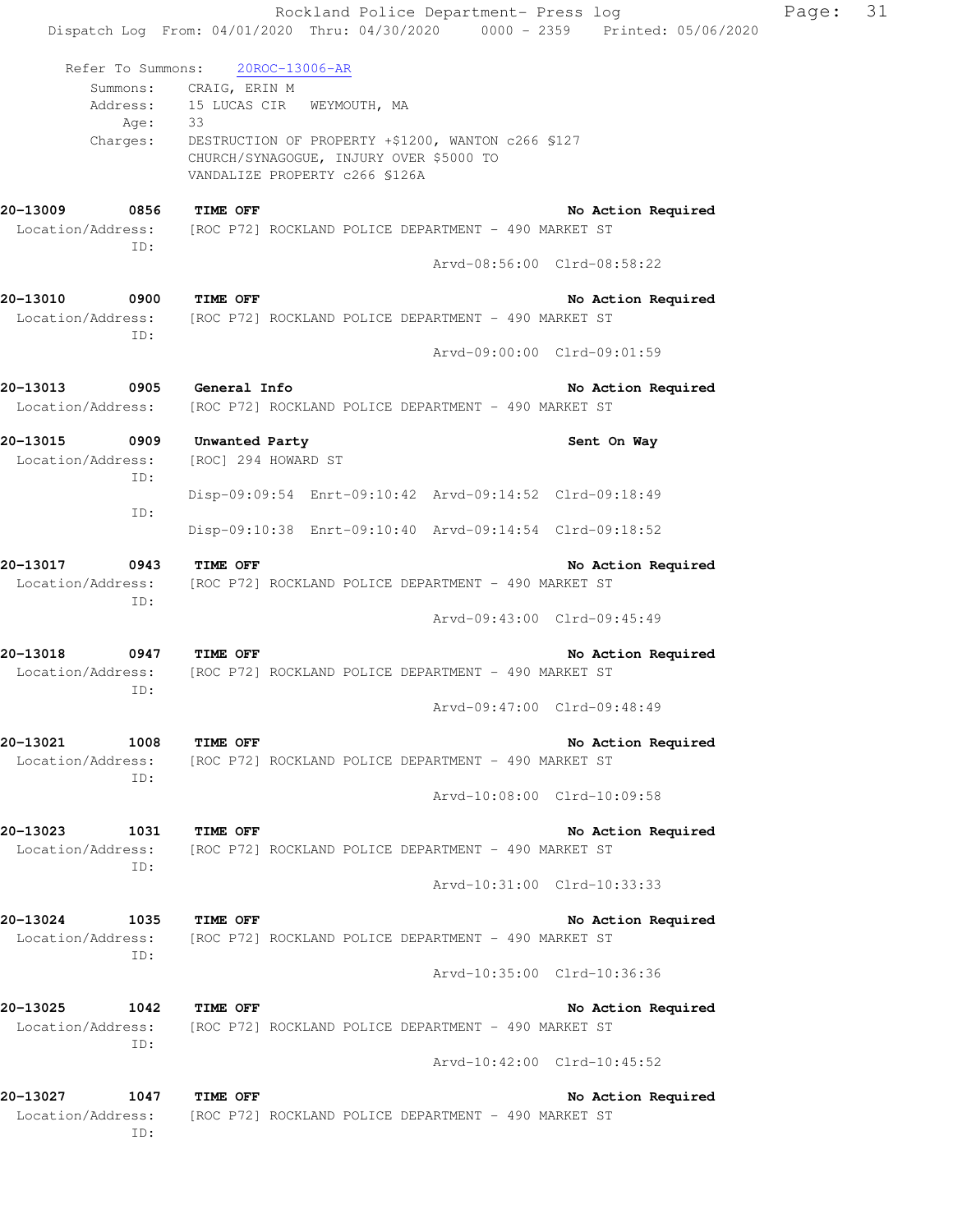Arvd-10:47:00 Clrd-10:48:33

| 20-13028 1050                         | TIME OFF<br>No Action Required<br>Location/Address: [ROC P72] ROCKLAND POLICE DEPARTMENT - 490 MARKET ST                    |
|---------------------------------------|-----------------------------------------------------------------------------------------------------------------------------|
| ID:                                   | Arvd-10:50:00 Clrd-10:51:03                                                                                                 |
| 20-13029 1052 TIME OFF<br>ID:         | No Action Required<br>Location/Address: [ROC P72] ROCKLAND POLICE DEPARTMENT - 490 MARKET ST                                |
|                                       | Arvd-10:52:00 Clrd-10:57:19                                                                                                 |
| 1058 TIME OFF<br>20-13030<br>ID:      | No Action Required<br>Location/Address: [ROC P72] ROCKLAND POLICE DEPARTMENT - 490 MARKET ST                                |
|                                       | Arvd-10:58:00 Clrd-10:59:43                                                                                                 |
| 20-13032<br>1104<br>ID:               | TIME OFF<br>No Action Required<br>Location/Address: [ROC P72] ROCKLAND POLICE DEPARTMENT - 490 MARKET ST                    |
|                                       | Arvd-11:04:00 Clrd-11:05:47                                                                                                 |
| 20-13033 1107 TIME OFF<br>ID:         | No Action Required<br>Location/Address: [ROC P72] ROCKLAND POLICE DEPARTMENT - 490 MARKET ST                                |
|                                       | Arvd-11:07:00 Clrd-11:08:51                                                                                                 |
| 20-13036 1110 TIME OFF<br>ID:         | No Action Required<br>Location/Address: [ROC P72] ROCKLAND POLICE DEPARTMENT - 490 MARKET ST                                |
|                                       | Arvd-11:10:00 Clrd-11:16:29                                                                                                 |
|                                       |                                                                                                                             |
|                                       | 20-13037 1116 Follow-Up Investigation<br>Services Rendered<br>Location/Address: [ROC P95] HOLY FAMILY CHURCH - 403 UNION ST |
| ID:                                   | Arvd-11:16:00 Clrd-11:51:25                                                                                                 |
| 20-13038<br>1120<br>Location/Address: | <b>TIME OFF</b><br>No Action Required<br>[ROC P72] ROCKLAND POLICE DEPARTMENT - 490 MARKET ST                               |
| ID:                                   | Arvd-11:20:00 Clrd-11:22:45                                                                                                 |
| 20-13039<br>1125                      | <b>TIME OFF</b><br>No Action Required<br>Location/Address: [ROC P72] ROCKLAND POLICE DEPARTMENT - 490 MARKET ST             |
| ID:                                   | Arvd-11:25:00 Clrd-11:27:00                                                                                                 |
| 20-13040<br>1129<br>Location/Address: | <b>TIME OFF</b><br>No Action Required<br>[ROC P72] ROCKLAND POLICE DEPARTMENT - 490 MARKET ST                               |
| ID:                                   | Arvd-11:29:00 Clrd-11:32:14                                                                                                 |
| 20-13041<br>1133                      | TIME OFF<br>No Action Required<br>Location/Address: [ROC P72] ROCKLAND POLICE DEPARTMENT - 490 MARKET ST                    |
| ID:                                   | Arvd-11:33:00 Clrd-11:34:56                                                                                                 |
| 20-13042<br>ID:                       | 1135 Health & Welfare Check<br>Investigated<br>Location/Address: [ROC 68] 204 MONCRIEF RD                                   |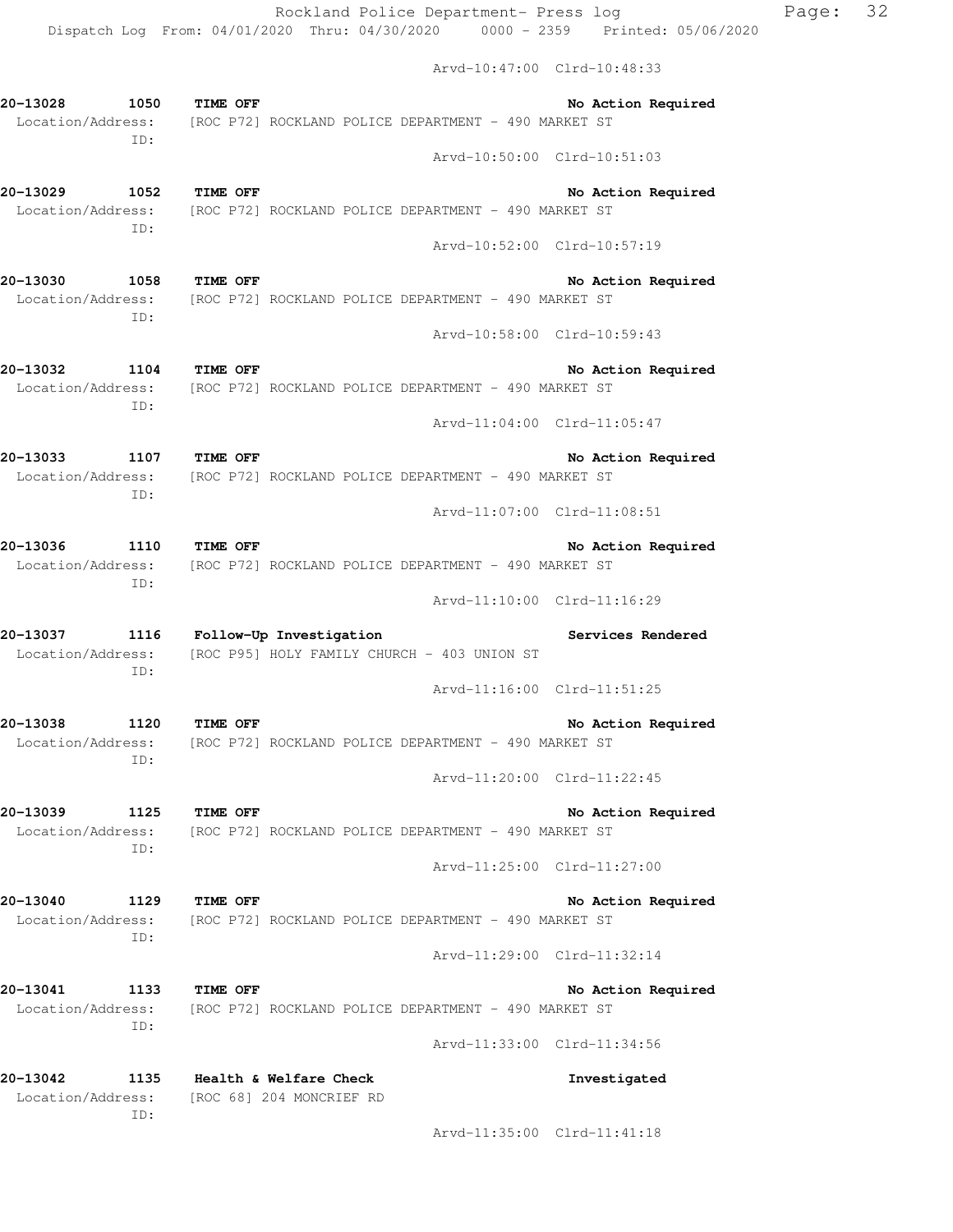Rockland Police Department- Press log Page: 33 Dispatch Log From: 04/01/2020 Thru: 04/30/2020 0000 - 2359 Printed: 05/06/2020 ID: Disp-11:39:32 Enrt-11:39:33 Arvd-11:39:35 Clrd-11:41:14 **20-13050 1244 911 Accidental Investigated**  Location/Address: [ROC] 219 PLEASANT ST ID: Disp-12:46:24 Clrd-12:47:25 ID: Disp-12:47:19 Enrt-12:47:45 Arvd-12:52:25 Clrd-12:52:45 **20-13051 1253 Follow-Up Investigation Investigated**  Location/Address: [ROC P94] FAST LANE CONVENIENCE STORE - 430 UNION ST ID: Arvd-12:53:00 Clrd-14:00:03 **20-13055 1313 General Info No Action Required**  Location/Address: [ROC P72] ROCKLAND POLICE DEPARTMENT - 490 MARKET ST **20-13058 1342 Follow-Up Investigation Services Rendered**  Location/Address: [ROC] 12 MORNINGSIDE DR ID: Arvd-13:42:00 Clrd-15:42:16 **20-13060 1351 Assist Other Agency Services Rendered**  Location/Address: [ROC] BILL DELAHUNT PKWY ID: Arvd-13:51:00 Clrd-14:25:39 **20-13064 1359 Assist Fire Department Services Rendered**  Location/Address: [ROC] 244 PLEASANT ST ID: Disp-13:59:47 Enrt-14:00:07 Arvd-14:01:52 Clrd-14:12:14 ID: Disp-14:00:11 Enrt-14:00:13 Arvd-14:01:50 Clrd-14:15:22 **20-13065 1414 General Info Services Rendered**  Location/Address: [ROC] 37 DAVIS RD ID: Disp-14:17:50 Enrt-14:20:33 Clrd-14:25:53 ID: Disp-14:21:03 Enrt-14:21:05 Clrd-14:25:50 **20-13077 1616 General Info Services Rendered**  Location/Address: [ROC P72] ROCKLAND POLICE DEPARTMENT - 490 MARKET ST **20-13082 1640 General Info Services Rendered**  Location/Address: [ROC P72] ROCKLAND POLICE DEPARTMENT - 490 MARKET ST **20-13087 1724 911 Accidental Investigated**  Location/Address: [ROC] 58 BIGELOW AVE ID: Disp-17:26:01 Enrt-17:26:07 Arvd-17:31:02 Clrd-17:32:15 **20-13093 1752 Disabled Motor Vehicle Services Rendered**  Vicinity of: [ROC] 0 CENTRE AVE @ 15 SPRING ST ID: Disp-17:52:45 Enrt-17:52:48 Arvd-18:00:06 Clrd-18:14:03 **20-13099 1840 Unwanted Party Investigated**  Location/Address: [ROC] 51 NORTH AVE Apt. #1

ID: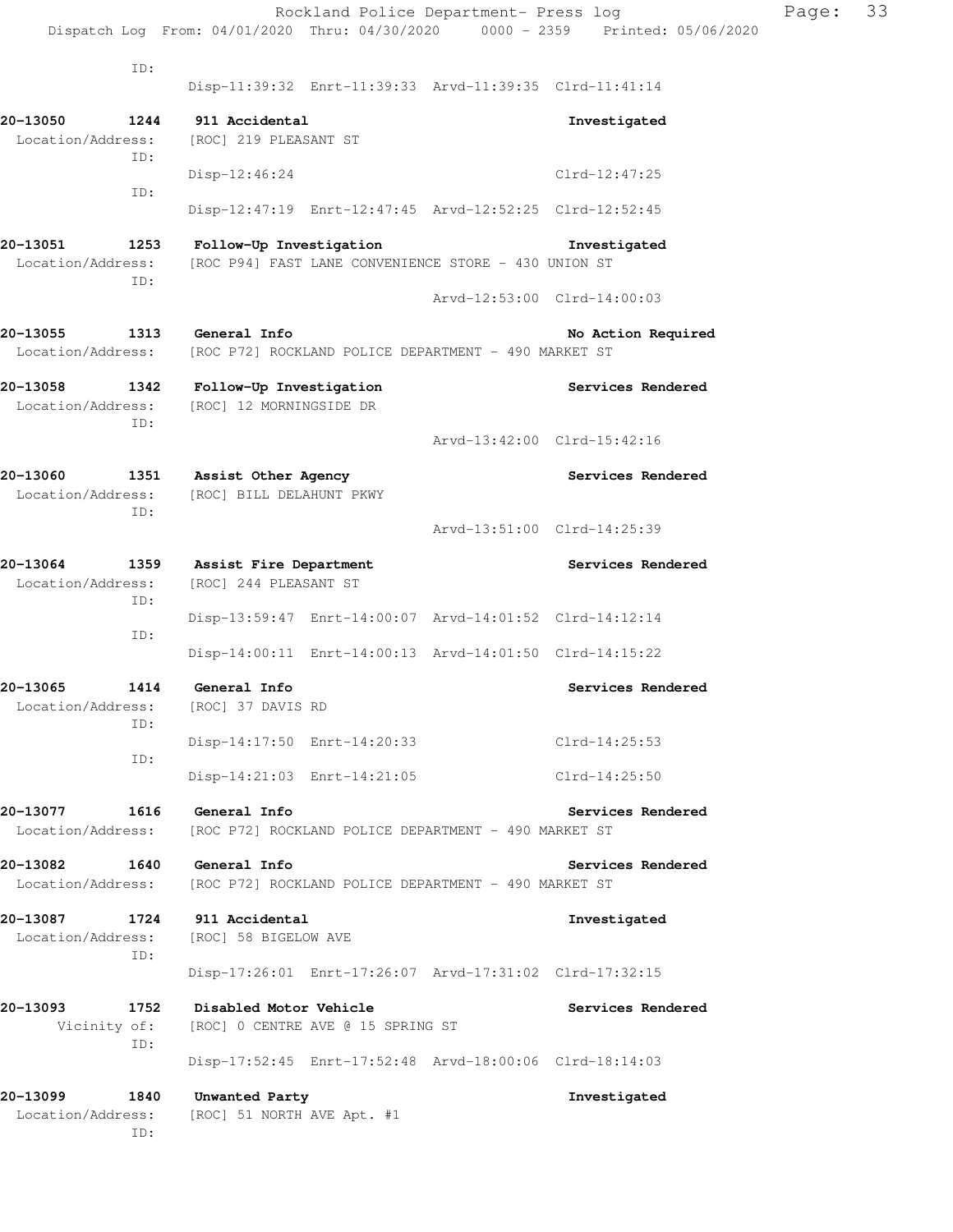Disp-19:03:34 Enrt-19:03:36 Arvd-19:06:12 Clrd-19:11:49

|                                              | 015p-19.00.04 EMIC-19.00.00 ALVQ-19.00.12 CILQ-19.11.49              |                             |                   |
|----------------------------------------------|----------------------------------------------------------------------|-----------------------------|-------------------|
| 1849<br>20-13100<br>Location/Address:        | 911 Accidental<br>[ROC] 1010 UNION ST Apt. #2                        |                             | Investigated      |
| ID:                                          | Disp-19:15:14 Enrt-19:15:16 Arvd-19:16:34 Clrd-19:18:49              |                             |                   |
| 20-13101<br>1855<br>Location/Address:        | Unwanted Party<br>[ROC 68] 204 MONCRIEF RD                           |                             | Services Rendered |
| ID:                                          | Disp-19:02:04 Enrt-19:02:06                                          |                             | Clrd-19:03:19     |
| ID:                                          | Disp-19:06:06                                                        | Arvd-19:06:11 Clrd-19:29:32 |                   |
| ID:                                          | Disp-19:22:50                                                        | Arvd-19:22:53               | Clrd-19:29:30     |
| 20-13103<br>1912<br>Location/Address:<br>ID: | Follow-Up Investigation<br>[ROC] 18 GARRITY CT                       |                             | Services Rendered |
|                                              |                                                                      | Arvd-19:12:00 Clrd-19:14:30 |                   |
| 20–13111<br>2012<br>Location/Address:<br>ID: | Motor Vehicle Complaint<br>[ROC] UNION ST                            |                             | Investigated      |
| ID:                                          | Disp-20:16:34                                                        | Arvd-20:16:49 Clrd-20:21:53 |                   |
|                                              | Disp-20:16:34                                                        | Arvd-20:16:49 Clrd-20:21:52 |                   |
| 20-13115<br>2051<br>Location/Address:<br>ID: | Disturbance<br>[ROC 68] 204 MONCRIEF RD                              |                             | Services Rendered |
| ID:                                          | Disp-20:53:25 Enrt-20:53:29 Arvd-20:55:37 Clrd-21:05:28              |                             |                   |
|                                              | Disp-20:53:25 Enrt-20:53:29 Arvd-20:54:54 Clrd-21:05:26              |                             |                   |
| 20-13119<br>2104<br>Location/Address:<br>ID: | Burglar Alarm<br>[ROC P41] BELLEW TILE & MARBLE INC - 308 HINGHAM ST |                             | Appears Secure    |
|                                              | Disp-21:05:21 Enrt-21:05:24 Arvd-21:09:47 Clrd-21:12:13              |                             |                   |
| 20–13121<br>2149<br>Location/Address:<br>ID: | Disturbance<br>[ROC 68] 204 MONCRIEF RD                              |                             | Services Rendered |
| ID:                                          | Disp-21:50:59 Enrt-21:51:03 Arvd-21:52:28                            |                             | Clrd-22:25:24     |
| ID:                                          | Disp-21:50:59                                                        | Enrt-21:51:02 Arvd-21:57:04 | Clrd-22:07:38     |
| ID:                                          | $Disp-22:01:15$                                                      | Arvd-22:01:17               | Clrd-22:25:30     |
|                                              | Disp-22:05:09 Enrt-22:05:11 Arvd-22:08:29                            |                             | Clrd-22:25:28     |
| 20–13125<br>2150<br>Location/Address:<br>ID: | Assist Public<br>[ROC P13] VERC RENTALS - 344 CENTRE AVE             |                             | Services Rendered |
| ID:                                          | Disp-22:07:38 Enrt-22:08:28 Arvd-22:08:32 Clrd-22:27:56              |                             |                   |
|                                              | Disp-23:20:36                                                        |                             | Clrd-23:20:44     |
| 20-13134<br>2302                             | Motor Vehicle Complaint                                              |                             | Unfounded         |

 Location/Address: [ROC] PACIFIC ST ID: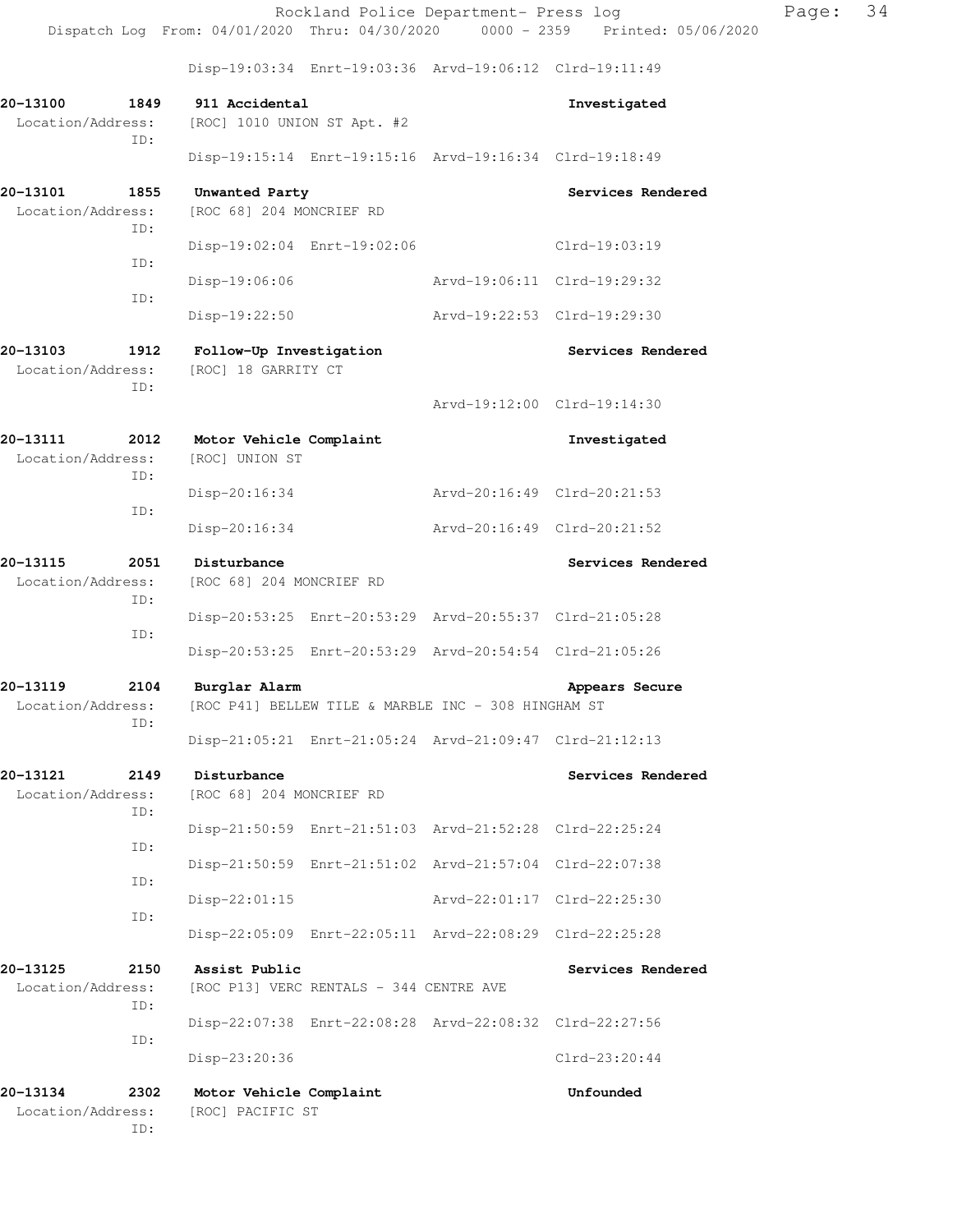Rockland Police Department- Press log Page: 35 Dispatch Log From: 04/01/2020 Thru: 04/30/2020 0000 - 2359 Printed: 05/06/2020

Disp-23:03:16 Enrt-23:03:20 Arvd-23:04:27 Clrd-23:08:03

| 20–13135          | 2310 | Health & Welfare Check                                  | Taken to Family/Guardian/Other           |
|-------------------|------|---------------------------------------------------------|------------------------------------------|
| Location/Address: | ID:  | [ROC] 7-11 - 92 MARKET ST                               |                                          |
|                   | ID:  | Disp-23:14:12 Enrt-23:14:13 Arvd-23:14:37 Clrd-23:20:36 |                                          |
|                   |      | Disp-23:20:44                                           | Arvd-23:21:24 Clrd-04/15/2020 @ 00:05:19 |

**20-13136 2314 Assist Police Department Services Rendered**  Location/Address: [ROC P72] ROCKLAND POLICE DEPARTMENT - 490 MARKET ST

#### **For Date: 04/15/2020 - Wednesday**

| 20-13138                      | 0012<br>TD:       | General Info<br>Location/Address: [ROC P72] ROCKLAND POLICE DEPARTMENT - 490 MARKET ST | No Service                  |
|-------------------------------|-------------------|----------------------------------------------------------------------------------------|-----------------------------|
|                               |                   | $Disp-00:14:14$                                                                        | $Clrd-00:14:25$             |
| 20-13141<br>Location/Address: | 0038<br>TD:       | Disturbance<br>[ROC] 189 MONCRIEF RD                                                   | Services Rendered           |
|                               | ID:               | Disp-00:40:52 Enrt-00:41:36 Arvd-00:43:11 Clrd-00:50:03                                |                             |
|                               |                   | Disp-00:41:33 Enrt-00:41:36 Arvd-00:43:11 Clrd-00:50:03                                |                             |
| 20-13147<br>Location/Address: | 0129<br>ID:       | Assist Public<br>[ROC] UNION ST                                                        | Services Rendered           |
|                               |                   | Disp-01:31:10 Enrt-01:31:19 Arvd-01:35:21 Clrd-01:37:34                                |                             |
| 20-13150<br>Location/Address: | 0140<br>ID:       | Assist Other Agency<br>[ROC P72] ROCKLAND POLICE DEPARTMENT - 490 MARKET ST            | Services Rendered           |
|                               |                   | Disp-01:56:39                                                                          | Arvd-01:58:10 Clrd-02:24:38 |
| 20-13161                      | 0508              | <b>Building Check</b>                                                                  | Building Checked/Secured    |
| Location/Address:             | ID:               | [ROC] UNION ST                                                                         |                             |
|                               |                   | $Disp-05:09:48$                                                                        | Arvd-05:10:05 Clrd-05:23:31 |
| 20-13162                      | 0514<br>TD:       | Motor Vehicle Stop<br>Location/Address: [ROC P87] MAGOUN - 135 UNION ST                | Verbal Warning              |
|                               | ID:               |                                                                                        | Arvd-05:14:00 Clrd-05:18:19 |
|                               |                   | $Disp-05:16:26$                                                                        | Arvd-05:16:34 Clrd-05:18:19 |
| 20-13165                      | 0640<br>Location: | Details / Time off<br>[ROC]                                                            | No Service                  |
| 20-13171<br>Location/Address: | 0719<br>TD:       | Burglar Alarm<br>[ROC P41] BELLEW TILE & MARBLE INC - 308 HINGHAM ST                   | Services Rendered           |
|                               |                   | Disp-07:21:55 Enrt-07:22:33 Arvd-07:24:49 Clrd-07:27:56                                |                             |
| 20-13177<br>Location/Address: | 0805              | SHIFT ASSIGNMENTS<br>[ROC P72] ROCKLAND POLICE DEPARTMENT - 490 MARKET ST              | Services Rendered           |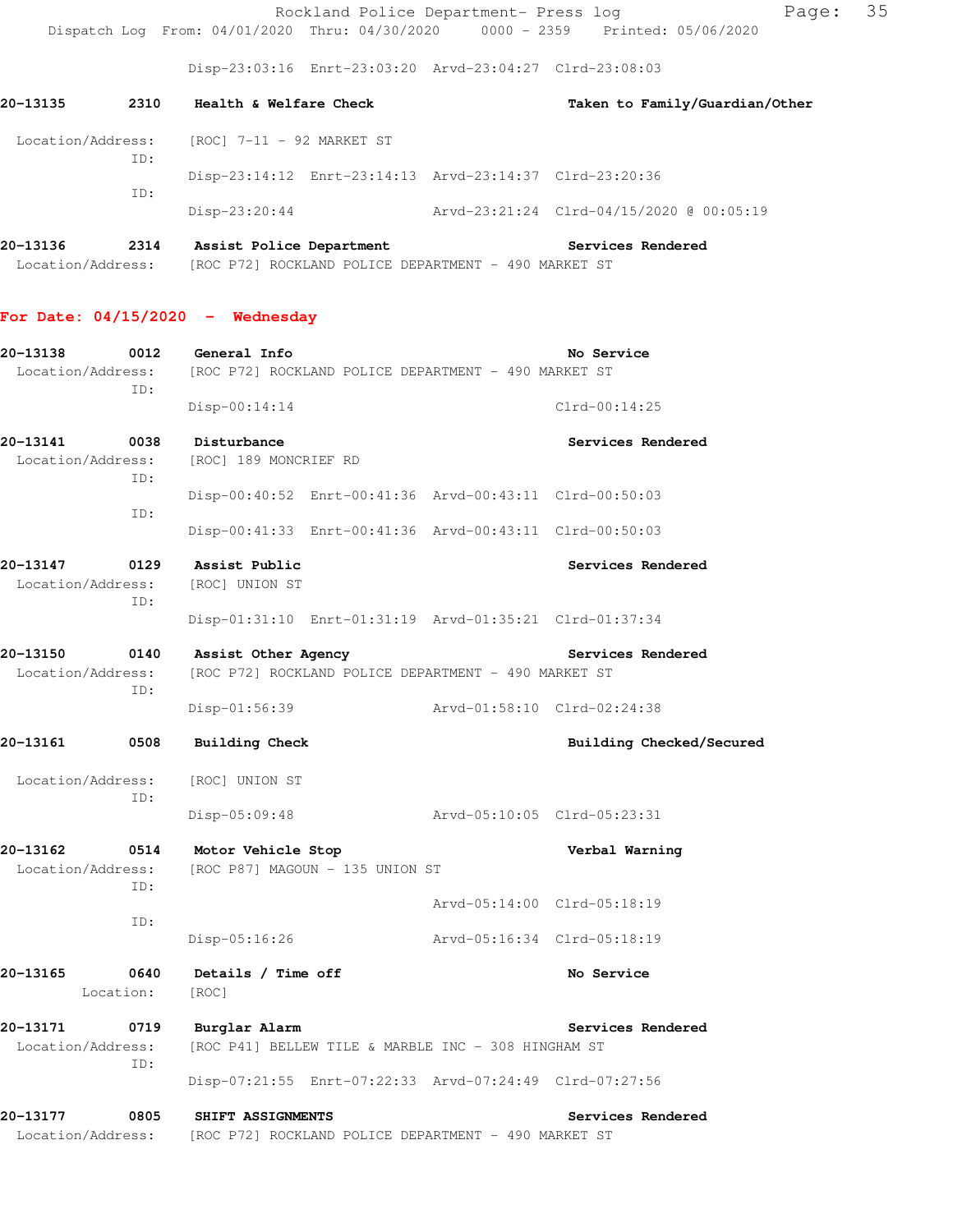Rockland Police Department- Press log Page: 36 Dispatch Log From: 04/01/2020 Thru: 04/30/2020 0000 - 2359 Printed: 05/06/2020

**20-13180 0907 Building Check Services Rendered**  Location/Address: [ROC] PLAIN ST ID: Arvd-09:08:54 Clrd-09:09:21 **20-13181 0908 Building Check Services Rendered**  Location/Address: [ROC] UNION ST ID: Arvd-09:09:38 Clrd-09:09:59 **20-13183 0941 Health & Welfare Check Services Rendered**  Location/Address: [ROC] 62 MARTHA DR Apt. #E ID: Disp-09:42:22 Arvd-09:42:26 Clrd-09:50:11 **20-13185 0952 Health & Welfare Check Services Rendered**  Location/Address: [ROC] 214 MARTHA DR Apt. #F ID: Disp-09:53:07 Arvd-09:53:10 Clrd-10:08:53 **20-13278 1030 Animal Complaint Services Rendered**  Location/Address: [ROC] 221 BEECH ST **20-13187 1101 Details / Time off Services Rendered**  Location: [ROC] **20-13190 1146 CRUISER OUT OF TOWN Services Rendered**  Location/Address: [ROC P72] ROCKLAND POLICE DEPARTMENT - 490 MARKET ST ID: Disp-11:47:56 Arvd-11:48:07 Clrd-13:09:52 **20-13193 1153 General Info Services Rendered**  Location/Address: [ROC P72] ROCKLAND POLICE DEPARTMENT - 490 MARKET ST **20-13194 1156 General Info Services Rendered**  Location/Address: [ROC P72] ROCKLAND POLICE DEPARTMENT - 490 MARKET ST **20-13277 1210 Animal Complaint Services Rendered**  Location/Address: [ROC] 335 HOWARD ST 20-13196 1226 911 Accidental **120 1226 1226 1226** Services Rendered Location/Address: [ROC] 125 BEECH ST ID: Disp-12:27:42 Enrt-12:27:47 Arvd-12:30:23 Clrd-12:31:39 **20-13197 1244 Details Services Rendered**  Location: [ROC] 20-13203 1400 Building Check **Building Check Building Checked/Secured**  Location/Address: [ROC] UNION ST ID: Arvd-14:00:55 Clrd-14:01:19 ID: Disp-14:04:19 Clrd-14:04:29 **20-13204 1423 Disabled Motor Vehicle Services Rendered**  Location/Address: [ROC] HINGHAM ST ID: Disp-14:25:45 Enrt-14:25:47 Arvd-14:31:29 Clrd-14:40:57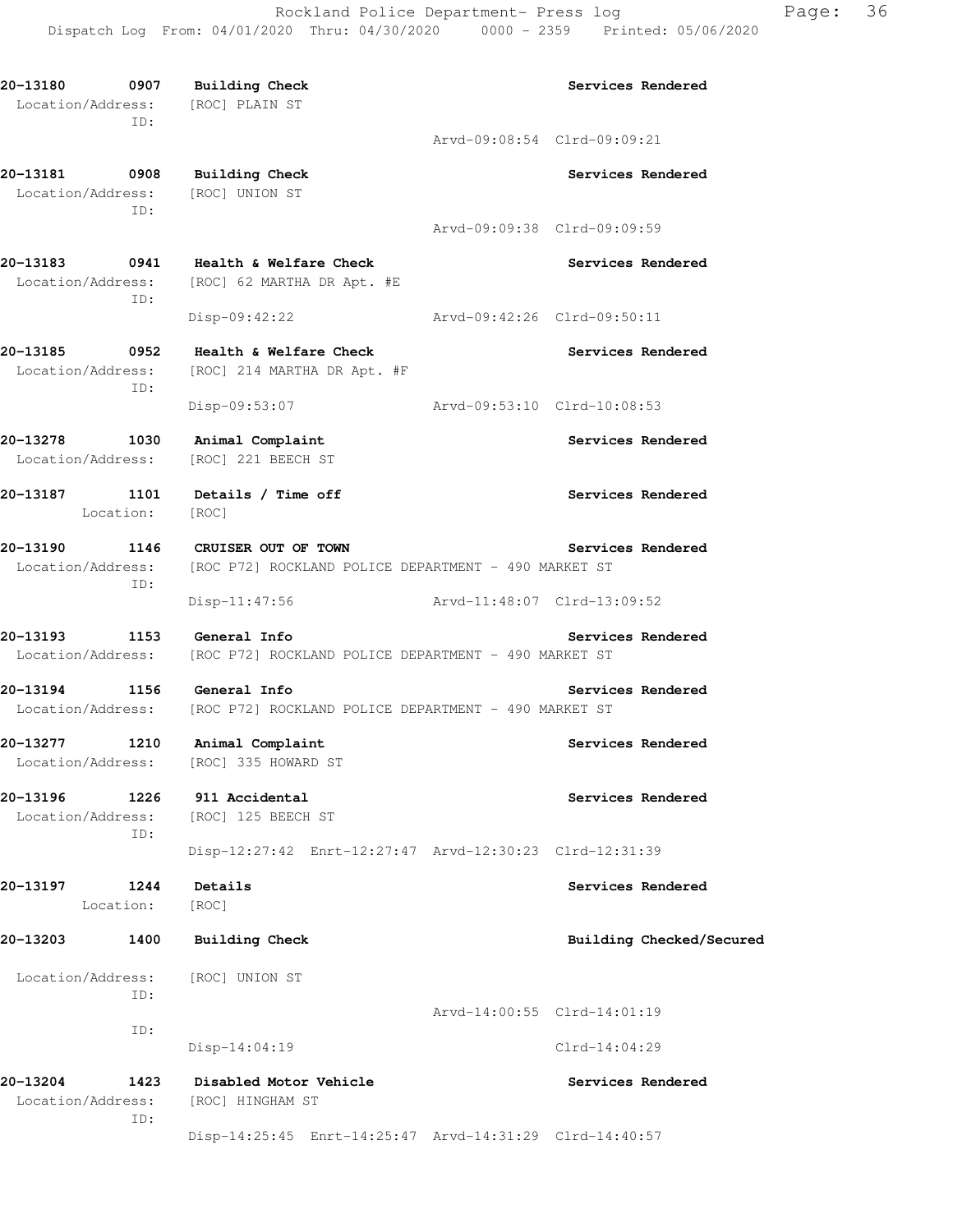Rockland Police Department- Press log Page: 37 Dispatch Log From: 04/01/2020 Thru: 04/30/2020 0000 - 2359 Printed: 05/06/2020

| 20-13208                           |             | 1517 Animal Complaint                                                                 |                             | Transported to Hospital |
|------------------------------------|-------------|---------------------------------------------------------------------------------------|-----------------------------|-------------------------|
| Location/Address:                  | ID:         | [ROC] 65 UNION ST                                                                     |                             |                         |
|                                    |             | Disp-15:18:18                                                                         | Arvd-15:18:22 Clrd-15:26:21 |                         |
| 20-13211 1545<br>Location/Address: | TD:         | Breaking & Entering<br>[ROC P3] ROCKLAND GARDEN CENTER - 60 CENTRE AVE                |                             | Services Rendered       |
|                                    |             | Disp-15:48:09                                                                         |                             | Clrd-15:48:17           |
| 20-13213<br>Location/Address:      |             | <b>1615 SHIFT ASSIGNMENTS</b><br>[ROC P72] ROCKLAND POLICE DEPARTMENT - 490 MARKET ST |                             | No Service              |
| 20-13223 1752<br>Location/Address: | ID:         | Burglar Alarm<br>[ROC] 30 RESERVOIR PARK DR                                           |                             | Investigated            |
|                                    | ID:         | Disp-17:53:16 Enrt-17:53:21 Arvd-17:57:21 Clrd-17:59:54                               |                             |                         |
|                                    |             | Disp-17:53:16 Enrt-17:53:22                                                           |                             | Clrd-17:59:49           |
| 20-13236<br>Location/Address:      | 2151<br>ID: | Noise Complaint<br>[ROC] 440 HINGHAM ST                                               |                             | Services Rendered       |
|                                    |             | Disp-21:52:24 Enrt-21:52:28 Arvd-21:56:00 Clrd-21:56:41                               |                             |                         |
|                                    | ID:         | Disp-21:52:24 Enrt-21:52:29 Arvd-21:55:11 Clrd-21:56:43                               |                             |                         |
| 20-13238<br>Location/Address:      | 2208<br>TD: | Disturbance<br>[ROC] 5 UNION ST Apt. #9                                               |                             | Services Rendered       |
|                                    |             | Disp-22:11:27 Enrt-22:11:29 Arvd-22:13:13 Clrd-22:20:41                               |                             |                         |
|                                    | ID:         | Disp-22:11:31 Enrt-22:11:33 Arvd-22:12:59 Clrd-22:20:12                               |                             |                         |
|                                    | ID:         | Disp-22:13:01                                                                         | Arvd-22:13:08 Clrd-22:20:14 |                         |
| 20-13241<br>Location/Address:      | 2248        | General Info<br>[ROC 60] SPRING GATE APARTMENTS - 52 HANNAH WAY                       |                             | No Service              |

# **For Date: 04/16/2020 - Thursday**

| 20-13247                      | 0004              | SHIFT ASSIGNMENTS                                       |                                                      | No Service        |
|-------------------------------|-------------------|---------------------------------------------------------|------------------------------------------------------|-------------------|
| Location/Address:             |                   |                                                         | [ROC P72] ROCKLAND POLICE DEPARTMENT - 490 MARKET ST |                   |
| 20-13252                      | 0101              | Disturbance                                             |                                                      | Services Rendered |
| Location/Address:             | ID:               | [ROC P51] DOUBLE TREE - 929 HINGHAM ST                  |                                                      |                   |
|                               | TD:               | Disp-01:02:16 Enrt-01:02:26 Arvd-01:07:23 Clrd-01:28:45 |                                                      |                   |
|                               | TD:               | Disp-01:02:16 Enrt-01:02:29 Arvd-01:05:24 Clrd-01:28:41 |                                                      |                   |
|                               |                   | Disp-01:07:25 Enrt-01:07:27 Arvd-01:07:27 Clrd-01:28:39 |                                                      |                   |
| 20-13254                      | 0223<br>Location: | Details / Time off<br>[ROC]                             |                                                      | Services Rendered |
| 20-13258<br>Location/Address: | 0519              | Building Check                                          | [ROC 61] UNION ST BUSINESS DISTRICT - UNION ST       | Appears Secure    |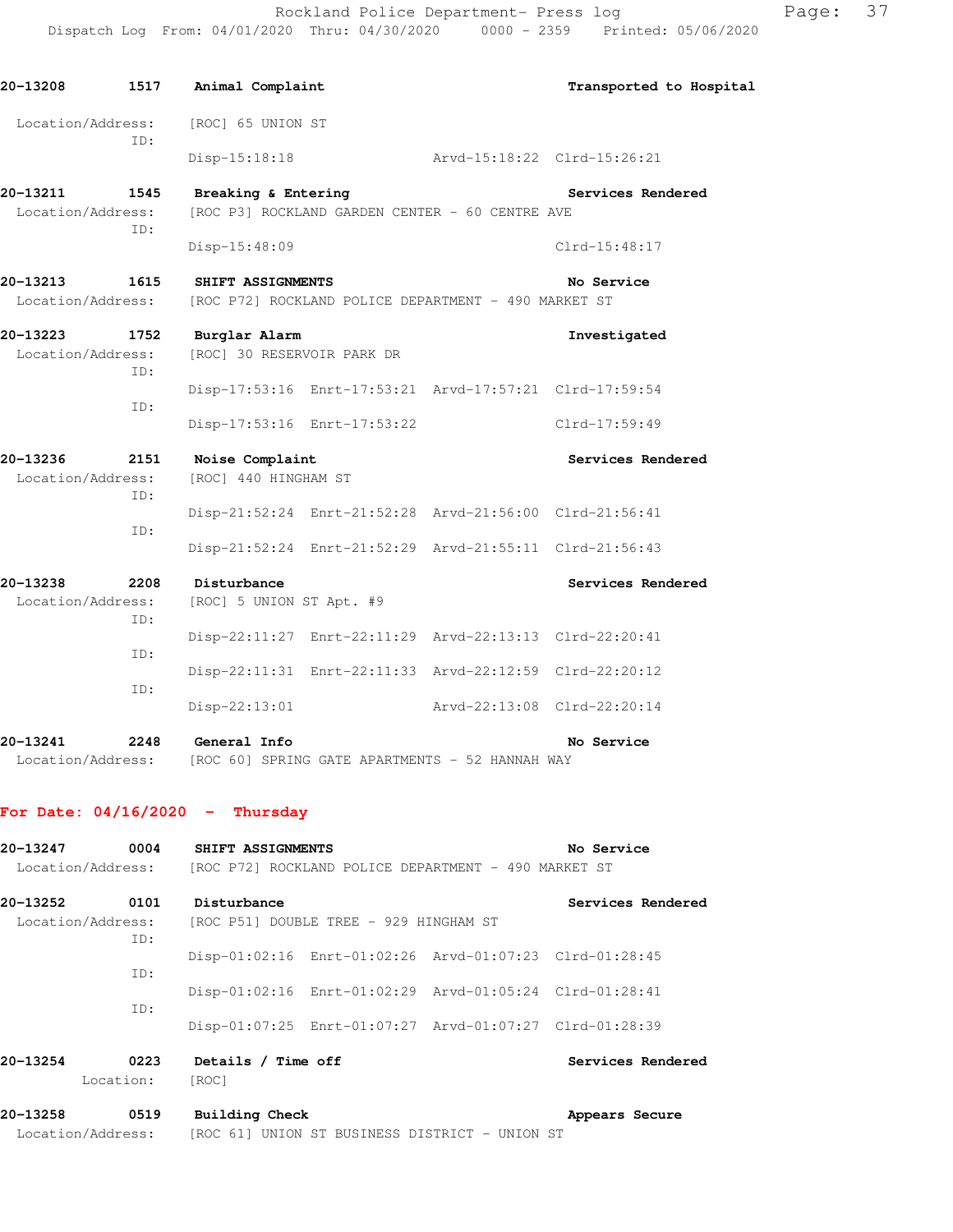|                                    |                   | Rockland Police Department- Press log<br>Dispatch Log From: 04/01/2020 Thru: 04/30/2020 0000 - 2359 Printed: 05/06/2020 |                             | Page: | 38 |
|------------------------------------|-------------------|-------------------------------------------------------------------------------------------------------------------------|-----------------------------|-------|----|
|                                    | ID:               | Disp-05:20:43 Arvd-05:20:48 Clrd-05:38:33                                                                               |                             |       |    |
| 20-13265<br>Location/Address:      | 0800              | SHIFT ASSIGNMENTS<br>[ROC P72] ROCKLAND POLICE DEPARTMENT - 490 MARKET ST                                               | Services Rendered           |       |    |
| 20-13281<br>Location/Address:      | $\overline{0820}$ | Animal Complaint<br>[ROC] 28 ELEANOR LN                                                                                 | Services Rendered           |       |    |
| 20-13279 0845<br>Location/Address: |                   | Animal Complaint<br>[ROC] 426 BEECH ST                                                                                  | Services Rendered           |       |    |
| 20-13266 0852                      |                   | Burglar Alarm                                                                                                           | Building Checked/Secured    |       |    |
| Location/Address:                  | ID:               | [ROC] 11 HOLLY CT                                                                                                       |                             |       |    |
|                                    | ID:               | Disp-08:57:23 Enrt-08:57:26 Arvd-09:02:36 Clrd-09:05:51                                                                 |                             |       |    |
|                                    |                   | Disp-09:02:06 Enrt-09:02:10 Arvd-09:02:21 Clrd-09:05:15                                                                 |                             |       |    |
| 20-13268<br>Location/Address:      | 0853<br>ID:       | <b>Building Check</b><br>[ROC] UNION ST                                                                                 | Appears Secure              |       |    |
|                                    |                   |                                                                                                                         | Arvd-08:53:42 Clrd-08:55:05 |       |    |
| 20–13269                           | 0857              | <b>Building Check</b>                                                                                                   | Building Checked/Secured    |       |    |
| Location/Address:                  | ID:               | [ROC P83] ROCKLAND GOLF COURSE - 276 PLAIN ST                                                                           |                             |       |    |
|                                    |                   |                                                                                                                         | Arvd-08:59:27 Clrd-08:59:35 |       |    |
| 20-13270<br>Location/Address:      | 0923              | General Info<br>[ROC P72] ROCKLAND POLICE DEPARTMENT - 490 MARKET ST                                                    | Services Rendered           |       |    |
| 20-13284                           | 1032              | <b>Building Check</b>                                                                                                   | Building Checked/Secured    |       |    |
| Location/Address:                  | ID:               | [ROC P83] ROCKLAND GOLF COURSE - 276 PLAIN ST                                                                           |                             |       |    |
|                                    |                   |                                                                                                                         | Arvd-10:33:05 Clrd-10:37:40 |       |    |
| 20-13286                           | 1055              | Animal Complaint<br>Location/Address: [ROC] 199 RICE AVE                                                                | Services Rendered           |       |    |
| 20–13293<br>Location/Address:      | 1144              | Assist Public<br>[ROC] 51 HANNAH WAY                                                                                    | Services Rendered           |       |    |
|                                    | ID:               | Disp-11:48:19 Enrt-11:57:06                                                                                             | Clrd-11:57:09               |       |    |
| 20-13301<br>Location/Address:      | 1317<br>ID:       | Suspicious Activity<br>[ROC] 289 NORTH AVE                                                                              | Sent On Way                 |       |    |
|                                    | ID:               | Disp-13:22:32 Enrt-13:22:35 Arvd-13:27:30 Clrd-13:29:58                                                                 |                             |       |    |
|                                    |                   | Disp-13:22:42 Enrt-13:22:44 Arvd-13:27:30 Clrd-13:30:01                                                                 |                             |       |    |
| 20-13302<br>Location/Address:      | 1319              | General Info<br>[ROC P72] ROCKLAND POLICE DEPARTMENT - 490 MARKET ST                                                    | Services Rendered           |       |    |
| 20-13303<br>Location/Address:      | 1340<br>ID:       | <b>Building Check</b><br>[ROC] UNION ST                                                                                 | Appears Secure              |       |    |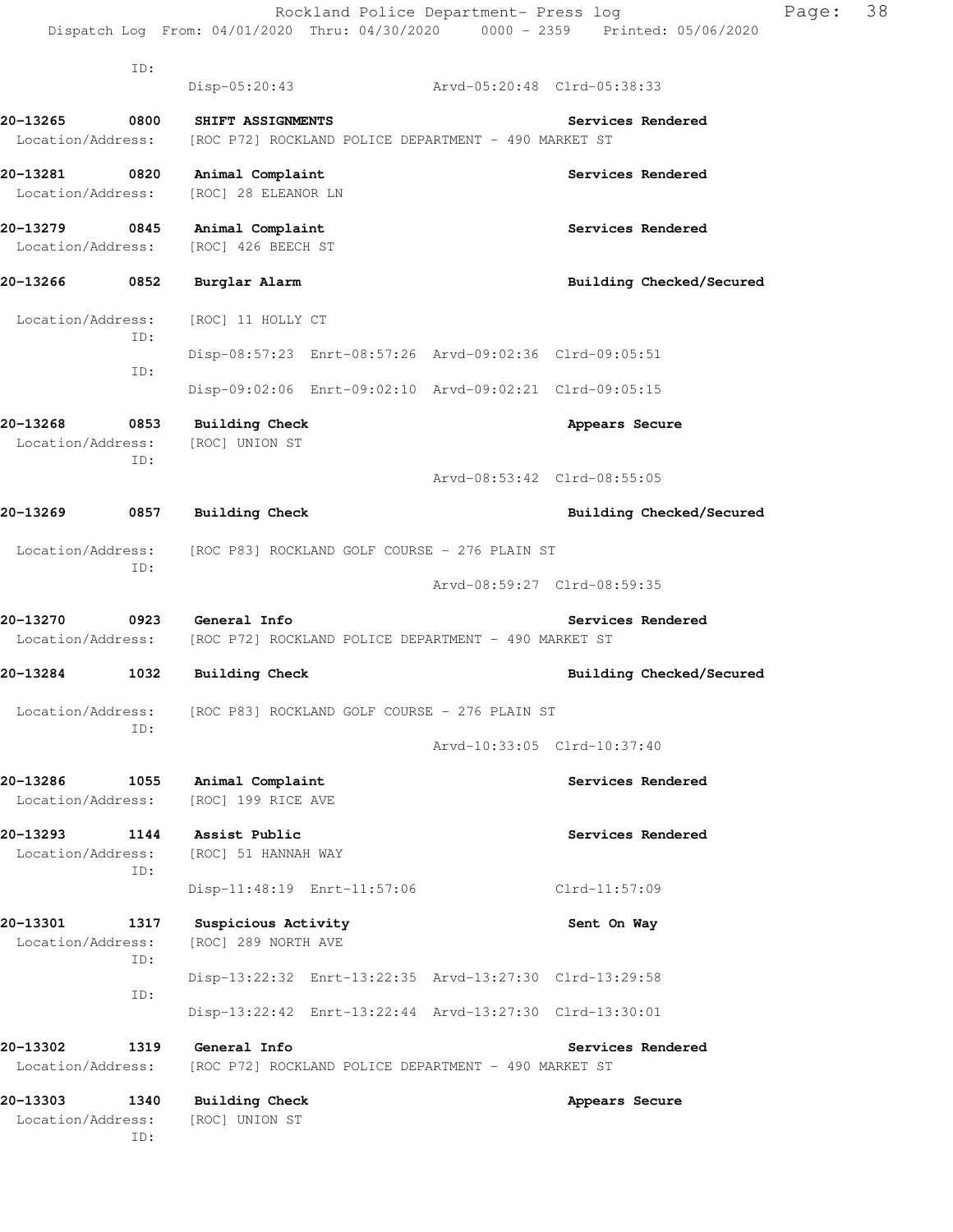Arvd-13:41:16 Clrd-13:41:37

|                                       | ID:                     | 20-13306 1407 SGT OUT SICK<br>Location/Address: [ROC P72] ROCKLAND POLICE DEPARTMENT - 490 MARKET ST |                   | Services Rendered                        |
|---------------------------------------|-------------------------|------------------------------------------------------------------------------------------------------|-------------------|------------------------------------------|
|                                       |                         | $Disp-14:11:50$                                                                                      |                   | $Clrd-14:25:28$                          |
| 20-13310                              | ID:                     | 1440 Disturbance<br>Location/Address: [ROC P64] CVS PHARMACY - 80 MARKET ST                          |                   | Gone on arrival                          |
|                                       |                         | Disp-14:43:51 Enrt-14:48:53 Arvd-14:49:38 Clrd-15:05:55                                              |                   |                                          |
| 20-13309                              | 1441<br>Location: [ROC] | VACATION Time off                                                                                    |                   | Services Rendered                        |
| 20-13314 1500 TIME OFF                |                         | Location/Address: [ROC P72] ROCKLAND POLICE DEPARTMENT - 490 MARKET ST                               |                   | Services Rendered                        |
|                                       | ID:                     | 20-13315 1502 Suspicious Activity<br>Location/Address: [ROC P86] MOBIL GAS STATION - 158 MARKET ST   |                   | Sent On Way                              |
|                                       | ID:                     | Disp-15:05:47 Enrt-15:05:49 Arvd-15:05:52 Clrd-15:13:53                                              |                   |                                          |
|                                       |                         | Disp-15:06:05 Enrt-15:06:08 Arvd-15:06:14 Clrd-15:11:42                                              |                   |                                          |
| 20-13318                              |                         | 1546 Disabled Motor Vehicle<br>Location/Address: [ROC] 158 MARKET ST @ 5 UNION ST                    | Services Rendered |                                          |
|                                       | ID:                     |                                                                                                      |                   | Arvd-15:46:00 Clrd-15:50:51              |
| 20-13320                              |                         | 1557 SHIFT ASSIGNMENTS<br>Location/Address: [ROC P72] ROCKLAND POLICE DEPARTMENT - 490 MARKET ST     |                   | Services Rendered                        |
| 20-13330<br>1743<br>Location/Address: |                         | <b>TRESPASS ORDER ISSUED</b><br>[ROC] 115 LEVIN RD                                                   | Services Rendered |                                          |
|                                       | ID:                     | Disp-17:48:08                                                                                        |                   | Clrd-17:48:17                            |
| 20-13341                              | 1930<br>Location: [ROC] | COMP DAY                                                                                             |                   | Services Rendered                        |
| 20-13350                              | 2032<br>Vicinity of:    | Suspicious Activity<br>[ROC P45] COMFORT INN - 850 HINGHAM ST                                        | Services Rendered |                                          |
|                                       | ID:                     |                                                                                                      |                   | Arvd-20:32:00 Clrd-20:35:25              |
| 20-13356<br>Location/Address:         | 2314                    | Motor Vehicle Collision W/PI<br>[ROC] 800 HINGHAM ST @ 20 RESERVOIR PARK DR                          |                   | Report Follows                           |
|                                       | ID:                     | Disp-23:15:09 Enrt-23:15:20 Arvd-23:17:02 Clrd-04/17/2020 @ 00:14:51                                 |                   |                                          |
|                                       | ID:                     | Disp-23:15:13 Enrt-23:15:17                                                                          |                   | Clrd-23:16:18                            |
|                                       | ID:                     | $Disp-23:16:31$                                                                                      |                   | Arvd-23:16:35 Clrd-04/17/2020 @ 00:14:57 |
|                                       | ID:                     | Disp-23:19:30                                                                                        |                   | Arvd-23:19:33 Clrd-04/17/2020 @ 00:15:00 |
| 20–13357                              | 2314                    | Motor Vehicle Collision W/PI                                                                         |                   | Transported to Hospital                  |
| Location/Address:                     | Fire Unit:              | [ROC] 20 RESERVOIR PARK DR @ 800 HINGHAM ST<br>ROCKEN1-Pumper-Rockland Engine 1                      |                   |                                          |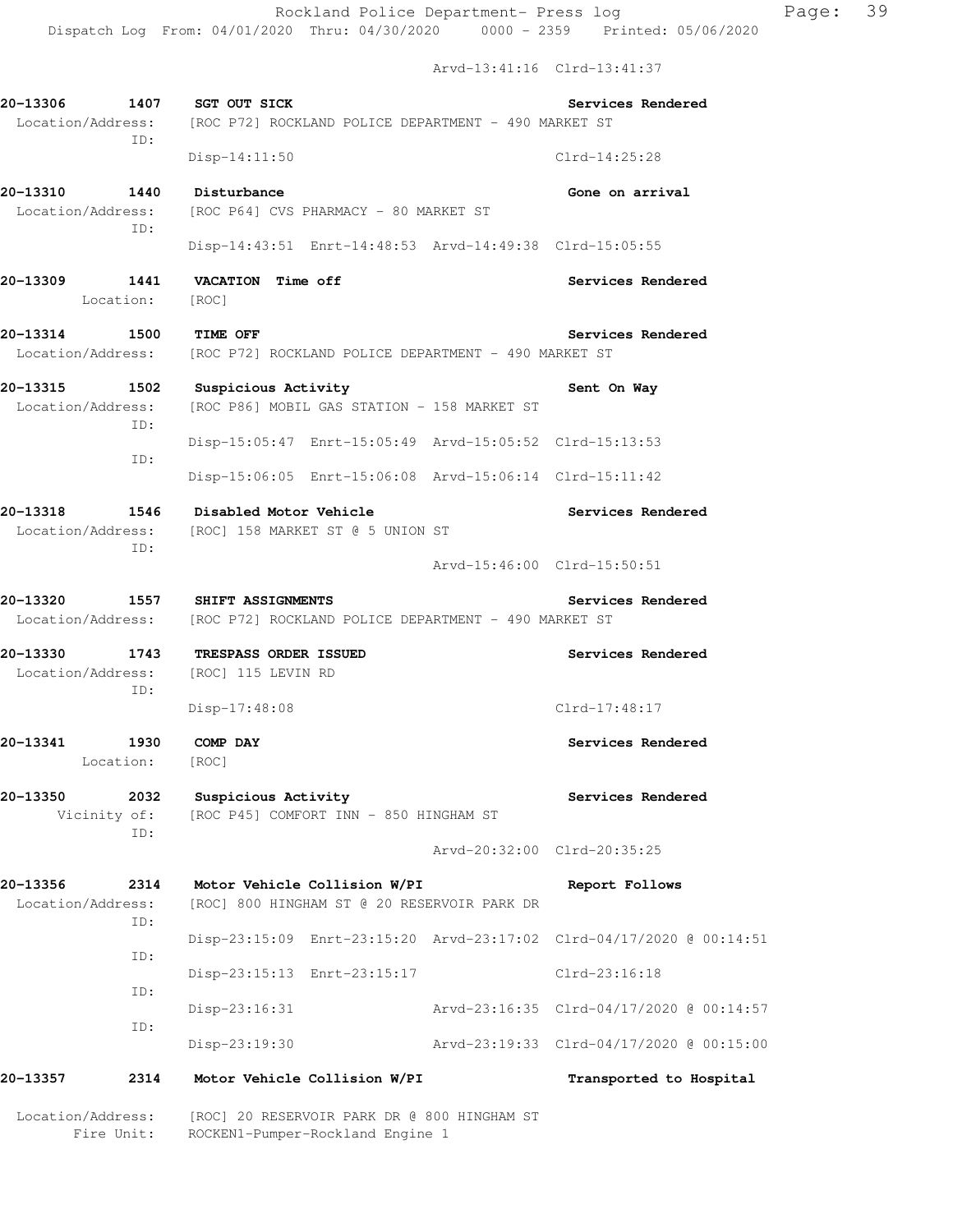Rockland Police Department- Press log Page: 40 Dispatch Log From: 04/01/2020 Thru: 04/30/2020 0000 - 2359 Printed: 05/06/2020 Disp-23:15:26 Enrt-23:21:22 Arvd-23:27:09 Clrd-04/17/2020 @ 00:00:20 InQrtsUnavl-00:06:24 InSrvce-00:06:27 EMS Unit: ROCKAM2-Rockland A2 Disp-23:15:34 Clrd-23:17:23 InQrtsUnavl-23:17:23 InSrvce-23:17:23 ID: Disp-23:16:12 Arvd-23:16:16 Clrd-23:16:26 EMS Unit: ROCKAM3-Rockland A3 Disp-23:17:16 Enrt-23:20:26 Arvd-23:26:05 Clrd-23:32:53 Hosp-23:39:31 ClrHosp-23:53:50 InQrtsUnavl-23:59:37 InSrvce-23:59:54 ID: Disp-23:19:21 Clrd-23:19:26

# **For Date: 04/17/2020 - Friday**

| 20-13359          | 0003              | SHIFT ASSIGNMENTS                                                      | Services Rendered           |
|-------------------|-------------------|------------------------------------------------------------------------|-----------------------------|
|                   | TD:               | Location/Address: [ROC P72] ROCKLAND POLICE DEPARTMENT - 490 MARKET ST |                             |
|                   |                   | $Disp-00:05:04$                                                        | $Clrd-00:05:10$             |
| 20-13366          | 0330              | Building Check                                                         | Services Rendered           |
| Location/Address: | ID:               | [ROC] PLAIN ST                                                         |                             |
|                   |                   |                                                                        | Arvd-03:37:56 Clrd-03:38:03 |
| 20-13368          | 0600              | <b>Building Check</b>                                                  | Building Checked/Secured    |
| Location/Address: | ID:               | [ROC] UNION ST                                                         |                             |
|                   |                   |                                                                        | Arvd-06:02:29 Clrd-06:17:33 |
| 20-13371          | 0632<br>Location: | Details / Time off<br>[ROC]                                            | No Service                  |
| 20-13378          | 0800              | General Info                                                           | Services Rendered           |
|                   | ID:               | Location/Address: [ROC P72] ROCKLAND POLICE DEPARTMENT - 490 MARKET ST |                             |
|                   |                   | Disp-08:14:47 Enrt-08:14:58 Arvd-08:15:01 Clrd-08:15:04                |                             |
| 20-13379          |                   | 0801 General Info                                                      | No Service                  |
| Location/Address: |                   | [ROC P72] ROCKLAND POLICE DEPARTMENT - 490 MARKET ST                   |                             |
| 20-13380          | 0816              | Detail                                                                 | Services Rendered           |
| Location/Address: | ID:               | [WBR] W BRIDGEWATER - 911 CONAN ST                                     |                             |
|                   |                   |                                                                        | Arvd-08:16:00 Clrd-09:23:35 |
| 20-13382          | TD:               | 0914 Follow-Up Investigation<br>Location/Address: [ROC] 410 UNION ST   | Services Rendered           |
|                   |                   |                                                                        | Arvd-09:14:00 Clrd-10:10:11 |
| 20-13383          |                   | 0923 General Info                                                      | No Action Required          |
|                   |                   | Location/Address: [ROC P72] ROCKLAND POLICE DEPARTMENT - 490 MARKET ST |                             |
| 20-13386          |                   | 1003 General Info                                                      | No Action Required          |
|                   |                   | Location/Address: [ROC P72] ROCKLAND POLICE DEPARTMENT - 490 MARKET ST |                             |
| 20-13387          | 1005              | General Info                                                           | No Action Required          |
| Location/Address: |                   | [ROC P65] 7-ELEVEN CONVENIENCE STORE - 92 MARKET ST                    |                             |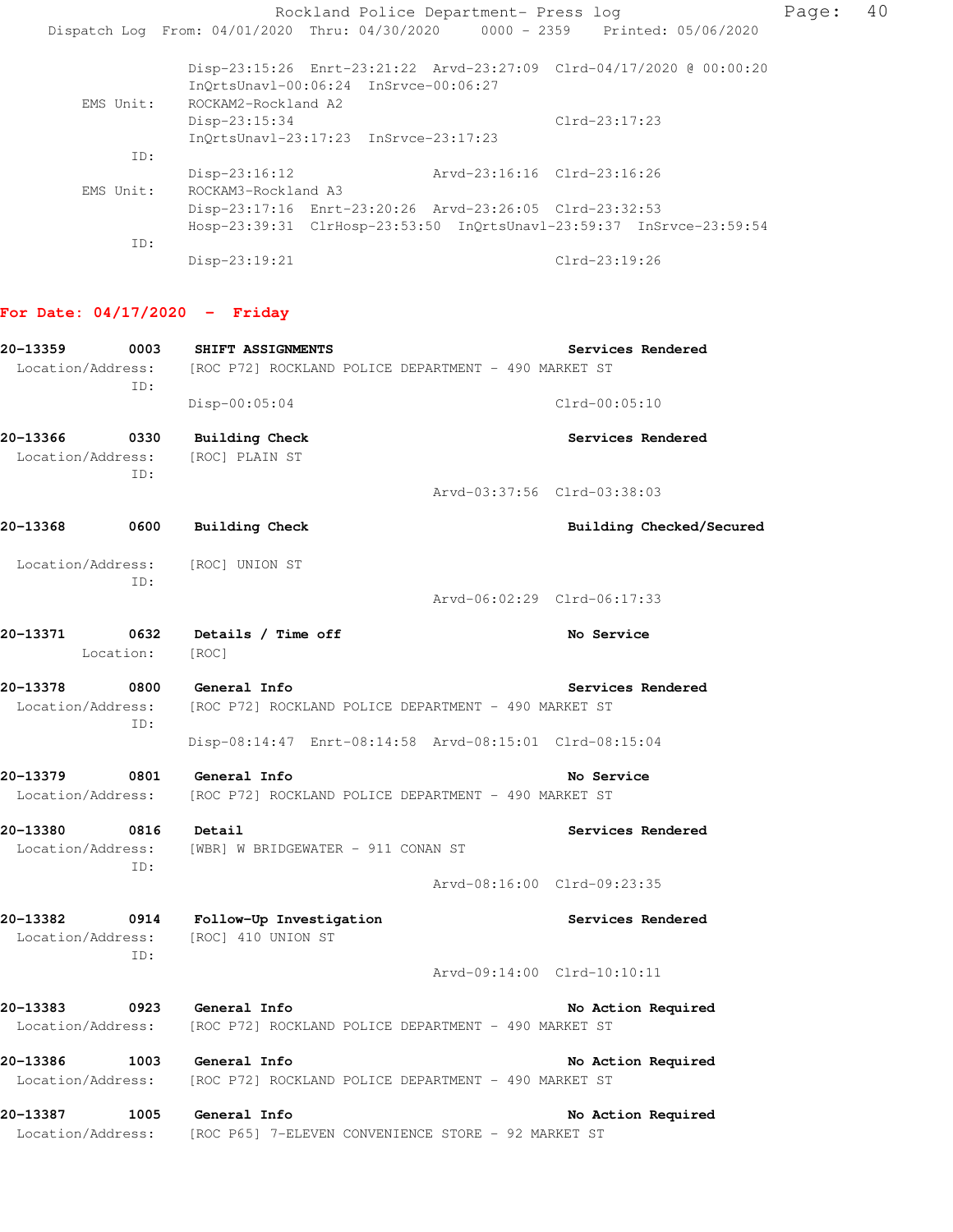| 20-13388 1008 General Info                   | Location/Address: [ROC P95] HOLY FAMILY CHURCH - 403 UNION ST                  | No Action Required          |
|----------------------------------------------|--------------------------------------------------------------------------------|-----------------------------|
| 20-13395<br>1132                             | General Info                                                                   | Building Checked/Secured    |
| Location/Address:                            | [ROC P95] HOLY FAMILY CHURCH - 403 UNION ST                                    |                             |
| 20-13396<br>Location/Address:<br>ID:         | 1137 911 Accidental<br>[ROC] MINEIROS - 371 UNION ST                           | Investigated                |
| ID:                                          | Disp-11:39:23 Enrt-11:39:51 Arvd-11:43:34 Clrd-11:48:13                        |                             |
|                                              | Disp-11:46:01 Enrt-11:46:03 Arvd-11:46:04 Clrd-11:47:36                        |                             |
| 20-13397<br>1145<br>Location:                | Details / Time off<br>[ROC]                                                    | No Service                  |
| 20-13398<br>Location/Address:<br>ID:         | 1154 Community Risk Reduction<br>[ROC P81] OCEAN STATE JOB LOT - 360 MARKET ST | Services Rendered           |
| ID:                                          |                                                                                | Arvd-11:54:00 Clrd-12:15:50 |
| ID:                                          | Disp-11:56:34 Enrt-11:56:36 Arvd-11:56:38 Clrd-12:08:59                        |                             |
|                                              | Disp-12:09:38 Enrt-12:09:40 Arvd-12:09:41 Clrd-12:15:43                        |                             |
| 20-13400<br>Location/Address:<br>ID:         | 1204 911 Hang Up<br>[ROC] 143 PLEASANT ST                                      | Investigated                |
|                                              | Disp-12:06:44 Enrt-12:06:48 Arvd-12:10:17 Clrd-12:16:58                        |                             |
| 20-13401<br>1218<br>Location/Address:<br>ID: | 911 Accidental<br>[ROC P64] CVS PHARMACY - 80 MARKET ST                        | Investigated                |
|                                              | Disp-12:18:58 Enrt-12:19:22 Arvd-12:23:29 Clrd-12:24:03                        |                             |
| 20-13407<br>Location/Address:<br>ID:         | 1313 Follow-Up Investigation<br>[ROC P96] MOUNTAIN ONE BANK - 279 UNION ST     | Services Rendered           |
|                                              |                                                                                | Arvd-13:13:00 Clrd-13:25:03 |
| 20-13409<br>1318<br>Location/Address:        | General Info<br>[ROC P72] ROCKLAND POLICE DEPARTMENT - 490 MARKET ST           | No Action Required          |
| 20-13412<br>1327                             | General Info                                                                   | Building Checked/Secured    |
| Location/Address:                            | [ROC P95] HOLY FAMILY CHURCH - 403 UNION ST                                    |                             |
| 20-13415<br>1356<br>Location/Address:        | General Info<br>[ROC P72] ROCKLAND POLICE DEPARTMENT - 490 MARKET ST           | No Service                  |
| 20-13416<br>1357                             | Building Check                                                                 | Building Checked/Secured    |
| Location/Address:<br>ID:                     | [ROC] UNION ST                                                                 |                             |
|                                              |                                                                                | Arvd-13:58:22 Clrd-13:58:40 |
| 20-13420<br>1429<br>Location/Address:<br>ID: | Animal Complaint<br>[ROC] 75 RICE AVE                                          | No Service                  |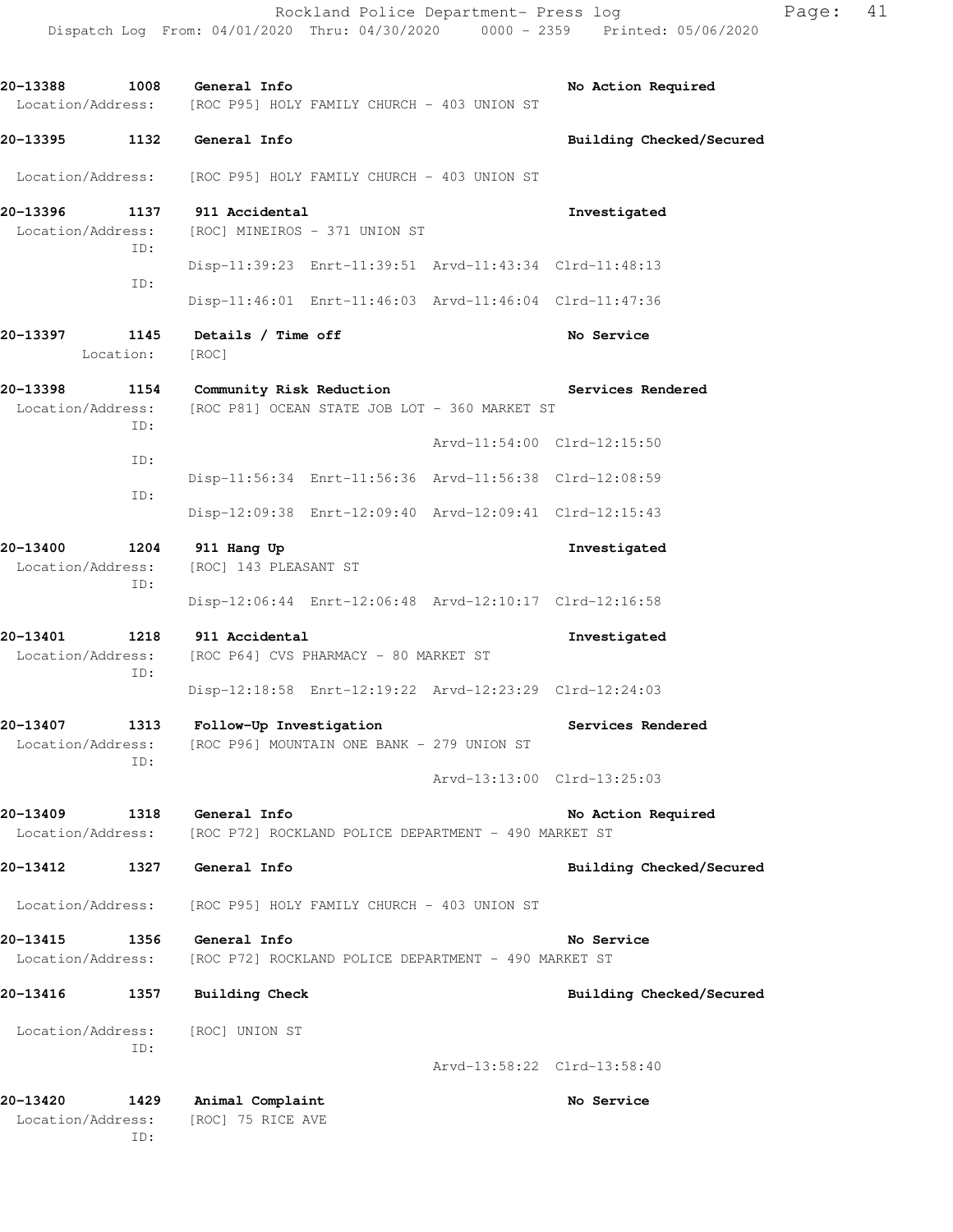Arvd-14:29:00 Clrd-14:30:30

**20-13421 1438 General Info No Service**  Location/Address: [ROC] 75 RICE AVE **20-13423 1530 Suspicious Activity Sent On Way**  Location/Address: [ROC 164] 93 MARTHA DR ID: Arvd-15:30:00 Clrd-15:38:08 **20-13425 1558 General Info Services Not Required**  Location/Address: [ROC P72] ROCKLAND POLICE DEPARTMENT - 490 MARKET ST ID: Arvd-15:58:00 Clrd-15:59:55 **20-13432 1701 911 Hang Up Services Rendered**  Location/Address: [ROC] 21 SCHOOL ST ID: Disp-17:08:59 Enrt-17:09:03 Arvd-17:12:24 Clrd-17:15:43 **20-13435 1739 Suspicious Activity Services Rendered**  Location/Address: [ROC] 122 UNION ST ID: Arvd-17:39:00 Clrd-17:53:44 ID: Disp-17:40:14 Arvd-17:40:17 Clrd-17:39:00 ID: Disp-17:41:57 Arvd-17:44:00 Clrd-17:53:46 20-13436 1739 Suspicious Activity **1786 1897 1898 Services Not Required** Location/Address: [ROC] 122 UNION ST ID: Arvd-17:39:00 Clrd-17:41:57 **20-13446 1933 Assist Public Services Rendered**  Location/Address: [ROC] HINGHAM ST ID: Arvd-19:33:00 Clrd-19:56:54 **20-13454 2115 Noise Complaint Services Rendered**  Location/Address: [ROC] 92 MARTHA DR Apt. #D ID: Disp-21:18:40 Enrt-21:18:59 Arvd-21:21:39 Clrd-21:32:11 ID: Disp-21:18:43 Enrt-21:19:02 Arvd-21:21:42 Clrd-21:32:09 **20-13458 2133 Details / Time off Services Rendered**  Location: [ROC] **20-13461 2208 Health & Welfare Check Services Rendered**  Location/Address: [ROC P51] DOUBLE TREE - 929 HINGHAM ST Apt. #425 ID: Arvd-22:08:00 Clrd-22:49:44 ID: Disp-22:29:38 Arvd-22:29:42 Clrd-22:49:42 **20-13466 2220 Vandalism Services Rendered**  Location/Address: [ROC P95] HOLY FAMILY CHURCH - 403 UNION ST ID: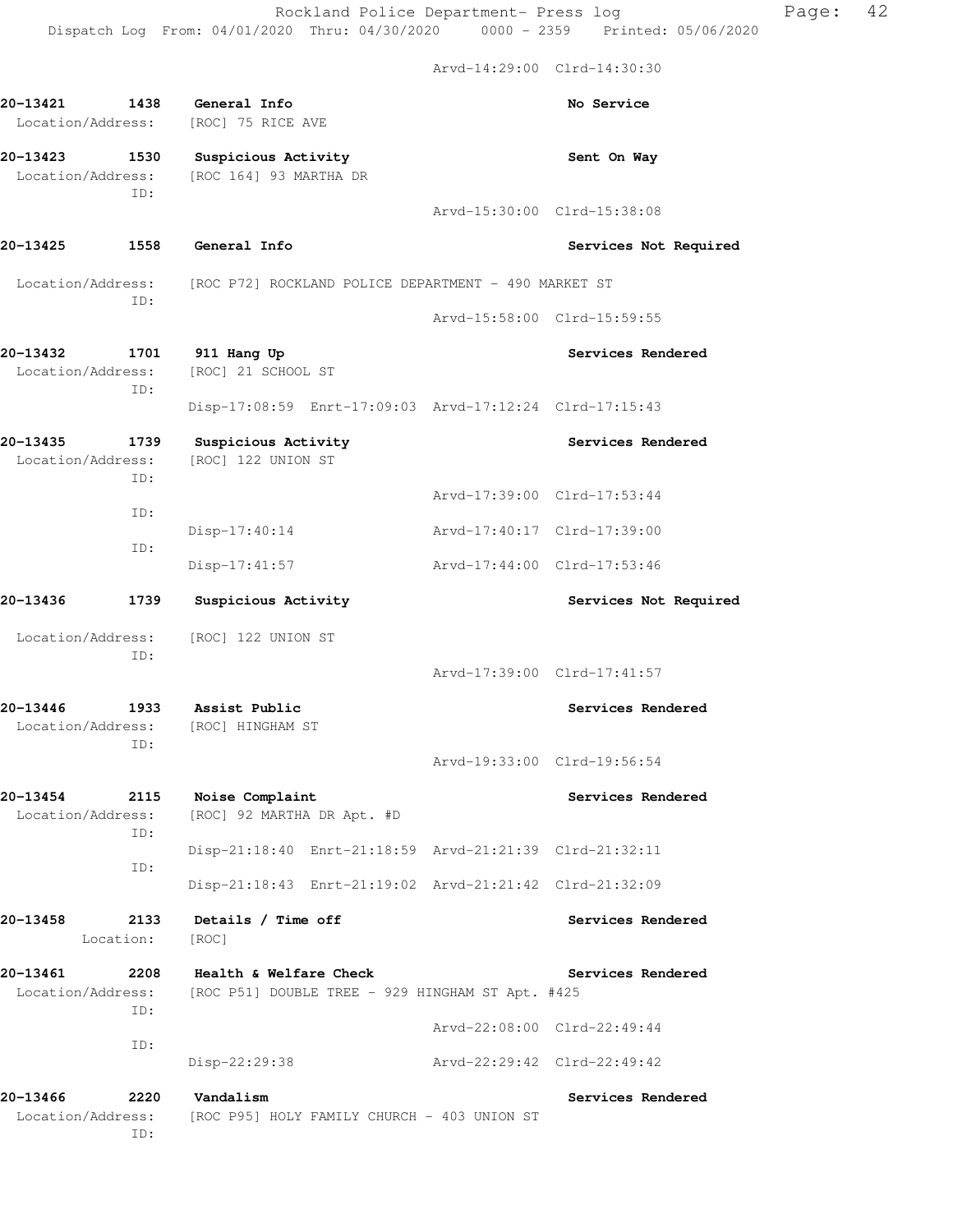Arvd-22:20:00 Clrd-22:38:14

| 20-13474          | 2328 | Police Information |  | No Action Required                                             |
|-------------------|------|--------------------|--|----------------------------------------------------------------|
| Location/Address: |      |                    |  | [ROC 69] SOUTH SHORE REHAB & NURSING - 115 NORTH AVE Apt. #W36 |
|                   | TD:  |                    |  |                                                                |
|                   |      | Disp-23:35:36      |  | Clrd-23:35:44                                                  |

# **For Date: 04/18/2020 - Saturday**

| 20-13475                           | 0002<br>ID:       | General Info<br>Location/Address: [ROC P72] ROCKLAND POLICE DEPARTMENT - 490 MARKET ST          |                             | No Service                  |
|------------------------------------|-------------------|-------------------------------------------------------------------------------------------------|-----------------------------|-----------------------------|
|                                    |                   | Disp-00:04:28                                                                                   |                             | $Clrd-00:04:40$             |
| 20-13480 0042                      | ID:               | <b>Building Check</b><br>Location/Address: [ROC] PLAIN ST                                       |                             | Investigated                |
|                                    |                   |                                                                                                 |                             | Arvd-00:43:21 Clrd-00:43:31 |
| 20-13481                           | 0044<br>ID:       | <b>Building Check</b><br>Location/Address: [HOL 2168] LIGHTHOUSE BAPTIST CHURCH - 217 CENTRE ST |                             | Services Rendered           |
|                                    |                   |                                                                                                 |                             | Arvd-00:44:00 Clrd-00:45:18 |
| 20-13483                           | 0100<br>Location: | Details / Time off 1 HOUR COMP<br>[ROC]                                                         |                             | Services Rendered           |
|                                    | Location: [ROC]   | 20-13486 0133 Details / Time off                                                                |                             | No Service                  |
| 20-13490                           |                   | 0400 Details / Time off<br>Location: [ROC]                                                      |                             | No Service                  |
| 20-13491 0607<br>Location/Address: | ID:               | <b>Building Check</b><br>[ROC] UNION ST                                                         |                             | Appears Secure              |
|                                    |                   |                                                                                                 | Arvd-06:08:04 Clrd-06:26:47 |                             |
| 20-13497 0727                      | ID:               | <b>Building Check</b><br>Location/Address: [ROC] PLAIN ST                                       |                             | Investigated                |
|                                    |                   |                                                                                                 |                             | Arvd-07:27:40 Clrd-07:28:15 |
| 20-13498<br>Location/Address:      | 0800<br>ID:       | General Info<br>[ROC P72] ROCKLAND POLICE DEPARTMENT - 490 MARKET ST                            |                             | Services Rendered           |
|                                    |                   | Disp-08:00:34 Enrt-08:00:40 Arvd-08:00:43 Clrd-08:00:45                                         |                             |                             |
| 20-13500                           | 0851              | <b>Building Check</b>                                                                           |                             | Building Checked/Secured    |
| Location/Address:                  | ID:               | [ROC P95] HOLY FAMILY CHURCH - 403 UNION ST                                                     |                             |                             |
|                                    |                   |                                                                                                 |                             | Arvd-08:53:36 Clrd-08:55:40 |
| 20-13503<br>Location/Address:      | 0914<br>ID:       | Wire down (Police)<br>[ROC] 230 NORTH AVE                                                       |                             | Services Rendered           |
|                                    |                   |                                                                                                 |                             | Arvd-09:14:00 Clrd-09:19:11 |
| 20-13511                           | 1105              | 911 Accidental                                                                                  |                             | Services Rendered           |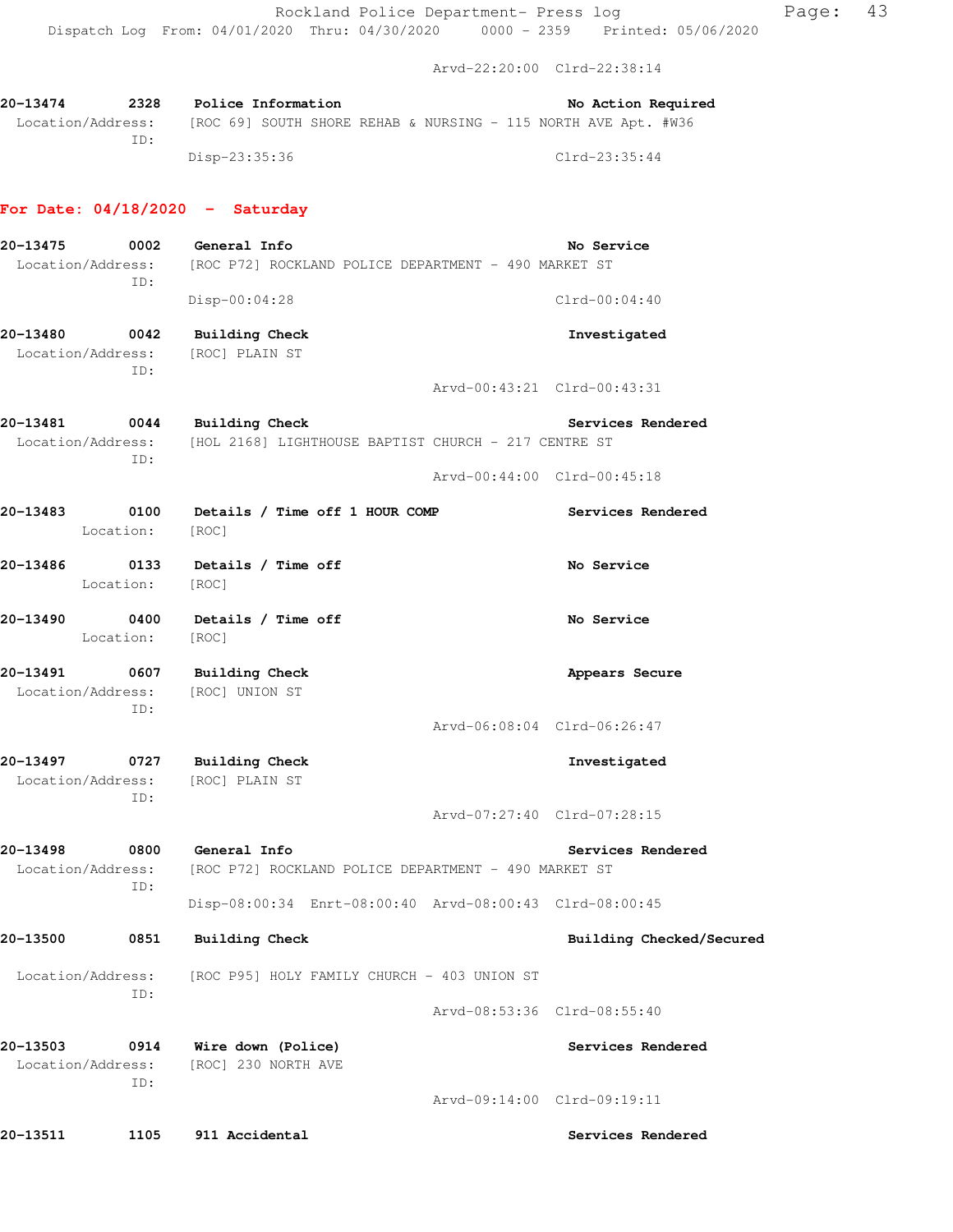|                               |                               | Rockland Police Department- Press log                                                      |                             |                             | Page: | 44 |
|-------------------------------|-------------------------------|--------------------------------------------------------------------------------------------|-----------------------------|-----------------------------|-------|----|
|                               |                               | Dispatch Log From: 04/01/2020 Thru: 04/30/2020 0000 - 2359 Printed: 05/06/2020             |                             |                             |       |    |
| Location/Address:             | TD:                           | [ROC] 641 LIBERTY ST                                                                       |                             |                             |       |    |
|                               |                               | Disp-11:07:00 Enrt-11:08:49 Arvd-11:10:24 Clrd-11:12:01                                    |                             |                             |       |    |
| 20-13513                      | 1114                          | <b>Building Check</b>                                                                      |                             | Building Checked/Secured    |       |    |
|                               |                               | Location/Address: [ROC P95] HOLY FAMILY CHURCH - 403 UNION ST                              |                             |                             |       |    |
|                               | ID:                           |                                                                                            | Arvd-11:16:07 Clrd-11:16:21 |                             |       |    |
| 20-13518                      |                               | General Info                                                                               |                             |                             |       |    |
| Location/Address:             | 1250                          | [ROC P72] ROCKLAND POLICE DEPARTMENT - 490 MARKET ST                                       |                             | Services Rendered           |       |    |
| 20-13520                      |                               | 1315 Motor Vehicle Complaint<br>Location/Address: [ROC P112] FAMILY DOLLAR - 366 MARKET ST |                             | Gone on arrival             |       |    |
|                               | ID:                           | Disp-13:17:00 Enrt-13:17:07 Arvd-13:19:33 Clrd-13:23:10                                    |                             |                             |       |    |
| 20-13524                      | 1357                          | General Info                                                                               |                             | Services Not Required       |       |    |
| Location/Address:             |                               | [ROC P72] ROCKLAND POLICE DEPARTMENT - 490 MARKET ST                                       |                             |                             |       |    |
| 20-13525                      | 1411                          | General Info                                                                               |                             | Services Rendered           |       |    |
| Location/Address:             | ID:                           | [ROC] 327 MARKET ST                                                                        |                             |                             |       |    |
|                               |                               |                                                                                            | Arvd-14:19:25 Clrd-14:24:01 |                             |       |    |
| 20-13526                      | 1426                          | <b>Building Check</b>                                                                      |                             | Building Checked/Secured    |       |    |
| Location/Address:             |                               | [ROC P95] HOLY FAMILY CHURCH - 403 UNION ST                                                |                             |                             |       |    |
|                               | ID:                           |                                                                                            |                             | Arvd-14:26:50 Clrd-14:27:58 |       |    |
| 20-13527                      | 1504                          | Follow-Up Investigation                                                                    |                             | Services Rendered           |       |    |
| Location/Address:             | ID:                           | [ROC P95] HOLY FAMILY CHURCH - 403 UNION ST                                                |                             |                             |       |    |
|                               |                               | Disp-15:05:47                                                                              | Arvd-15:05:54 Clrd-15:24:21 |                             |       |    |
| 20-13531                      | 1606                          | SHIFT ASSIGNMENTS                                                                          |                             | Services Rendered           |       |    |
| Location/Address:             |                               | [ROC P72] ROCKLAND POLICE DEPARTMENT - 490 MARKET ST                                       |                             |                             |       |    |
| 20-13533<br>Location/Address: | 1623                          | Harassment<br>[ROC P72] ROCKLAND POLICE DEPARTMENT - 490 MARKET ST                         |                             | Services Rendered           |       |    |
|                               | ID:                           | Disp-16:26:18 Enrt-16:26:31 Arvd-16:26:33 Clrd-17:50:39                                    |                             |                             |       |    |
| 20-13534                      | 1627                          | MVA Property Damage Only                                                                   |                             | Report Follows              |       |    |
| Location/Address:             |                               | [ROC] 568 HINGHAM ST                                                                       |                             |                             |       |    |
|                               | ID:                           | Disp-16:28:52 Enrt-16:29:01 Arvd-16:31:13 Clrd-17:26:15                                    |                             |                             |       |    |
|                               | ID:                           | Disp-16:28:58 Enrt-16:29:04 Arvd-16:39:56 Clrd-17:20:45                                    |                             |                             |       |    |
|                               | Refer To Summons:<br>Summons: | 20ROC-13534-AR<br>CENTEIO, DEVIN JOSHUA                                                    |                             |                             |       |    |
|                               | Address:                      | 82 HAMILTON ST Apt. #1 BOSTON, MA                                                          |                             |                             |       |    |
|                               | Age:<br>Charges:              | 23<br>LICENSE SUSPENDED, OP MV WITH                                                        |                             |                             |       |    |
| 20-13546                      | 1939                          | Building Check                                                                             |                             | Building Checked/Secured    |       |    |
| Location/Address:             |                               | [ROC P83] ROCKLAND GOLF COURSE - 276 PLAIN ST                                              |                             |                             |       |    |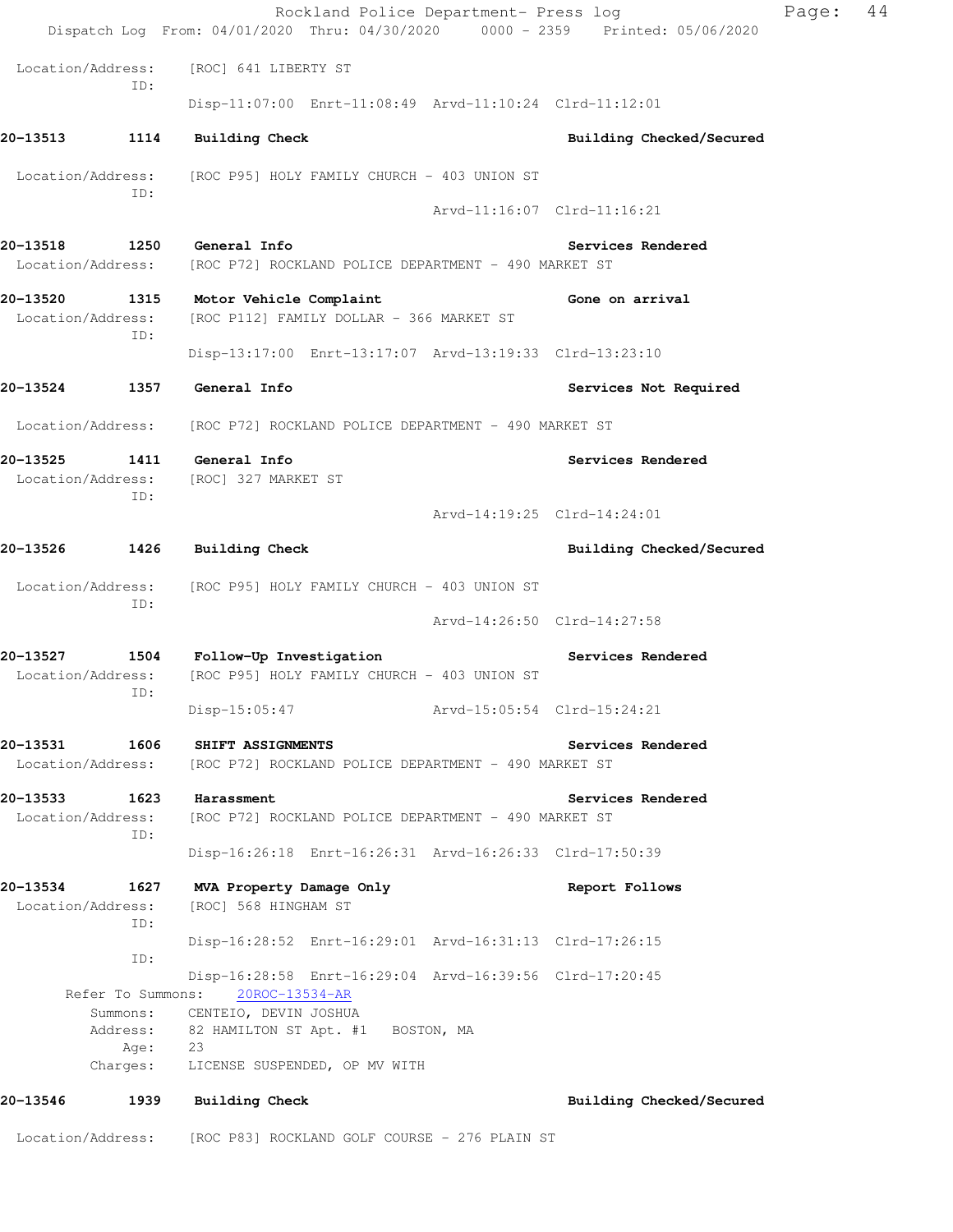Arvd-19:40:17 Clrd-19:40:36 **20-13547 1948 Time off Services Rendered**  Location: [ROC] **20-13549 1957 911 Hang Up Investigated**  Location/Address: [ROC] 100 MARTHA DR @ 34 HANNAH WAY ID: Disp-19:59:40 Arvd-19:59:45 Clrd-20:06:24 **20-13557 2106 Noise Complaint Investigated**  Location/Address: [ROC] ELEANOR LN ID: Disp-21:08:37 Enrt-21:08:45 Arvd-21:13:50 Clrd-21:14:39 20-13559 2145 Building Check **Appears Secure**  Location/Address: [ROC P95] HOLY FAMILY CHURCH - 403 UNION ST ID: Arvd-21:46:54 Clrd-21:47:41 **20-13561** 2153 Building Check **20-13561** Appears Secure Location/Address: [ROC P83] ROCKLAND GOLF COURSE - 276 PLAIN ST ID: Arvd-21:54:05 Clrd-21:55:21 **20-13566** 2333 Building Check **2001 Appears** Secure Location/Address: [ROC P95] HOLY FAMILY CHURCH - 403 UNION ST ID: Arvd-23:33:51 Clrd-23:34:04 **20-13567 2334 Building Check Appears Secure**  Location/Address: [ROC P83] ROCKLAND GOLF COURSE - 276 PLAIN ST ID: Arvd-23:35:01 Clrd-23:35:20

### **For Date: 04/19/2020 - Sunday**

ID:

| 20-13569<br>Location/Address: | 0000<br>ID: | SHIFT ASSIGNMENTS                    |                                 | [ROC P72] ROCKLAND POLICE DEPARTMENT - 490 MARKET ST    | No Service        |
|-------------------------------|-------------|--------------------------------------|---------------------------------|---------------------------------------------------------|-------------------|
|                               |             |                                      |                                 | Arvd-00:00:00 Clrd-00:01:47                             |                   |
| 20-13570<br>Location/Address: | 0004<br>ID: | Burglar Alarm                        |                                 | [ROC P83] ROCKLAND GOLF COURSE - 276 PLAIN ST           | Appears Secure    |
|                               | ID:         |                                      |                                 | Arvd-00:04:00 Clrd-00:10:42                             |                   |
|                               |             | $Disp-00:04:40$                      |                                 | Arvd-00:07:03 Clrd-00:10:42                             |                   |
| 20-13572<br>Location/Address: | 0045<br>TD: | General Info<br>[ROC] 127 BELMONT ST |                                 |                                                         | Services Rendered |
|                               | TD:         |                                      |                                 | Disp-00:48:13 Enrt-00:48:18 Arvd-00:48:22 Clrd-01:04:02 |                   |
| 20-13575                      | 0128        | Suspicious Activity                  |                                 | Disp-00:48:16 Enrt-00:48:20 Arvd-00:50:41 Clrd-01:04:02 | Services Rendered |
| Location/Address:             | ID:         |                                      | [ROC] 18 REED ST @ 314 UNION ST |                                                         |                   |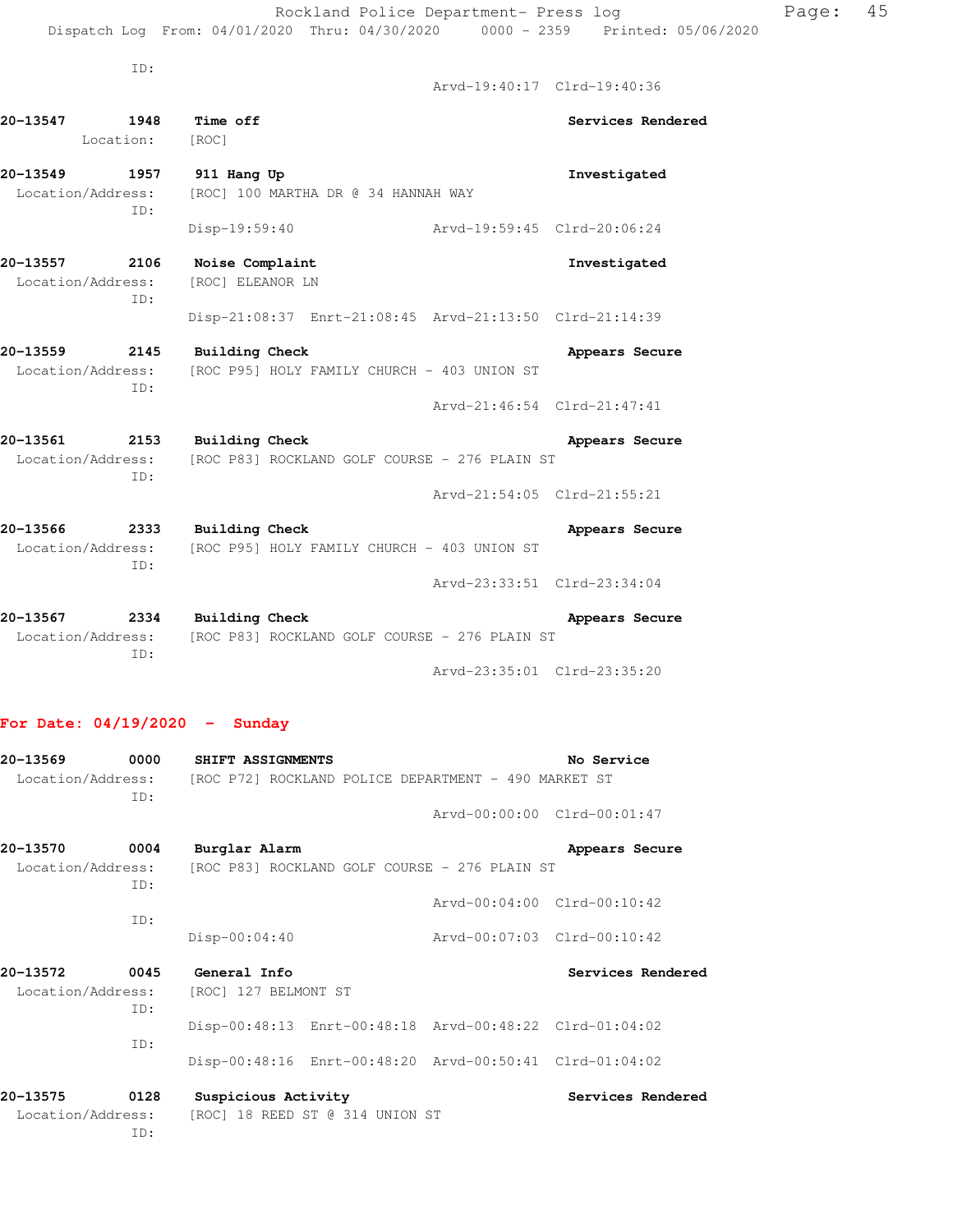|                               |             |                                               | Rockland Police Department- Press log                                          | Page: | 46 |
|-------------------------------|-------------|-----------------------------------------------|--------------------------------------------------------------------------------|-------|----|
|                               |             |                                               | Dispatch Log From: 04/01/2020 Thru: 04/30/2020 0000 - 2359 Printed: 05/06/2020 |       |    |
|                               | ID:         | Disp-01:30:18                                 | Arvd-01:30:42 Clrd-01:38:23                                                    |       |    |
|                               | ID:         | Disp-01:30:28                                 | Arvd-01:30:42 Clrd-01:38:26                                                    |       |    |
|                               |             | Disp-01:30:37                                 | Arvd-01:30:42 Clrd-01:38:30                                                    |       |    |
| 20-13580<br>Location/Address: | 0210<br>ID: | <b>Building Check</b><br>[ROC] PLAIN ST       | Investigated                                                                   |       |    |
|                               |             |                                               | Arvd-02:10:47 Clrd-02:11:06                                                    |       |    |
| 20-13582<br>Location/Address: | 0251<br>ID: | 911 Accidental<br>[ROC] 159 UNION ST Apt. #2R | Investigated                                                                   |       |    |
|                               |             |                                               | Disp-02:53:17 Enrt-02:53:23 Arvd-02:58:22 Clrd-03:04:56                        |       |    |
| 20-13583<br>Location/Address: | 0305<br>ID: | Disturbance<br>[ROC] 32 MARTHA DR             | Investigated                                                                   |       |    |
|                               | ID:         |                                               | Arvd-03:05:00 Clrd-03:06:40                                                    |       |    |
|                               |             |                                               | Disp-03:06:04 Enrt-03:06:38 Arvd-03:07:19 Clrd-03:09:14                        |       |    |
|                               | ID:         | Disp-03:07:08                                 | Arvd-03:07:15 Clrd-03:09:14                                                    |       |    |
| 20-13586<br>Location/Address: | 0553        | Building Check<br>[ROC] UNION ST              | Appears Secure                                                                 |       |    |
|                               | ID:         |                                               | Arvd-05:54:10 Clrd-05:59:41                                                    |       |    |
| 20-13588<br>Location/Address: | 0643<br>ID: | <b>Building Check</b><br>[ROC] PLAIN ST       | Investigated                                                                   |       |    |
|                               |             |                                               | Arvd-06:43:41 Clrd-06:43:49                                                    |       |    |
| 20-13591<br>Location/Address: | 0800        | SHIFT ASSIGNMENTS                             | Services Rendered<br>[ROC P72] ROCKLAND POLICE DEPARTMENT - 490 MARKET ST      |       |    |
| 20-13592<br>Location:         | 0811        | Time off<br>[ROC]                             | Services Rendered                                                              |       |    |
| 20-13600<br>Location/Address: | 0937<br>ID: | Burglar Alarm<br>[ROC] 308 UNION ST           | Investigated                                                                   |       |    |
|                               | ID:         |                                               | Disp-09:40:13 Enrt-09:40:20 Arvd-09:40:47 Clrd-09:50:32                        |       |    |
|                               |             | Disp-09:44:24                                 | Arvd-09:44:31 Clrd-09:51:07                                                    |       |    |
| 20-13603<br>Location/Address: | 1000<br>ID: | Assist Public<br>[ROC] 88 BEECH ST            | Services Rendered                                                              |       |    |
|                               |             |                                               | Arvd-10:00:00 Clrd-10:04:00                                                    |       |    |
| 20-13605<br>Location/Address: | 1015<br>ID: | 911 Hang Up<br>[ROC] 2 CORNET STETSON DR      | Services Rendered                                                              |       |    |
|                               |             |                                               | Disp-10:18:23 Enrt-10:18:47 Arvd-10:20:58 Clrd-10:24:08                        |       |    |
| 20-13610<br>Location/Address: | 1040        | Harassment                                    | Services Rendered<br>[ROC P72] ROCKLAND POLICE DEPARTMENT - 490 MARKET ST      |       |    |
|                               |             |                                               |                                                                                |       |    |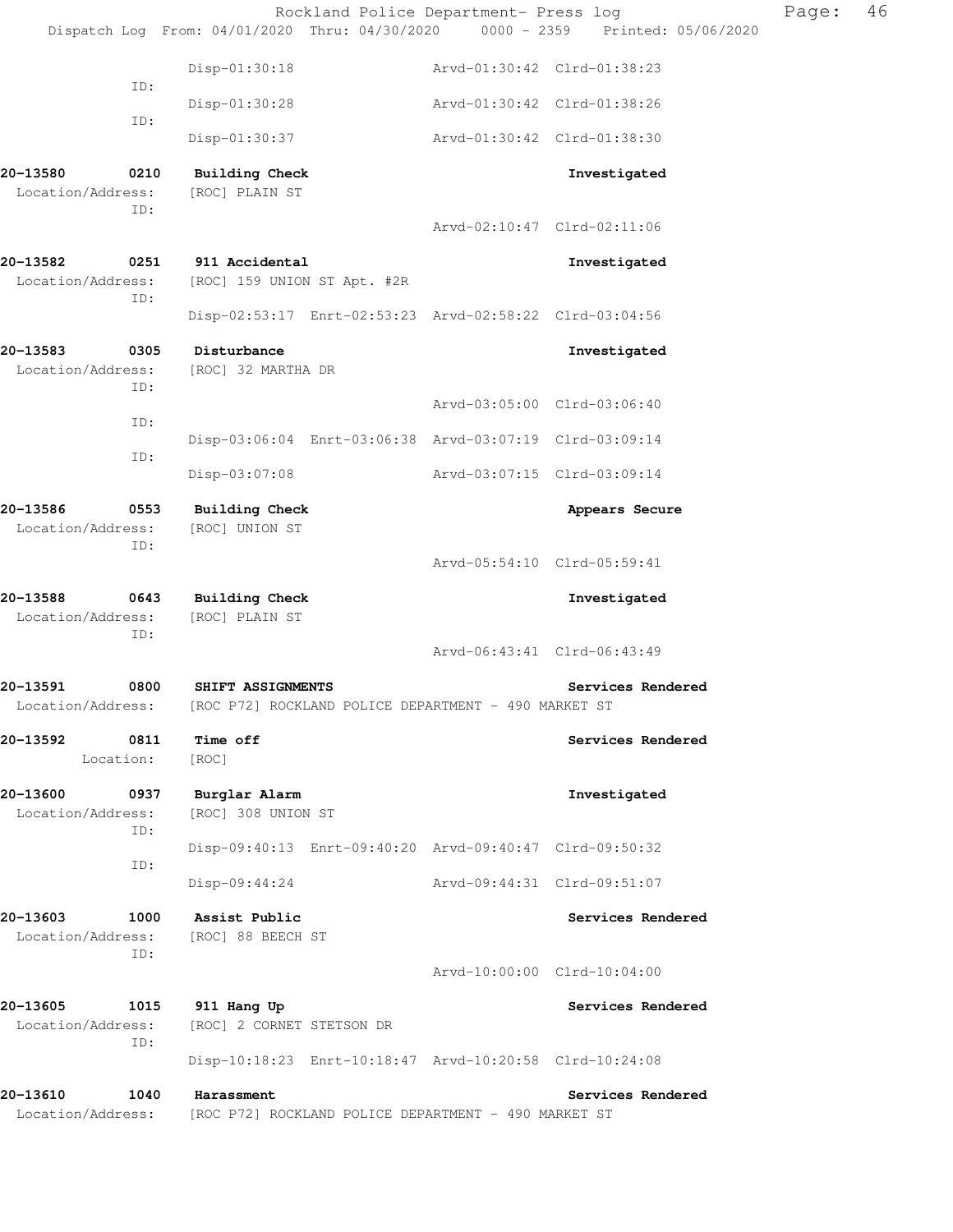**20-13612 1049 Assist Public Services Rendered**  Location/Address: [ROC] REED ST ID: Arvd-10:49:00 Clrd-11:01:30 20-13613 1103 MVA Property Damage Only **1200 1200 Services Rendered**  Location/Address: [ROC] LUKES - MARKET ST ID: Disp-11:09:33 Clrd-15:03:22 **20-13621 1234 Assist Public Services Rendered**  Location/Address: [ROC 92] R STEWART ESTEN SCHOOL - 733 SUMMER ST ID: Arvd-12:34:00 Clrd-12:49:16 20-13638 1531 Motor Vehicle Complaint **1888** Services Rendered Location/Address: [ROC] MARKET ST ID: Disp-15:36:29 Arvd-15:36:43 Clrd-15:41:14 ID: Disp-15:36:39 Arvd-15:36:48 Clrd-15:41:09 **20-13643 1600 SHIFT ASSIGNMENTS No Service**  Location/Address: [ROC P72] ROCKLAND POLICE DEPARTMENT - 490 MARKET ST **20-13647 1641 Time off No Service**  Location: [ROC] **20-13649 1658 Building Check Appears Secure**  Location/Address: [ROC P95] HOLY FAMILY CHURCH - 403 UNION ST ID: Arvd-16:59:09 Clrd-16:59:22 **20-13654 1724 Time off No Service**  Location: [ROC] **20-13663 1843 Animal Complaint Services Rendered**  Location/Address: [ROC] 364 NORTH AVE ID: Disp-18:45:05 Enrt-18:45:53 Arvd-18:49:24 Clrd-19:13:54 **20-13670 1928 Building Check Appears Secure**  Location/Address: [ROC P95] HOLY FAMILY CHURCH - 403 UNION ST ID: Arvd-19:29:31 Clrd-19:29:44 **20-13672 1936 Motor Vehicle Collision W/PI Report Follows**  Location/Address: [ROC] BILL DELAHUNT PKWY ID: Disp-19:38:07 Enrt-19:38:18 Arvd-19:44:45 Clrd-19:50:45 ID: Disp-19:38:13 Enrt-19:38:24 Arvd-19:38:26 Clrd-20:08:43 **20-13679 2152 Noise Complaint Gone on arrival**  Location/Address: [ROC] 245 SALEM ST ID: Disp-21:54:57 Enrt-21:55:35 Arvd-22:02:34 Clrd-22:15:12 20-13680 2155 Building Check **Appears Secure** Appears Secure Location/Address: [ROC P95] HOLY FAMILY CHURCH - 403 UNION ST

ID: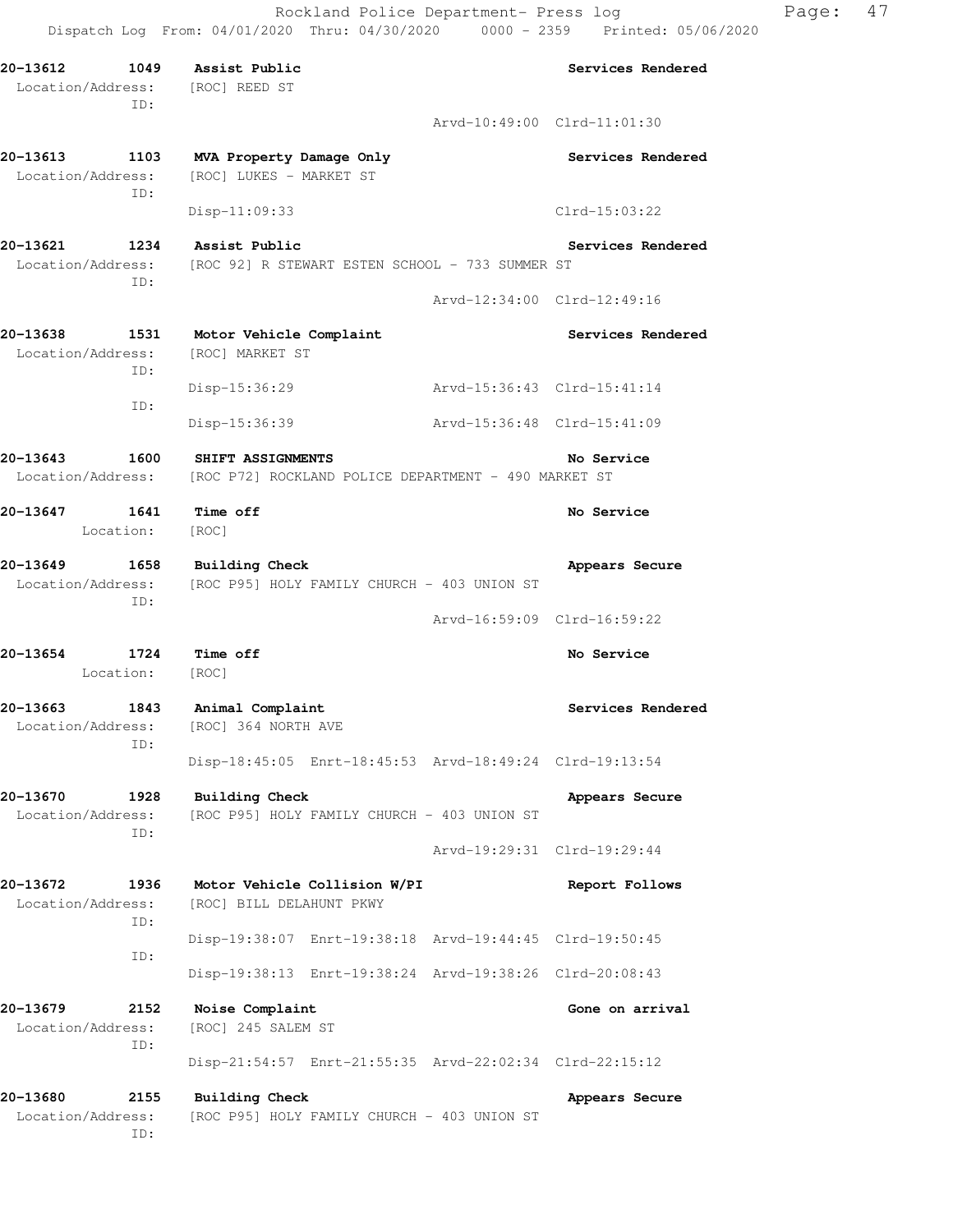Arvd-21:56:08 Clrd-21:56:23

20-13683 2234 Noise Complaint **Services Rendered Services** Rendered Location/Address: [ROC 159] 113 MARKET ST Apt. #20 ID: Disp-22:37:05 Enrt-22:37:11 Arvd-22:38:54 Clrd-22:49:02

### **For Date: 04/20/2020 - Monday**

| 20-13686<br>Location/Address:         | 0000<br>ID: | General Incident<br>Services Rendered<br>[ROC P72] ROCKLAND POLICE DEPARTMENT - 490 MARKET ST |                             |                          |  |  |
|---------------------------------------|-------------|-----------------------------------------------------------------------------------------------|-----------------------------|--------------------------|--|--|
|                                       |             | Disp-00:01:46                                                                                 |                             | $Clrd-00:01:53$          |  |  |
| 20-13701<br>0509<br>Location/Address: | ID:         | <b>Building Check</b><br>[ROC] UNION ST                                                       |                             | Services Rendered        |  |  |
|                                       | ID:         | $Disp-05:11:41$                                                                               |                             | $Clrd-05:11:57$          |  |  |
|                                       |             | Disp-05:12:42                                                                                 | Arvd-05:12:54 Clrd-05:39:52 |                          |  |  |
| 0800<br>20-13709<br>Location/Address: |             | General Info<br>[ROC P72] ROCKLAND POLICE DEPARTMENT - 490 MARKET ST                          |                             | Services Rendered        |  |  |
| 20-13708<br>Location/Address:<br>ID:  |             | 0823 Follow-Up Investigation<br>[ROC P96] MOUNTAIN ONE BANK - 279 UNION ST                    | Services Rendered           |                          |  |  |
|                                       |             |                                                                                               | Arvd-08:23:00 Clrd-08:46:02 |                          |  |  |
| 20-13711                              | 0849        | Building Check                                                                                |                             | Building Checked/Secured |  |  |
| Location/Address:                     | ID:         | [ROC] 401 UNION ST                                                                            |                             |                          |  |  |
|                                       |             |                                                                                               | Arvd-08:49:57 Clrd-08:50:07 |                          |  |  |
| 20-13714<br>Location/Address:         | ID:         | 0853 Burglar Alarm<br>[ROC] 99 HINGHAM ST                                                     |                             | Investigated             |  |  |
|                                       |             | Disp-08:57:44 Enrt-08:57:48 Arvd-09:00:31 Clrd-09:06:49                                       |                             |                          |  |  |
| 20-13718<br>0924<br>Location/Address: | ID:         | Motor Vehicle Complaint<br>[ROC] UNION ST                                                     |                             | Investigated             |  |  |
|                                       |             | Disp-09:29:11                                                                                 | Arvd-09:30:19 Clrd-09:35:33 |                          |  |  |
| 20-13720<br>Location/Address:         |             | 0942 General Info<br>[ROC P72] ROCKLAND POLICE DEPARTMENT - 490 MARKET ST                     |                             | Services Rendered        |  |  |
| 20-13723<br>Location/Address:         | 1011<br>ID: | Burglar Alarm<br>[ROC] NATIONAL COATING CORP - INDUSTRIAL WAY                                 |                             | Services Rendered        |  |  |
|                                       |             | Disp-10:11:55 Enrt-10:12:39 Arvd-10:20:04 Clrd-10:20:51                                       |                             |                          |  |  |
| 20-13727                              | 1048        | <b>Building Check</b>                                                                         |                             | Building Checked/Secured |  |  |
| Location/Address:                     | ID:         | [ROC] 401 UNION ST                                                                            |                             |                          |  |  |
|                                       |             |                                                                                               | Arvd-10:48:45 Clrd-10:48:55 |                          |  |  |
| 20–13731                              | 1111        | Assist Public                                                                                 |                             | Services Rendered        |  |  |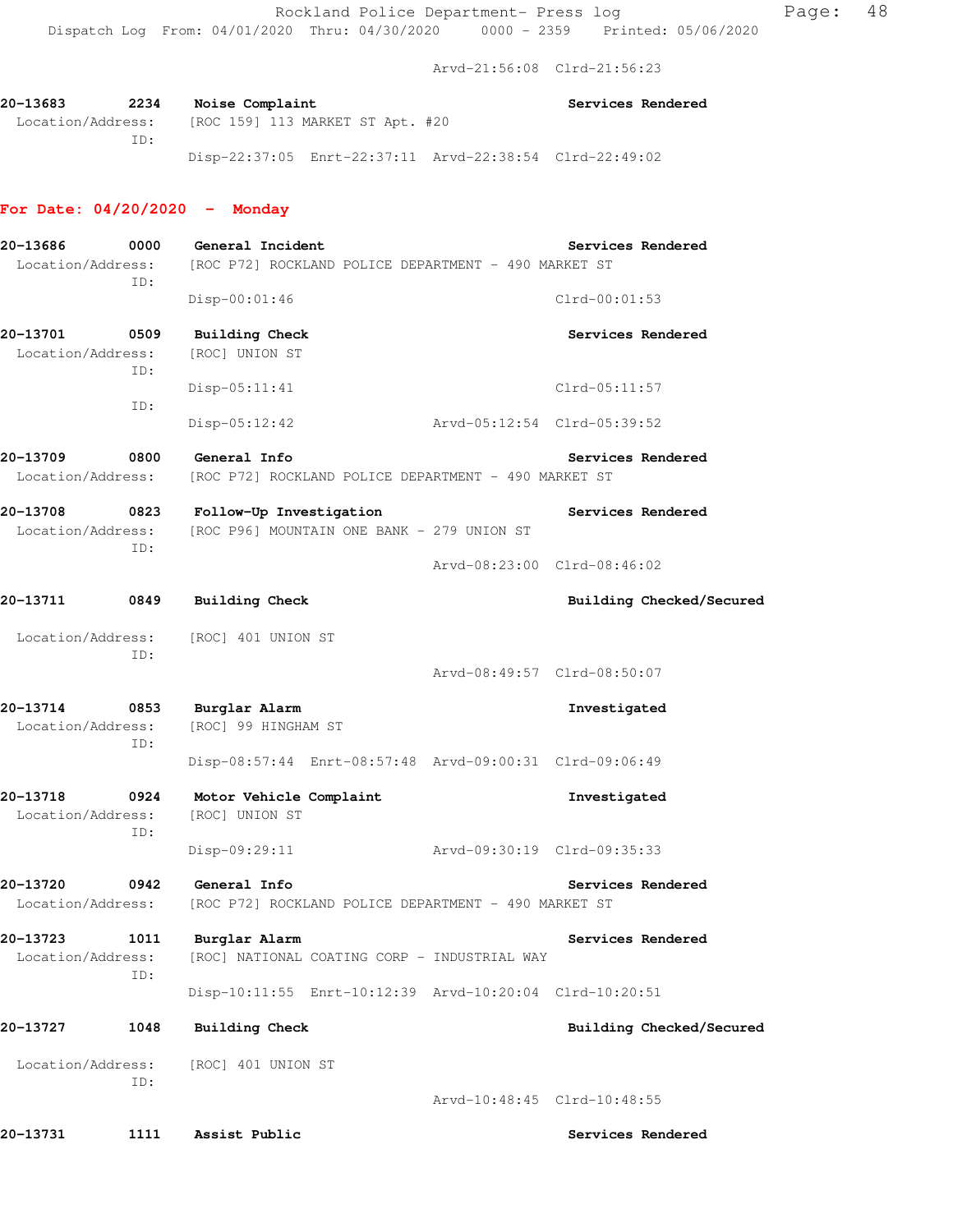|                                                 | Rockland Police Department- Press log                                                                                    |                             | Page: | 49 |
|-------------------------------------------------|--------------------------------------------------------------------------------------------------------------------------|-----------------------------|-------|----|
|                                                 | Dispatch Log From: 04/01/2020 Thru: 04/30/2020 0000 - 2359 Printed: 05/06/2020                                           |                             |       |    |
| ID:                                             | Location/Address: [ROC] 89 HOWARD ST                                                                                     |                             |       |    |
|                                                 | Disp-11:15:41 Enrt-11:15:47 Arvd-11:19:53 Clrd-11:35:39                                                                  |                             |       |    |
| 20-13745<br>1300<br>Location/Address:<br>ID:    | General Incident<br>[BRO 2] GOOD SAMARITAN MEDICAL CENTER - 235 N PEARL ST                                               | Services Rendered           |       |    |
|                                                 |                                                                                                                          | Arvd-13:00:00 Clrd-15:14:10 |       |    |
| 20-13746<br>1307<br>ID:                         | Assist Public<br>Location/Address: [ROC] 51 MAPLE ST Apt. #3115                                                          | Services Rendered           |       |    |
|                                                 | Disp-13:09:56 Enrt-13:09:59 Arvd-13:20:06 Clrd-13:32:12                                                                  |                             |       |    |
| 20-13751<br>Location/Address:                   | 1407 General Info<br>[ROC P72] ROCKLAND POLICE DEPARTMENT - 490 MARKET ST                                                | Services Rendered           |       |    |
| 20-13752 1409 General Info                      | Location/Address: [ROC P72] ROCKLAND POLICE DEPARTMENT - 490 MARKET ST                                                   | Services Rendered           |       |    |
| 20-13754 1504 General Info                      | Location/Address: [ROC] 642 LIBERTY ST                                                                                   | Services Rendered           |       |    |
| 20-13758 1523 General Info<br>Location/Address: | [ROC] 384 UNION ST                                                                                                       | Services Rendered           |       |    |
| 20-13767<br>Location/Address:                   | 1613 General Info<br>[ROC P72] ROCKLAND POLICE DEPARTMENT - 490 MARKET ST                                                | Services Rendered           |       |    |
| 20-13768<br>Location/Address:<br>ID:            | 1626 Larceny / Forgery/ Fraud<br>[ROC] 26 BELMONT ST Apt. #1R<br>Disp-16:29:00 Enrt-16:29:10 Arvd-16:29:13 Clrd-16:49:15 | Services Rendered           |       |    |
|                                                 |                                                                                                                          |                             |       |    |
| Location/Address:<br>ID:                        | 20-13780        1856     Disabled Motor Vehicle<br>[ROC] 440 HINGHAM ST                                                  | Services Rendered           |       |    |
|                                                 | Disp-18:57:27 Enrt-18:57:33 Arvd-18:59:49 Clrd-19:02:17                                                                  |                             |       |    |
| 20-13782<br>1911<br>Location/Address:           | General Info<br>[ROC P72] ROCKLAND POLICE DEPARTMENT - 490 MARKET ST                                                     | Services Rendered           |       |    |
| 20-13783<br>1919<br>Location/Address:<br>ID:    | TIME OFF1<br>[ROC P72] ROCKLAND POLICE DEPARTMENT - 490 MARKET ST                                                        | No Action Required          |       |    |
|                                                 |                                                                                                                          | Arvd-19:19:00 Clrd-19:20:56 |       |    |
| 20-13784<br>1927<br>Location/Address:<br>ID:    | 911 Hang Up<br>[ROC] 88 POND ST                                                                                          | Unfounded                   |       |    |
|                                                 | Disp-19:28:31 Enrt-19:28:42 Arvd-19:31:37 Clrd-19:32:20                                                                  |                             |       |    |
| 20-13786<br>1933<br>Location/Address:<br>ID:    | Emergency Medical<br>[ROC] 19 BUTTERNUT LN @ 385 MARKET ST                                                               | Report Follows              |       |    |
| ID:                                             | Disp-19:35:19                                                                                                            | Arvd-19:35:25 Clrd-20:19:48 |       |    |
| EMS Unit:                                       | ROCKAM2-Rockland A2                                                                                                      | Arvd-19:35:43 Clrd-20:19:45 |       |    |
|                                                 | Disp-19:36:19 Enrt-19:36:32 Arvd-19:37:31 Clrd-19:59:05<br>InQrtsUnavl-20:02:05 InSrvce-20:02:05                         |                             |       |    |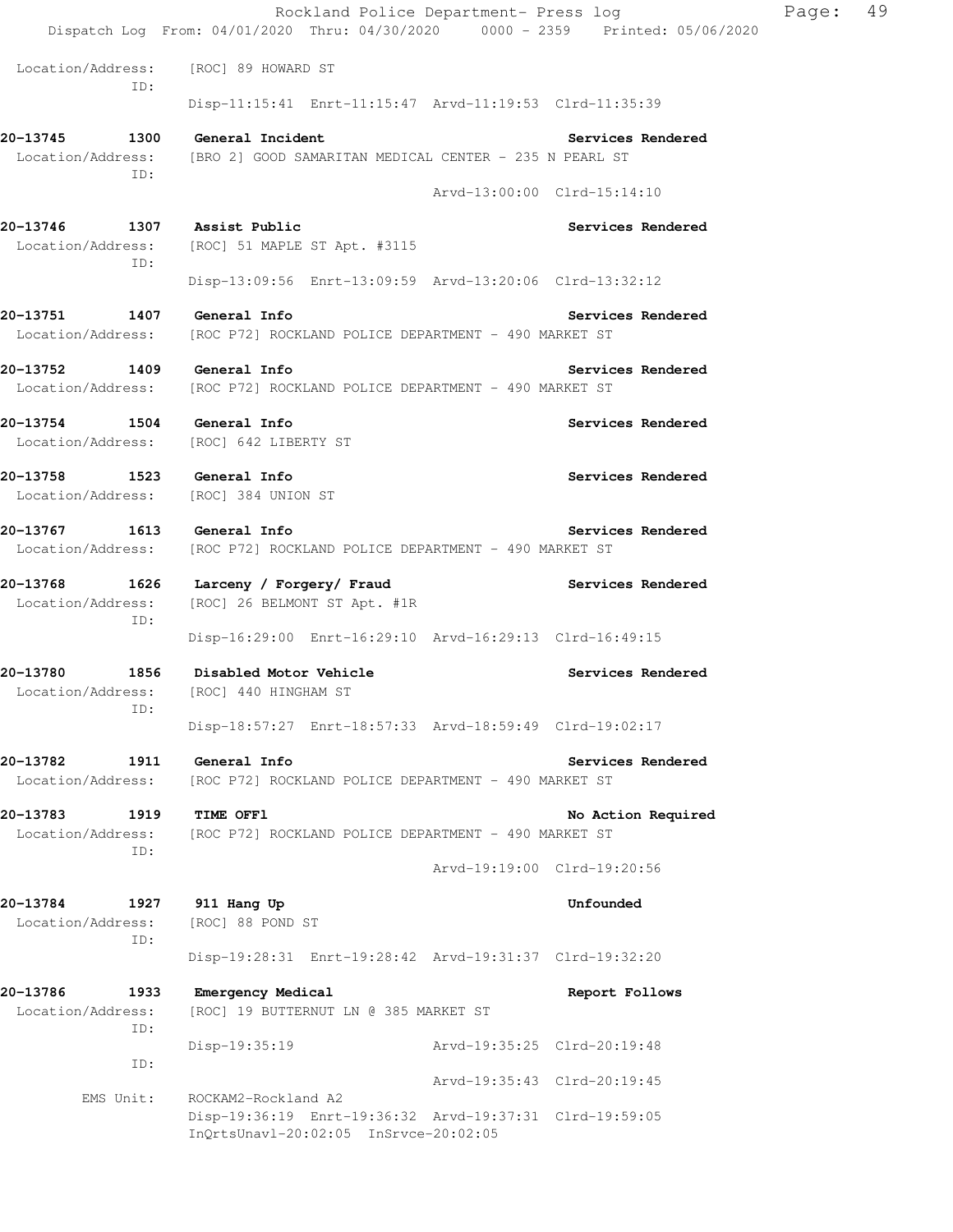Rockland Police Department- Press log Page: 50 Dispatch Log From: 04/01/2020 Thru: 04/30/2020 0000 - 2359 Printed: 05/06/2020 Fire Unit: ROCKEN1-Pumper-Rockland Engine 1 Disp-19:36:27 Enrt-19:36:30 Arvd-19:37:33 Clrd-19:59:02 InQrtsUnavl-20:02:11 InSrvce-20:02:11 ID: Arvd-19:41:39 Clrd-20:19:42 Refer To Arrest: 20NCC-28-AR Refer To Arrest: 20ROC-13786-AR Arrest: HERRING, RAYMOND H Address: 25 LAVAL ST Apt. #1R WOONSOCKET, RI Age: 41 Charges: LICENSE SUSPENDED FOR OUI, OUI WHILE OUI-LIQUOR OR .08%, 4th OR GREATER OFFENSE OUI--DRUGS **20-13787 1934 General Info Transported to Hospital**  Location/Address: [ROC P114] ROCKLAND FIRE DEPARTMENT - 360 UNION ST **20-13792 2030 Suspicious Activity Gone on arrival**  Location/Address: [ROC] NE SECTOR - 51 MAPLE ST ID: Disp-20:41:14 Enrt-20:41:18 Arvd-20:41:22 Clrd-20:43:39 **20-13795 2113 General Info Services Rendered**  Location/Address: [ROC P72] ROCKLAND POLICE DEPARTMENT - 490 MARKET ST **20-13803 2339 General Info Services Rendered**  Location/Address: [ROC P72] ROCKLAND POLICE DEPARTMENT - 490 MARKET ST **20-13804 2353 Burglar Alarm Building Checked/Secured**  Location/Address: [ROC P83] ROCKLAND GOLF COURSE - 276 PLAIN ST ID: Arvd-23:53:00 Clrd-23:59:42 ID: Disp-23:55:10 Enrt-23:56:04 Arvd-23:57:18 Clrd-23:59:42

# **For Date: 04/21/2020 - Tuesday**

| 20-13805                      | 0000        | General Incident                                                                                                        | No Service                          |
|-------------------------------|-------------|-------------------------------------------------------------------------------------------------------------------------|-------------------------------------|
|                               | TD:         | Location/Address: [ROC P72] ROCKLAND POLICE DEPARTMENT - 490 MARKET ST                                                  |                                     |
|                               |             |                                                                                                                         | $Arvd - 00:00:00$ $Clrd - 00:01:52$ |
| 20-13813                      | 0413        | Burglar Alarm                                                                                                           | Building Checked/Secured            |
|                               | TD:         | Location/Address: [ROC P83] ROCKLAND GOLF COURSE - 276 PLAIN ST                                                         |                                     |
|                               |             |                                                                                                                         | Arvd-04:13:00 Clrd-04:23:21         |
| 20-13815                      | 0515<br>TD: | <b>Building Check</b><br>Location/Address: [ROC] UNION ST                                                               | Appears Secure                      |
|                               |             |                                                                                                                         | Arvd-05:15:00 Clrd-05:28:56         |
| 20-13817<br>Location/Address: | 0519        | Sudden Death<br>[ROC] 65 OREGON AVE                                                                                     | Report Follows                      |
|                               | EMS Unit:   | ROCKAM2-Rockland A2<br>Disp-05:21:51 Enrt-05:23:31 Arvd-05:25:46 Clrd-05:27:34<br>InOrtsUnav1-05:33:45 InSrvce-05:33:45 |                                     |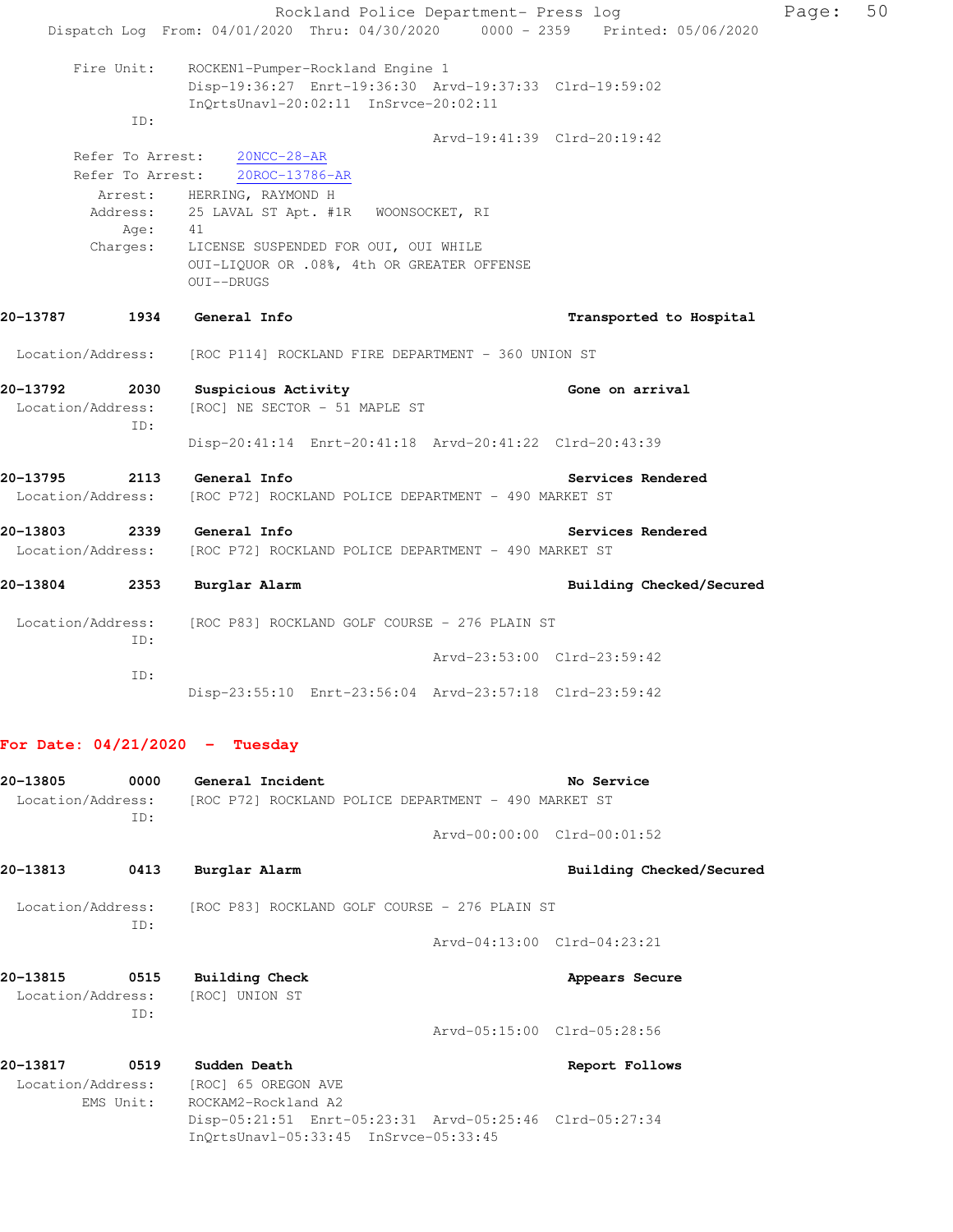|                               |                   | Rockland Police Department- Press log                                                                                                |                             | Page: | 51 |
|-------------------------------|-------------------|--------------------------------------------------------------------------------------------------------------------------------------|-----------------------------|-------|----|
|                               |                   | Dispatch Log From: 04/01/2020 Thru: 04/30/2020 0000 - 2359 Printed: 05/06/2020                                                       |                             |       |    |
|                               | Fire Unit:        | ROCKEN1-Pumper-Rockland Engine 1<br>Disp-05:21:55 Enrt-05:23:29 Arvd-05:25:44 Clrd-05:27:31<br>InQrtsUnavl-05:33:49 InSrvce-05:33:49 |                             |       |    |
|                               | ID:               | Disp-05:22:25 Enrt-05:22:32 Arvd-05:25:00 Clrd-06:42:31                                                                              |                             |       |    |
|                               | ID:               | Disp-05:22:29 Enrt-05:22:32 Arvd-05:27:52 Clrd-05:42:10                                                                              |                             |       |    |
|                               | ID:               | Disp-05:25:11 Enrt-05:25:13 Arvd-05:25:15 Clrd-06:42:28                                                                              |                             |       |    |
|                               | ID:               | Disp-06:48:06 Enrt-06:48:09 Arvd-06:48:11 Clrd-07:51:50                                                                              |                             |       |    |
|                               | ID:               | Disp-06:48:20 Enrt-06:48:22 Arvd-06:48:24 Clrd-07:51:46                                                                              |                             |       |    |
|                               | ID:               | Disp-06:57:39 Enrt-06:57:40 Arvd-06:57:42 Clrd-07:51:40                                                                              |                             |       |    |
|                               | ID:               | Disp-07:12:37 Enrt-07:12:42 Arvd-07:12:44 Clrd-07:51:43                                                                              |                             |       |    |
|                               | ID:               | Disp-08:03:55 Enrt-08:03:58 Arvd-08:08:54 Clrd-09:06:06                                                                              |                             |       |    |
|                               | ID:               | Disp-08:04:08 Enrt-08:04:10 Arvd-08:04:12 Clrd-09:06:04                                                                              |                             |       |    |
| 20-13822                      | 0802              | SHIFT ASSIGNMENTS                                                                                                                    | Services Rendered           |       |    |
| Location/Address:             |                   | [ROC P72] ROCKLAND POLICE DEPARTMENT - 490 MARKET ST                                                                                 |                             |       |    |
| 20-13824<br>Location/Address: | 0818              | OFFICER OUT OF STATION<br>[ROC P72] ROCKLAND POLICE DEPARTMENT - 490 MARKET ST                                                       | Services Rendered           |       |    |
| 20-13829<br>Location/Address: | 0906              | Follow-Up Investigation<br>[ROC] 490 UNION ST                                                                                        | Services Rendered           |       |    |
|                               | ID:               |                                                                                                                                      | Arvd-09:06:00 Clrd-09:30:55 |       |    |
| 20-13831                      |                   | 0916 General Info<br>Location/Address: [ROC P72] ROCKLAND POLICE DEPARTMENT - 490 MARKET ST                                          | Services Rendered           |       |    |
| 20-13834<br>Location/Address: | 0928              | PRISONER FED<br>[ROC P72] ROCKLAND POLICE DEPARTMENT - 490 MARKET ST                                                                 | Services Rendered           |       |    |
| 20-13846<br>Location/Address: | 1133<br>ID:       | <b>Building Check</b><br>[ROC] BILL DELAHUNT PKWY                                                                                    | Appears Secure              |       |    |
|                               |                   |                                                                                                                                      | Arvd-11:33:50 Clrd-11:34:11 |       |    |
| 20-13848                      | 1142<br>Location: | Time off<br>[ROC]                                                                                                                    | Services Rendered           |       |    |
| 20-13850<br>Location/Address: | 1215              | Unwanted Party<br>[ROC P63] WALGREENS - 75 MARKET ST                                                                                 | Services Rendered           |       |    |
|                               | ID:               | $Disp-12:23:13$                                                                                                                      | Clrd-12:23:20               |       |    |
| 20-13849<br>Location/Address: | 1218              | Unwanted Party<br>[ROC P63] WALGREENS - 75 MARKET ST                                                                                 | Sent On Way                 |       |    |
|                               | ID:               |                                                                                                                                      | Arvd-12:18:00 Clrd-12:28:04 |       |    |
|                               | ID:               | Disp-12:19:06 Enrt-12:19:09 Arvd-12:20:49 Clrd-12:27:06                                                                              |                             |       |    |
| 20-13851<br>Location/Address: | 1233              | 911 Hang Up<br>[ROC 95] ROCKLAND TRUST - 288 UNION ST                                                                                | Investigated                |       |    |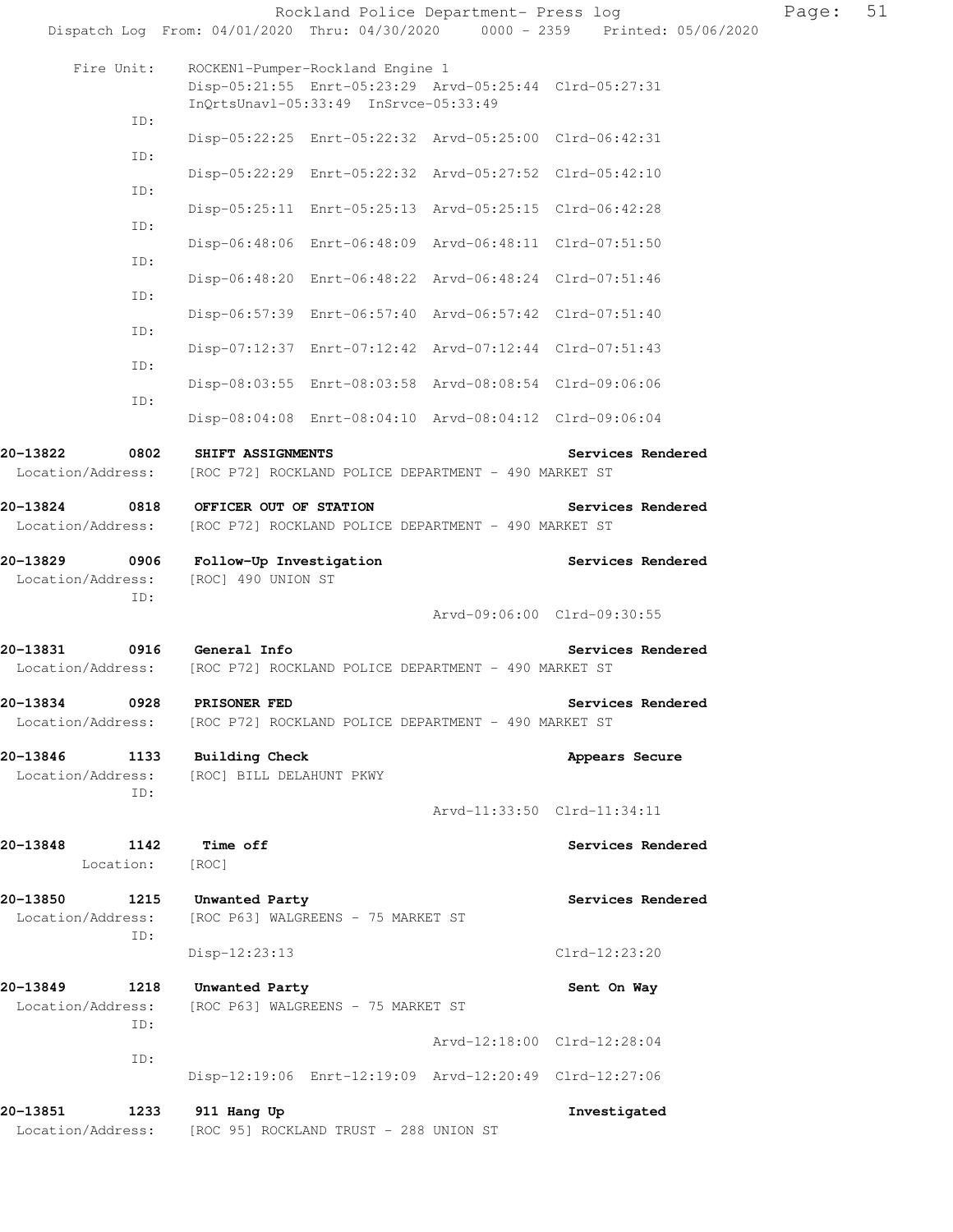|                                              |             |                                                                                             | Rockland Police Department- Press log                                          | Page: | 52 |
|----------------------------------------------|-------------|---------------------------------------------------------------------------------------------|--------------------------------------------------------------------------------|-------|----|
|                                              |             |                                                                                             | Dispatch Log From: 04/01/2020 Thru: 04/30/2020 0000 - 2359 Printed: 05/06/2020 |       |    |
|                                              | ID:<br>ID:  |                                                                                             | Disp-12:33:41 Enrt-12:33:49 Arvd-12:35:21 Clrd-12:45:08                        |       |    |
|                                              | ID:         |                                                                                             | Disp-12:33:47 Enrt-12:33:51 Arvd-12:35:16 Clrd-12:43:02                        |       |    |
|                                              | ID:         |                                                                                             | Disp-12:33:58 Enrt-12:34:00 Arvd-12:35:24 Clrd-12:42:58                        |       |    |
|                                              |             | Disp-12:36:24                                                                               | Arvd-12:36:28 Clrd-12:43:07                                                    |       |    |
| 20-13940<br>Location/Address:                | 1400        | Animal Complaint<br>[ROC] 501 MARKET ST                                                     | Services Rendered                                                              |       |    |
|                                              | ID:         | 20-13858 1418 Building Check<br>Location/Address: [ROC] UNION ST                            | Appears Secure                                                                 |       |    |
|                                              |             |                                                                                             | Arvd-14:19:09 Clrd-14:19:17                                                    |       |    |
| 20-13861<br>Location/Address:                | ID:         | 1437 Found Property<br>[ROC P72] ROCKLAND POLICE DEPARTMENT - 490 MARKET ST                 | Services Rendered                                                              |       |    |
|                                              |             | Disp-14:44:31                                                                               | $Clrd-14:44:40$                                                                |       |    |
| 20-13862 1446<br>Location/Address:           | ID:         | 911 Accidental<br>[ROC] 173 CENTRAL ST                                                      | Investigated                                                                   |       |    |
|                                              |             | Disp-14:46:50 Enrt-14:46:52                                                                 | $Clrd-14:49:55$                                                                |       |    |
| 20-13868<br>Location/Address:                |             | 1603 SHIFT ASSIGNMENTS<br>[ROC P72] ROCKLAND POLICE DEPARTMENT - 490 MARKET ST              | No Service                                                                     |       |    |
| 1700<br>20-13888<br>Location/Address:<br>ID: |             | Prisoner Information<br>[ROC P72] ROCKLAND POLICE DEPARTMENT - 490 MARKET ST                | No Service                                                                     |       |    |
|                                              |             | Disp-20:02:57                                                                               | $Clrd-20:03:04$                                                                |       |    |
| 20-13881<br>Location/Address:                | 1758<br>ID: | Burglar Alarm<br>[ROC P80] METRO PCS - 188 UNION ST                                         | Services Rendered                                                              |       |    |
|                                              | ID:         |                                                                                             | Disp-17:59:17 Enrt-17:59:21 Arvd-17:59:38 Clrd-18:04:13                        |       |    |
|                                              |             |                                                                                             | Disp-17:59:30 Enrt-17:59:32 Arvd-18:01:35 Clrd-18:04:12                        |       |    |
| Location/Address:                            |             | 20-13889 2003 STATION MAINTENANCE<br>[ROC P72] ROCKLAND POLICE DEPARTMENT - 490 MARKET ST   | No Service                                                                     |       |    |
| Location/Address:                            |             | $20-13891$ 2035 Health & Welfare Check<br>[ROC 7] WEBSTER PARK REHAB CENTER - 56 WEBSTER ST | Services Rendered                                                              |       |    |
|                                              | ID:         |                                                                                             | Disp-20:36:21 Arvd-20:36:24 Clrd-20:43:56                                      |       |    |
| 20-13892                                     | Location:   | 2104 Details / Time off<br>[ROC]                                                            | Services Rendered                                                              |       |    |
| 20-13893 2106                                | Location:   | Details / Time off<br>[ROC]                                                                 | Services Rendered                                                              |       |    |
| 20-13897<br>Location/Address:                | ID:         | 2216 Disturbance<br>[ROC] 150 MARTHA DR                                                     | Services Rendered                                                              |       |    |
|                                              | ID:         |                                                                                             | Disp-22:19:34 Enrt-22:19:37 Arvd-22:20:51 Clrd-22:25:37                        |       |    |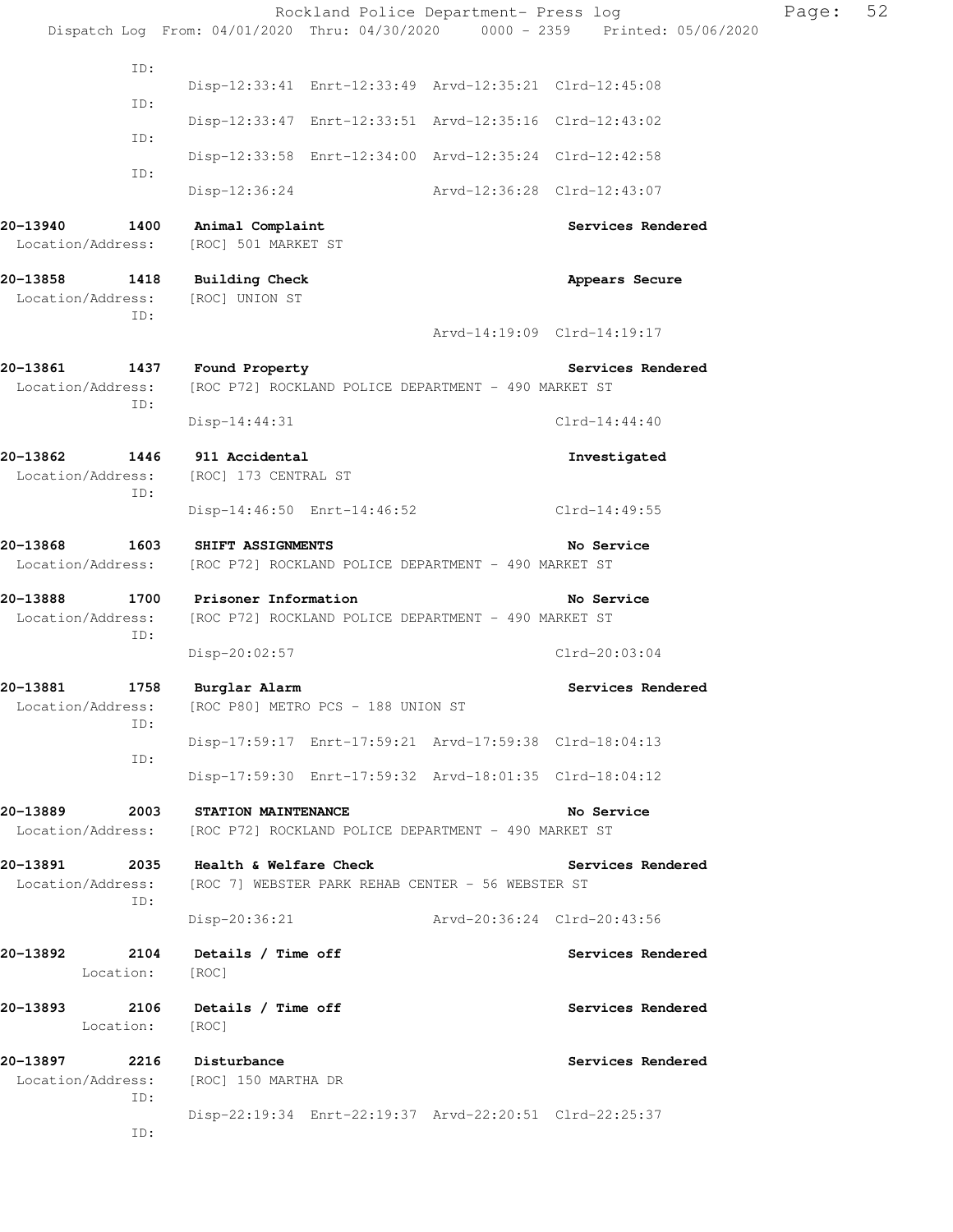Rockland Police Department- Press log Fage: 53 Dispatch Log From: 04/01/2020 Thru: 04/30/2020 0000 - 2359 Printed: 05/06/2020

Disp-22:19:36 Enrt-22:19:38 Arvd-22:20:52 Clrd-22:25:38

# **For Date: 04/22/2020 - Wednesday**

| 20-13900                      | 0002        | SHIFT ASSIGNMENT                                                                                          |                                            |                                                         | No Service                  |  |
|-------------------------------|-------------|-----------------------------------------------------------------------------------------------------------|--------------------------------------------|---------------------------------------------------------|-----------------------------|--|
|                               |             | Location/Address: [ROC P72] ROCKLAND POLICE DEPARTMENT - 490 MARKET ST                                    |                                            |                                                         |                             |  |
|                               |             | 20-13904 0105 Burglar Alarm                                                                               |                                            |                                                         | Building Checked/Secured    |  |
|                               | ID:         | Location/Address: [ROC P83] ROCKLAND GOLF COURSE - 276 PLAIN ST                                           |                                            |                                                         |                             |  |
|                               |             |                                                                                                           |                                            | Disp-01:07:39 Enrt-01:07:45 Arvd-01:07:58 Clrd-01:12:35 |                             |  |
| 20-13911                      | 0327        | Burglar Alarm                                                                                             |                                            |                                                         | Building Checked/Secured    |  |
| Location/Address:             | ID:         |                                                                                                           |                                            | [ROC] J JOY ASSOCIATES - 273 WEYMOUTH ST Apt. #D        |                             |  |
|                               |             |                                                                                                           |                                            | Disp-03:29:12 Enrt-03:29:20 Arvd-03:35:08 Clrd-03:44:06 |                             |  |
|                               | ID:         |                                                                                                           |                                            | Disp-03:30:23 Enrt-03:30:25 Arvd-03:35:07 Clrd-03:44:05 |                             |  |
| 20-13915<br>Location/Address: | ID:         | 0532 Building Check                                                                                       |                                            | [ROC 61] UNION ST BUSINESS DISTRICT - UNION ST          | Services Rendered           |  |
|                               |             |                                                                                                           |                                            | Disp-05:32:57 Arvd-05:33:01 Clrd-05:53:15               |                             |  |
|                               | Location:   | [ROC]                                                                                                     |                                            |                                                         | No Service                  |  |
| 20-13917 0622                 |             | <b>Suspicious Activity</b>                                                                                |                                            |                                                         | Building Checked/Secured    |  |
| Location/Address:<br>ID:      |             |                                                                                                           | [ROC] NOSTALGIA GAMES - 155 UNION ST       |                                                         |                             |  |
|                               |             |                                                                                                           |                                            | Disp-06:24:02 Enrt-06:24:10 Arvd-06:24:14 Clrd-06:26:02 |                             |  |
|                               | Location:   | 20-13918 0646 Details / Time off<br>[ROC]                                                                 |                                            |                                                         | No Service                  |  |
|                               | Location:   | 20-13919 0731 Details / Time off<br>[ROC]                                                                 |                                            |                                                         | No Service                  |  |
|                               |             | 20-13924 0800 SHIFT ASSIGNMENTS<br>Location/Address: [ROC P72] ROCKLAND POLICE DEPARTMENT - 490 MARKET ST |                                            |                                                         | Services Rendered           |  |
| 20-13926<br>Location/Address: | 0827<br>ID: | Burglar Alarm                                                                                             | [ROC P96] MOUNTAIN ONE BANK - 279 UNION ST |                                                         | Services Rendered           |  |
|                               |             |                                                                                                           |                                            | Disp-08:29:49 Enrt-08:30:12 Arvd-08:32:36 Clrd-08:53:17 |                             |  |
|                               | ID:         |                                                                                                           |                                            | Disp-08:29:55 Enrt-08:30:09 Arvd-08:32:31               | Clrd-08:53:17               |  |
|                               | ID:         |                                                                                                           |                                            | Disp-08:30:03 Enrt-08:30:07 Arvd-08:34:05 Clrd-08:53:17 |                             |  |
|                               | ID:         |                                                                                                           |                                            |                                                         | Arvd-08:41:10 Clrd-08:53:10 |  |
| 20-13929                      | 0916        | Building Check                                                                                            |                                            |                                                         | Building Checked/Secured    |  |
| Location/Address:             | ID:         |                                                                                                           |                                            | [ROC P83] ROCKLAND GOLF COURSE - 276 PLAIN ST           |                             |  |

Arvd-09:17:48 Clrd-09:20:05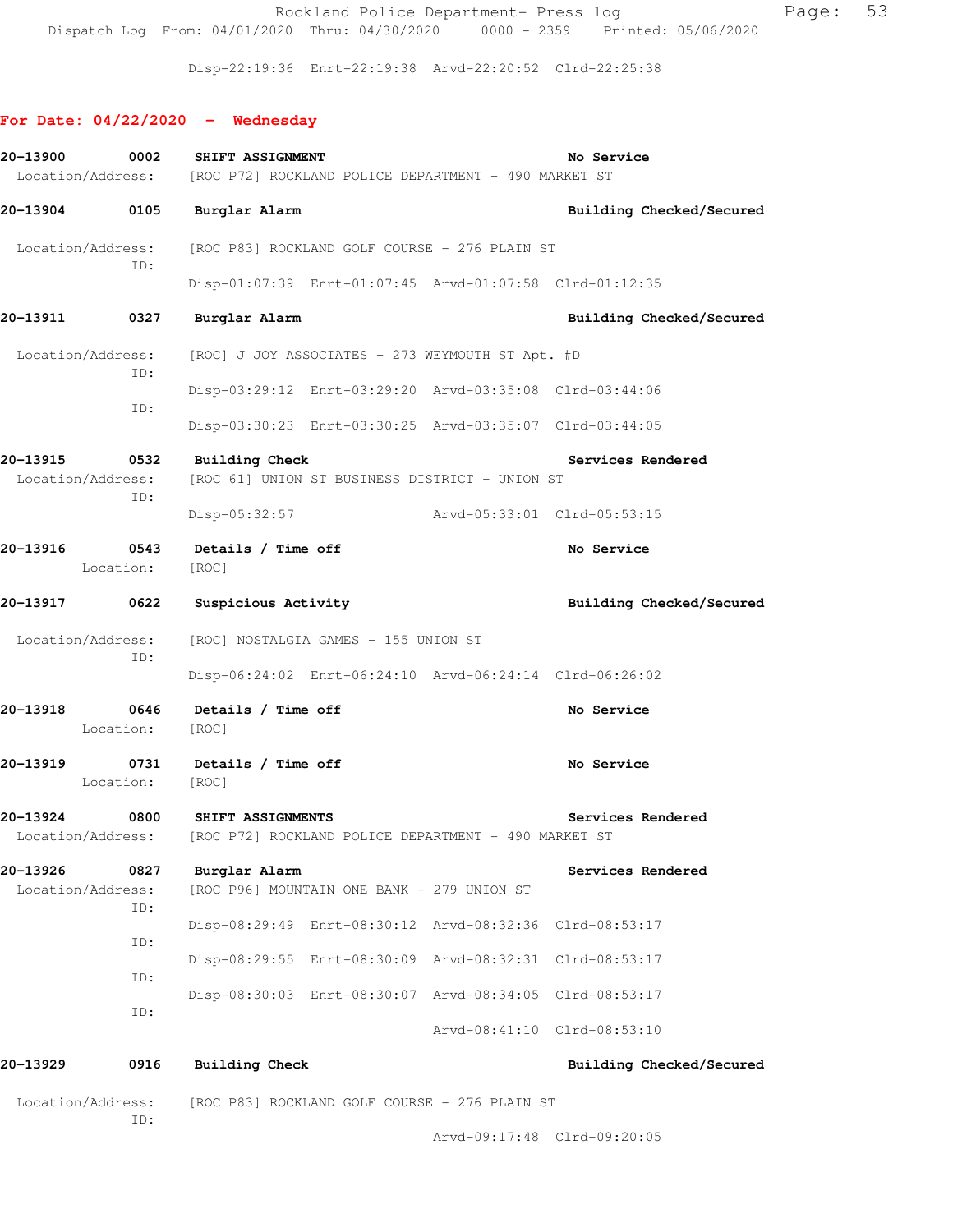Rockland Police Department- Press log Page: 54 Dispatch Log From: 04/01/2020 Thru: 04/30/2020 0000 - 2359 Printed: 05/06/2020

**20-13930 0917 General Info Services Rendered**  Location/Address: [ROC P72] ROCKLAND POLICE DEPARTMENT - 490 MARKET ST **20-13931 0921 Building Check Appears Secure**  Location/Address: [ROC] UNION ST ID: Arvd-09:21:33 Clrd-09:21:41 **20-13937 1005 COMP Time off Services Rendered**  Location: [ROC] **20-13947 1056 Health & Welfare Check Services Rendered**  Location/Address: [ROC] 59 LIBERTY ST ID: Arvd-10:56:00 Clrd-11:03:53 20-13951 1123 Building Check **Building Check Building Checked/Secured**  Location/Address: [ROC P83] ROCKLAND GOLF COURSE - 276 PLAIN ST ID: Arvd-11:27:08 Clrd-11:31:23 **20-13958 1236 General Info Services Rendered**  Location/Address: [ROC P72] ROCKLAND POLICE DEPARTMENT - 490 MARKET ST **20-13963 1310 911 Accidental Services Rendered**  Location/Address: [ROC] 53 PAYSON AVE ID: Disp-13:11:09 Enrt-13:11:14 Clrd-13:16:02 ID: Disp-13:14:27 Arvd-13:14:31 Clrd-13:16:05 **20-13966 1351 911 Hang Up Services Rendered**  Location/Address: [ROC] 115 J A DUNN MEM DR ID: Disp-13:52:36 Enrt-13:52:39 Arvd-13:53:57 Clrd-14:04:07 **20-13969 1408 Building Check Building Checked/Secured**  Location/Address: [ROC P83] ROCKLAND GOLF COURSE - 276 PLAIN ST ID: Arvd-14:11:39 Clrd-14:34:22 **20-13970 1425 911 Accidental Services Rendered**  Location/Address: [ROC 13] RAD CONSTRUCTION/SOUTH SHORE LOAM AND MULCH - 171 VFW DR ID: Disp-14:26:46 Enrt-14:26:50 Arvd-14:28:39 Clrd-14:30:44 ID: Arvd-14:28:50 Clrd-14:30:47 **20-13971 1426 Building Check Appears Secure**  Location/Address: [ROC] UNION ST ID: Arvd-14:27:19 Clrd-14:27:32 **20-13976 1534 COMP Time off Services Rendered**  Location: [ROC] **20-13977 1540 PERSONAL Time off Services Rendered**  Location: [ROC]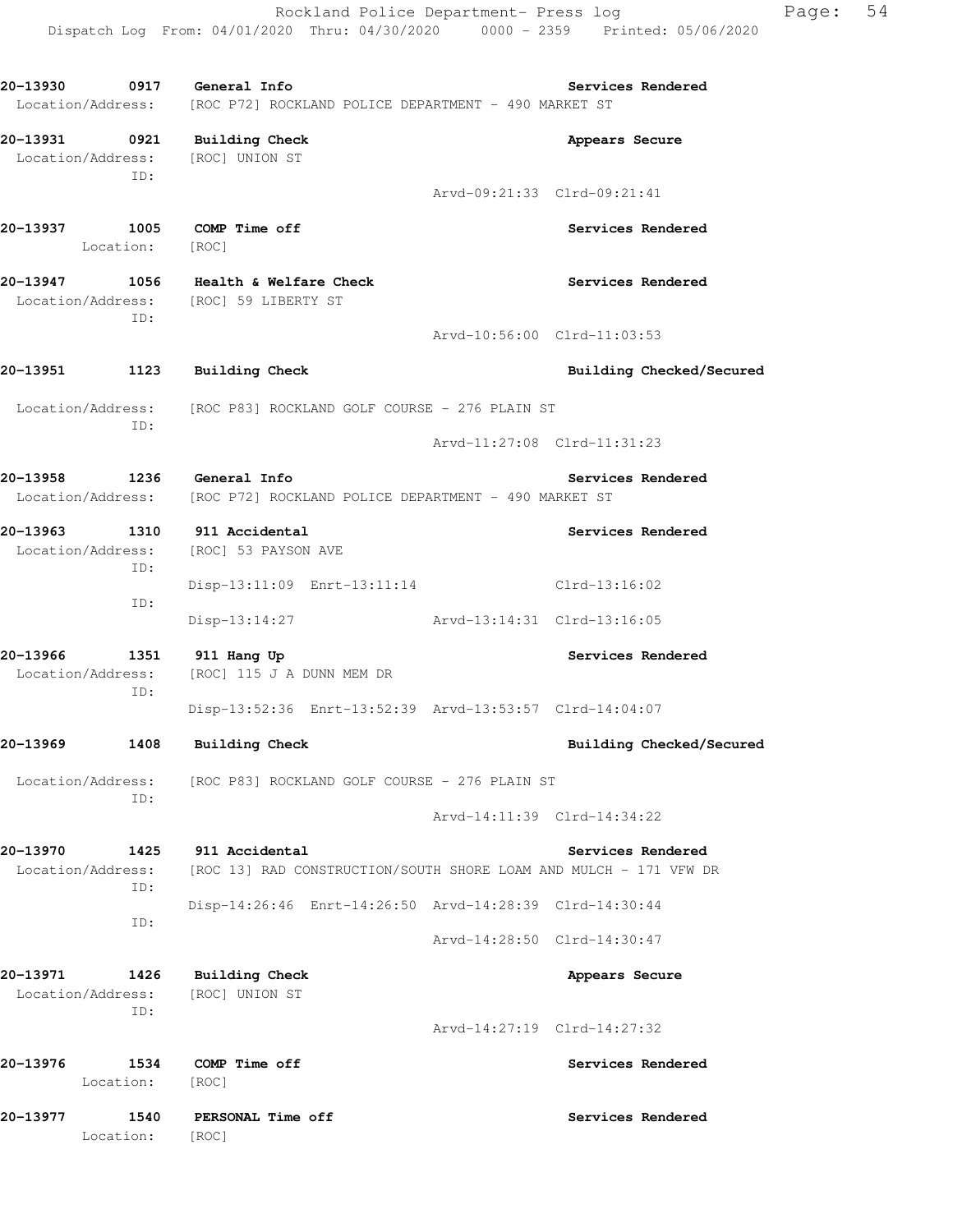**20-13980 1603 SHIFT ASSIGNMENTS Services Rendered**  Location/Address: [ROC P72] ROCKLAND POLICE DEPARTMENT - 490 MARKET ST **20-13984 1639 Larceny / Forgery/ Fraud Services Rendered**  Location/Address: [ROC P72] ROCKLAND POLICE DEPARTMENT - 490 MARKET ST ID: Disp-16:56:03 Clrd-16:56:33 20-13986 1657 MVA Property Damage Only **Services Rendered** Location/Address: [ROC P55] HOME DEPOT - 1149 HINGHAM ST ID: Disp-17:09:44 Clrd-17:10:00 **20-13997 1740 911 Accidental Services Rendered**  Location/Address: [ROC] 472 WEST WATER ST ID: Disp-17:44:58 Enrt-17:45:02 Arvd-17:46:09 Clrd-17:47:28 **20-13999 1751 SICK NIGHT Services Rendered**  Location: [ROC] **20-14005 1913 General Incident Services Rendered**  Location/Address: [ROC] 55 GEORGE ST ID: Disp-19:23:05 Clrd-19:23:11 **20-14006 1928 Animal Complaint Services Rendered**  Location/Address: [ROC] ROYAL HAIRCUT - 303 MARKET ST ID: Disp-19:30:25 Enrt-19:31:00 Arvd-19:34:07 Clrd-19:36:41 ID: Disp-19:31:47 Enrt-19:31:49 Clrd-19:34:08 **20-14010 2000 Animal Complaint Services Rendered**  Location/Address: [ROC] 276 SALEM ST ID: Disp-20:01:27 Enrt-20:01:28 Arvd-20:04:21 Clrd-20:08:28 **20-14012 2018 911 Hang Up Services Rendered**  Location/Address: [ROC] 10 ALPINE ST ID: Disp-20:20:28 Enrt-20:21:00 Arvd-20:24:07 Clrd-20:30:17 ID: Disp-20:21:17 Enrt-20:21:21 Clrd-20:28:21 **20-14016 2120 Disturbance Services Rendered**  Location/Address: [ROC 117] 23 SCHOOL ST Apt. #17 ID: Disp-21:21:12 Enrt-21:21:24 Arvd-21:22:55 Clrd-21:28:48 ID: Disp-21:21:12 Enrt-21:21:25 Arvd-21:22:56 Clrd-21:28:49 ID: Disp-21:24:09 Arvd-21:24:14 Clrd-21:28:47 **20-14018 2223 Suspicious Activity Taken/Referred to Other Agency** Location/Address: [ROC] 48 MILLBROOK DR ID: Disp-22:24:34 Arvd-22:24:44 Clrd-22:24:59

ID: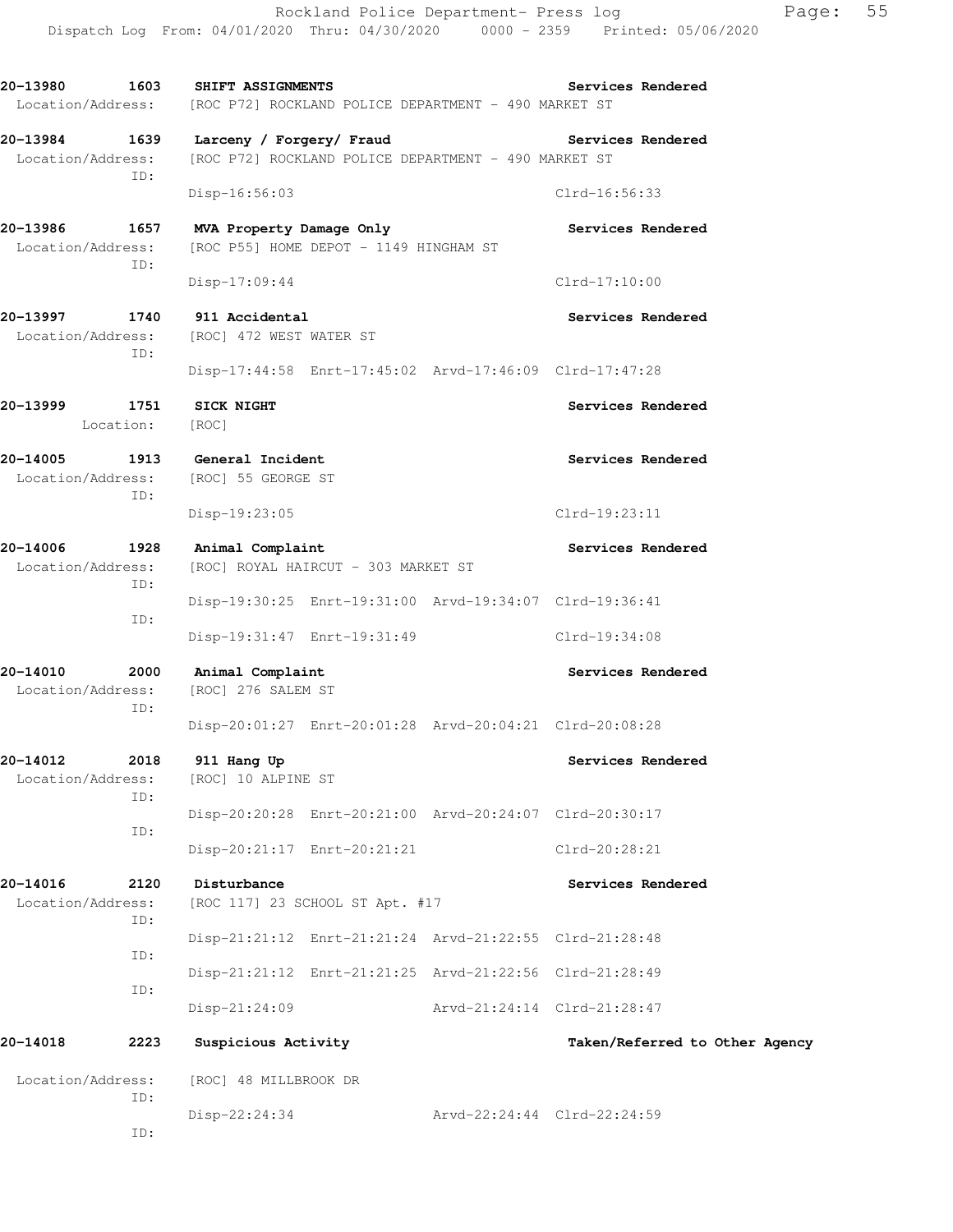### **For Date: 04/23/2020 - Thursday**

| 20-14024                              | 0003              | General Info                                  |                                |                                                         | No Service                  |  |
|---------------------------------------|-------------------|-----------------------------------------------|--------------------------------|---------------------------------------------------------|-----------------------------|--|
| Location/Address:                     | ID:               |                                               |                                | [ROC P72] ROCKLAND POLICE DEPARTMENT - 490 MARKET ST    |                             |  |
|                                       |                   | $Disp-00:04:54$                               |                                |                                                         | $Clrd-00:05:00$             |  |
| 20-14025                              | 0011<br>Location: | [ROC]                                         | Details / Time off 1 HOUR COMP |                                                         | Services Rendered           |  |
| 20-14027                              | 0046              | <b>Building Check</b>                         |                                |                                                         | Investigated                |  |
| Location/Address:                     | TD:               | [ROC] PLAIN ST                                |                                |                                                         |                             |  |
|                                       |                   |                                               |                                |                                                         | Arvd-00:46:58 Clrd-00:47:07 |  |
| 20-14029                              | 0046              | 911 Hang Up                                   |                                |                                                         | Services Not Required       |  |
| Location/Address:                     | ID:               | [ROC] 12 MILLBROOK DR                         |                                |                                                         |                             |  |
|                                       | ID:               |                                               |                                | Disp-00:48:10 Enrt-00:48:48 Arvd-00:52:22 Clrd-00:56:23 |                             |  |
|                                       |                   |                                               |                                | Disp-00:49:12 Enrt-00:49:19 Arvd-00:52:22 Clrd-00:56:23 |                             |  |
| 20-14034<br>Location/Address:         | 0228<br>ID:       | <b>Building Check</b><br>[ROC] PLAIN ST       |                                |                                                         | Investigated                |  |
|                                       |                   |                                               |                                |                                                         | Arvd-02:28:50 Clrd-02:29:00 |  |
| 20-14039                              | 0551              | <b>Building Check</b>                         |                                |                                                         | Building Checked/Secured    |  |
| Location/Address:                     | ID:               | [ROC] UNION ST                                |                                |                                                         |                             |  |
|                                       |                   |                                               |                                |                                                         | Arvd-05:52:27 Clrd-06:14:37 |  |
| 20-14042<br>0620<br>Location/Address: |                   | <b>Building Check</b><br>[ROC] PLAIN ST       |                                |                                                         | Investigated                |  |
|                                       | ID:               |                                               |                                |                                                         | Arvd-06:22:07 Clrd-06:24:44 |  |
| 20-14048                              | 0714<br>Location: | Details / Time off<br>[ROC]                   |                                |                                                         | No Service                  |  |
| 20-14050<br>Location/Address:         | 0729<br>ID:       | Disabled Motor Vehicle<br>[ROC] WEST WATER ST |                                |                                                         | Services Rendered           |  |
|                                       | ID:               |                                               |                                | Disp-07:33:17 Enrt-07:33:24 Arvd-07:34:43 Clrd-07:38:59 |                             |  |
|                                       |                   | Disp-07:37:02                                 |                                |                                                         | Arvd-07:37:06 Clrd-08:05:13 |  |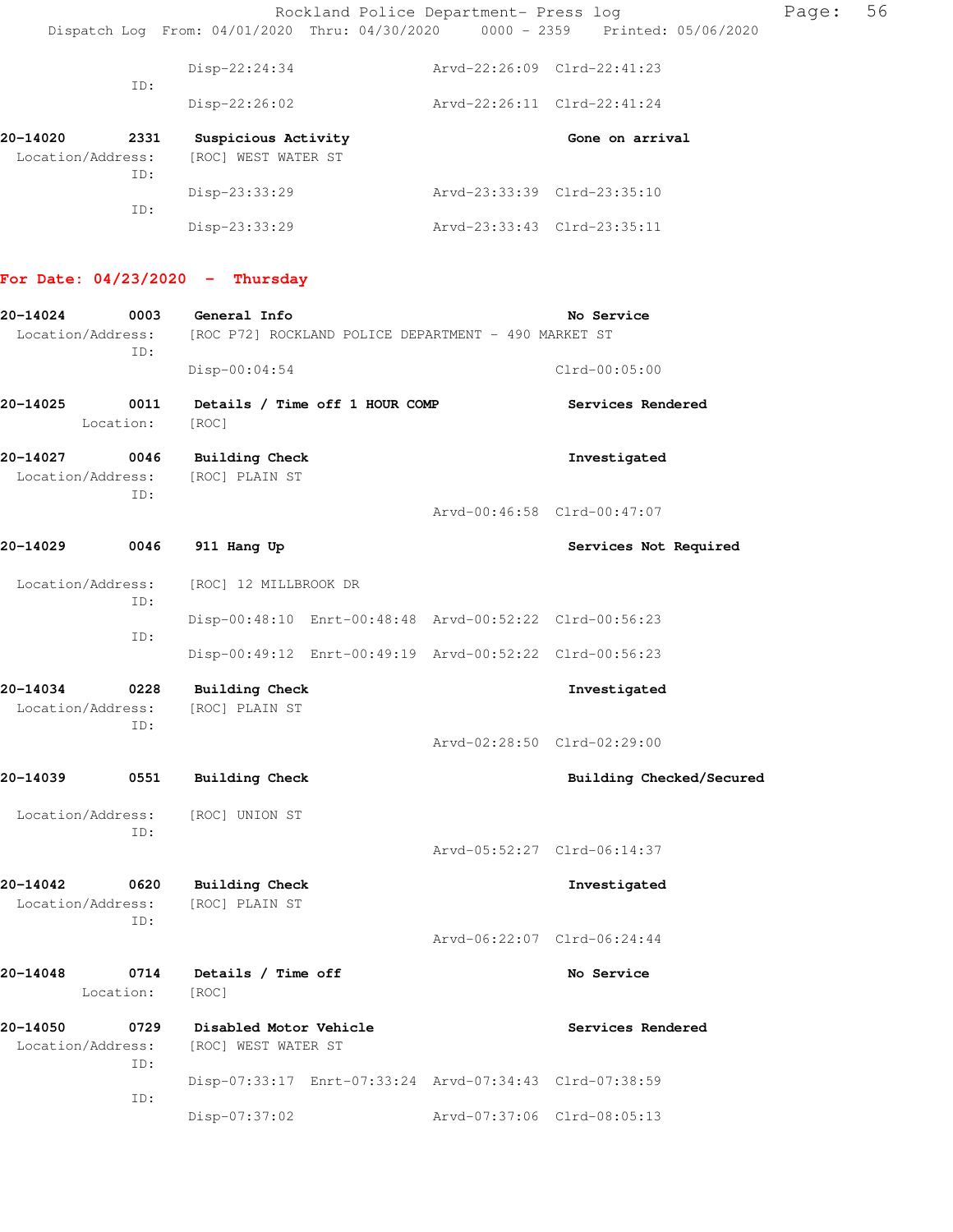|                               |                   |                                                                                                          | Page:<br>Rockland Police Department- Press log<br>Dispatch Log From: 04/01/2020 Thru: 04/30/2020 0000 - 2359 Printed: 05/06/2020 | 57 |
|-------------------------------|-------------------|----------------------------------------------------------------------------------------------------------|----------------------------------------------------------------------------------------------------------------------------------|----|
|                               |                   | 20-14053 0803 Information Call<br>Location/Address: [ROC P72] ROCKLAND POLICE DEPARTMENT - 490 MARKET ST | No Action Required                                                                                                               |    |
|                               |                   | 20-14064 0926 Information Call<br>Location/Address: [ROC P72] ROCKLAND POLICE DEPARTMENT - 490 MARKET ST | No Action Required                                                                                                               |    |
|                               | ID:               | 20-14066 0954 Suspicious Activity<br>Location/Address: [ROC 68] 204 MONCRIEF RD                          | Services Rendered                                                                                                                |    |
|                               |                   | Disp-09:54:24 Arvd-09:54:28 Clrd-09:58:22                                                                |                                                                                                                                  |    |
|                               | ID:               | 20-14074 1207 Animal Complaint<br>Location/Address: [ROC 84] HARMON GOLF & FITNESS CLUB - 168 CONCORD ST | Services Rendered                                                                                                                |    |
|                               |                   | Disp-12:07:28 Arvd-12:07:33 Clrd-12:13:30                                                                |                                                                                                                                  |    |
|                               |                   | 20-14078 1239 Information Call<br>Location/Address: [ROC P72] ROCKLAND POLICE DEPARTMENT - 490 MARKET ST | No Action Required                                                                                                               |    |
|                               | Location: [ROC]   | 20-14081 1257 Details / Time off                                                                         | No Action Required                                                                                                               |    |
| 20-14091 1412 Detail          |                   | Location/Address: [ROC P72] ROCKLAND POLICE DEPARTMENT - 490 MARKET ST                                   | No Action Required                                                                                                               |    |
| 20-14099 1456 Detail          |                   | Location/Address: [ROC P72] ROCKLAND POLICE DEPARTMENT - 490 MARKET ST                                   | No Action Required                                                                                                               |    |
|                               |                   | 20-14100 1505 Building Check                                                                             | Building Checked/Secured                                                                                                         |    |
|                               | ID:               | Location/Address: [ROC] UNION ST                                                                         |                                                                                                                                  |    |
|                               |                   |                                                                                                          | Arvd-15:06:30 Clrd-15:06:54                                                                                                      |    |
|                               |                   | 20-14105 1608 Information Call<br>Location/Address: [ROC P72] ROCKLAND POLICE DEPARTMENT - 490 MARKET ST | No Action Required                                                                                                               |    |
| 20-14106                      | 1621<br>Location: | <b>CANCEL Time off</b><br>[ROC]                                                                          | Services Rendered                                                                                                                |    |
| 20-14111<br>Location/Address: | 1701              | Burglar Alarm<br>[ROC P106] ROCKLAND HIGH SCHOOL - 52 MACKINLAY WAY                                      | Appears Secure                                                                                                                   |    |
|                               | ID:               |                                                                                                          | Arvd-17:01:00 Clrd-17:02:42                                                                                                      |    |
| 20-14112<br>Location/Address: | 1746              | Burglar Alarm<br>[ROC] 30 RESERVOIR PARK DR                                                              | Investigated                                                                                                                     |    |
|                               | ID:               | Disp-17:47:05 Enrt-17:47:08                                                                              | Clrd-17:49:55                                                                                                                    |    |
|                               | ID:               | $Disp-17:49:49$                                                                                          | Arvd-17:49:51 Clrd-17:53:00                                                                                                      |    |
| 20-14144<br>Location/Address: | 2312<br>ID:       | Disturbance<br>[ROC] 92 MARTHA DR                                                                        | Services Rendered                                                                                                                |    |
|                               |                   |                                                                                                          | Arvd-23:12:00 Clrd-23:21:36                                                                                                      |    |
|                               | ID:               | Disp-23:15:19                                                                                            | Arvd-23:15:22 Clrd-23:21:38                                                                                                      |    |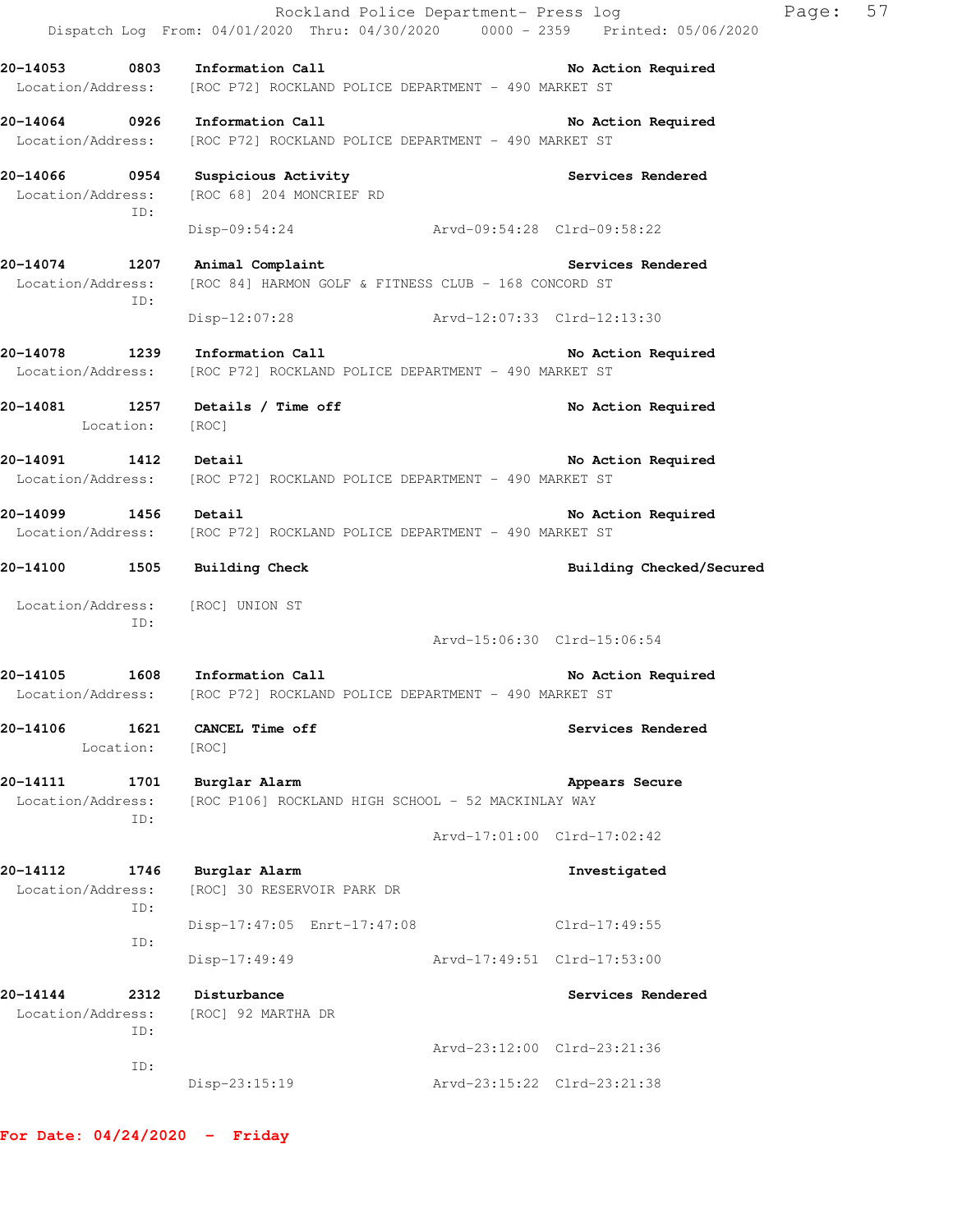**20-14145 0002 General Info No Service**  Location/Address: [ROC P72] ROCKLAND POLICE DEPARTMENT - 490 MARKET ST ID: Disp-00:04:47 Clrd-00:04:58 **20-14146 0016 Details / Time off 1HOUR COMP Services Rendered**  Location: [ROC] **20-14147 0024 Building Check Investigated**  Location/Address: [ROC] PLAIN ST ID: Arvd-00:25:41 Clrd-00:25:51 **20-14150 0219 Building Check Investigated**  Location/Address: [ROC] PLAIN ST ID: Arvd-02:19:50 Clrd-02:19:59 **20-14153 0337 Details / Time off No Service**  Location: [ROC] 20-14158 0614 Building Check **Appears Secure Appears** Secure Location/Address: [ROC] UNION ST ID: Arvd-06:16:25 Clrd-06:29:03 20-14163 0630 Details / Time off **No Service** Roman Report **No Service**  Location: [ROC] **20-14164 0632 General Info No Service**  Location/Address: [ROC P72] ROCKLAND POLICE DEPARTMENT - 490 MARKET ST ID: Disp-06:35:34 Clrd-06:35:45 **20-14171 0839 Police Information No Service**  Location/Address: [ROC P72] ROCKLAND POLICE DEPARTMENT - 490 MARKET ST ID: Disp-08:45:24 Clrd-08:45:59 **20-14173 0846 Building Check Building Checked/Secured**  Location/Address: [ROC P95] HOLY FAMILY CHURCH - 403 UNION ST ID: Arvd-08:48:08 Clrd-08:50:52 **20-14174 0846 Police Information Services Rendered**  Location/Address: [ROC P72] ROCKLAND POLICE DEPARTMENT - 490 MARKET ST ID: Disp-08:49:59 Clrd-08:50:38 **20-14176 1010 911 Accidental Services Rendered**  Location/Address: [ROC] 235 SALEM ST ID: Disp-10:15:34 Arvd-10:17:51 Clrd-10:26:15 ID: Disp-10:25:23 Arvd-10:25:27 Clrd-10:26:12 20-14180 1126 Building Check **Appears Secure** 

Dispatch Log From: 04/01/2020 Thru: 04/30/2020 0000 - 2359 Printed: 05/06/2020

 Location/Address: [ROC P95] HOLY FAMILY CHURCH - 403 UNION ST ID:

Rockland Police Department- Press log Fage: 58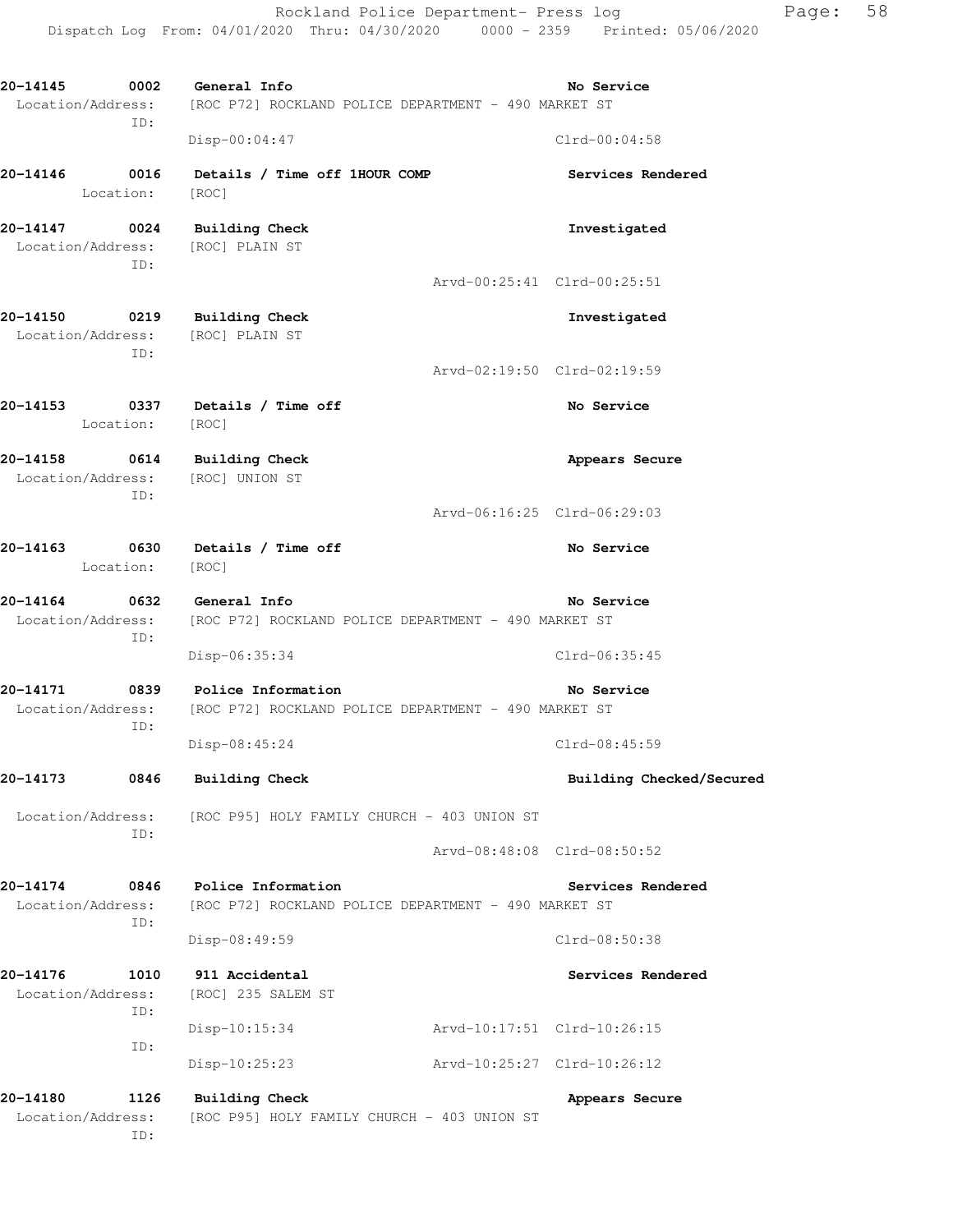Arvd-11:28:37 Clrd-11:36:10

**20-14185 1152 911 Hang Up Services Rendered**  Location/Address: [ROC 12] GIOSIO BUILDING - 50 PLEASANT PARK RD ID: Disp-11:54:08 Enrt-11:54:30 Arvd-11:57:26 Clrd-11:59:10 **20-14186 1200 Assist Public Services Rendered**  Location/Address: [ROC] TAUNTON AVE ID: Arvd-12:00:00 Clrd-12:29:53 **20-14194 1311 Assist Public Advised to Court**  Location/Address: [ROC] 32 EVANS RD ID: Disp-13:16:13 Clrd-13:16:37 20-14195 1323 Police Information **120 120 120 No Action Required**  Location/Address: [ROC P72] ROCKLAND POLICE DEPARTMENT - 490 MARKET ST ID: Disp-13:25:40 Clrd-13:27:51 **20-14197 1401 Police Information No Service**  Location/Address: [ROC P72] ROCKLAND POLICE DEPARTMENT - 490 MARKET ST ID: Disp-14:08:11 Clrd-14:08:51 **20-14204** 1513 Building Check **1999 1513** Building Check **Appears** Secure Location/Address: [ROC P95] HOLY FAMILY CHURCH - 403 UNION ST ID: Arvd-15:15:04 Clrd-15:15:22 **20-14208 1601 SHIFT ASSIGNMENTS Services Rendered**  Location/Address: [ROC P72] ROCKLAND POLICE DEPARTMENT - 490 MARKET ST ID: Arvd-16:01:00 Clrd-16:03:21 **20-14224 1925 General Info Services Rendered**  Location/Address: [ROC P72] ROCKLAND POLICE DEPARTMENT - 490 MARKET ST ID: Arvd-19:25:00 Clrd-19:27:28 **20-14232 2129 Motor Vehicle Complaint Investigated**  Location/Address: [ROC] WEST WATER ST ID: Disp-21:30:29 Arvd-21:30:34 Clrd-21:34:22 **20-14236 2239 Details / Time off Services Rendered**  Location: [ROC] **20-14238 2324 Burglar Alarm Investigated**  Location/Address: [ROC P83] ROCKLAND GOLF COURSE - 276 PLAIN ST ID: Disp-23:26:12 Enrt-23:26:18 Arvd-23:29:04 Clrd-23:37:41 ID: Disp-23:26:13 Enrt-23:26:16 Arvd-23:30:30 Clrd-23:37:49

#### **For Date: 04/25/2020 - Saturday**

| 20-14252 | 0000 | SHIFT ASSIGNMENTS |
|----------|------|-------------------|
|          |      |                   |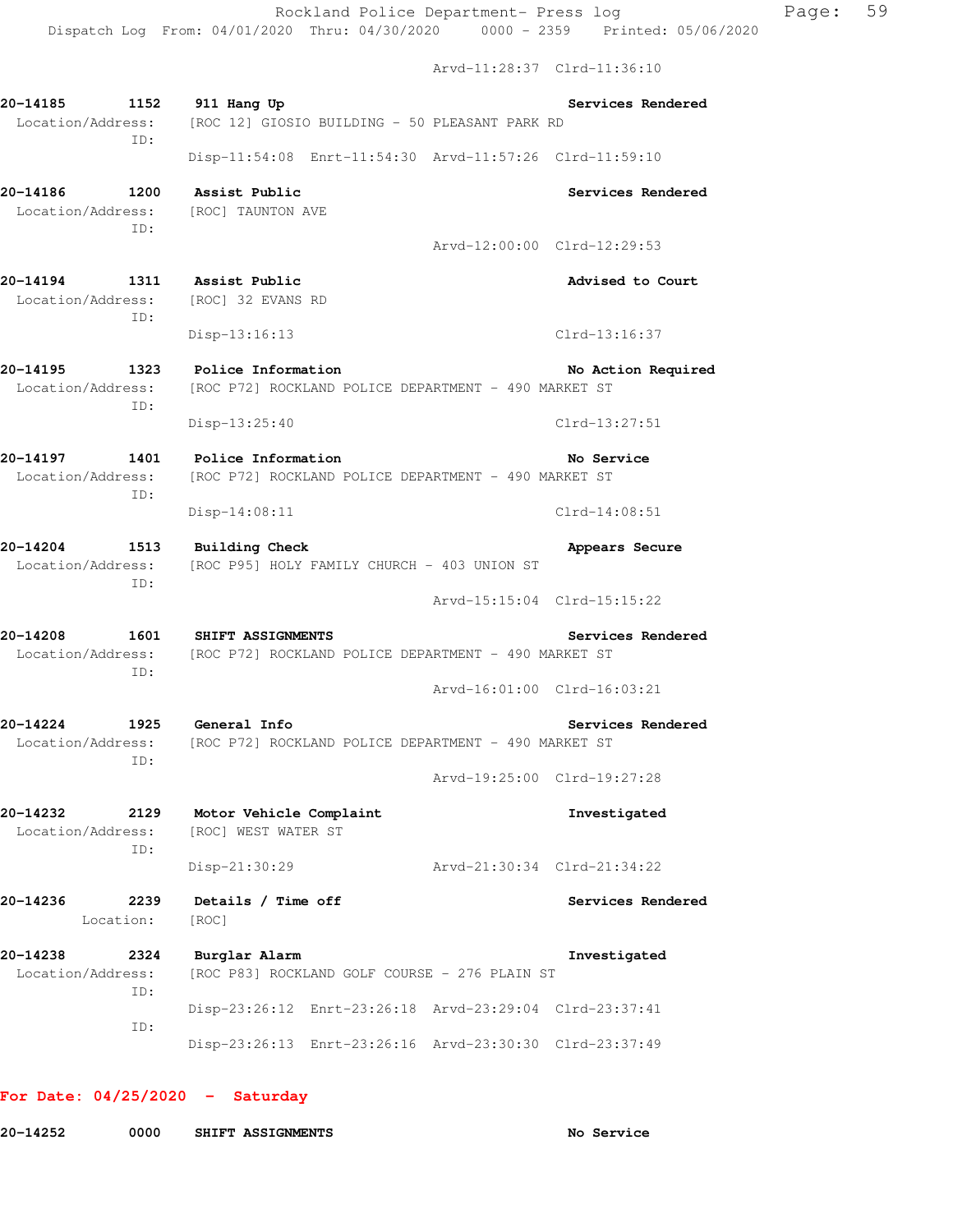|                                              |             |                                                                          |                                            | Rockland Police Department- Press log                   | Dispatch Log From: 04/01/2020 Thru: 04/30/2020 0000 - 2359 Printed: 05/06/2020 | Page: | 60 |
|----------------------------------------------|-------------|--------------------------------------------------------------------------|--------------------------------------------|---------------------------------------------------------|--------------------------------------------------------------------------------|-------|----|
| Location/Address:                            |             | [ROC P72] ROCKLAND POLICE DEPARTMENT - 490 MARKET ST                     |                                            |                                                         |                                                                                |       |    |
|                                              | ID:         |                                                                          |                                            |                                                         | Arvd-00:00:00 Clrd-06:31:20                                                    |       |    |
| 20-14248                                     | 0335        | Burglar Alarm                                                            |                                            |                                                         | Building Checked/Secured                                                       |       |    |
| Location/Address:                            | ID:         |                                                                          | [ROC 62] JEFFERSON SCHOOL - 63 GEORGE ST   |                                                         |                                                                                |       |    |
|                                              |             |                                                                          |                                            | Disp-03:37:51 Enrt-03:37:57 Arvd-03:39:45 Clrd-03:43:27 |                                                                                |       |    |
| 20-14249<br>Location/Address:                | 0459<br>ID: | Suspicious Activity<br>[ROC] BANK OF AMERICA - MARKET ST                 |                                            |                                                         | Investigated                                                                   |       |    |
|                                              |             |                                                                          |                                            | Disp-05:01:04 Enrt-05:01:09 Arvd-05:03:05 Clrd-05:14:19 |                                                                                |       |    |
| 20-14250<br>Location/Address:                | 0555<br>ID: | <b>Building Check</b><br>[ROC] UNION ST                                  |                                            |                                                         | Appears Secure                                                                 |       |    |
|                                              |             |                                                                          |                                            |                                                         | Arvd-05:56:10 Clrd-06:15:33                                                    |       |    |
| 20-14251<br>0627<br>Location/Address:<br>ID: |             | Disabled Motor Vehicle<br>[ROC] 333 PLAIN ST @ 290 REED ST               |                                            |                                                         | Services Rendered                                                              |       |    |
|                                              |             | $Disp-06:28:16$                                                          |                                            | Arvd-06:28:23 Clrd-06:34:57                             |                                                                                |       |    |
| 20-14254<br>0641<br>Vicinity of:<br>ID:      |             | Motor Vehicle Complaint<br>[ROC] WEST WATER ST                           |                                            |                                                         | Gone on arrival                                                                |       |    |
|                                              | ID:         |                                                                          |                                            |                                                         | Arvd-06:41:00 Clrd-06:44:40                                                    |       |    |
|                                              |             |                                                                          |                                            | Disp-06:42:25 Enrt-06:42:27 Arvd-06:42:28 Clrd-06:45:08 |                                                                                |       |    |
| 20-14257<br>Location/Address:                | 0710<br>ID: | MVA Property Damage Only                                                 |                                            | [ROC P86] MOBIL GAS STATION - 158 MARKET ST             | Report Follows                                                                 |       |    |
|                                              | ID:         |                                                                          |                                            |                                                         | Arvd-07:10:00 Clrd-07:20:41                                                    |       |    |
|                                              |             |                                                                          |                                            | Disp-07:11:23 Enrt-07:11:25 Arvd-07:11:40 Clrd-07:20:44 |                                                                                |       |    |
| 20-14260<br>Location/Address:                | 0802        | SHIFT ASSIGNMENTS                                                        |                                            | [ROC P72] ROCKLAND POLICE DEPARTMENT - 490 MARKET ST    | Services Rendered                                                              |       |    |
| 20-14262<br>Location/Address:                | 0812<br>ID: | Suspicious Activity                                                      | [ROC P75] UNION POINT - BILL DELAHUNT PKWY |                                                         | Services Rendered                                                              |       |    |
|                                              | ID:         | Disp-08:16:47 Enrt-08:20:26                                              |                                            |                                                         | Clrd-08:26:35                                                                  |       |    |
|                                              |             |                                                                          |                                            | Disp-08:30:01 Enrt-08:30:03 Arvd-08:30:05 Clrd-09:18:04 |                                                                                |       |    |
| 20-14263<br>Location/Address:                | 0817<br>ID: | <b>Building Check</b><br>[ROC] PLAIN ST                                  |                                            |                                                         | Services Rendered                                                              |       |    |
|                                              |             |                                                                          |                                            |                                                         | Arvd-08:19:21 Clrd-08:19:42                                                    |       |    |
| 20-14264<br>Location/Address:                | 0826<br>ID: | Motor Vehicle Stop                                                       | [ROC P75] UNION POINT - BILL DELAHUNT PKWY |                                                         | Verbal Warning                                                                 |       |    |
|                                              |             |                                                                          |                                            |                                                         | Arvd-08:26:00 Clrd-08:29:47                                                    |       |    |
| 20-14267<br>Location/Address:                | 0907        | General Incident<br>[ROC P72] ROCKLAND POLICE DEPARTMENT - 490 MARKET ST |                                            |                                                         | Services Rendered                                                              |       |    |
|                                              |             |                                                                          |                                            |                                                         |                                                                                |       |    |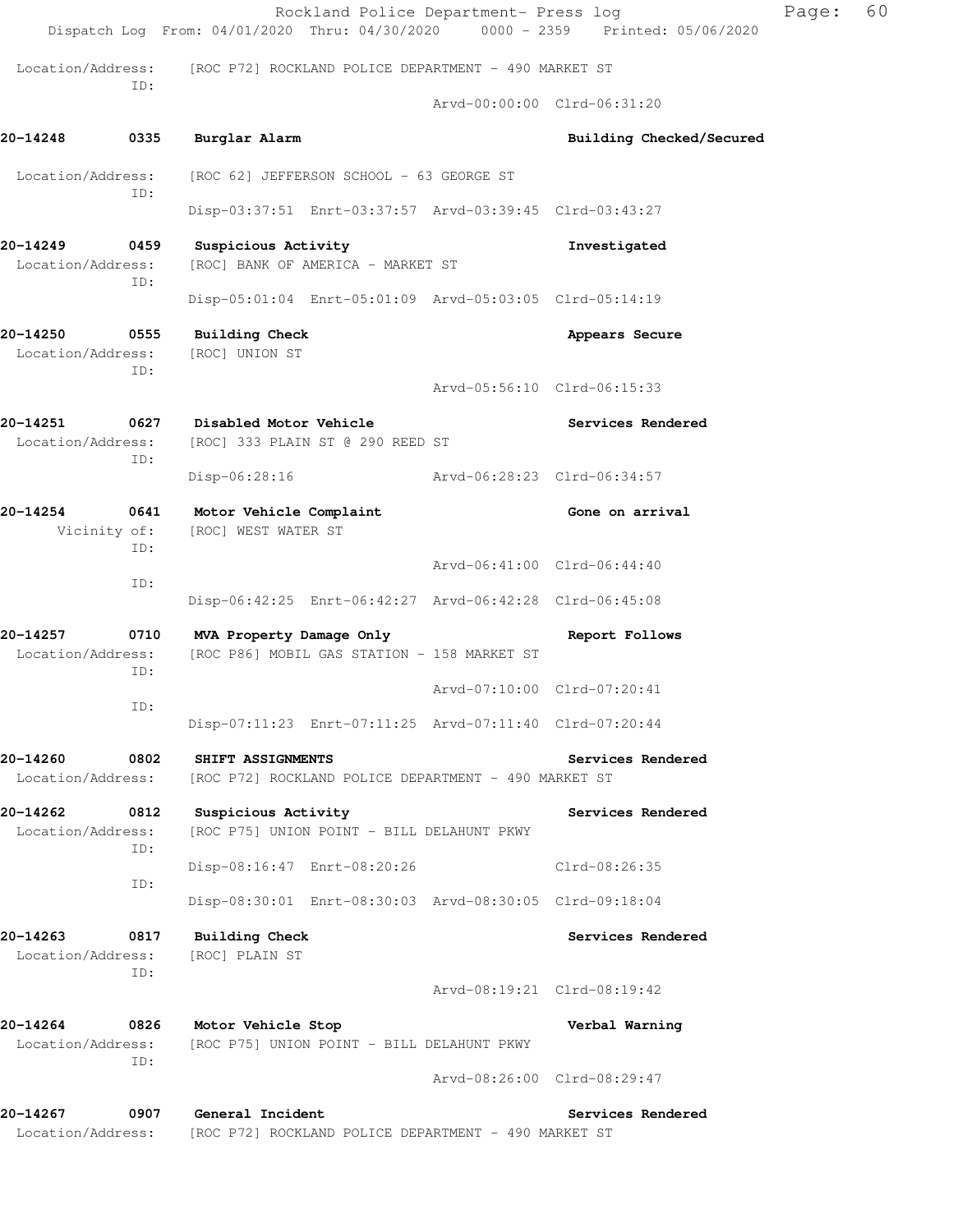**20-14269 0925 Building Check Services Rendered**  Location/Address: [ROC] VINTON TER ID: Arvd-09:26:04 Clrd-09:26:22 **20-14274 0955 ASSIST PUBLIC Services Rendered**  Location/Address: [ROC] 57 CHURCH ST **20-14278 1039 Motor Vehicle Stop Verbal Warning**  Location/Address: [ROC] 196 UNION ST @ 4 LINDEN ST ID: Arvd-10:39:00 Clrd-10:41:44 ID: Disp-10:40:30 Enrt-10:40:32 Clrd-10:41:37 **20-14308 1100 Assist Public Services Rendered**  Location/Address: [ROC P72] ROCKLAND POLICE DEPARTMENT - 490 MARKET ST **20-14285 1137 Building Check Services Rendered**  Location/Address: [ROC] EMERSON ST ID: Arvd-11:38:07 Clrd-11:38:28 **20-14291 1258 911 Accidental Investigated**  Location/Address: [ROC] 60 JOHNSON TER ID: Disp-12:59:20 Enrt-12:59:52 Arvd-13:05:16 Clrd-13:06:59 **20-14293 1333 General Incident Services Rendered**  Location/Address: [ROC P72] ROCKLAND POLICE DEPARTMENT - 490 MARKET ST **20-14294 1335 Time off Services Rendered**  Location: [ROC] **20-14299 1425 Larceny / Forgery/ Fraud Investigated**  Location/Address: [ROC] 337 WEBSTER ST ID: Disp-14:26:04 Enrt-14:26:40 Arvd-14:31:40 Clrd-14:45:21 ID: Disp-14:31:50 Enrt-14:31:52 Arvd-14:31:54 Clrd-14:44:12 **20-14303 1505 Motor Vehicle Collision W/PI Report Follows**  Vicinity of: [ROC] 10 GREENWOOD ST @ 129 SALEM ST ID: Arvd-15:05:00 Clrd-15:29:21 Fire Unit: ROCKEN1-Pumper-Rockland Engine 1 Disp-15:06:57 Fire Unit: ROCKEN1-Pumper-Rockland Engine 1 Disp-15:06:57 Enrt-15:07:16 Arvd-15:08:22 Clrd-15:11:40 InQrtsUnavl-15:11:52 InSrvce-15:11:52 EMS Unit: ROCKAM1-Rockland A1 Disp-15:07:04 Enrt-15:07:16 Arvd-15:07:57 Clrd-15:11:40 InQrtsUnavl-15:11:52 InSrvce-15:11:52 ID: Disp-15:07:22 Enrt-15:07:24 Arvd-15:07:54 Clrd-16:03:40 **20-14311 1534 Motor Vehicle Complaint Gone on arrival**  Location/Address: [ROC] 403 SALEM ST

ID: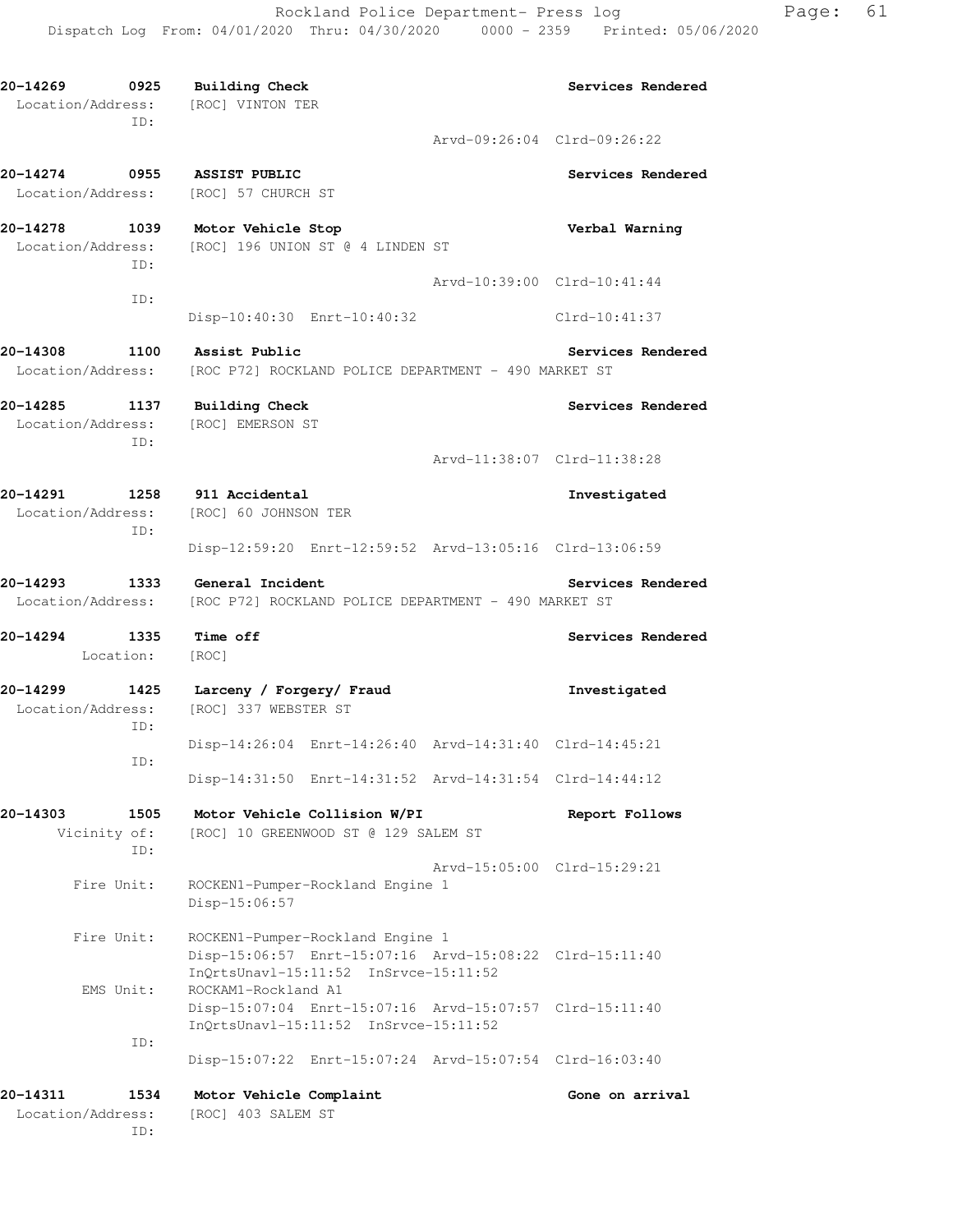Rockland Police Department- Press log Page: 62 Dispatch Log From: 04/01/2020 Thru: 04/30/2020 0000 - 2359 Printed: 05/06/2020 Disp-15:35:28 Enrt-15:35:33 Arvd-15:36:41 Clrd-15:36:49 **20-14313 1600 SHIFT ASSIGNMENTS No Service**  Location/Address: [ROC P72] ROCKLAND POLICE DEPARTMENT - 490 MARKET ST **20-14314 1620 Suspicious Activity Services Rendered**  Location/Address: [ROC] 21 BROOKS RD @ 224 DURBECK RD ID: Disp-16:22:23 Enrt-16:22:31 Arvd-16:35:07 Clrd-16:50:40 **20-14323 1651 MVA Property Damage Only Services Rendered**  Location/Address: [ROC P55] HOME DEPOT - 1149 HINGHAM ST ID: Disp-16:59:48 Clrd-17:00:14 **20-14327 1721 Building Check Appears Secure**  Location/Address: [ROC P95] HOLY FAMILY CHURCH - 403 UNION ST ID: Arvd-17:22:51 Clrd-17:23:06 **20-14335 1809 Burglar Alarm Investigated**  Location/Address: [ROC 53] 400 HINGHAM STREET - 400 HINGHAM ST ID: Disp-18:12:56 Enrt-18:13:22 Clrd-18:15:12 ID: Disp-18:26:03 Enrt-18:26:09 Arvd-18:28:57 Clrd-18:35:22 **20-14336 1811 Disturbance Transported to Hospital**  Location/Address: [ROC] 196 MONCRIEF RD ID: Disp-18:13:59 Enrt-18:15:27 Arvd-18:24:50 Clrd-18:49:40 ID: Disp-18:15:19 Enrt-18:15:23 Arvd-18:24:50 Clrd-18:50:33 20-14347 1931 Motor Vehicle Complaint **Sent On Way**  Location/Address: [ROC] BILL DELAHUNT PKWY ID: Disp-19:32:22 Enrt-19:32:48 Arvd-19:36:11 Clrd-19:38:42 **20-14348 1944 Motor Vehicle Stop Citation/Warning Issued**  Location/Address: [ROC] BILL DELAHUNT PKWY ID: Arvd-19:44:00 Clrd-19:47:50 **20-14350 1951 Building Check Appears Secure**  Location/Address: [ROC P95] HOLY FAMILY CHURCH - 403 UNION ST ID: Arvd-19:52:25 Clrd-19:52:41 **20-14352 2000 Motor Vehicle Collision W/PI Report Follows**  Location/Address: [HOL] 485 S FRANKLIN ST @ 5 HILLSDALE RD<br>EMS Unit: ROCKAM1-Rockland A1 ROCKAM1-Rockland A1 Disp-20:00:53 Clrd-20:28:24 InQrtsUnavl-20:28:24 InSrvce-20:28:24 Fire Unit: HOLENG2-Pumper-Holbrook Engine 2 Disp-20:00:54 Enrt-20:01:08 Arvd-20:02:47 Clrd-20:10:29 InQrtsUnavl-20:12:09 InSrvce-20:12:12 EMS Unit: HOLA1-Holbrook Ambulance 1 Disp-20:01:01 Enrt-20:01:05 Arvd-20:01:20 Clrd-20:10:26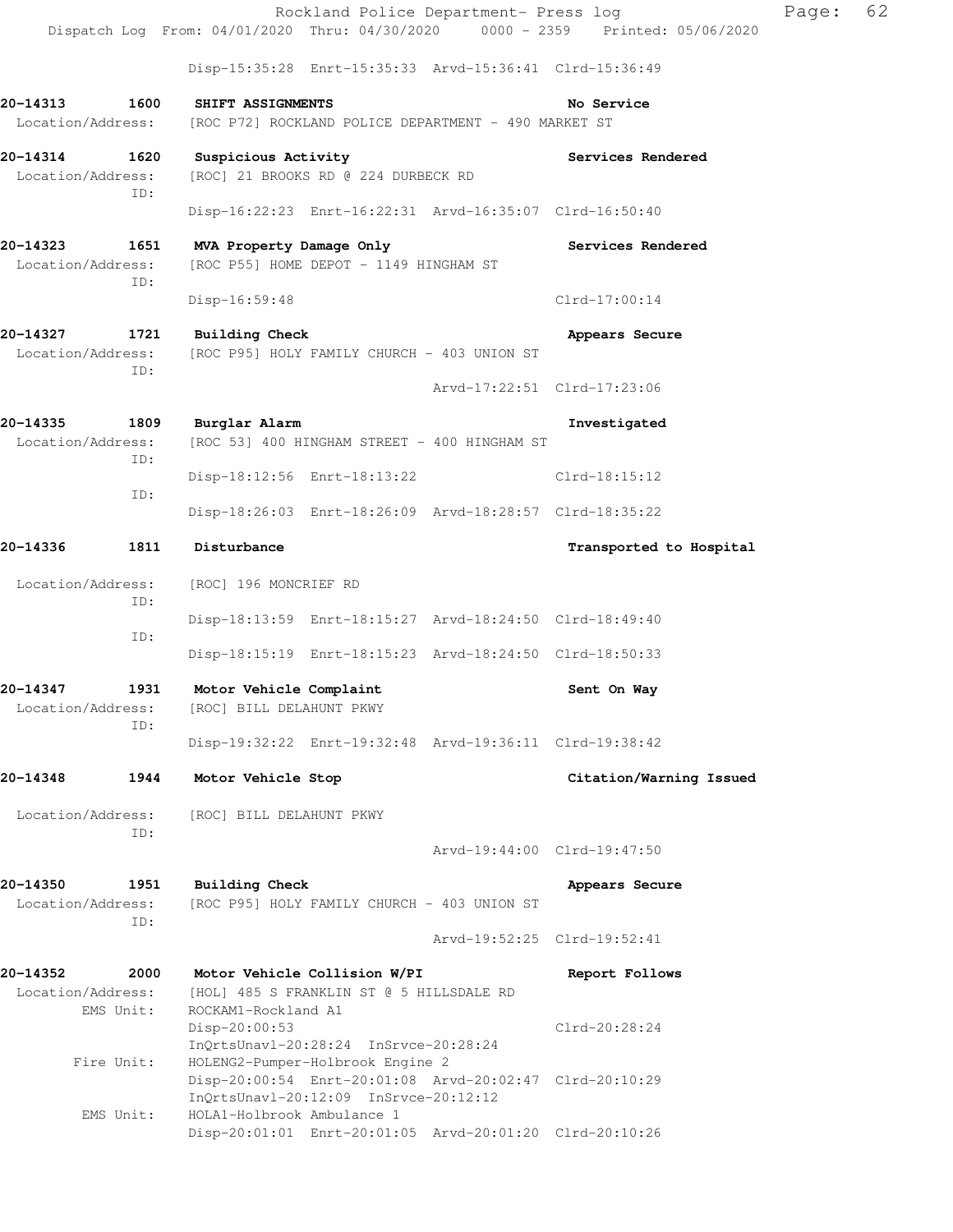Rockland Police Department- Press log Page: 63 Dispatch Log From: 04/01/2020 Thru: 04/30/2020 0000 - 2359 Printed: 05/06/2020 InQrtsUnavl-20:12:03 InSrvce-20:12:06 EMS Unit: HOLA2-Holbrook Ambulance 2 Disp-20:01:06 Clrd-20:01:13

Disp-20:01:26 Enrt-20:01:34 Arvd-20:02:09 Clrd-20:35:03

| 20-14371 | 2254            | Details / Time off | Services Rendered |  |
|----------|-----------------|--------------------|-------------------|--|
|          | Location: [ROC] |                    |                   |  |

InQrtsUnavl-20:01:13 InSrvce-20:01:13

### **For Date: 04/26/2020 - Sunday**

ID:

| 20-14375 | 0000                             | General Incident                                                       | Services Rendered           |
|----------|----------------------------------|------------------------------------------------------------------------|-----------------------------|
|          | Location/Address:<br>ID:         | [ROC P72] ROCKLAND POLICE DEPARTMENT - 490 MARKET ST                   |                             |
|          |                                  | Disp-00:02:57                                                          | $Clrd-00:03:07$             |
| 20-14379 | 0115<br>Location/Address:<br>ID: | Missing Person<br>[ROC] 725 MARKET ST                                  | Report Follows              |
|          |                                  |                                                                        | Arvd-01:15:00 Clrd-02:20:34 |
|          | ID:                              | Disp-01:40:37 Enrt-01:40:42 Arvd-01:40:45 Clrd-01:47:16                |                             |
| 20-14387 | $\overline{0224}$<br>Location:   | Details / Time off<br>[ROC]                                            | Services Rendered           |
| 20-14389 | 0301                             | Burglar Alarm                                                          | Building Checked/Secured    |
|          | Location/Address:<br>ID:         | [ROC 17] E.T. WRIGHT SHOE FACTORY - 379 LIBERTY ST Apt. #214           |                             |
|          | ID:                              | Disp-03:04:24 Enrt-03:05:21 Arvd-03:06:46 Clrd-03:20:33                |                             |
|          |                                  | Disp-03:04:45 Enrt-03:05:21 Arvd-03:07:10 Clrd-03:20:36                |                             |
| 20-14392 | 0547                             | <b>Building Check</b>                                                  | Appears Secure              |
|          | Location/Address:<br>ID:         | [ROC 61] UNION ST BUSINESS DISTRICT - UNION ST                         |                             |
|          |                                  |                                                                        | Arvd-05:48:10 Clrd-06:03:15 |
| 20-14395 | 0803                             | Information Call                                                       | No Action Required          |
|          |                                  | Location/Address: [ROC P72] ROCKLAND POLICE DEPARTMENT - 490 MARKET ST |                             |
| 20-14402 | 0844                             | 911 Accidental                                                         | Investigated                |
|          | Location/Address:<br>ID:         | [ROC 94] 23 NORTH AVE                                                  |                             |
|          |                                  | Disp-08:45:19 Enrt-08:45:36 Arvd-08:50:54 Clrd-08:55:49                |                             |
| 20-14405 | 1006                             | General Incident                                                       | Services Rendered           |
|          | Location/Address:<br>ID:         | [ROC] WEBSTER ST                                                       |                             |
|          |                                  | Disp-10:09:53                                                          | $Clrd-10:10:08$             |
| 20-14412 | 1148                             | Lost/Found Property                                                    | Services Rendered           |
|          | Location/Address:<br>ID:         | [ROC] MARKET ST                                                        |                             |
|          |                                  | Disp-11:53:09                                                          | Clrd-11:58:26               |
| 20-14433 | 1330                             | Information Call                                                       | No Action Required          |
|          | Location/Address:                | [ROC P72] ROCKLAND POLICE DEPARTMENT - 490 MARKET ST                   |                             |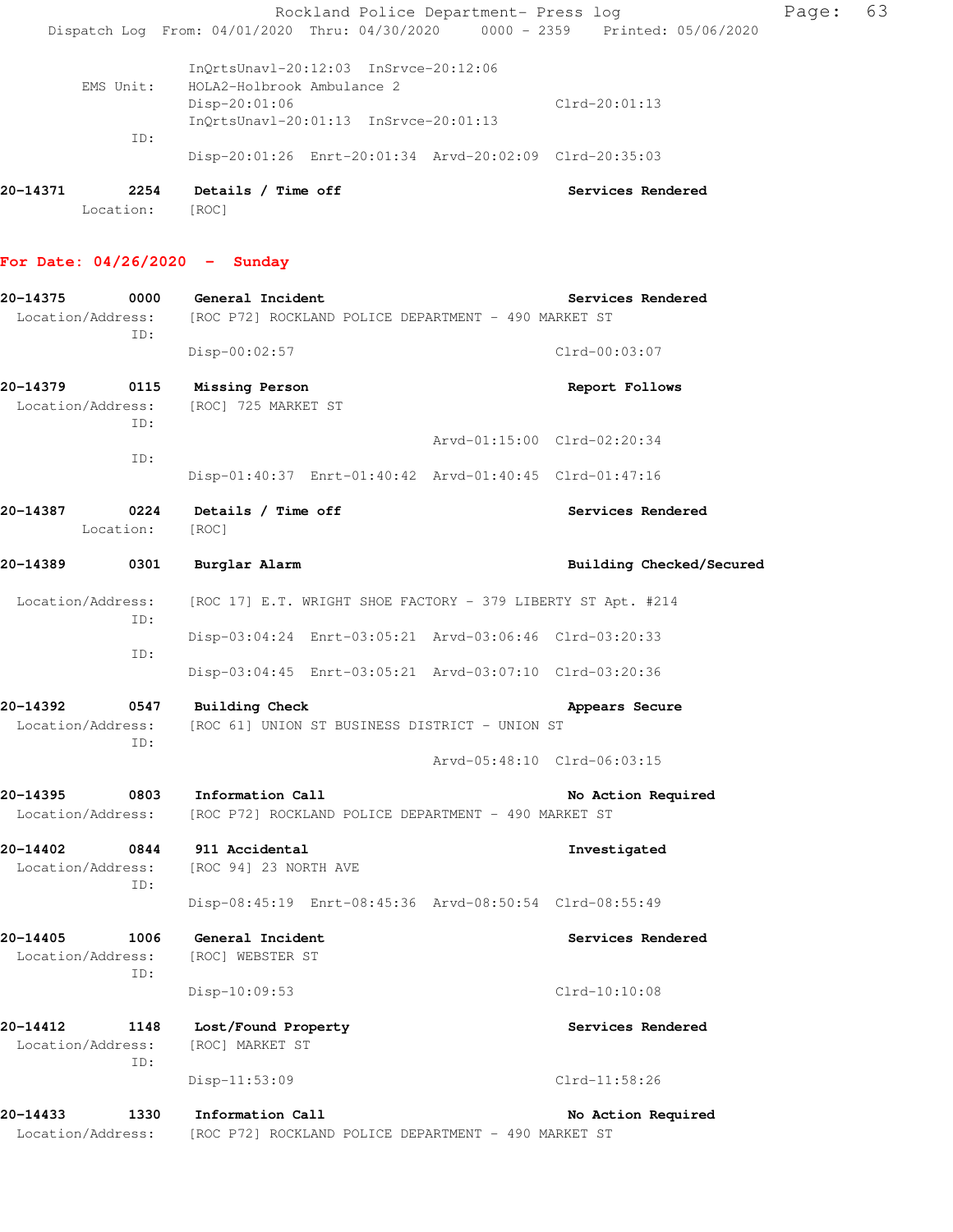Dispatch Log From: 04/01/2020 Thru: 04/30/2020 0000 - 2359 Printed: 05/06/2020 **20-14431 1457 Suspicious Activity Sent On Way**  Location/Address: [ROC P116] PRIME HYUNDIA - 1022 HINGHAM ST ID: Disp-15:32:13 Enrt-15:32:17 Arvd-15:34:25 Clrd-15:40:03 ID: Disp-15:33:12 Enrt-15:33:16 Arvd-15:35:16 Clrd-15:39:45 20-14434 1529 Details / Time off **No. 2016** No Action Required Location: [ROC] **20-14435 1536 Missing Person Services Rendered**  Location/Address: [ROC P72] ROCKLAND POLICE DEPARTMENT - 490 MARKET ST ID: Disp-15:40:14 Clrd-15:42:10 **20-14436 1540 Police Information No Action Required**  Location/Address: [ROC] 46 EXCHANGE ST **20-14438 1622 General Info Services Rendered**  Location/Address: [ROC P72] ROCKLAND POLICE DEPARTMENT - 490 MARKET ST **20-14440 1700 General Info Services Rendered**  Location/Address: [ROC P72] ROCKLAND POLICE DEPARTMENT - 490 MARKET ST

Rockland Police Department- Press log Page: 64

**20-14442 1715 General Info Services Rendered**  Location/Address: [ROC P72] ROCKLAND POLICE DEPARTMENT - 490 MARKET ST **20-14457 2106 911 Accidental Services Rendered** 

 Location/Address: [ROC] 12 FRANKLIN HUNT RD ID: Disp-21:07:50 Enrt-21:08:25 Arvd-21:15:04 Clrd-21:17:58

#### **For Date: 04/27/2020 - Monday**

| 20-14470<br>Location/Address: | 0001<br>TD: | <b>SHIFT ASSIGNMENTS</b> | [ROC P72] ROCKLAND POLICE DEPARTMENT - 490 MARKET ST    | No Service                  |
|-------------------------------|-------------|--------------------------|---------------------------------------------------------|-----------------------------|
|                               |             |                          |                                                         | Arvd-00:01:34 Clrd-00:03:30 |
| 20-14476                      | 0116        | 911 Hang Up              |                                                         | Investigated                |
| Location/Address:             | ID:         |                          | [ROC 94] 23 NORTH AVE Apt. #21                          |                             |
|                               | TD:         |                          | Disp-01:18:16 Enrt-01:18:21 Arvd-01:26:06 Clrd-01:32:36 |                             |
|                               |             |                          | Disp-01:25:20 Enrt-01:25:26 Arvd-01:26:58 Clrd-01:32:36 |                             |
| 20-14493                      | 0803        | SHIFT ASSIGNMENTS        |                                                         | Services Rendered           |
| Location/Address:             |             |                          | [ROC P72] ROCKLAND POLICE DEPARTMENT - 490 MARKET ST    |                             |
| 20-14494                      | 0822        | 911 Accidental           |                                                         | Investigated                |
| Location/Address:             | TD:         | [ROC] 16 EVERETT ST      |                                                         |                             |
|                               |             |                          | Disp-08:24:26 Enrt-08:26:48                             | $Clrd-08:28:21$             |
|                               | ID:         |                          | Disp-08:28:14 Enrt-08:28:19 Arvd-08:29:32 Clrd-08:30:15 |                             |
| 20-14495                      | 0831        | <b>SICK TIME</b>         |                                                         | Services Rendered           |
|                               | Location:   | [ROC]                    |                                                         |                             |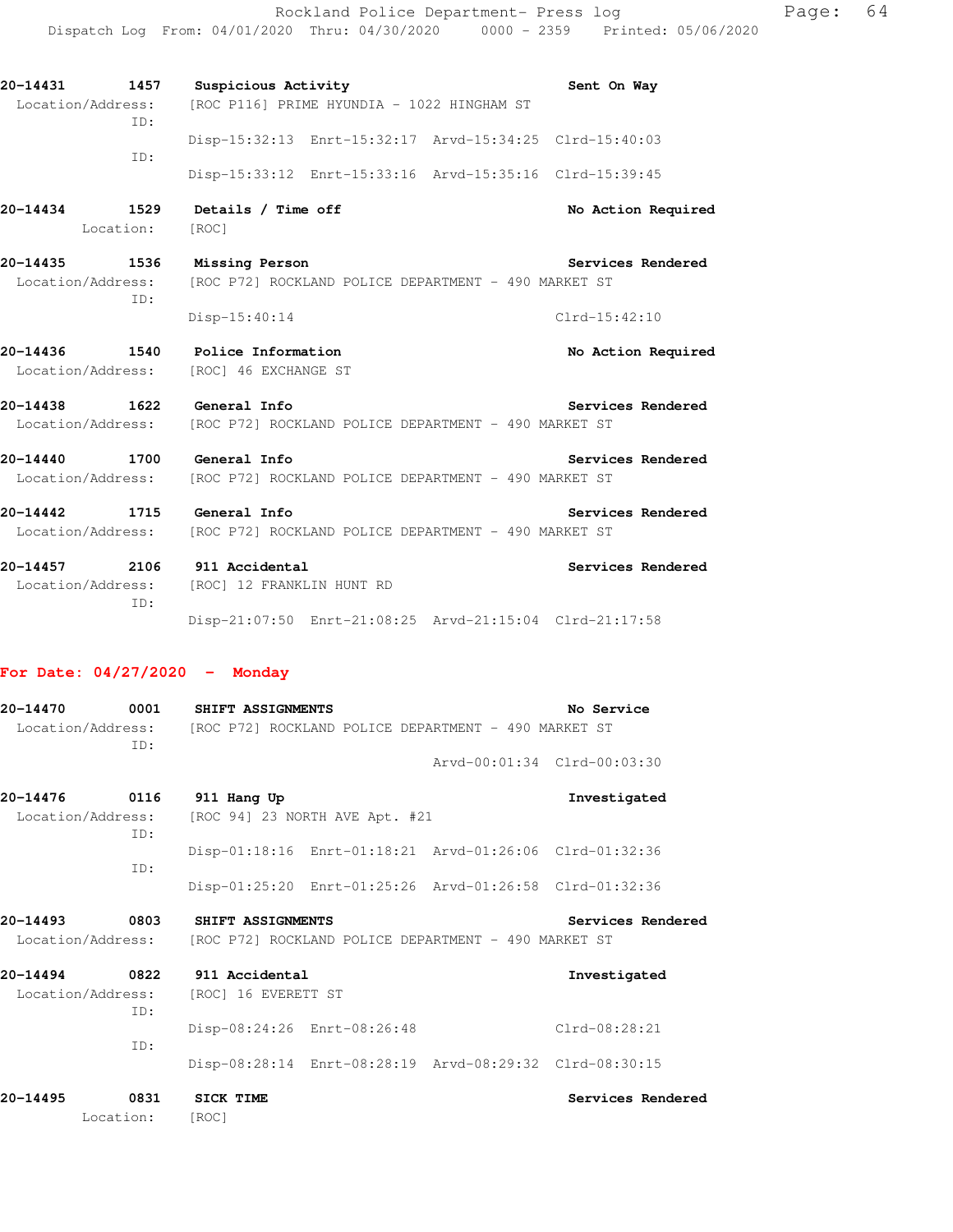| 20-14496<br>0840<br>Location/Address:<br>ID: | Warrant<br>[ROC P72] ROCKLAND POLICE DEPARTMENT - 490 MARKET ST                             | Services Rendered           |
|----------------------------------------------|---------------------------------------------------------------------------------------------|-----------------------------|
| ID:                                          | Disp-08:48:53 Enrt-08:49:04 Arvd-08:49:06 Clrd-09:09:17                                     |                             |
| ID:                                          | Disp-08:49:23 Enrt-08:49:28 Arvd-08:50:01 Clrd-09:09:22                                     |                             |
| ID:                                          | Disp-08:49:26 Enrt-08:49:30 Arvd-08:50:00 Clrd-09:09:25                                     |                             |
| ID:                                          | Disp-08:49:40 Enrt-08:49:47 Arvd-08:49:59 Clrd-09:09:07                                     |                             |
| ID:                                          | Disp-08:49:54 Enrt-08:49:56 Arvd-08:50:03 Clrd-09:09:14                                     |                             |
|                                              | Disp-09:09:44 Enrt-09:09:46 Arvd-09:09:49 Clrd-16:03:55                                     |                             |
| EMS Unit:                                    | ROCKAM2-Rockland A2<br>Disp-12:31:51                                                        | Clrd-12:32:47               |
| EMS Unit:                                    | InQrtsUnavl-12:32:47 InSrvce-12:32:47<br>ROCKAM2-Rockland A2<br>Disp-12:32:54 Enrt-12:33:00 | Clrd-12:33:20               |
| Refer To Arrest:                             | InQrtsUnavl-12:33:20 InSrvce-12:33:20<br>20ROC-14496-AR                                     |                             |
| Arrest:                                      | ANDUJAR, IVAN J                                                                             |                             |
| Address:                                     | 57 CHURCH ST Apt. #3<br>ROCKLAND, MA                                                        |                             |
| Age:                                         | 20                                                                                          |                             |
| Charges:                                     | Straight Warrant<br>Straight Warrant                                                        |                             |
| 20-14500<br>1009                             | Details                                                                                     | Services Rendered           |
| Location:                                    | [ROC]                                                                                       |                             |
| 20-14502<br>1030<br>Location/Address:        | General Info<br>[ROC P72] ROCKLAND POLICE DEPARTMENT - 490 MARKET ST                        | Services Rendered           |
| 20-14503<br>1044                             | <b>Building Check</b>                                                                       | Services Rendered           |
| Location/Address:                            | [ROC] PLAIN ST                                                                              |                             |
| ID:                                          |                                                                                             | Arvd-10:45:12 Clrd-10:45:23 |
| 20-14848<br>1045                             | Animal Complaint                                                                            | Services Rendered           |
| Location/Address:                            | [ROC] 160 SPRUCE ST                                                                         |                             |
| 20-14504<br>1101<br>Location/Address:<br>ID: | <b>Building Check</b><br>[ROC] UNION ST                                                     | Appears Secure              |
|                                              |                                                                                             | Arvd-11:01:54 Clrd-11:02:08 |
| 20-14506<br>1114<br>Location/Address:<br>ID: | Prisoner Information<br>[ROC P72] ROCKLAND POLICE DEPARTMENT - 490 MARKET ST                | Services Rendered           |
|                                              | Disp-11:17:16                                                                               | $Clrd-11:17:22$             |
| 20-14847<br>1135<br>Location/Address:        | Animal Complaint<br>[ROC 160] 233 MARKET ST                                                 | Services Rendered           |
| 20-14511<br>1152<br>Location/Address:<br>ID: | <b>Building Check</b><br>[ROC] EMERSON ST                                                   | Services Rendered           |
|                                              |                                                                                             | Arvd-11:53:08 Clrd-11:53:37 |
| 20–14523<br>1314<br>Location/Address:        | CRUISER OUT OF TOWN<br>[ROC P72] ROCKLAND POLICE DEPARTMENT - 490 MARKET ST                 | Services Rendered           |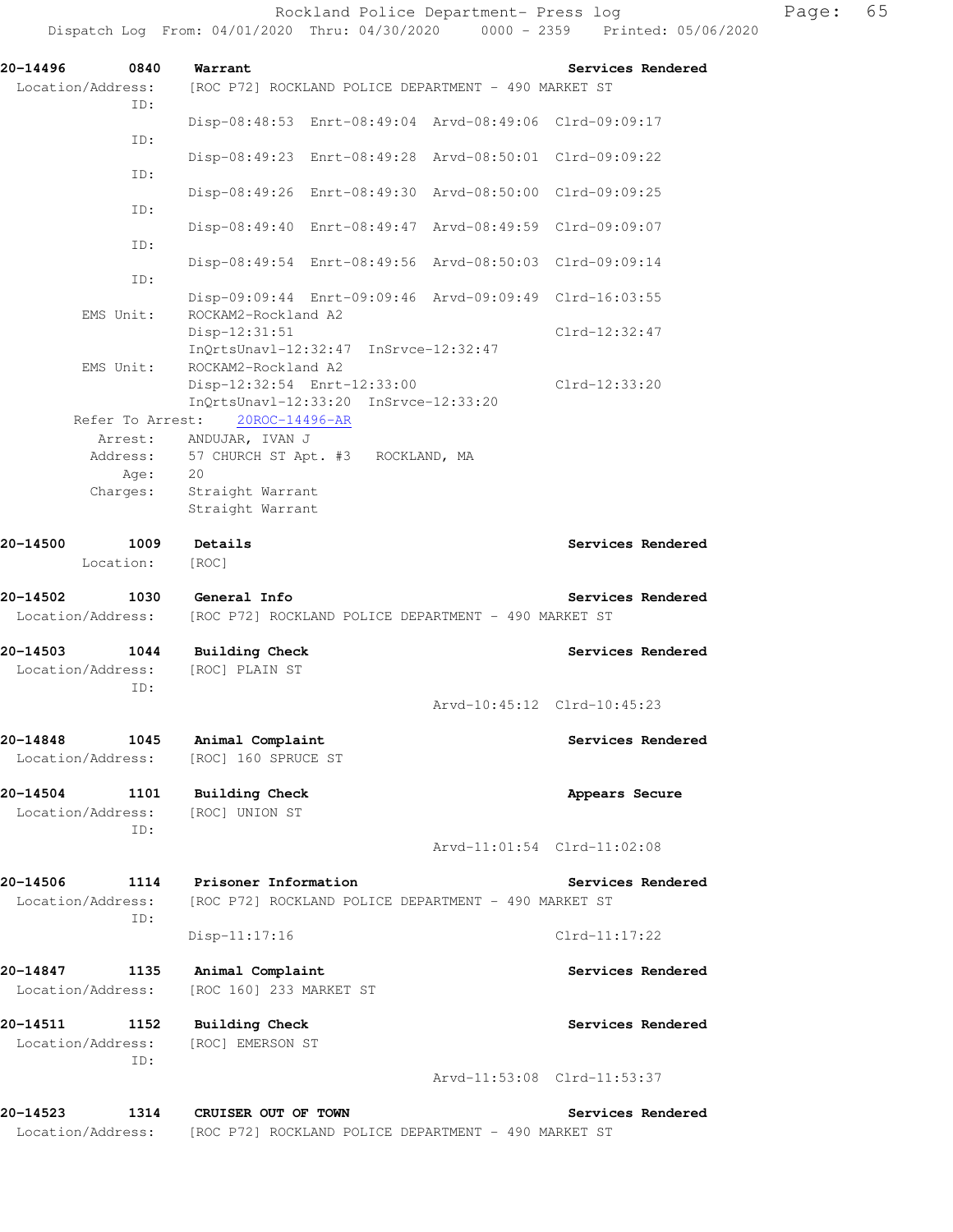Rockland Police Department- Press log Page: 66 Dispatch Log From: 04/01/2020 Thru: 04/30/2020 0000 - 2359 Printed: 05/06/2020 ID: Disp-13:16:24 Arvd-13:16:42 Clrd-14:23:57 **20-14526 1320 General Info Services Rendered**  Location/Address: [ROC P72] ROCKLAND POLICE DEPARTMENT - 490 MARKET ST **20-14533 1426 Building Check Services Rendered**  Location/Address: [ROC] VINTON TER ID: Arvd-14:27:12 Clrd-14:27:33 20-14535 1443 Building Check **Appears Secure**  Location/Address: [ROC] UNION ST ID: Arvd-14:43:58 Clrd-14:44:41 **20-14537 1451 PRISONER FED Services Rendered**  Location/Address: [ROC P72] ROCKLAND POLICE DEPARTMENT - 490 MARKET ST **20-14538 1453 Prisoner Information Services Rendered**  Location/Address: [ROC P72] ROCKLAND POLICE DEPARTMENT - 490 MARKET ST ID: Disp-15:05:31 Clrd-15:05:40 **20-14548 1606 SHIFT ASSIGNMENTS No Service**  Location/Address: [ROC P72] ROCKLAND POLICE DEPARTMENT - 490 MARKET ST **20-14549 1609 Prisoner Information Services Rendered**  Location/Address: [ROC P72] ROCKLAND POLICE DEPARTMENT - 490 MARKET ST ID: Disp-16:11:50 Clrd-16:12:07 **20-14551 1633 911 Accidental Investigated**  Location/Address: [ROC] 135 GROVE ST ID: Disp-16:36:55 Enrt-16:37:00 Clrd-16:49:57 ID: Disp-16:39:46 Enrt-16:39:49 Arvd-16:46:32 Clrd-16:49:55 **20-14552 1633 911 Accidental Cancelled Enroute**  Location/Address: [ROC 69] SOUTH SHORE REHAB & NURSING - 115 NORTH AVE ID: Disp-16:35:50 Enrt-16:36:42 Clrd-16:38:36 **20-14556 1711 Motor Vehicle Complaint Services Rendered**  Vicinity of: [ROC P95] HOLY FAMILY CHURCH - 403 UNION ST ID: Disp-17:15:44 Arvd-17:15:56 Clrd-17:22:43 ID: Disp-17:15:50 Arvd-17:15:54 Clrd-17:22:40 **20-14557 1715 911 Hang Up Investigated**  Location/Address: [ROC] 184 BEAL ST EXT ID: Disp-17:16:38 Enrt-17:16:47 Arvd-17:18:51 Clrd-17:20:22 ID: Disp-17:16:43 Enrt-17:16:46 Arvd-17:19:20 Clrd-17:20:25 20-14562 1733 Details / Time off **No Service No Service** Location: [ROC]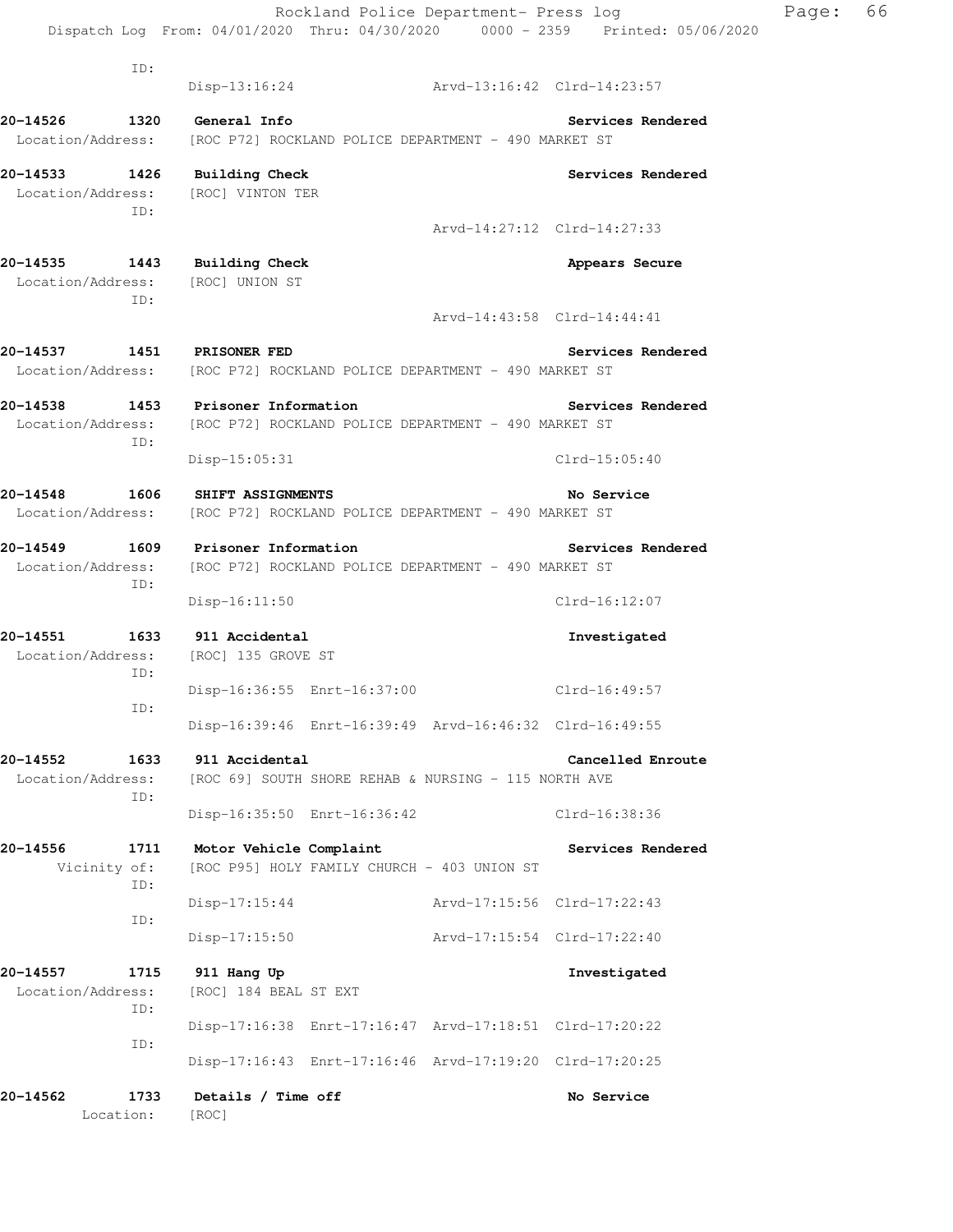Disp-20:50:51 Enrt-20:50:58 Arvd-20:52:59 Clrd-20:55:31

| 20-14566<br>Location/Address: | 1811<br>ID: | Health & Welfare Check<br>[ROC] 5 MEREDITH WAY    |  |                                                                 | Services Rendered |
|-------------------------------|-------------|---------------------------------------------------|--|-----------------------------------------------------------------|-------------------|
|                               |             |                                                   |  | $Disp-18:15:53$ $Enrt-18:16:02$ $Arvd-18:25:26$ $Clrd-18:30:00$ |                   |
| 20-14580<br>Location/Address: | 2049        | Motor Vehicle Complaint<br>WEST WATER ST<br>[ROC] |  |                                                                 | Gone on arrival   |
|                               | ID:<br>ID:  | $Disp-20:50:51$                                   |  | Arvd-20:51:04 Clrd-20:55:41                                     |                   |

# **For Date: 04/28/2020 - Tuesday**

| 20-14592                      | 0000            | SHIFT ASSIGNMENTS                                                                                    |                             |                | Services Rendered        |
|-------------------------------|-----------------|------------------------------------------------------------------------------------------------------|-----------------------------|----------------|--------------------------|
|                               |                 | Location/Address: [ROC P72] ROCKLAND POLICE DEPARTMENT - 490 MARKET ST                               |                             |                |                          |
|                               |                 | 20-14602 0510 Building Check                                                                         |                             |                | Building Checked/Secured |
|                               | ID:             | Location/Address: [ROC] UNION ST                                                                     |                             |                |                          |
|                               |                 | $Disp-05:12:44$                                                                                      |                             |                |                          |
| 20-14606 0702                 | Location: [ROC] | Details                                                                                              |                             |                | Services Rendered        |
| 20-14607 0729 Details         | Location:       | [ROC]                                                                                                |                             |                | Services Rendered        |
| 20-14608 0746 Details         | Location: [ROC] |                                                                                                      |                             |                | Services Rendered        |
|                               |                 | 20-14612 0800 General Info<br>Location/Address: [ROC P72] ROCKLAND POLICE DEPARTMENT - 490 MARKET ST |                             |                | Services Rendered        |
| 20-14623 0805                 | Location: [ROC] | COMP Time off                                                                                        |                             |                | Services Rendered        |
|                               |                 | 20-14614 0847 Building Check                                                                         |                             |                | Building Checked/Secured |
|                               | ID:             | Location/Address: [ROC] UNION ST                                                                     |                             |                |                          |
|                               |                 |                                                                                                      | Arvd-08:48:14 Clrd-08:48:22 |                |                          |
|                               |                 | 20-14617 0853 Building Check<br>Location/Address: [ROC P83] ROCKLAND GOLF COURSE - 276 PLAIN ST      |                             | Appears Secure |                          |
|                               | ID:             |                                                                                                      | Arvd-08:56:32 Clrd-08:57:41 |                |                          |
|                               | ID:             | 20-14627 1110 Building Check<br>Location/Address: [ROC P83] ROCKLAND GOLF COURSE - 276 PLAIN ST      |                             | Appears Secure |                          |
|                               |                 |                                                                                                      | Arvd-11:12:04 Clrd-11:14:30 |                |                          |
| 20-14630<br>Location/Address: | 1222<br>ID:     | 911 Accidental<br>[ROC] 16 PLEASANT VIEW RD                                                          |                             | Investigated   |                          |
|                               |                 | Disp-12:26:27 Enrt-12:26:55 Arvd-12:36:05 Clrd-12:36:15                                              |                             |                |                          |
| 20-14631                      | 1226            | Details / Time off                                                                                   |                             |                | Services Rendered        |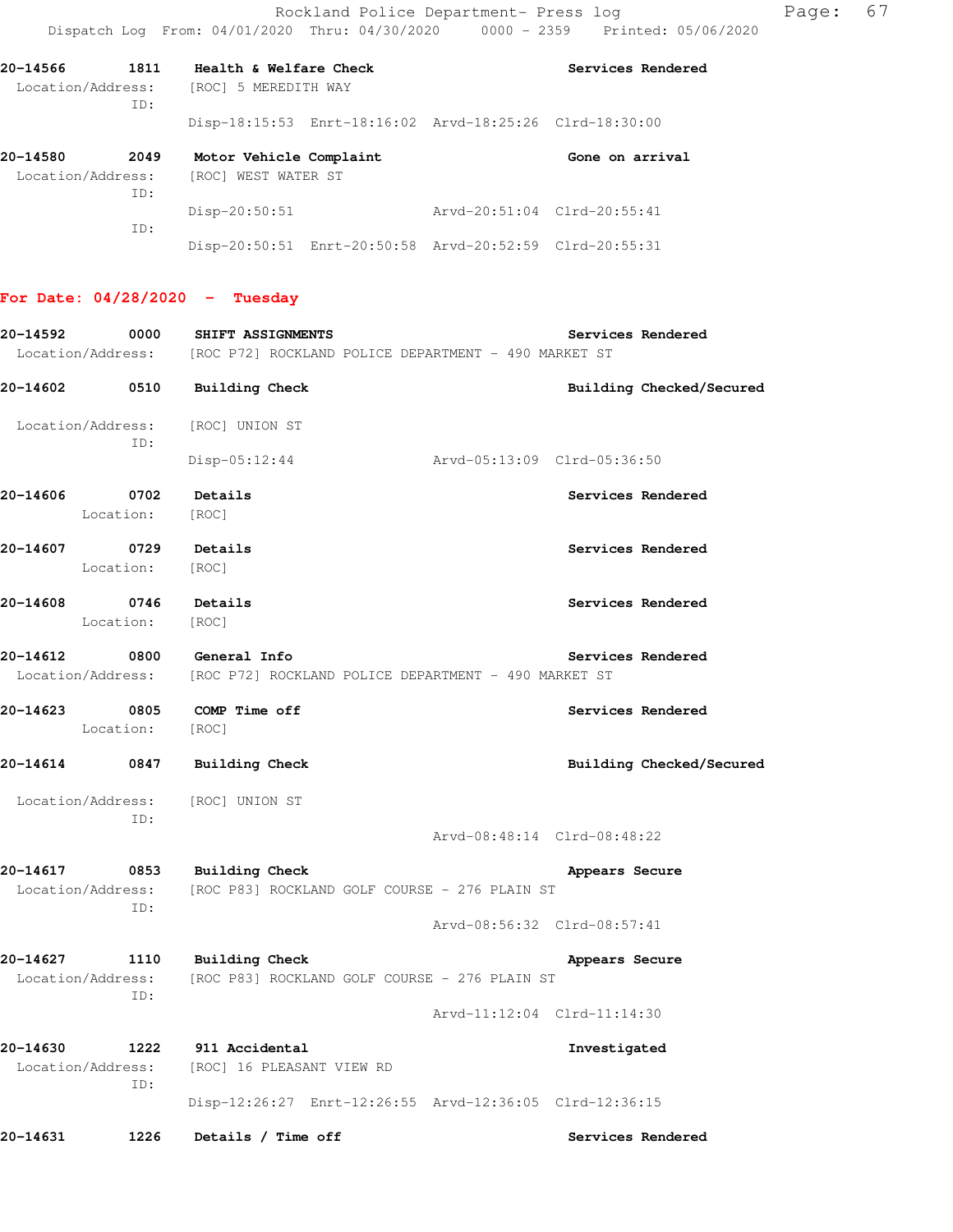Location: [ROC]

**20-14632 1238 911 Accidental Investigated**  Location/Address: [ROC] 71 WINDING WAY ID: Disp-12:41:00 Enrt-12:41:03 Arvd-12:45:57 Clrd-12:47:26 **20-14634 1310 Missing Person Report Follows**  Location/Address: [ROC] 18 PACIFIC ST Apt. #2 ID: Disp-13:12:03 Enrt-13:12:37 Arvd-13:20:04 Clrd-13:25:35 **20-14849 1330 Animal Complaint Services Rendered**  Location/Address: [ROC] 512 NORTH AVE **20-14846 1400 Animal Complaint Services Rendered**  Location/Address: [ROC] 1 BROOKLINE WAY **20-14638 1428 General Info Services Rendered**  Location/Address: [ROC P72] ROCKLAND POLICE DEPARTMENT - 490 MARKET ST **20-14640 1450 Animal Complaint Services Rendered**  Location/Address: [ROC] 170 MARTHA DR ID: Arvd-14:50:00 Clrd-15:19:20 **20-14643 1513 Building Check Appears Secure**  Location/Address: [ROC] UNION ST ID: Arvd-15:13:56 Clrd-15:14:07 **20-14644 1515 Building Check Appears Secure**  Location/Address: [ROC P83] ROCKLAND GOLF COURSE - 276 PLAIN ST ID: Arvd-15:15:52 Clrd-15:17:42 **20-14645 1539 MVA Property Damage Only Services Rendered**  Location/Address: [ROC P55] HOME DEPOT - 1149 HINGHAM ST ID: Disp-15:40:11 Enrt-15:41:39 Clrd-15:42:11 ID: Disp-16:21:32 Enrt-16:21:34 Clrd-16:46:19 **20-14647 1554 SHIFT ASSIGNMENTS Services Rendered**  Location/Address: [ROC P72] ROCKLAND POLICE DEPARTMENT - 490 MARKET ST **20-14652 1624 COMP DAY Services Rendered**  Location: [ROC] **20-14657 1719 Assist Public Services Rendered**  Location/Address: [ROC] LIBERTY ST ID: Arvd-17:23:07 Clrd-17:24:34 **20-14658 1726 Emergency Medical Transported to Hospital**  Location/Address: [ROC] 22 STUDLEY CT EMS Unit: ROCKAM1-Rockland A1 Disp-17:28:39 Enrt-17:29:29 Arvd-17:32:28 Clrd-17:39:27

Fire Unit: ROCKEN1-Pumper-Rockland Engine 1

Hosp-17:50:34 ClrHosp-18:07:58 InQrtsUnavl-18:13:47 InSrvce-18:13:47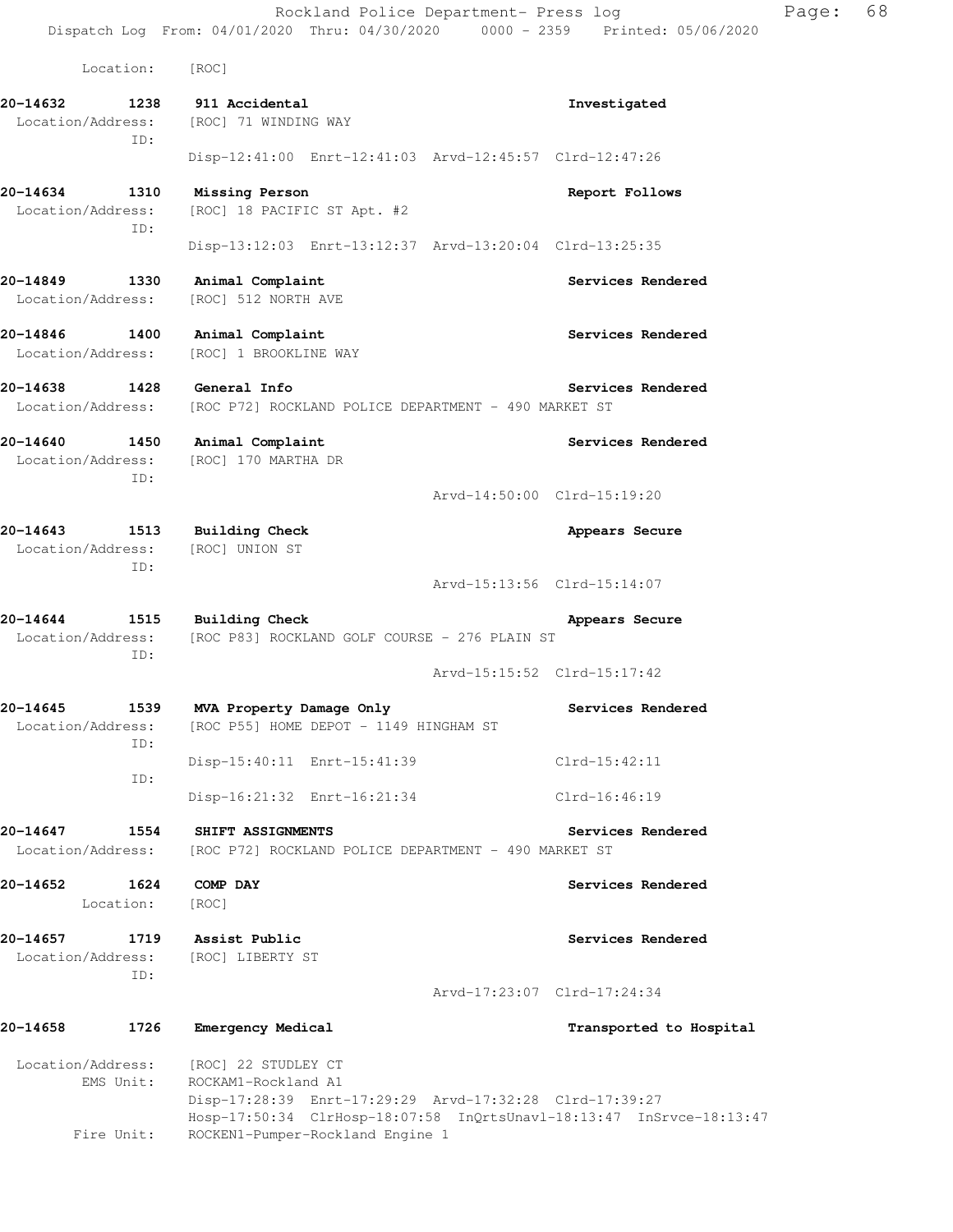|                               |                                                             | Rockland Police Department- Press log                                                            |                             | Page: | 69 |
|-------------------------------|-------------------------------------------------------------|--------------------------------------------------------------------------------------------------|-----------------------------|-------|----|
|                               |                                                             | Dispatch Log From: 04/01/2020 Thru: 04/30/2020 0000 - 2359 Printed: 05/06/2020                   |                             |       |    |
|                               |                                                             | Disp-17:28:44 Enrt-17:28:48 Arvd-17:31:47 Clrd-17:35:55<br>InQrtsUnavl-17:38:52 InSrvce-17:38:52 |                             |       |    |
|                               | ID:                                                         | Disp-17:30:11 Enrt-17:30:15 Arvd-17:32:45 Clrd-17:34:57                                          |                             |       |    |
| 20-14659<br>Location/Address: | 1728                                                        | Assist Fire Department<br>[ROC] 22 STUDLEY CT                                                    | Services Rendered           |       |    |
| 20-14660                      | ID:                                                         | 1742 Assist Public<br>Location/Address: [ROC] 19 SAW MILL LN                                     | Services Rendered           |       |    |
|                               |                                                             |                                                                                                  | Arvd-17:45:26 Clrd-17:45:40 |       |    |
| 20-14661<br>Location/Address: | 1751<br>ID:                                                 | Animal Complaint<br>[ROC] LONGWATER DR                                                           | Services Rendered           |       |    |
|                               |                                                             | Disp-17:53:24                                                                                    | Arvd-17:58:38 Clrd-18:01:34 |       |    |
| 20-14662                      | ID:                                                         | 1801 Assist Public<br>Location/Address: [ROC] 157 HOWARD ST                                      | Services Rendered           |       |    |
|                               |                                                             |                                                                                                  | Arvd-18:09:01 Clrd-18:12:04 |       |    |
| 20-14664<br>Location/Address: | 1812<br>ID:                                                 | Assist Public<br>[ROC] 770 UNION ST                                                              | Services Rendered           |       |    |
|                               |                                                             | Disp-18:31:58 Enrt-18:43:09 Arvd-18:43:12 Clrd-18:43:33                                          |                             |       |    |
| 20-14663<br>Location/Address: | 1817<br>ID:                                                 | 911 Accidental<br>[ROC] 46 CLIFF ST                                                              | Services Rendered           |       |    |
|                               |                                                             | Disp-18:19:11 Enrt-18:19:59 Arvd-18:22:17 Clrd-18:23:25                                          |                             |       |    |
| 20-14677<br>Location/Address: | 2150<br>ID:                                                 | Suspicious Activity<br>[ROC] GEORGE ST                                                           | Arrest (s) Made             |       |    |
|                               | ID:                                                         | Disp-21:52:25                                                                                    | Arvd-21:53:25 Clrd-22:15:55 |       |    |
|                               |                                                             | Disp-21:52:25 Enrt-21:53:42 Arvd-21:55:39 Clrd-23:23:12                                          |                             |       |    |
|                               | Refer To Arrest:<br>Arrest:<br>Address:<br>Age:<br>Charges: | 20ROC-14677-AR<br>YANOVICH, JEREMY LUKE<br>107 PARK DR BOSTON, MA<br>40<br>Straight Warrant      |                             |       |    |
|                               |                                                             |                                                                                                  |                             |       |    |

### **For Date: 04/29/2020 - Wednesday**

**20-14687 0001 SHIFT ASSIGNMENTS Services Rendered**  Location/Address: [ROC P72] ROCKLAND POLICE DEPARTMENT - 490 MARKET ST **20-14700 0450 911 Accidental Services Rendered**  Location/Address: [ROC] 29 PIERCE RD ID: Disp-04:51:57 Enrt-04:52:11 Arvd-04:54:03 Clrd-04:54:43 ID: Disp-04:52:02 Enrt-04:52:11 Arvd-04:54:03 Clrd-04:54:41 **20-14702** 0458 Building Check **Appears Secure Appears** Secure Location/Address: [ROC 61] UNION ST BUSINESS DISTRICT - UNION ST ID: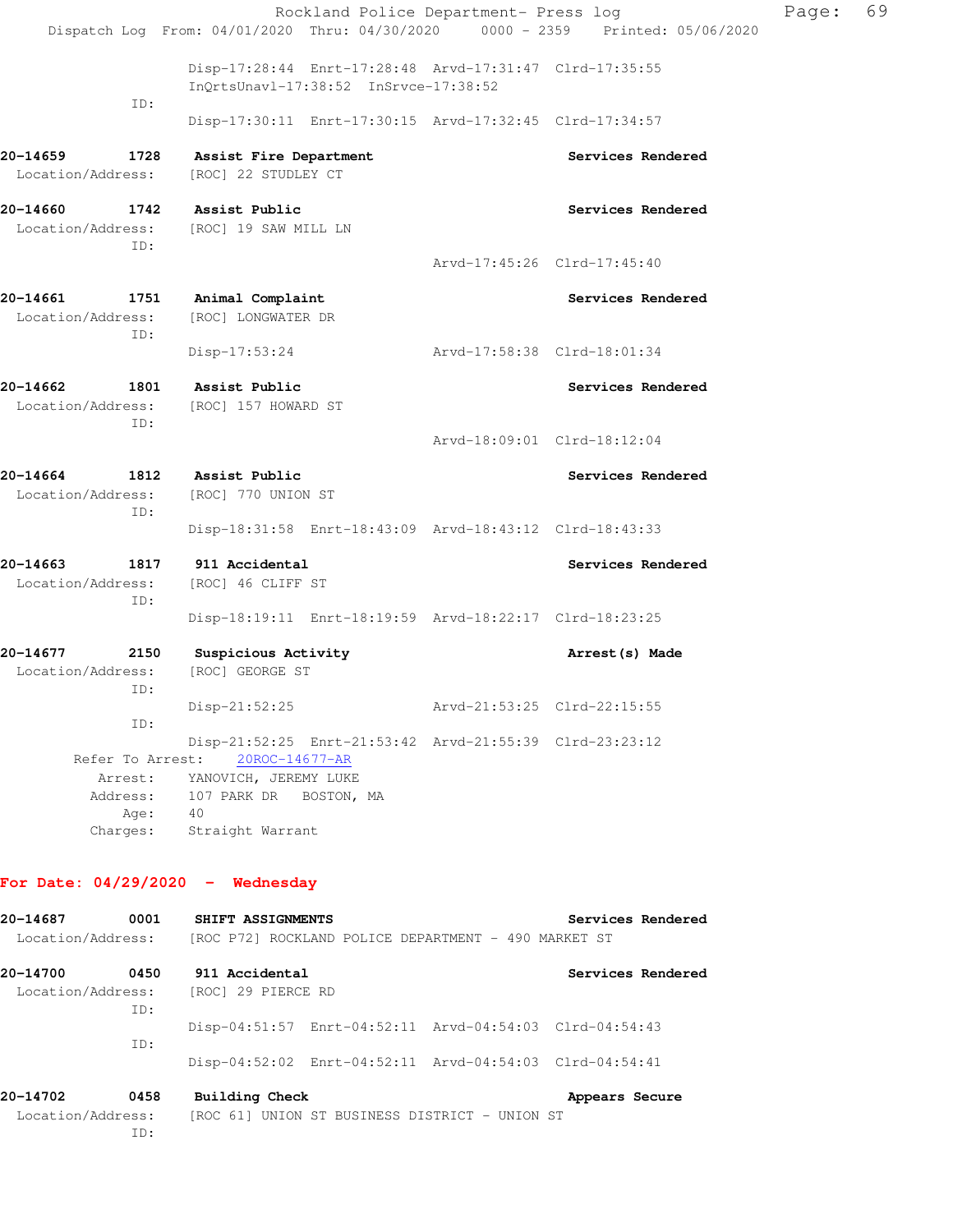Rockland Police Department- Press log Page: 70 Dispatch Log From: 04/01/2020 Thru: 04/30/2020 0000 - 2359 Printed: 05/06/2020 Disp-04:59:08 Arvd-04:59:11 Clrd-05:17:56 **20-14709 0728 Details / Time off Services Rendered**  Location: [ROC] **20-14711 0800 General Info Services Rendered**  Location/Address: [ROC P72] ROCKLAND POLICE DEPARTMENT - 490 MARKET ST ID: Disp-08:19:19 Enrt-08:19:25 Arvd-08:19:28 Clrd-08:19:35 **20-14721 0911 General Info Services Rendered**  Location/Address: [ROC] PLAIN ST ID: Disp-09:22:40 Enrt-09:22:47 Arvd-09:22:58 Clrd-09:23:02 **20-14722 1028 General Info No Service**  Location/Address: [ROC] 51 WILSON ST **20-14725 1041 Assist Fire Department Sent On Way**  Location/Address: [ROC] 263 NORTH AVE

 ID: Arvd-10:41:00 Clrd-10:48:29 ID: Disp-10:42:58 Enrt-10:43:04 Arvd-10:43:07 Clrd-10:48:24

**20-14728 1046 General Info Services Rendered**  Location/Address: [ROC] 406 GARDEN TER

20-14737 1117 General Info **No. 2016 12:33 No. Action Required** Location/Address: [ROC P72] ROCKLAND POLICE DEPARTMENT - 490 MARKET ST

20-14736 1118 Building Check **Building Check Building Checked/Secured** 

 Location/Address: [ROC] UNION ST ID:

Arvd-11:19:30 Clrd-11:19:49

**20-14738 1150 PRISONER PROPERTY Services Rendered**  Location/Address: [ROC] ROCKLAND POLICE DEPARTMENT - 490 MARKET ST ID: Disp-11:53:35 Clrd-11:53:52

**20-14739 1210 Follow-Up Investigation Services Rendered**  Location/Address: [ROC P95] HOLY FAMILY CHURCH - 403 UNION ST ID:

 Arvd-12:10:00 Clrd-12:20:54 **20-14751 1418 Details / Time off No Service** 

Location: [ROC]

**20-14850 1435 Animal Complaint Services Rendered**  Location/Address: [ROC] 51 MAPLE ST

**20-14755 1439 Suspicious Activity Investigated**  Location/Address: [ROC] 255 MARKET ST ID: Disp-14:41:05 Enrt-14:41:10 Clrd-14:43:14 ID: Disp-14:43:07 Enrt-14:43:09 Arvd-14:46:26 Clrd-14:48:00

**20-14757 1443 Larceny / Forgery/ Fraud Report Follows**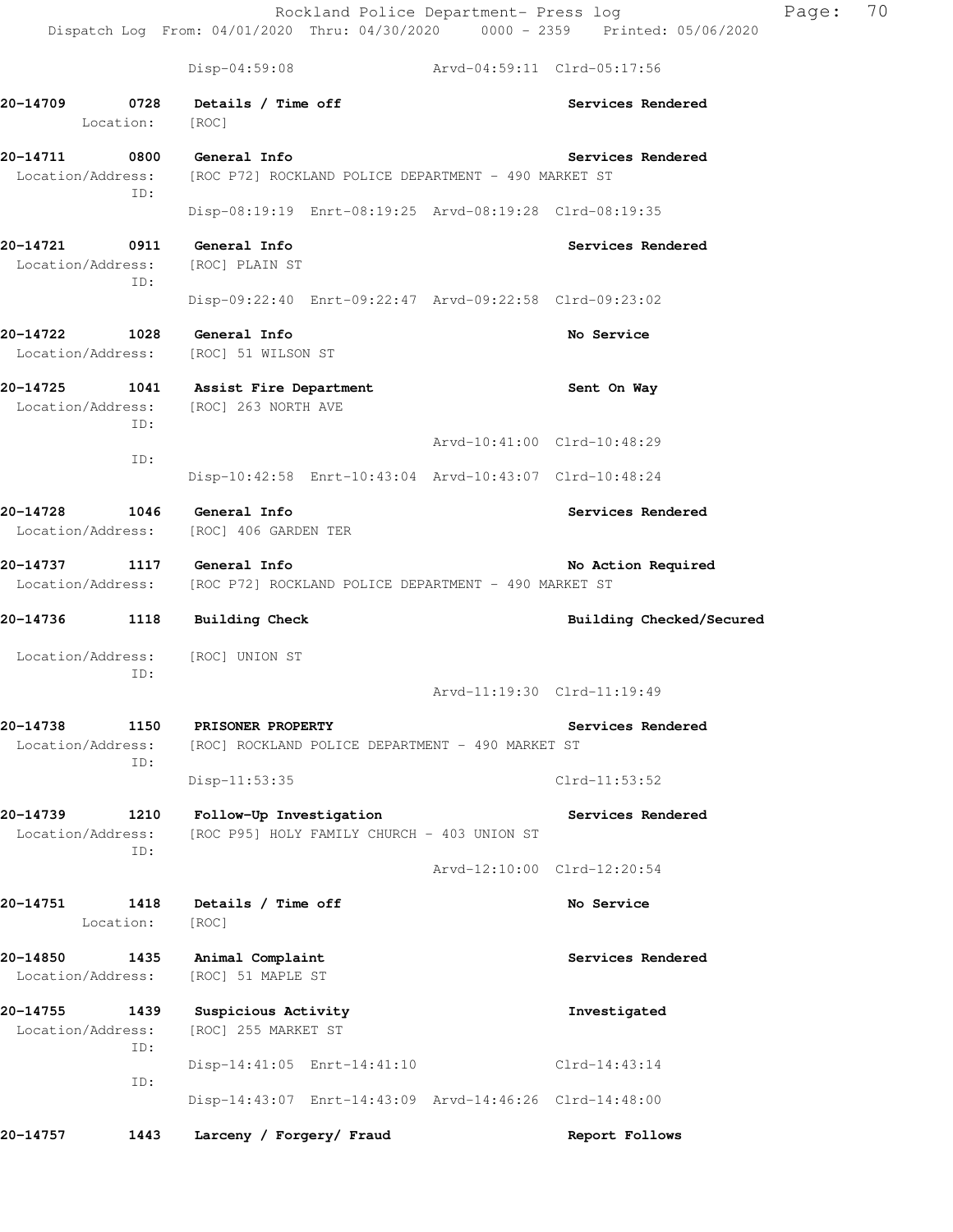|                                       |             |                                                        |                                                                                                                                                          | Rockland Police Department- Press log                   | Dispatch Log From: 04/01/2020 Thru: 04/30/2020 0000 - 2359 Printed: 05/06/2020 | Page: | 71 |
|---------------------------------------|-------------|--------------------------------------------------------|----------------------------------------------------------------------------------------------------------------------------------------------------------|---------------------------------------------------------|--------------------------------------------------------------------------------|-------|----|
| Location/Address:                     |             | [ROC] 38 LINCOLN RD                                    |                                                                                                                                                          |                                                         |                                                                                |       |    |
|                                       | ID:         |                                                        |                                                                                                                                                          |                                                         |                                                                                |       |    |
|                                       | ID:         |                                                        |                                                                                                                                                          | Disp-14:45:03 Enrt-14:45:08 Arvd-14:56:07 Clrd-15:11:27 |                                                                                |       |    |
|                                       |             |                                                        |                                                                                                                                                          | Disp-14:56:01 Enrt-14:56:15 Arvd-14:56:16 Clrd-14:59:43 |                                                                                |       |    |
| 20-14760<br>Location/Address:         | 1455<br>ID: | Animal Complaint<br>[ROC] 14 LONGWATER DR              |                                                                                                                                                          |                                                         | Services Rendered                                                              |       |    |
|                                       |             |                                                        |                                                                                                                                                          |                                                         | Arvd-14:55:00 Clrd-15:22:24                                                    |       |    |
| 1606<br>20-14766                      |             | <b>General Info</b>                                    |                                                                                                                                                          |                                                         | Services Not Required                                                          |       |    |
| Location/Address:                     |             |                                                        |                                                                                                                                                          | [ROC P72] ROCKLAND POLICE DEPARTMENT - 490 MARKET ST    |                                                                                |       |    |
|                                       | ID:         |                                                        |                                                                                                                                                          |                                                         | Arvd-16:06:00 Clrd-16:13:21                                                    |       |    |
| 20-14782<br>1754<br>Location/Address: | ID:         | Health & Welfare Check<br>[ROC] 103 GROVE ST Apt. #318 |                                                                                                                                                          |                                                         | Could Not Locate                                                               |       |    |
|                                       | ID:         |                                                        |                                                                                                                                                          |                                                         | Arvd-17:54:00 Clrd-17:56:53                                                    |       |    |
|                                       |             | $Disp-17:56:42$                                        |                                                                                                                                                          | Arvd-17:56:48 Clrd-18:02:59                             |                                                                                |       |    |
| 20-14805                              | 2106        | Animal Complaint                                       |                                                                                                                                                          |                                                         | Services Rendered                                                              |       |    |
| Location/Address:                     | ID:         |                                                        |                                                                                                                                                          | [ROC P61] AMOS A PHELPS & SON - 27 MARKET ST            |                                                                                |       |    |
|                                       |             |                                                        |                                                                                                                                                          |                                                         | Arvd-21:06:00 Clrd-21:09:07                                                    |       |    |
| 20-14807<br>Location/Address:         | 2133<br>ID: | MVA Property Damage Only                               | [ROC 59] RICE BUILDING - 28 PACIFIC ST                                                                                                                   |                                                         | Report Follows                                                                 |       |    |
|                                       | ID:         |                                                        |                                                                                                                                                          | Disp-21:34:46 Enrt-21:34:55 Arvd-21:34:57 Clrd-22:32:59 |                                                                                |       |    |
|                                       | ID:         |                                                        |                                                                                                                                                          | Disp-21:34:46 Enrt-21:34:52 Arvd-21:34:54 Clrd-22:32:57 |                                                                                |       |    |
|                                       |             | Disp-21:49:31<br>Refer To Summons: 20ROC-14807-AR      |                                                                                                                                                          |                                                         | Arvd-21:49:35 Clrd-22:33:04                                                    |       |    |
|                                       | Summons:    | MILLER, SHANE JOSEPH                                   |                                                                                                                                                          |                                                         |                                                                                |       |    |
|                                       | Age: 18     |                                                        | Address: 200 PEMBROKE WOODS Apt. #231 PEMBROKE, MA                                                                                                       |                                                         |                                                                                |       |    |
| Charges:                              |             | STOP/YIELD, FAIL TO                                    | NEGLIGENT OPERATION OF MOTOR VEHICLE<br>LEAVE SCENE OF PROPERTY DAMAGE<br>SPEEDING IN VIOL SPECIAL REGULATION<br>LIQUOR, PERSON UNDER 21 POSSESS, SUBSQ. |                                                         |                                                                                |       |    |
| For Date: $04/30/2020 -$ Thursday     |             |                                                        |                                                                                                                                                          |                                                         |                                                                                |       |    |
|                                       |             |                                                        |                                                                                                                                                          |                                                         |                                                                                |       |    |
| 20-14817<br>Location/Address:         | 0002        | General Info                                           |                                                                                                                                                          | [ROC P72] ROCKLAND POLICE DEPARTMENT - 490 MARKET ST    | No Service                                                                     |       |    |
|                                       | ID:         | $Disp-00:04:13$                                        |                                                                                                                                                          |                                                         | $Clrd-00:04:20$                                                                |       |    |
| 20-14818<br>Location:                 | 0014        | [ROC]                                                  | Details / Time off 1 HOUR COMP                                                                                                                           |                                                         | Services Rendered                                                              |       |    |

**20-14819 0031 Building Check Investigated**  Location/Address: [ROC] PLAIN ST ID: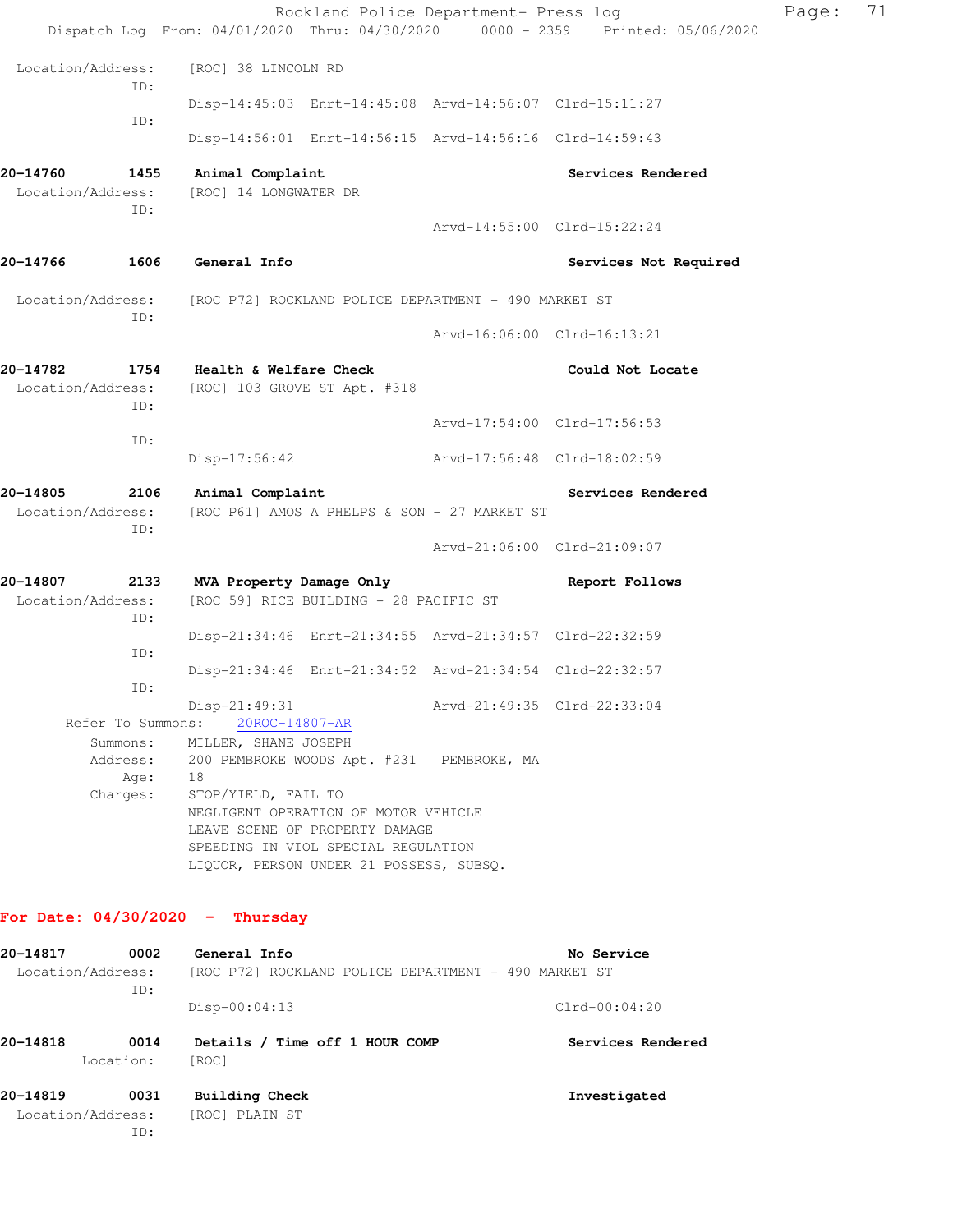Arvd-00:32:30 Clrd-00:33:32

| 20-14822<br>0108<br>Location/Address:<br>ID: | Noise Complaint<br>[ROC] 110 MARTHA DR Apt. #D                                                        |                             | Services Rendered        |
|----------------------------------------------|-------------------------------------------------------------------------------------------------------|-----------------------------|--------------------------|
|                                              | Disp-01:17:08 Enrt-01:17:14 Arvd-01:19:59 Clrd-01:21:37                                               |                             |                          |
| ID:                                          | Disp-01:17:10 Enrt-01:17:14 Arvd-01:20:54 Clrd-01:21:47                                               |                             |                          |
| 20-14829<br>0513<br>Vicinity of:             | Suspicious Activity<br>[ROC] 200 BEECH ST                                                             |                             | Sent On Way              |
| ID:                                          | Disp-05:15:31 Enrt-05:15:39 Arvd-05:23:12 Clrd-05:23:31                                               |                             |                          |
| ID:                                          | Disp-05:15:37 Enrt-05:15:39 Arvd-05:17:27 Clrd-05:23:33                                               |                             |                          |
| 20-14830<br>0540<br>Location:                | Details / Time off<br>[ROC]                                                                           |                             | No Service               |
| 20-14831 0549<br>ID:                         | <b>Building Check</b><br>Location/Address: [ROC] UNION ST                                             |                             | Appears Secure           |
|                                              |                                                                                                       | Arvd-05:52:32 Clrd-06:02:11 |                          |
| 20-14834<br>0732<br>ID:                      | <b>Building Check</b><br>Location/Address: [ROC] PLAIN ST                                             |                             | Investigated             |
|                                              |                                                                                                       | Arvd-07:33:22 Clrd-07:33:41 |                          |
| 20-14836<br>Location/Address:<br>ID:         | 0800 General Info<br>[ROC P72] ROCKLAND POLICE DEPARTMENT - 490 MARKET ST                             |                             | Services Rendered        |
|                                              | Disp-08:11:30 Enrt-08:11:36 Arvd-08:11:39 Clrd-08:11:42                                               |                             |                          |
| 20-14835<br>0804                             | 911 Accidental<br>Location/Address: [ROC 70] WEBSTER PARK NURSING AND REHAB - 56 WEBSTER ST Apt. #111 |                             | Services Rendered        |
| 20-14844<br>Location/Address:<br>ID:         | 0927 911 Accidental<br>[ROC P64] CVS PHARMACY - 80 MARKET ST                                          |                             | Appears Secure           |
|                                              | Disp-09:28:43 Enrt-09:28:48 Arvd-09:33:39 Clrd-09:33:42                                               |                             |                          |
| 20-14853<br>1023<br>Location/Address:<br>ID: | Animal Complaint<br>[ROC] 51 HANNAH WAY                                                               |                             | Services Rendered        |
|                                              |                                                                                                       | Arvd-10:23:00 Clrd-10:27:30 |                          |
| 20-14854<br>1027<br>Location/Address:        | Animal Complaint<br>[ROC] 177 MARTHA DR Apt. #E                                                       |                             | Services Rendered        |
| ID:                                          |                                                                                                       | Arvd-10:27:00 Clrd-10:50:36 |                          |
| 20-14855<br>1041<br>Location/Address:        | 911 Accidental<br>[ROC] 36 PAYSON AVE                                                                 |                             | Services Rendered        |
| ID:                                          | Disp-10:42:47 Enrt-10:43:33 Arvd-10:48:01 Clrd-10:53:11                                               |                             |                          |
| 20-14859<br>1120                             | <b>Building Check</b>                                                                                 |                             | Building Checked/Secured |
| Location/Address:<br>ID:                     | [ROC] UNION ST                                                                                        |                             |                          |